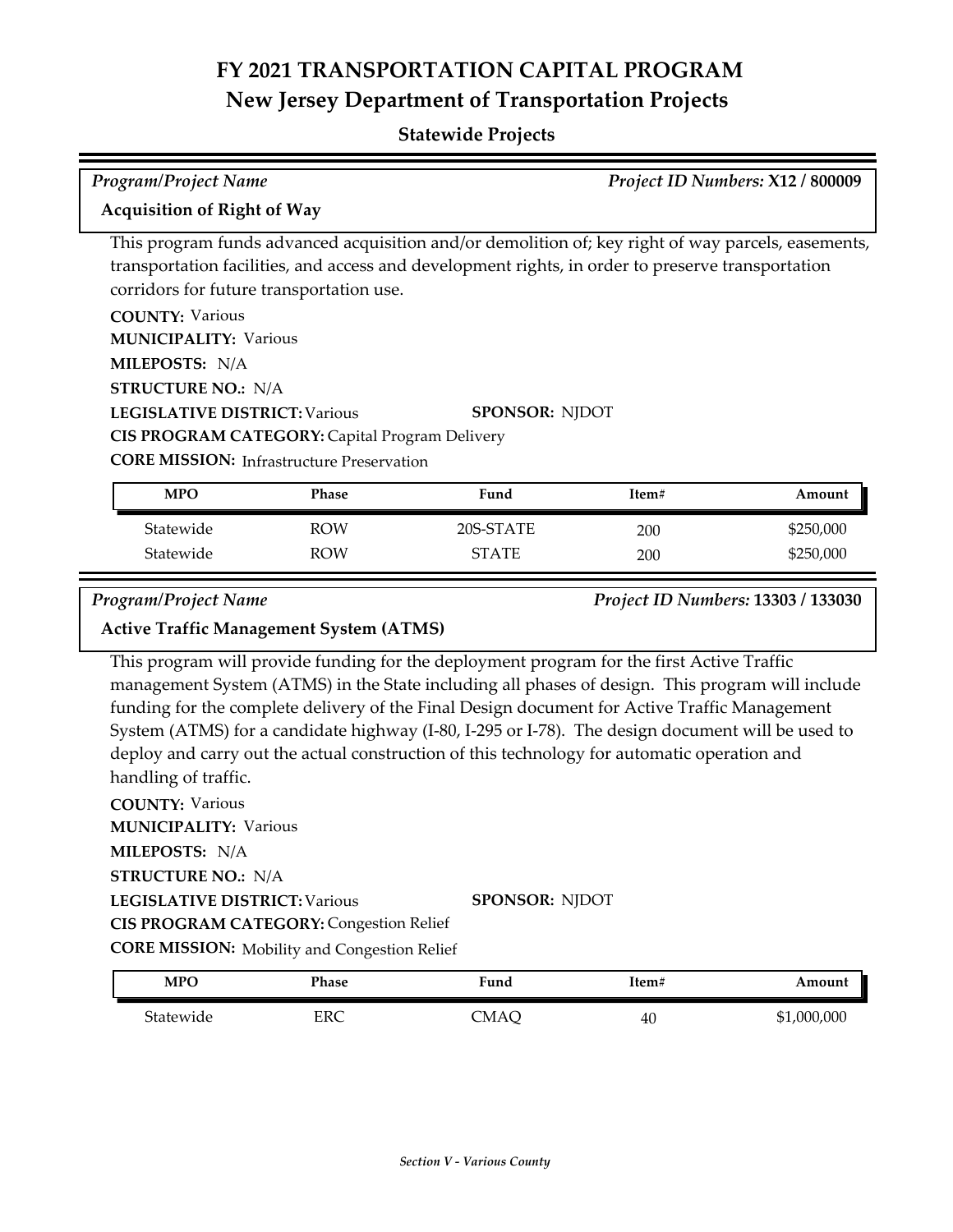### **Statewide Projects**

# *Program/Project Name Project ID Numbers:* **11344 / 113440**

### **ADA Curb Ramp Implementation**

This program was initiated from a Federal Highway Administration (FHWA) request of the NJDOT to complete an Americans with Disabilities Act (ADA) Curb Ramp Inventory, and to develop a Curb Ramp Implementation Program. A priority list of locations that are missing ADA curb ramps was developed, and funding provided by this program will be applied to projects that are missing ADA curb ramps statewide.

**COUNTY:** Various **LEGISLATIVE DISTRICT:** Various **MILEPOSTS:** N/A **STRUCTURE NO.:** N/A **MUNICIPALITY: Various CORE MISSION: Infrastructure Preservation SPONSOR:** NJDOT **CIS PROGRAM CATEGORY:** Multimodal Programs

| <b>MPO</b> | <b>Phase</b> | Fund         | Item#          | Amount      |
|------------|--------------|--------------|----------------|-------------|
| Statewide  | ERC          | 20S-STATE    | 201            | \$1,000,000 |
| Statewide  | ERC          | <b>STATE</b> | 201            | \$1,000,000 |
| Statewide  | ERC          | STBGP-FLEX   | 4 <sub>1</sub> | \$1,000,000 |

### *Program/Project Name Project ID Numbers:* **19315 / 193150**

## **Aeronautics UAS Program**

This program provides funding for NJDOT's Unmanned Aircraft System (UAS) program for equipment purchases, UAS research, and consultant services.

**COUNTY:** Various **LEGISLATIVE DISTRICT:** Various **MILEPOSTS:** N/A **STRUCTURE NO.:** N/A **MUNICIPALITY: Various CORE MISSION:** Infrastructure Preservation **SPONSOR:** NJDOT **CIS PROGRAM CATEGORY:** Airport Assets

Statewide ERC 20S-STATE 202 \$125,000 Statewide ERC ERC STATE 202 \$375,000 **MPO Phase Fund Item# Amount**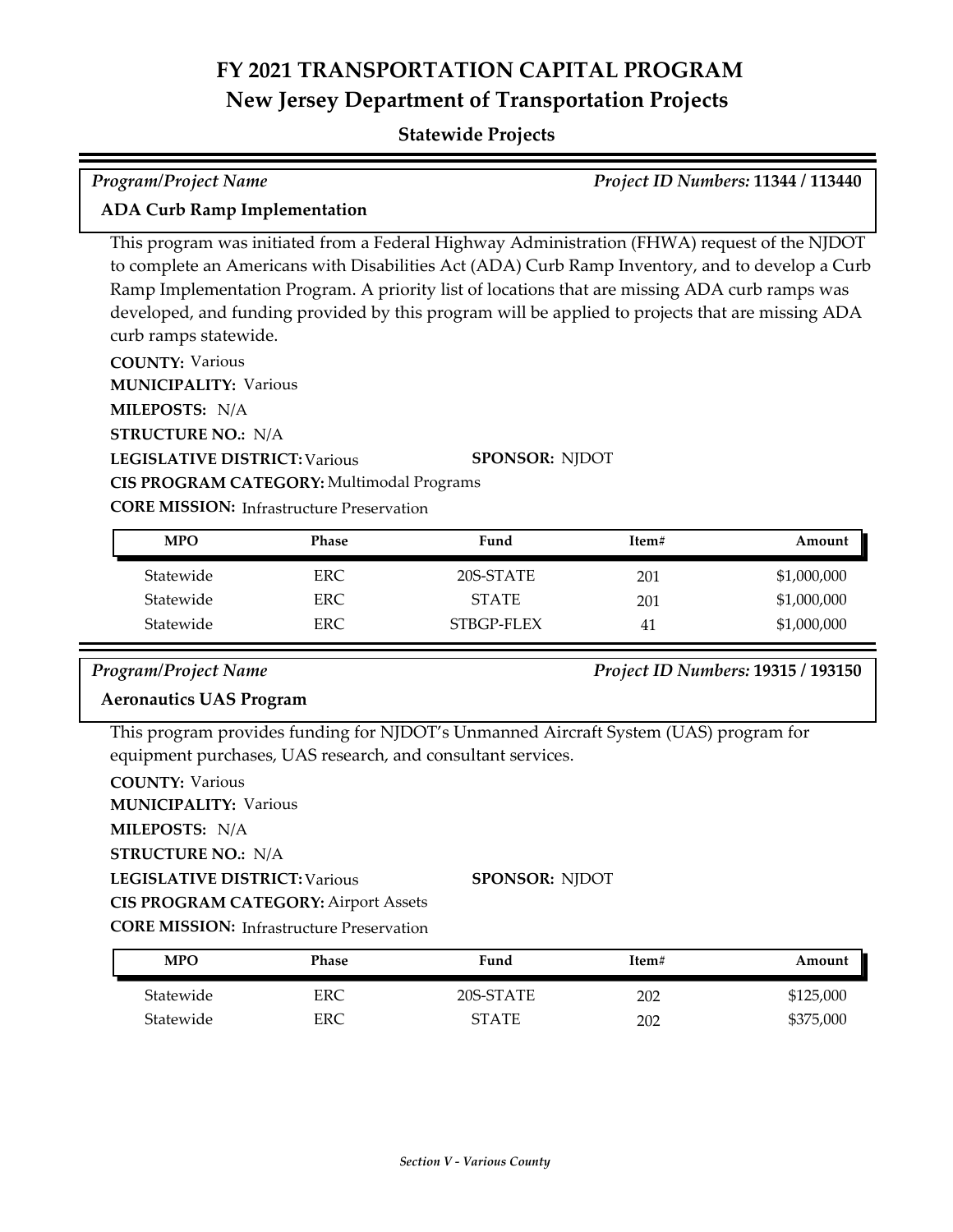### **Statewide Projects**

# *Program/Project Name Project ID Numbers:* **08415 / 084150 Airport Improvement Program**

This program provides funding for grants awarded by the Commissioner of the NJDOT pursuant to a competitive application process for project types, including but not limited to, safety, preservation, rehabilitation, and capital improvements (such as runway, taxiway and apron improvements, airport lighting and navigational aids, aviation fuel farms, automated weather observation systems, airport security, and airport access roads). Such grants may be used at public‐use general aviation airports for; aviation planning purposes, aviation studies, airport feasibility studies, and/or to provide funds which will help match and capture federal funds. This program may also fund capital improvements to airports owned by the state.

**COUNTY:** Various **LEGISLATIVE DISTRICT:** Various **MILEPOSTS:** N/A **STRUCTURE NO.:** N/A **MUNICIPALITY: Various CORE MISSION:** Infrastructure Preservation **SPONSOR:** NJDOT **CIS PROGRAM CATEGORY:** Airport Assets

| <b>MPO</b> | Phase | Fund      | Item# | Amount      |
|------------|-------|-----------|-------|-------------|
| Statewide  | ERC   | 20S-STATE | 203   | \$1,000,000 |
| Statewide  | ERC   | STATE     | 203   | \$3,000,000 |

*Program/Project Name Project ID Numbers:* **01335 / 013350**

### **Betterments, Dams**

This program provides funding for NJ Department of Environmental Protection mandated cyclic (2 year) inspections and the preparation and maintenance of Emergency Action Plans (EAP), Operations and Maintenance Manuals (O&M) and Hydrology and Hydraulics (H&H) engineering studies for NJDOT owned dams. If needed, minor improvements will be provided for hydraulically inadequate dams located on the state highway system.

**COUNTY:** Various **LEGISLATIVE DISTRICT:** Various **MILEPOSTS:** N/A **STRUCTURE NO.:** N/A **MUNICIPALITY: Various** 

**SPONSOR:** NJDOT

**CIS PROGRAM CATEGORY:** Bridge Assets

**CORE MISSION:** Infrastructure Preservation

| <b>MPO</b> | Phase    | ∀und                            | !tem# | Amount  |
|------------|----------|---------------------------------|-------|---------|
| Statewide  | EΩ<br>ĿĆ | $\Lambda$ T <sub>D</sub><br>חרי | 298   | 100,000 |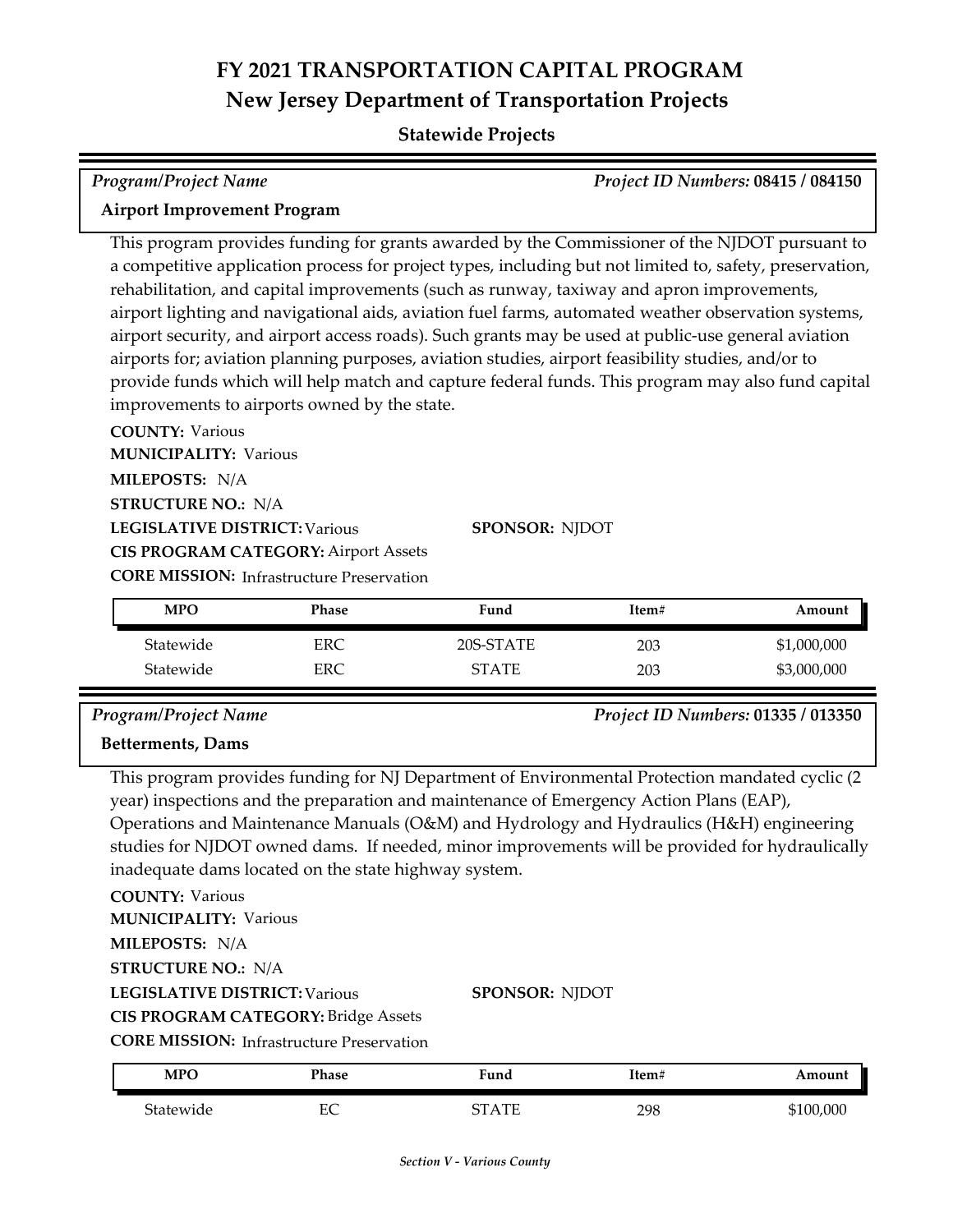## **Statewide Projects**

| Program/Project Name<br>Project ID Numbers: X72B                                                                                                                             |                                                                                                                                                 |                                                                                                                                                                                                                            |       |                          |
|------------------------------------------------------------------------------------------------------------------------------------------------------------------------------|-------------------------------------------------------------------------------------------------------------------------------------------------|----------------------------------------------------------------------------------------------------------------------------------------------------------------------------------------------------------------------------|-------|--------------------------|
| <b>Betterments, Roadway Preservation</b>                                                                                                                                     |                                                                                                                                                 |                                                                                                                                                                                                                            |       |                          |
| <b>COUNTY: Various</b><br><b>MUNICIPALITY: Various</b><br>MILEPOSTS: N/A<br><b>STRUCTURE NO.: N/A</b><br><b>LEGISLATIVE DISTRICT: Various</b>                                | ramps, and drainage rehabilitation/maintenance.<br><b>CIS PROGRAM CATEGORY: Road Assets</b><br><b>CORE MISSION:</b> Infrastructure Preservation | This is an ongoing program of minor improvements to the state highway system for miscellaneous<br>maintenance repair contracts, repair parts, miscellaneous needs for emergent projects, handicap<br><b>SPONSOR: NJDOT</b> |       |                          |
| <b>MPO</b>                                                                                                                                                                   | Phase                                                                                                                                           | Fund                                                                                                                                                                                                                       | Item# | Amount                   |
| Statewide                                                                                                                                                                    | EC                                                                                                                                              | 20S-STATE                                                                                                                                                                                                                  | 204   | \$9,000,000              |
| Statewide                                                                                                                                                                    | EC                                                                                                                                              | <b>STATE</b>                                                                                                                                                                                                               | 204   | \$9,000,000              |
|                                                                                                                                                                              |                                                                                                                                                 |                                                                                                                                                                                                                            |       |                          |
| <b>Program/Project Name</b>                                                                                                                                                  |                                                                                                                                                 |                                                                                                                                                                                                                            |       | Project ID Numbers: X72C |
| <b>Betterments, Safety</b>                                                                                                                                                   |                                                                                                                                                 |                                                                                                                                                                                                                            |       |                          |
| <b>COUNTY: Various</b><br><b>MUNICIPALITY: Various</b><br>MILEPOSTS: N/A<br><b>STRUCTURE NO.: N/A</b><br><b>LEGISLATIVE DISTRICT: Various</b><br><b>CORE MISSION: Safety</b> | rail and impact attenuators, as well as safety fencing.<br><b>CIS PROGRAM CATEGORY: Safety Management</b>                                       | This is an ongoing program of minor improvements to the state highway system such as beam guide<br>SPONSOR: NJDOT                                                                                                          |       |                          |
| <b>MPO</b>                                                                                                                                                                   | Phase                                                                                                                                           | Fund                                                                                                                                                                                                                       | Item# | Amount                   |

Statewide EC STATE 205 \$11,000,000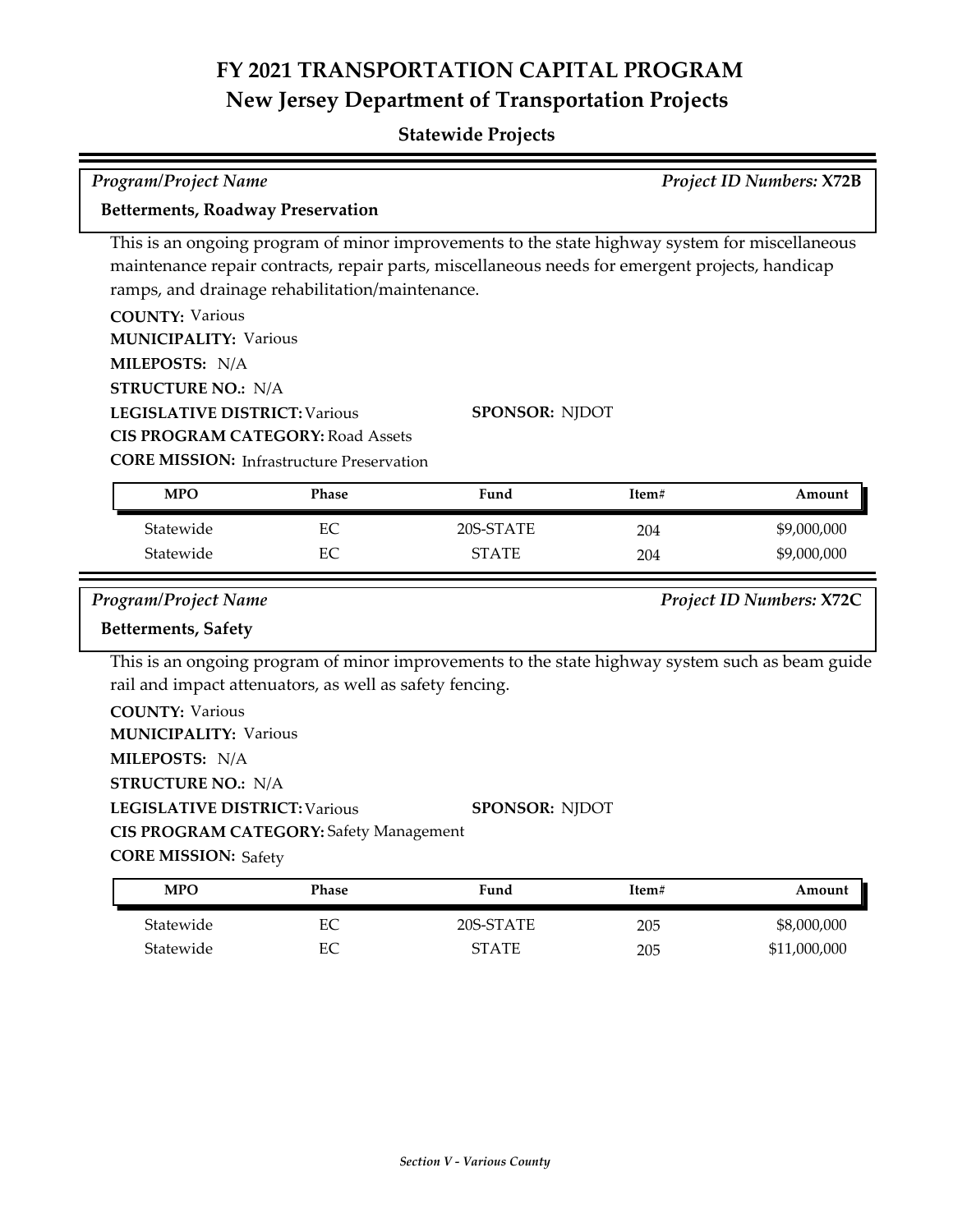### **Statewide Projects**

## *Program/Project Name Project ID Numbers:* **X185**

### **Bicycle & Pedestrian Facilities/Accommodations**

This is a comprehensive program to insure the broad implementation of the Statewide Bicycle and Pedestrian Master Plan, Complete Streets Policy and the implementation of federal and state policies and procedures pertaining to bicycle, pedestrian, transit and ADA access and safety. This program includes addressing bicycle, pedestrian, transit and ADA travel needs through the development of improvements on state, county and local system either by independent capital projects or through grants to counties and municipalities. Projects must make full consideration for the needs of all users.

**COUNTY:** Various **LEGISLATIVE DISTRICT:** Various **MILEPOSTS:** N/A **STRUCTURE NO.:** N/A **MUNICIPALITY: Various CORE MISSION:** Mobility and Congestion Relief **SPONSOR:** NJDOT **CIS PROGRAM CATEGORY:** Multimodal Programs

| <b>MPO</b> | <b>Phase</b> | Fund         | Item# | Amount      |
|------------|--------------|--------------|-------|-------------|
| Statewide  | ERC.         | CMAO         | 46    | \$1,500,000 |
| Statewide  | ERC.         | <b>STATE</b> | 299   | \$1,000,000 |
| Statewide  | ERC.         | TA-FLEX      | 46 A  | \$1,500,000 |

### *Program/Project Name Project ID Numbers:* **X07F / 193280**

### **Bridge and Structure Inspection, Miscellaneous**

This program will provide funding for the inspection of miscellaneous types of structures such as highway-carrying tunnels, pedestrian bridges, and limited safety inspections of railroad bridges over state roadways to ensure the safety of the motoring public. Inspection of miscellaneous types of structures such as highway-carrying tunnels, pedestrian bridges, and limited safety inspections of railroad bridges over state roadways to ensure the safety of the motoring public.

**COUNTY:** Various **LEGISLATIVE DISTRICT:** Various **MILEPOSTS:** N/A **STRUCTURE NO.:** N/A **MUNICIPALITY: Various CIS PROGRAM CATEGORY:** Bridge Assets

### **SPONSOR:** NJDOT

**CORE MISSION:** Infrastructure Preservation

| <b>MPC</b> | Phase      | Fund          | Item# | Amount    |
|------------|------------|---------------|-------|-----------|
| Statewide  | гΩ<br>حانا | STATE<br>20S. | 207   | \$200,000 |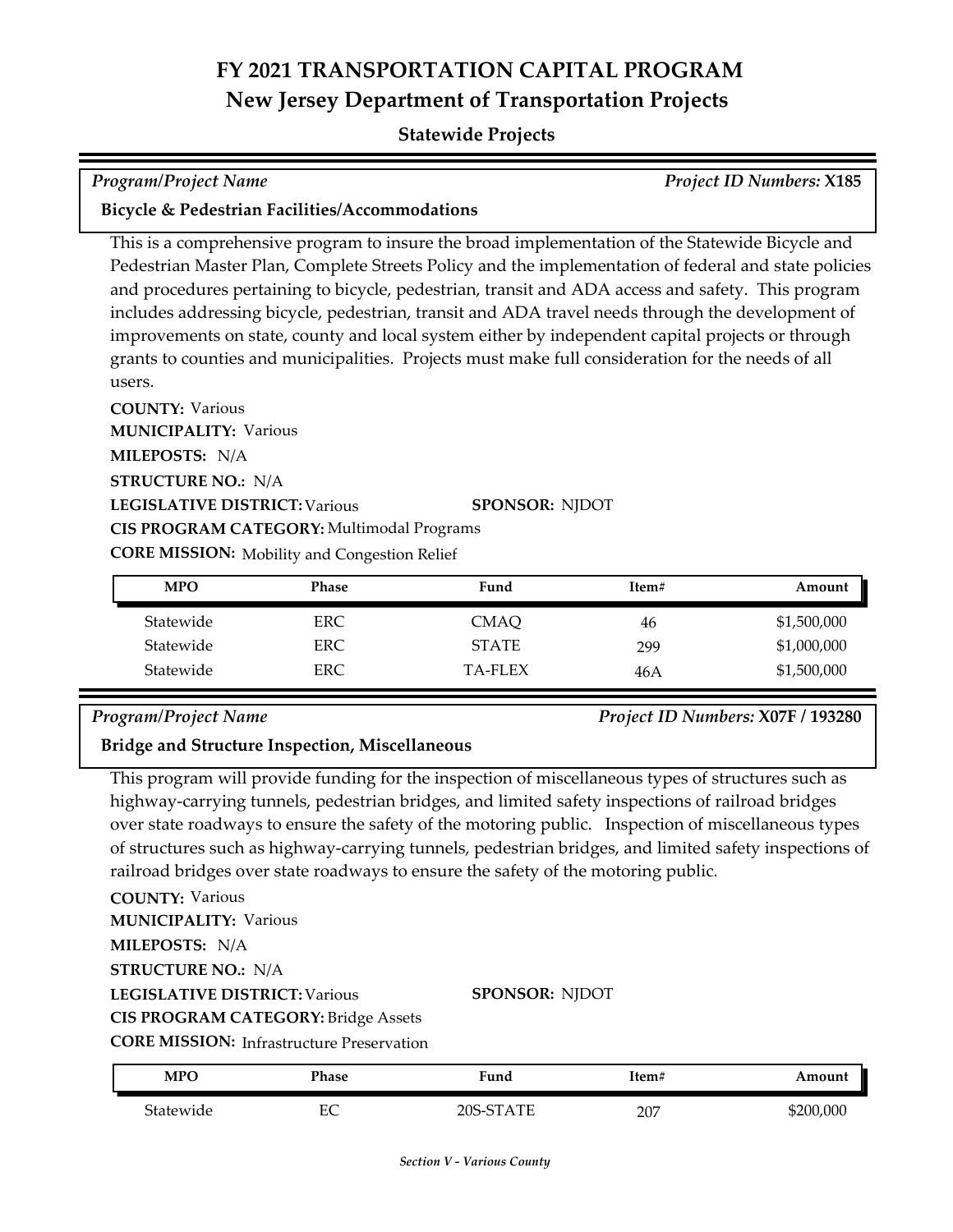## **Statewide Projects**

*Program/Project Name Project ID Numbers:* **03304 / 033040**

### **Bridge Deck/Superstructure Replacement Program**

This program will provide funding for design and construction of deck preservation, deck replacement and superstructure replacement projects in various locations throughout the state. This is a statewide program which will address an approved priority listing of deficient bridge decks. This program will also provide funding for recommendations, survey, aerial photography, photogrammetry, base mapping and engineering.

**COUNTY:** Various **LEGISLATIVE DISTRICT:** Various **MILEPOSTS:** N/A **STRUCTURE NO.:** N/A **MUNICIPALITY: Various CIS PROGRAM CATEGORY:** Bridge Assets

**SPONSOR:** NJDOT

| <b>MPO</b>   | <b>Phase</b> | Fund          | Item#           | Amount       |
|--------------|--------------|---------------|-----------------|--------------|
| <b>DVRPC</b> | ERC.         | <b>NHPP</b>   | 47B             | \$4,000,000  |
| <b>NJTPA</b> | ERC.         | <b>NHPP</b>   | 47C             | \$30,000,000 |
| <b>SJTPO</b> | ERC.         | <b>NHPP</b>   | 47 <sub>D</sub> | \$1,000,000  |
| Statewide    | ERC.         | <b>NHPP</b>   | 47              | \$4,000,000  |
| Statewide    | ERC.         | <b>STATE</b>  | 300             | \$8,450,000  |
| Statewide    | ERC          | STBGP-OS-BRDG | 47A             | \$1,000,000  |

**CORE MISSION: Infrastructure Preservation**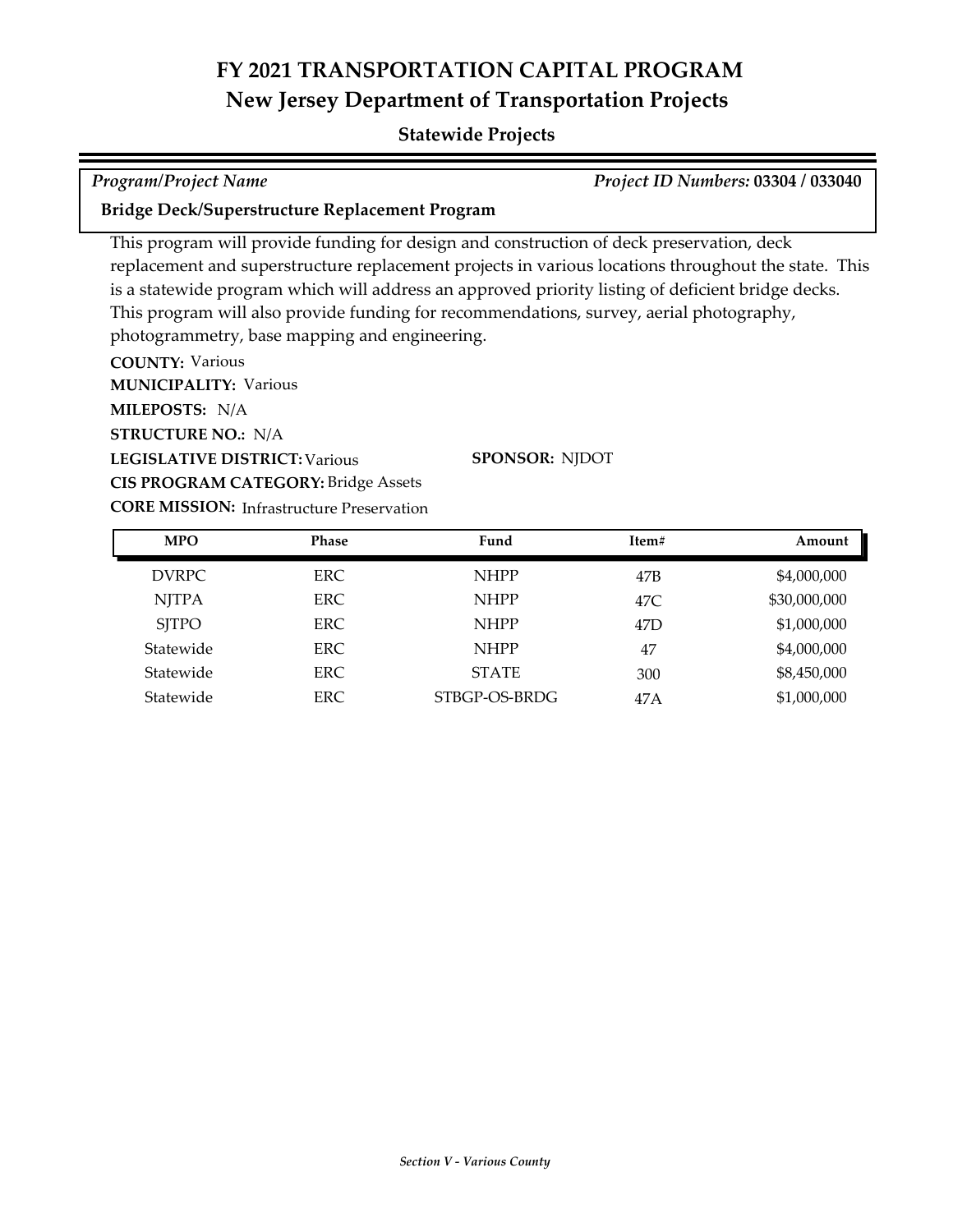### **Statewide Projects**

| <b>Program/Project Name</b>                                                                      |                       |       | <b>Project ID Numbers: 98315</b> |  |
|--------------------------------------------------------------------------------------------------|-----------------------|-------|----------------------------------|--|
| <b>Bridge Emergency Repair</b>                                                                   |                       |       |                                  |  |
| This program allows the NJDOT to provide emergency bridge repairs through various Bridge         |                       |       |                                  |  |
| Maintenance Contracts (i.e., Concrete Structural Repair, Structural Steel Repair, and Timber     |                       |       |                                  |  |
| Structure Repair contracts). The program also allows the NJDOT to obtain emergency technical     |                       |       |                                  |  |
| consultant assistance, for inspection and repair design, when the safety of a bridge(s) is       |                       |       |                                  |  |
| compromised due to unavoidable circumstances (a collision, flood damage, etc.) These consultants |                       |       |                                  |  |
| will be available to assist NJDOT personnel on an as-needed basis.                               |                       |       |                                  |  |
| <b>COUNTY: Various</b>                                                                           |                       |       |                                  |  |
| <b>MUNICIPALITY: Various</b>                                                                     |                       |       |                                  |  |
| <b>MILEPOSTS: N/A</b>                                                                            |                       |       |                                  |  |
| <b>STRUCTURE NO.: N/A</b>                                                                        |                       |       |                                  |  |
| <b>LEGISLATIVE DISTRICT: Various</b>                                                             | <b>SPONSOR: NJDOT</b> |       |                                  |  |
| <b>CIS PROGRAM CATEGORY: Bridge Assets</b>                                                       |                       |       |                                  |  |
| <b>CORE MISSION:</b> Infrastructure Preservation                                                 |                       |       |                                  |  |
| <b>MPO</b><br><b>Phase</b>                                                                       | Fund                  | Item# | Amount                           |  |

| MPO       | Phase | Fund         | Item# | Amount       |
|-----------|-------|--------------|-------|--------------|
| Statewide | EС    | 20S-STATE    | 208   | \$29,050,000 |
| Statewide | EС    | <b>STATE</b> | 208   | \$64,350,000 |

*Program/Project Name Project ID Numbers:* **X07A / 800002**

### **Bridge Inspection**

This program provides regular structural inspection of state highway, NJ Transit highway-carrying bridges and local bridges as required by federal law. This program also enables the in-depth scour evaluation of potentially scour susceptible bridges. This program also provides regular inspection of State-owned tunnels.

**COUNTY:** Various **LEGISLATIVE DISTRICT:** Various **MILEPOSTS:** N/A **STRUCTURE NO.:** N/A **MUNICIPALITY: Various CORE MISSION:** Infrastructure Preservation **SPONSOR:** NJDOT **CIS PROGRAM CATEGORY:** Bridge Assets

Statewide EC NHPP 48 \$11,900,000 Statewide EC STBGP-FLEX 48A \$7,680,000 Statewide EC STBGP-OS-BRDG 48B \$2,000,000 **MPO Phase Fund Item# Amount**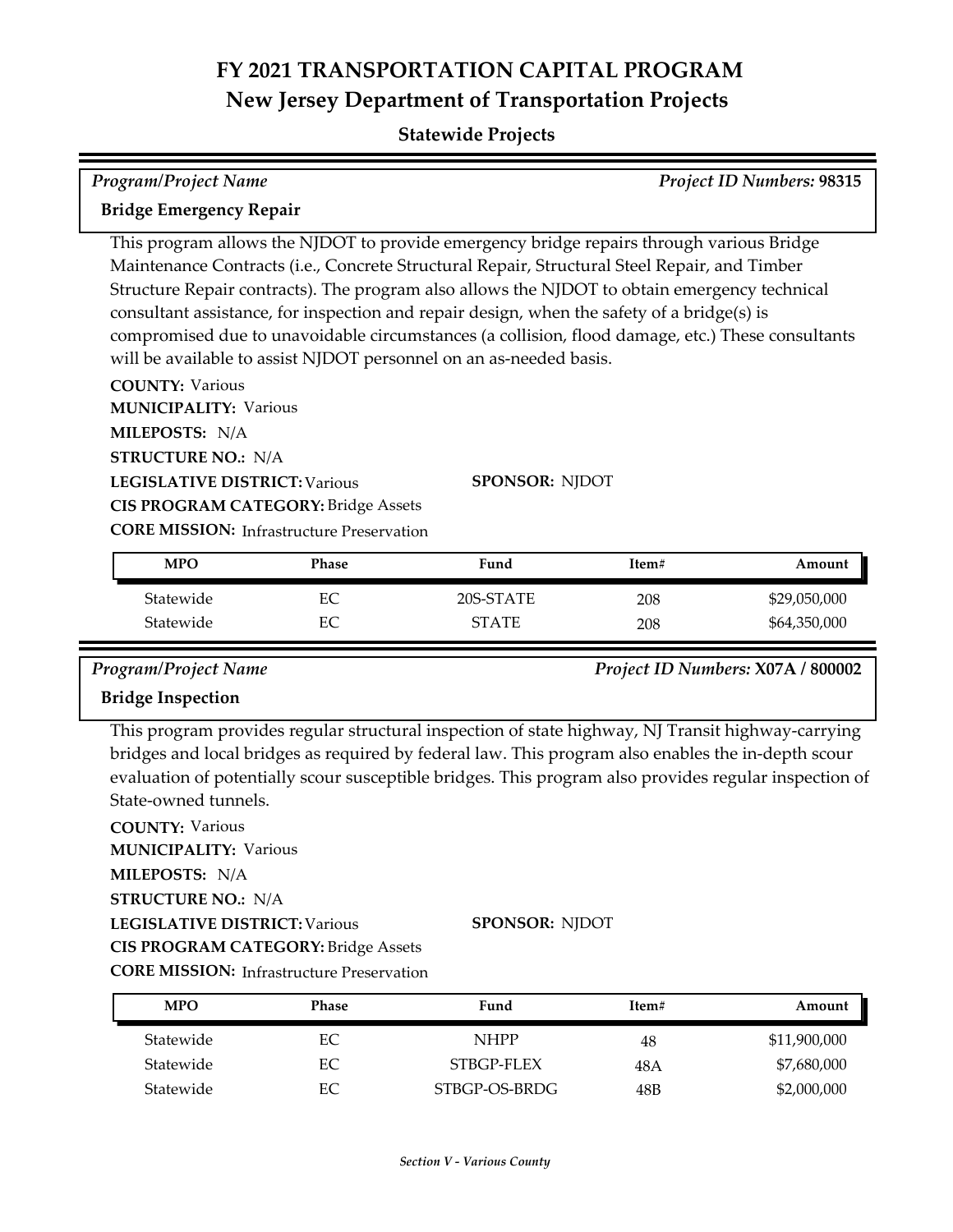## **Statewide Projects**

| <b>Program/Project Name</b>                                                                                                                                                                  |              |                                                                                                                                                                                                       |            | Project ID Numbers: 17341 / 173410 |
|----------------------------------------------------------------------------------------------------------------------------------------------------------------------------------------------|--------------|-------------------------------------------------------------------------------------------------------------------------------------------------------------------------------------------------------|------------|------------------------------------|
| <b>Bridge Inspection Program, Minor Bridges</b>                                                                                                                                              |              |                                                                                                                                                                                                       |            |                                    |
| inspection program. Replaces 99322 & 99322A.<br><b>COUNTY: Various</b>                                                                                                                       |              | This program provides funding for regular inspections of state-owned, county-owned and locally-<br>owned highway minor bridges (culverts) of less than 20 feet in length. New federally funded bridge |            |                                    |
| <b>MUNICIPALITY: Statewide</b><br>MILEPOSTS: N/A                                                                                                                                             |              |                                                                                                                                                                                                       |            |                                    |
| <b>STRUCTURE NO.: N/A</b><br><b>LEGISLATIVE DISTRICT: Various</b><br><b>SPONSOR: NJDOT</b><br><b>CIS PROGRAM CATEGORY: Bridge Assets</b><br><b>CORE MISSION:</b> Infrastructure Preservation |              |                                                                                                                                                                                                       |            |                                    |
| <b>MPO</b>                                                                                                                                                                                   | <b>Phase</b> | Fund                                                                                                                                                                                                  | Item#      | Amount                             |
| Statewide<br>Statewide                                                                                                                                                                       | EC<br>EC     | 20S-STATE<br><b>STATE</b>                                                                                                                                                                             | 209<br>209 | \$1,725,000<br>\$5,175,000         |
| <b>Program/Project Name</b><br><b>Bridge Maintenance and Repair, Movable Bridges</b>                                                                                                         |              |                                                                                                                                                                                                       |            | Project ID Numbers: 14404 / 144040 |

E

This Operations program allows the NJDOT to provide emergency movable bridge and tunnel repairs on a 24/7 basis. The funding will be utilized to address priority structural repair deficiencies, and Public Employees' Occupational Safety and Health Act (PEOSHA) violations, that are identified during in‐depth inspections. Movable bridges are required to operate on-demand and adhere to drawbridge operation regulations pursuant to title 33, Code of Federal Regulations.

**COUNTY:** Various **LEGISLATIVE DISTRICT:** Various **MILEPOSTS:** N/A **STRUCTURE NO.:** N/A **MUNICIPALITY: Various CORE MISSION: Infrastructure Preservation SPONSOR:** NJDOT **CIS PROGRAM CATEGORY:** Bridge Assets

| <b>MPO</b> | Phase | Fund      | Item# | Amount       |
|------------|-------|-----------|-------|--------------|
| Statewide  | EС    | 20S-STATE | 210   | \$7,125,000  |
| Statewide  | EС    | STATE     | 210   | \$21,375,000 |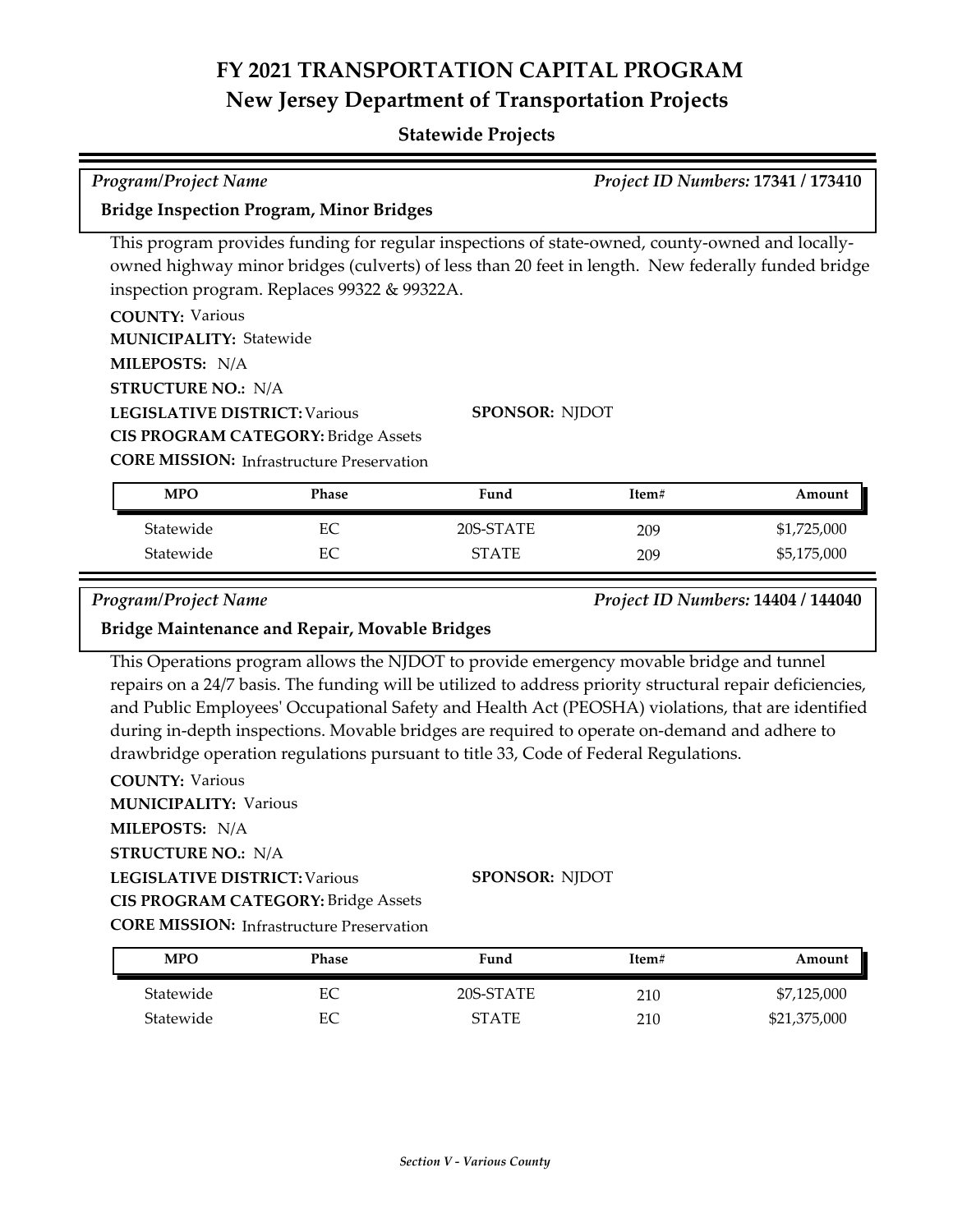| <b>Program/Project Name</b>                                                                                                                                                                                                   |            |                                                                                                                                                                                                                                                                                                           |       | Project ID Numbers: 17357 / 173570 |
|-------------------------------------------------------------------------------------------------------------------------------------------------------------------------------------------------------------------------------|------------|-----------------------------------------------------------------------------------------------------------------------------------------------------------------------------------------------------------------------------------------------------------------------------------------------------------|-------|------------------------------------|
| Bridge Maintenance Fender Replacement                                                                                                                                                                                         |            |                                                                                                                                                                                                                                                                                                           |       |                                    |
| <b>COUNTY: Various</b>                                                                                                                                                                                                        |            | This is an ongoing program to replace bridge fender and pier protection system elements that are in<br>poor and critical condition. Fender systems and waterways are regulated by the U.S. Coast Guard<br>and are required to be maintained in good working condition by the Code of Federal Regulations. |       |                                    |
| <b>MUNICIPALITY: Various</b>                                                                                                                                                                                                  |            |                                                                                                                                                                                                                                                                                                           |       |                                    |
| MILEPOSTS: N/A                                                                                                                                                                                                                |            |                                                                                                                                                                                                                                                                                                           |       |                                    |
| <b>STRUCTURE NO.: N/A</b>                                                                                                                                                                                                     |            |                                                                                                                                                                                                                                                                                                           |       |                                    |
| <b>LEGISLATIVE DISTRICT: Various</b>                                                                                                                                                                                          |            | <b>SPONSOR: NJDOT</b>                                                                                                                                                                                                                                                                                     |       |                                    |
| <b>CIS PROGRAM CATEGORY: Bridge Assets</b>                                                                                                                                                                                    |            |                                                                                                                                                                                                                                                                                                           |       |                                    |
| <b>CORE MISSION:</b> Infrastructure Preservation                                                                                                                                                                              |            |                                                                                                                                                                                                                                                                                                           |       |                                    |
| <b>MPO</b>                                                                                                                                                                                                                    | Phase      | Fund                                                                                                                                                                                                                                                                                                      | Item# | Amount                             |
| Statewide                                                                                                                                                                                                                     | <b>ERC</b> | <b>NHPP</b>                                                                                                                                                                                                                                                                                               | 49    | \$14,000,000                       |
| Statewide                                                                                                                                                                                                                     | <b>ERC</b> | STBGP-FLEX                                                                                                                                                                                                                                                                                                | 49A   | \$4,000,000                        |
| <b>Program/Project Name</b>                                                                                                                                                                                                   |            |                                                                                                                                                                                                                                                                                                           |       | Project ID Numbers: 17358 / 173580 |
| <b>Bridge Maintenance Scour Countermeasures</b>                                                                                                                                                                               |            |                                                                                                                                                                                                                                                                                                           |       |                                    |
| undermine their substructures.<br><b>COUNTY: Various</b><br><b>MUNICIPALITY: Various</b><br>MILEPOSTS: N/A<br><b>STRUCTURE NO.: N/A</b><br><b>LEGISLATIVE DISTRICT: Various</b><br><b>CIS PROGRAM CATEGORY: Bridge Assets</b> |            | This is an ongoing program to proactively install scour countermeasures on the worst scour critical<br>bridges. Scour countermeasures will protect bridges from storms and flooding events which can<br><b>SPONSOR: NJDOT</b>                                                                             |       |                                    |
| <b>CORE MISSION:</b> Infrastructure Preservation                                                                                                                                                                              |            |                                                                                                                                                                                                                                                                                                           |       |                                    |
| <b>MPO</b>                                                                                                                                                                                                                    | Phase      | Fund                                                                                                                                                                                                                                                                                                      | Item# | Amount                             |
| Statewide                                                                                                                                                                                                                     | <b>ERC</b> | <b>NHPP</b>                                                                                                                                                                                                                                                                                               | 50    | \$5,000,000                        |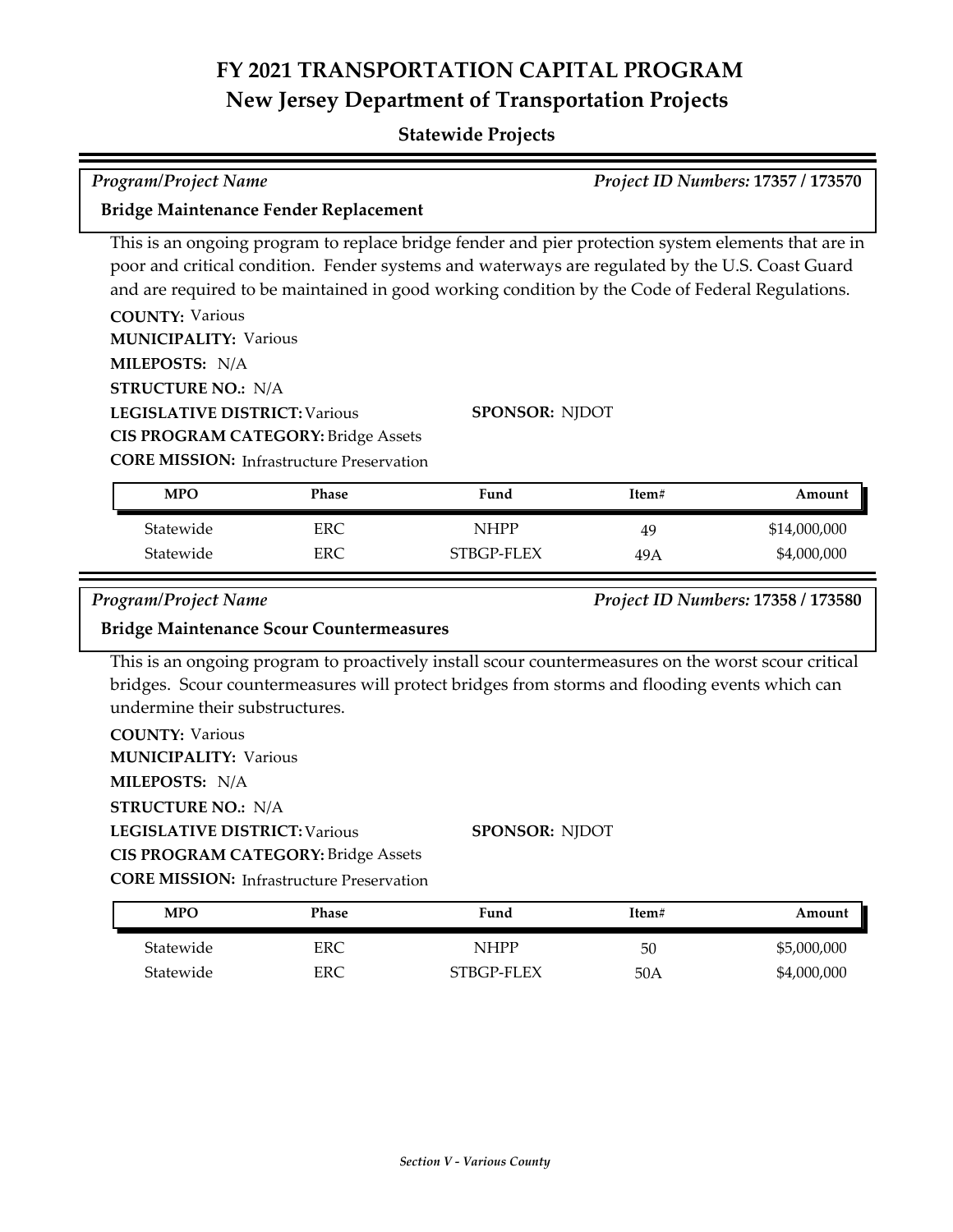## **Statewide Projects**

| <b>Program/Project Name</b>                                                                            |              |                                                                                                      |       | Project ID Numbers: X70 / 800018   |
|--------------------------------------------------------------------------------------------------------|--------------|------------------------------------------------------------------------------------------------------|-------|------------------------------------|
| <b>Bridge Management System</b>                                                                        |              |                                                                                                      |       |                                    |
|                                                                                                        |              |                                                                                                      |       |                                    |
|                                                                                                        |              | This is a program for the development, improvement, and implementation of New Jersey's Bridge        |       |                                    |
| needs.                                                                                                 |              | Management System, a computerized system of analyzing bridge rehabilitation and replacement          |       |                                    |
| <b>COUNTY: Various</b>                                                                                 |              |                                                                                                      |       |                                    |
| <b>MUNICIPALITY: Various</b>                                                                           |              |                                                                                                      |       |                                    |
| MILEPOSTS: N/A                                                                                         |              |                                                                                                      |       |                                    |
| <b>STRUCTURE NO.: N/A</b>                                                                              |              |                                                                                                      |       |                                    |
| <b>LEGISLATIVE DISTRICT: Various</b>                                                                   |              | <b>SPONSOR: NJDOT</b>                                                                                |       |                                    |
| <b>CIS PROGRAM CATEGORY: Bridge Assets</b>                                                             |              |                                                                                                      |       |                                    |
| <b>CORE MISSION:</b> Infrastructure Preservation                                                       |              |                                                                                                      |       |                                    |
| <b>MPO</b>                                                                                             | <b>Phase</b> | Fund                                                                                                 | Item# | Amount                             |
| Statewide                                                                                              | EC           | STBGP-FLEX                                                                                           | 51    | \$1,250,000                        |
| <b>Program/Project Name</b>                                                                            |              |                                                                                                      |       | Project ID Numbers: 13323 / 133230 |
| <b>Bridge Preventive Maintenance</b>                                                                   |              |                                                                                                      |       |                                    |
|                                                                                                        |              | This program provides funding for bridge preservation activities (including painting, deck repairs,  |       |                                    |
|                                                                                                        |              | and substructure repairs) as a means of extending structure life. Painting contracts shall include   |       |                                    |
|                                                                                                        |              | painting of steel on various structures, as an anti-corrosion measure, and will be awarded based on  |       |                                    |
|                                                                                                        |              | an approved list of bridges considering the availability and regional breakdown of funding.          |       |                                    |
| Preventive maintenance contracts shall include deck repairs, header reconstruction, curb               |              |                                                                                                      |       |                                    |
| reconstruction, joint resealing, substructure concrete repairs, and sealing of entire structures, with |              |                                                                                                      |       |                                    |
|                                                                                                        |              | structures systematically prioritized by corridor or geographical area. Both painting and preventive |       |                                    |
|                                                                                                        |              | maintenance contracts are awarded to preserve and prolong the useful service life of bridges, in     |       |                                    |
|                                                                                                        |              | accordance with the NJDOT Bridge Preventive Maintenance Program.                                     |       |                                    |
| <b>COUNTY: Various</b>                                                                                 |              |                                                                                                      |       |                                    |

**LEGISLATIVE DISTRICT:** Various **MILEPOSTS:** N/A **STRUCTURE NO.:** N/A **MUNICIPALITY: Various CIS PROGRAM CATEGORY:** Bridge Assets

**SPONSOR:** NJDOT

**CORE MISSION: Infrastructure Preservation** 

| <b>MPO</b> | <b>Phase</b> | Fund         | Item# | Amount       |
|------------|--------------|--------------|-------|--------------|
| Statewide  | EС           | 20S-STATE    | 211   | \$10,000,000 |
| Statewide  | EC           | <b>NHPP</b>  | 52    | \$25,000,000 |
| Statewide  | EС           | <b>STATE</b> | 211   | \$42,380,000 |
| Statewide  | EС           | STBGP-FLEX   | 52A   | \$10,000,000 |

*Section V - Various County*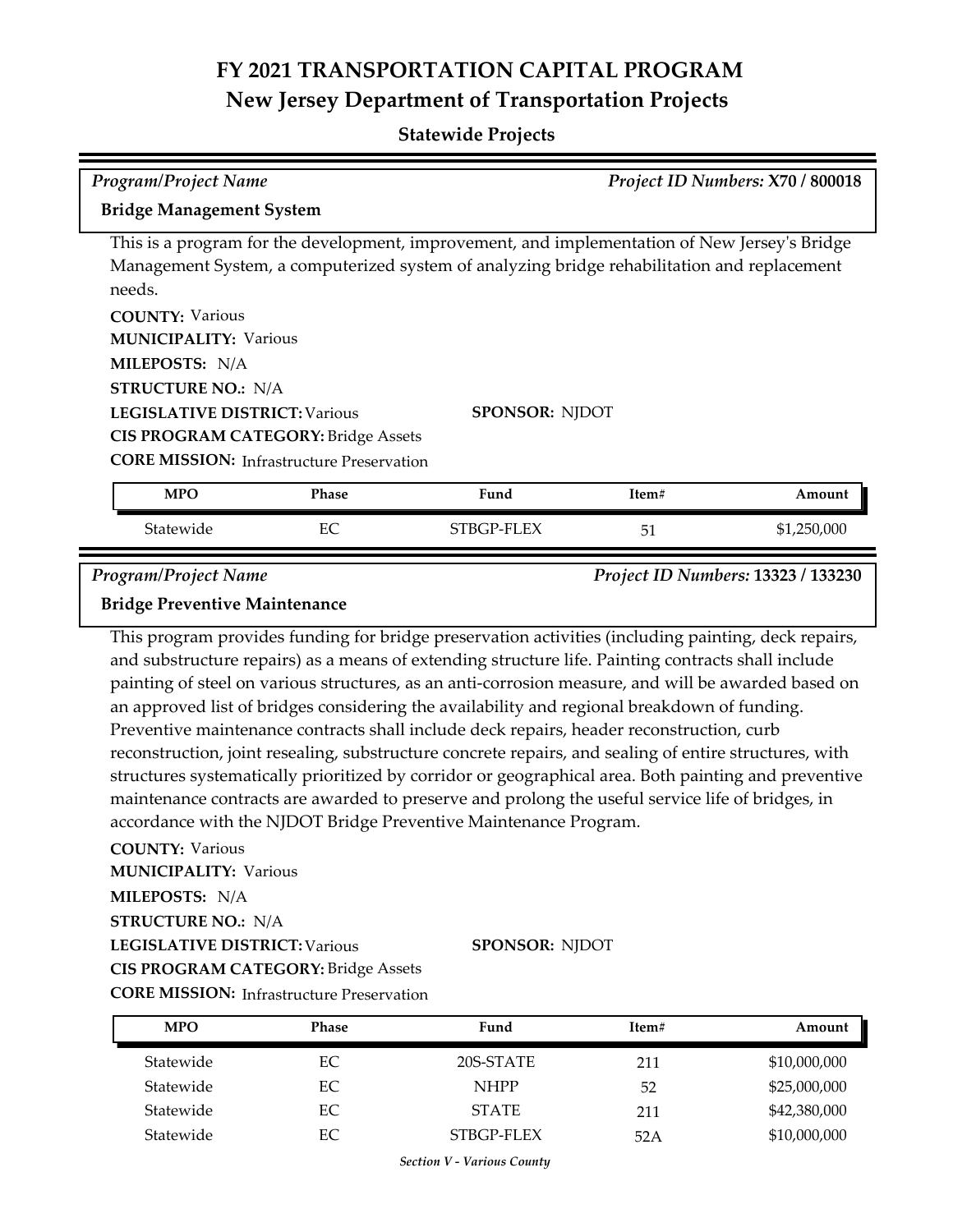| <b>Program/Project Name</b>                      |            |                                                                                                    |       | Project ID Numbers: 08381 / 083810 |
|--------------------------------------------------|------------|----------------------------------------------------------------------------------------------------|-------|------------------------------------|
| Bridge Replacement, Future Projects              |            |                                                                                                    |       |                                    |
|                                                  |            | This program provides funding for future projects related to bridge rehabilitations and            |       |                                    |
| replacements, statewide.                         |            |                                                                                                    |       |                                    |
| <b>COUNTY: Various</b>                           |            |                                                                                                    |       |                                    |
| <b>MUNICIPALITY: Various</b>                     |            |                                                                                                    |       |                                    |
| MILEPOSTS: N/A                                   |            |                                                                                                    |       |                                    |
| <b>STRUCTURE NO.: N/A</b>                        |            |                                                                                                    |       |                                    |
| <b>LEGISLATIVE DISTRICT: Various</b>             |            | SPONSOR: NJDOT                                                                                     |       |                                    |
| <b>CIS PROGRAM CATEGORY: Bridge Assets</b>       |            |                                                                                                    |       |                                    |
| <b>CORE MISSION:</b> Infrastructure Preservation |            |                                                                                                    |       |                                    |
| <b>MPO</b>                                       | Phase      | Fund                                                                                               | Item# | Amount                             |
| Statewide                                        | <b>ERC</b> | 20S-STATE                                                                                          | 212   | \$658,500                          |
| Statewide                                        | <b>ERC</b> | <b>NHPP</b>                                                                                        | 53    | \$14,392,551                       |
| Statewide                                        | ERC        | <b>STATE</b>                                                                                       | 212   | \$1,976,500                        |
| Program/Project Name                             |            |                                                                                                    |       | Project ID Numbers: 98316          |
| <b>Bridge Scour Countermeasures</b>              |            |                                                                                                    |       |                                    |
|                                                  |            | This program provides funding for bridge scour countermeasure contracts, which provide critical    |       |                                    |
|                                                  |            | protection to various bridge substructure elements, extending the life of state bridges which span |       |                                    |
|                                                  |            | waterways. Theses contracts will be awarded based on an approved list of bridges considering the   |       |                                    |
| availability and regional breakdown of funding.  |            |                                                                                                    |       |                                    |
| <b>COUNTY: Various</b>                           |            |                                                                                                    |       |                                    |
| <b>MUNICIPALITY: Various</b>                     |            |                                                                                                    |       |                                    |
| MILEPOSTS: N/A                                   |            |                                                                                                    |       |                                    |
| <b>STRUCTURE NO.: N/A</b>                        |            |                                                                                                    |       |                                    |
| <b>LEGISLATIVE DISTRICT: Various</b>             |            | SPONSOR: NJDOT                                                                                     |       |                                    |
| CIS PROGRAM CATEGORY: Bridge Assets              |            |                                                                                                    |       |                                    |
| <b>CORE MISSION:</b> Infrastructure Preservation |            |                                                                                                    |       |                                    |
| <b>MPO</b>                                       | Phase      | Fund                                                                                               | Item# | Amount                             |

| <b>MPO</b>     | Phase | $F$ una   | Item#                  | Amount    |
|----------------|-------|-----------|------------------------|-----------|
| .<br>btatewide | ERC   | TE<br>∋∩כ | $\sim$ 1 $\sim$<br>∠⊥∪ | \$200,000 |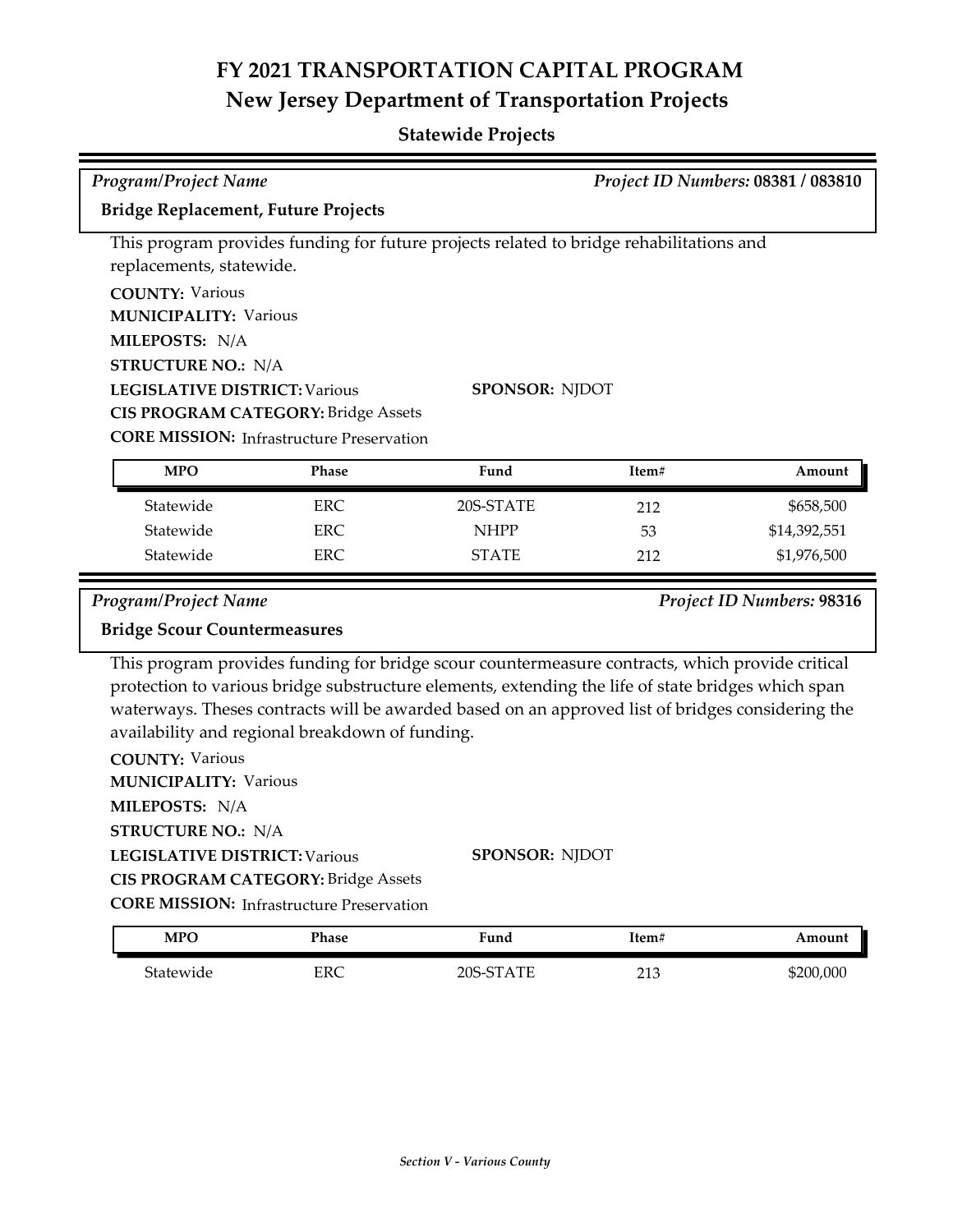### **Statewide Projects**

*Program/Project Name Project ID Numbers:* **02379 / 023790**

**Congestion Relief, Intelligent Transportation System Improvements (Smart Move Program)**

This program provides funding for low‐cost, quick‐turnaround intelligent transportation system (ITS) improvements, which improve traffic flow and provide traveler information on the state's transportation system. This program will provide for the deployment of these systems through either separate ITS projects, or inclusion of ITS within existing roadway and bridge infrastructure preservation projects to ensure implementation of ITS at a minimum cost and a minimum disruption to traffic during construction. Design support to add ITS components and/or standards may be accomplished through using consultants. ITS equipment are long lead time items and this program will allow procurement to proceed in advance and then to be installed in the first stages to also assist in the mitigation of traffic impacts during construction of those projects. ITS equipment may include Dynamic Message Signs, which provide real time traffic information, in strategic locations to allow the motoring public to make informed decisions on possible alternatives.

**COUNTY:** Various

**MUNICIPALITY: Various** 

**MILEPOSTS:** N/A

**STRUCTURE NO.:** N/A

**LEGISLATIVE DISTRICT:** Various

**CIS PROGRAM CATEGORY:** Congestion Relief

**CORE MISSION:** Mobility and Congestion Relief

| <b>MPO</b> | Phase | Fund         | Item# | Amount       |
|------------|-------|--------------|-------|--------------|
| Statewide  | ERC   | 20S-STATE    | 214   | \$500,000    |
| Statewide  | ERC   | <b>STATE</b> | 214   | \$51,500,000 |

**SPONSOR:** NJDOT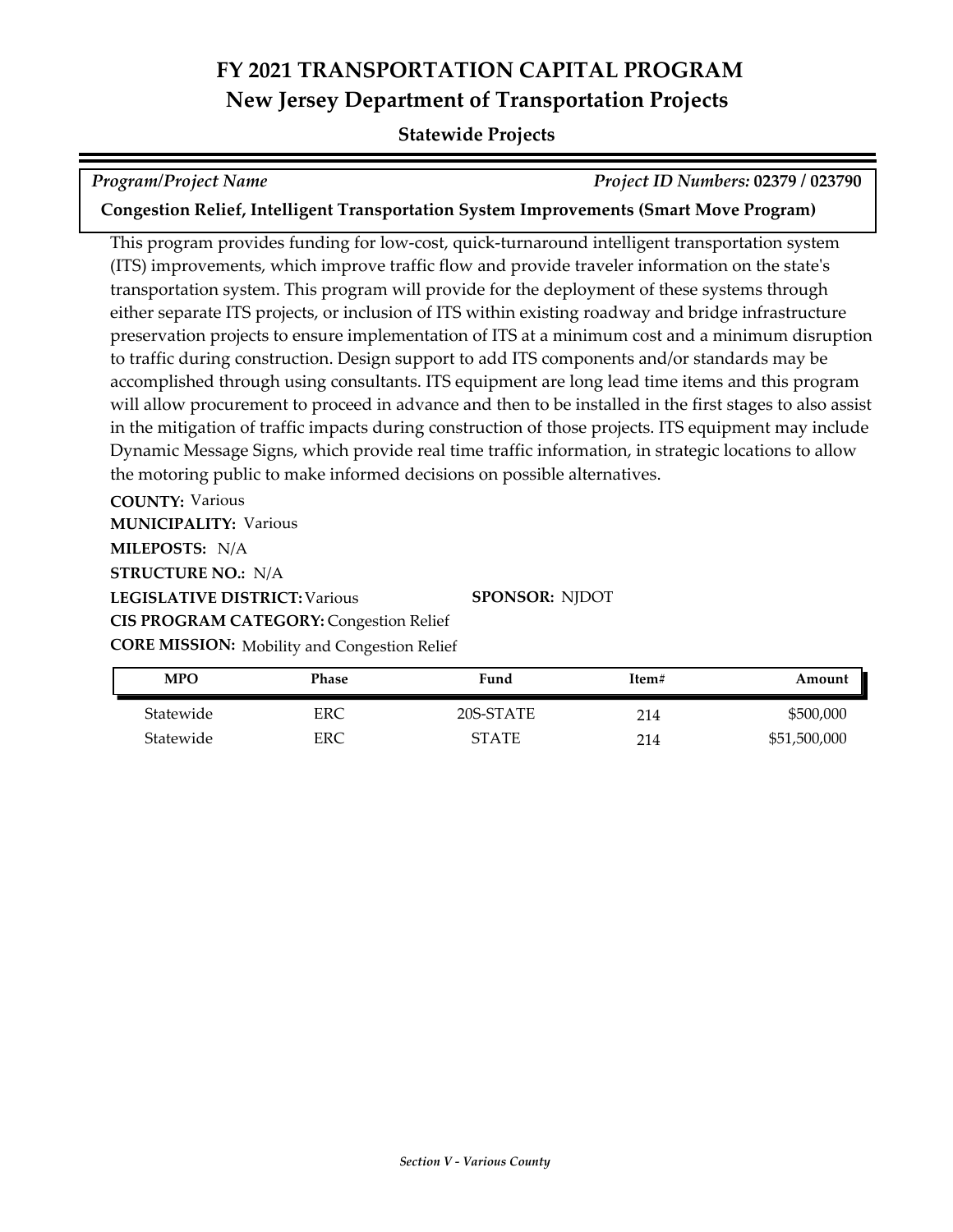## **Statewide Projects**

| Program/Project Name                                                                                                                                                                                                                                                                                             |          |                                                                                                                                                                                                                                                                                                          |            | Project ID Numbers: X180 / 800029  |
|------------------------------------------------------------------------------------------------------------------------------------------------------------------------------------------------------------------------------------------------------------------------------------------------------------------|----------|----------------------------------------------------------------------------------------------------------------------------------------------------------------------------------------------------------------------------------------------------------------------------------------------------------|------------|------------------------------------|
| <b>Construction Inspection</b>                                                                                                                                                                                                                                                                                   |          |                                                                                                                                                                                                                                                                                                          |            |                                    |
| concrete produced at out-of-state fabrication facilities.<br><b>COUNTY: Various</b><br><b>MUNICIPALITY: Various</b><br>MILEPOSTS: N/A<br><b>STRUCTURE NO.: N/A</b><br><b>LEGISLATIVE DISTRICT: Various</b><br>CIS PROGRAM CATEGORY: Capital Program Delivery<br><b>CORE MISSION:</b> Infrastructure Preservation |          | In order to provide inspection of construction projects on an as-needed basis, the NJDOT provides<br>term agreements. This service also provides materials inspection of structural steel and precast<br><b>SPONSOR: NJDOT</b>                                                                           |            |                                    |
| <b>MPO</b>                                                                                                                                                                                                                                                                                                       | Phase    | Fund                                                                                                                                                                                                                                                                                                     | Item#      | Amount                             |
| Statewide<br>Statewide                                                                                                                                                                                                                                                                                           | EC<br>EC | 20S-STATE<br><b>STATE</b>                                                                                                                                                                                                                                                                                | 215<br>215 | \$5,500,000<br>\$5,500,000         |
| <b>Program/Project Name</b><br><b>Construction Program IT System (TRNS.PORT)</b>                                                                                                                                                                                                                                 |          |                                                                                                                                                                                                                                                                                                          |            | Project ID Numbers: 05304 / 053040 |
| <b>COUNTY: Various</b><br><b>MUNICIPALITY: Various</b><br>MILEPOSTS: N/A<br><b>STRUCTURE NO.: N/A</b>                                                                                                                                                                                                            |          | This program will provide a replacement system for the current information technology (IT) systems<br>supporting the Estimating through Awarding of Construction Projects. It will also implement IT<br>systems for Construction Management, Materials and Civil Rights including annual licensing fees. |            |                                    |
| <b>LEGISLATIVE DISTRICT: Various</b><br>CIS PROGRAM CATEGORY: Capital Program Delivery<br><b>CORE MISSION: Infrastructure Preservation</b>                                                                                                                                                                       |          | <b>SPONSOR: NJDOT</b>                                                                                                                                                                                                                                                                                    |            |                                    |
| <b>MPO</b>                                                                                                                                                                                                                                                                                                       | Phase    | Fund                                                                                                                                                                                                                                                                                                     | Item#      | Amount                             |

Statewide EC 20S-STATE 216 \$1,600,000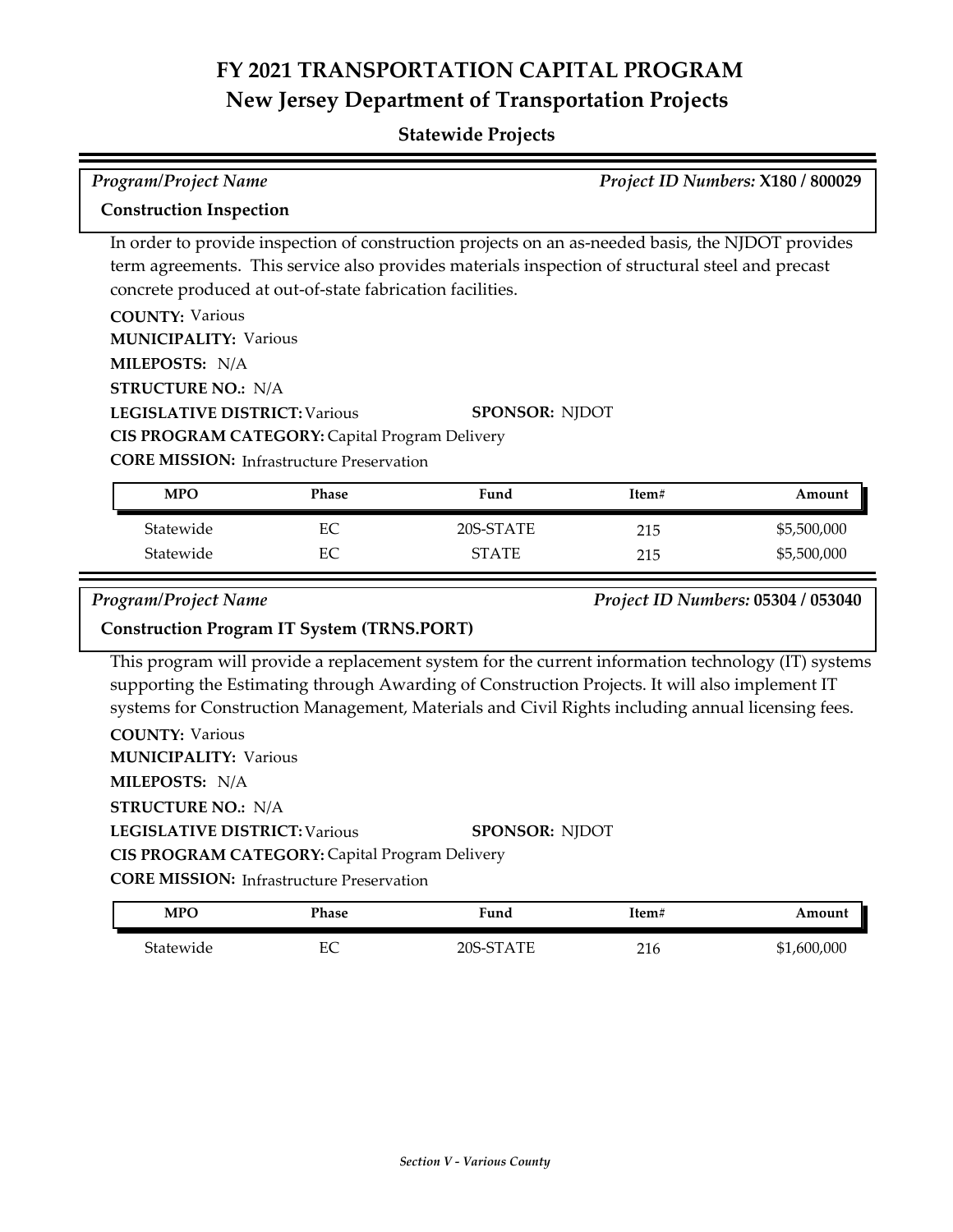## **Statewide Projects**

| <b>Program/Project Name</b>                                                                           | Project ID Numbers: 09316 / 093160 |
|-------------------------------------------------------------------------------------------------------|------------------------------------|
| <b>Culvert Replacement Program</b>                                                                    |                                    |
| This program provides funding for Culvert replacements based on results of the culvert inspection     |                                    |
| program. In the majority of cases, culverts will be replaced in the same location, with basically the |                                    |
| same waterway opening size, and will require minimal utility involvement.                             |                                    |
| <b>COUNTY: Various</b>                                                                                |                                    |
| <b>MUNICIPALITY: Various</b>                                                                          |                                    |
| MILEPOSTS: N/A                                                                                        |                                    |
| <b>STRUCTURE NO.: N/A</b>                                                                             |                                    |

**LEGISLATIVE DISTRICT:** Various

**CIS PROGRAM CATEGORY:** Bridge Assets

**SPONSOR:** NJDOT

**CORE MISSION:** Infrastructure Preservation

| <b>MPO</b> | Phase | Fund         | Item# | Amount      |
|------------|-------|--------------|-------|-------------|
| Statewide  | ERC.  | 20S-STATE    | 217   | \$1,000,000 |
| Statewide  | ERC.  | <b>STATE</b> | 217   | \$3,000,000 |
| Statewide  | ERC.  | STBGP-FLEX   | 58    | \$1,000,000 |

*Program/Project Name Project ID Numbers:* **X142**

### **DBE Supportive Services Program**

This is a federal grant program which provides support to individual Disadvantaged Business Enterprise (DBE) contractors through technical assistance, on-site visits, DBE conferences, newsletters, and similar types of assistance. This program will also support the technology required to monitor, maintain and create reports on program particulars and DBE progress.

| <b>COUNTY: Various</b>                           |                       |
|--------------------------------------------------|-----------------------|
| <b>MUNICIPALITY: Various</b>                     |                       |
| MILEPOSTS: N/A                                   |                       |
| <b>STRUCTURE NO.: N/A</b>                        |                       |
| <b>LEGISLATIVE DISTRICT: Various</b>             | <b>SPONSOR: NIDOT</b> |
| CIS PROGRAM CATEGORY: Capital Program Delivery   |                       |
| <b>CORE MISSION: Infrastructure Preservation</b> |                       |
|                                                  |                       |

| MPO       | Phase | Fund       | Item# | Amount    |
|-----------|-------|------------|-------|-----------|
| Statewide | ЕC    | STBGP-FLEX | 60    | \$500,000 |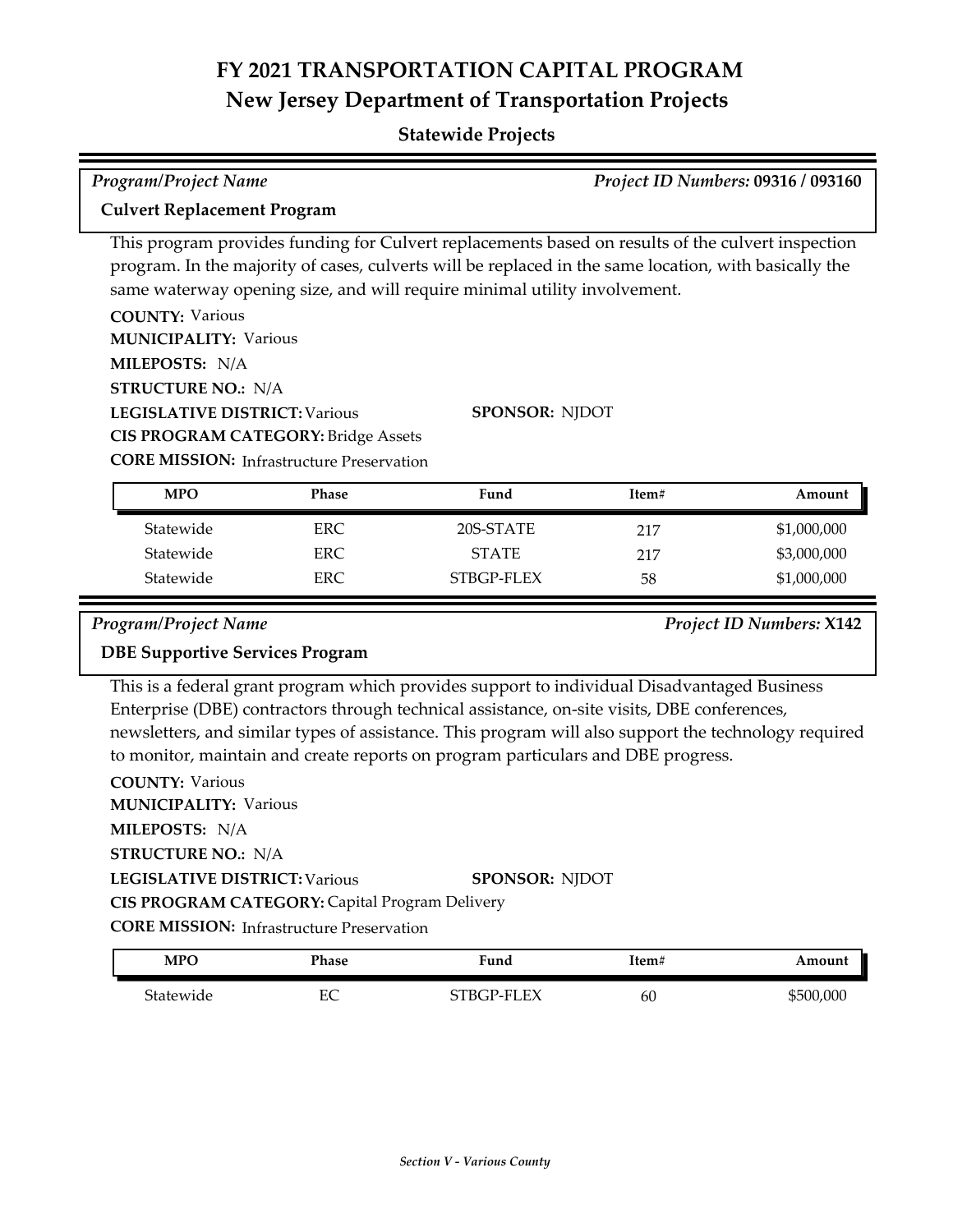## **Statewide Projects**

| Program/Project Name      | Project ID Numbers: X106 / 800021 |
|---------------------------|-----------------------------------|
| Design, Emerging Projects |                                   |

This program provides initial funding for Capital Program Management task order agreements as well as projects emerging from concept development. Funding is also provided for review of projects and for advanced design services which include, but are not limited to the following functions: development of base plan for final design; location of existing features within footprints, such as project monumentation, topography, utilities and drainage, using Subsurface Utility Engineering (SUE), General Field survey, Global Positioning System survey, Primary Control survey and Aerial photography; geotechnical work, specifically soil borings; administrative work needed to set budgets and manpower for right of way acquisition; asbestos surveying or plans, specifications and air monitoring for abatement process.

**COUNTY:** Various **LEGISLATIVE DISTRICT:** Various **MILEPOSTS:** N/A **STRUCTURE NO.:** N/A **MUNICIPALITY: Various CORE MISSION: Infrastructure Preservation SPONSOR:** NJDOT **CIS PROGRAM CATEGORY:** Capital Program Delivery

| <b>MPO</b> | <b>Phase</b> | Fund         | Item# | Amount       |
|------------|--------------|--------------|-------|--------------|
| Statewide  | DES          | 20S-STATE    | 218   | \$4,000,000  |
| Statewide  | DES          | <b>STATE</b> | 218   | \$12,000,000 |
| Statewide  | DES          | STBGP-FLEX   | 62    | \$1,000,000  |

### *Program/Project Name Project ID Numbers:* **X197**

# **Disadvantaged Business Enterprise**

This is a federal grant to support the development of integrated programs including training workshops, round-table discussions and business development services designed to expand the capacity of Disadvantaged Business Enterprise (DBE) firms and help them compete for public works contracts in the State and particularly with NJDOT.

| <b>COUNTY: Various</b>                                |                       |
|-------------------------------------------------------|-----------------------|
| <b>MUNICIPALITY: Various</b>                          |                       |
| <b>MILEPOSTS: N/A</b>                                 |                       |
| <b>STRUCTURE NO.: N/A</b>                             |                       |
| <b>LEGISLATIVE DISTRICT: Various</b>                  | <b>SPONSOR: NIDOT</b> |
| <b>CIS PROGRAM CATEGORY: Capital Program Delivery</b> |                       |
| <b>CORE MISSION:</b> Infrastructure Preservation      |                       |
|                                                       |                       |

| <b>MPO</b> | Phase | Fund       | Item# | Amount    |
|------------|-------|------------|-------|-----------|
| Statewide  | EС    | STBGP-FLEX | 63    | \$100,000 |

*Section V - Various County*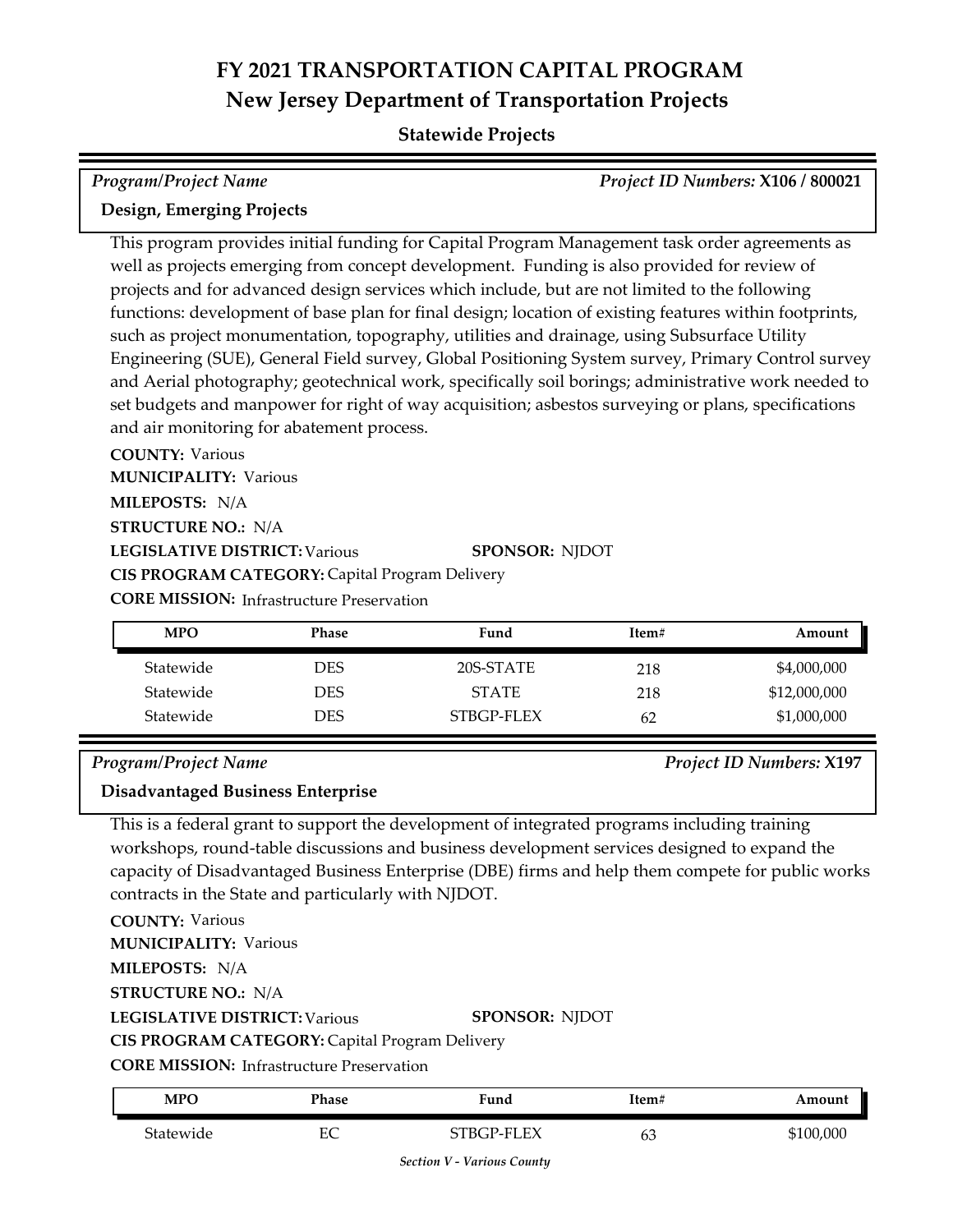## **Statewide Projects**

| Program/Project Name                                                                                                |                                                           |                                                                                                                                                                                                                                                                                                   |       | Project ID Numbers: X154D |
|---------------------------------------------------------------------------------------------------------------------|-----------------------------------------------------------|---------------------------------------------------------------------------------------------------------------------------------------------------------------------------------------------------------------------------------------------------------------------------------------------------|-------|---------------------------|
| Drainage Rehabilitation & Improvements                                                                              |                                                           |                                                                                                                                                                                                                                                                                                   |       |                           |
|                                                                                                                     |                                                           | This program funds low-cost/high-value drainage projects on the state highway drainage system.                                                                                                                                                                                                    |       |                           |
| <b>COUNTY: Various</b>                                                                                              |                                                           |                                                                                                                                                                                                                                                                                                   |       |                           |
| <b>MUNICIPALITY: Various</b>                                                                                        |                                                           |                                                                                                                                                                                                                                                                                                   |       |                           |
| MILEPOSTS: N/A                                                                                                      |                                                           |                                                                                                                                                                                                                                                                                                   |       |                           |
| <b>STRUCTURE NO.: N/A</b>                                                                                           |                                                           |                                                                                                                                                                                                                                                                                                   |       |                           |
| <b>LEGISLATIVE DISTRICT: Various</b>                                                                                |                                                           | <b>SPONSOR: NJDOT</b>                                                                                                                                                                                                                                                                             |       |                           |
|                                                                                                                     | <b>CIS PROGRAM CATEGORY: Road Assets</b>                  |                                                                                                                                                                                                                                                                                                   |       |                           |
|                                                                                                                     | <b>CORE MISSION:</b> Infrastructure Preservation          |                                                                                                                                                                                                                                                                                                   |       |                           |
| <b>MPO</b>                                                                                                          | Phase                                                     | Fund                                                                                                                                                                                                                                                                                              | Item# | Amount                    |
| Statewide                                                                                                           | EC                                                        | STBGP-FLEX                                                                                                                                                                                                                                                                                        | 64    | \$15,000,000              |
|                                                                                                                     |                                                           |                                                                                                                                                                                                                                                                                                   |       |                           |
| <b>Program/Project Name</b>                                                                                         |                                                           |                                                                                                                                                                                                                                                                                                   |       | Project ID Numbers: X154  |
| Drainage Rehabilitation and Maintenance, State                                                                      |                                                           |                                                                                                                                                                                                                                                                                                   |       |                           |
| specialized drainage equipment.<br><b>COUNTY: Various</b>                                                           |                                                           | This program provides funding for the rehabilitation and maintenance of state highway drainage<br>systems, which may include: removal of material, video inspection, contract salary costs, retrofitting<br>inlet covers due to Stormwater Management Regulations, acquisition and maintenance of |       |                           |
| <b>MUNICIPALITY: Various</b><br>MILEPOSTS: N/A<br><b>STRUCTURE NO.: N/A</b><br><b>LEGISLATIVE DISTRICT: Various</b> | <b>CIS PROGRAM CATEGORY: Road Assets</b>                  | <b>SPONSOR: NJDOT</b>                                                                                                                                                                                                                                                                             |       |                           |
| <b>MPO</b>                                                                                                          | <b>CORE MISSION: Infrastructure Preservation</b><br>Phase | Fund                                                                                                                                                                                                                                                                                              | Item# | Amount                    |

Statewide EC STATE 219 \$11,250,000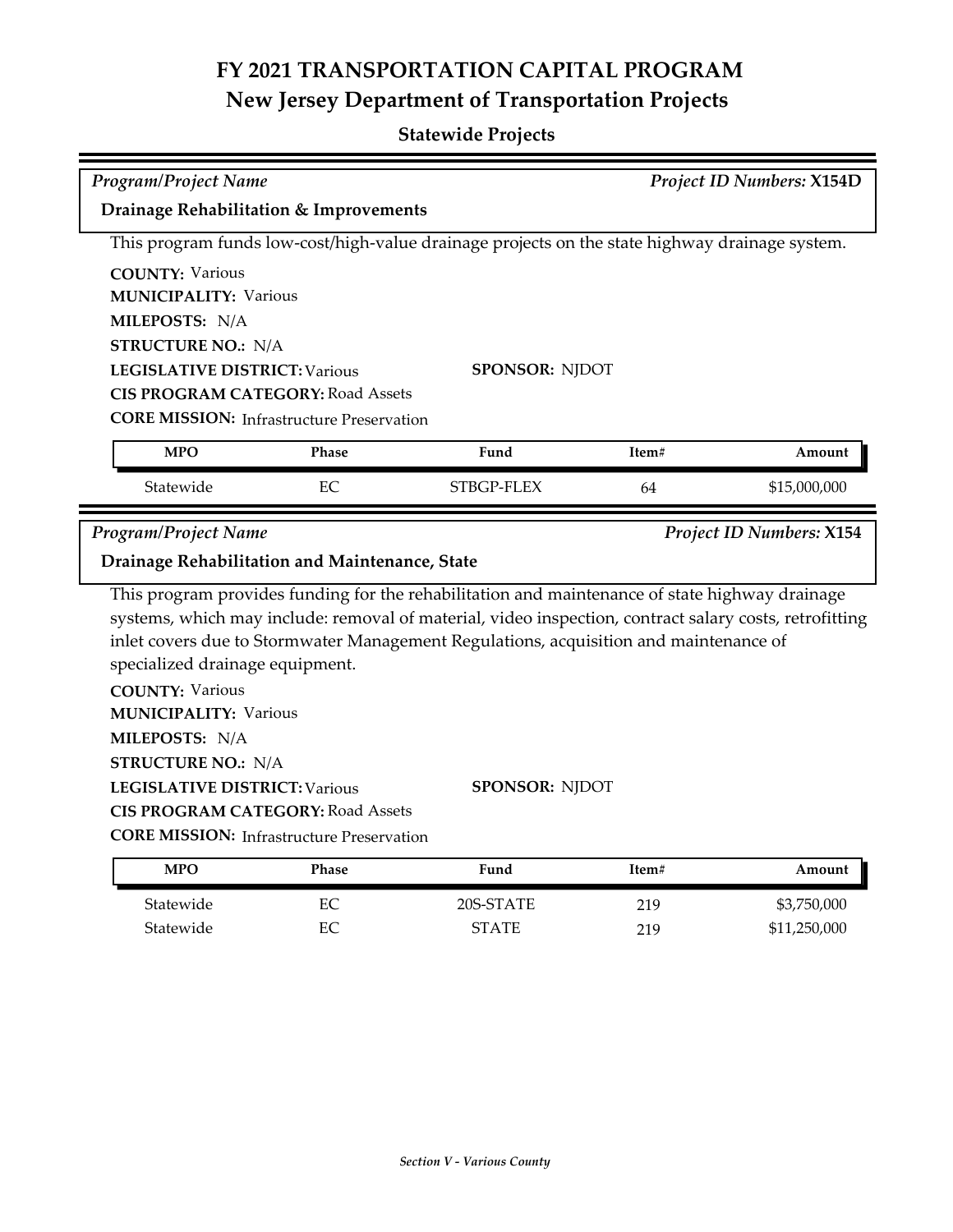| <b>Program/Project Name</b>                                                                                                                   |                                                                                                                                           | Project ID Numbers: D026 / 058026                                                                                                                                                                                  |            |                            |
|-----------------------------------------------------------------------------------------------------------------------------------------------|-------------------------------------------------------------------------------------------------------------------------------------------|--------------------------------------------------------------------------------------------------------------------------------------------------------------------------------------------------------------------|------------|----------------------------|
| <b>DVRPC, Future Projects</b>                                                                                                                 |                                                                                                                                           |                                                                                                                                                                                                                    |            |                            |
| <b>COUNTY: Various</b><br><b>MUNICIPALITY: Various</b><br>MILEPOSTS: N/A<br><b>STRUCTURE NO.: N/A</b><br><b>LEGISLATIVE DISTRICT: Various</b> | Gloucester, Mercer and Camden counties.<br>CIS PROGRAM CATEGORY: Local System Support<br><b>CORE MISSION:</b> Infrastructure Preservation | This program provides funding for local projects to be selected by the Delaware Valley Regional<br>Planning Commission, the designated Metropolitan Planning Organization for Burlington,<br><b>SPONSOR: DVRPC</b> |            |                            |
| <b>MPO</b>                                                                                                                                    | Phase                                                                                                                                     | Fund                                                                                                                                                                                                               | Item#      | Amount                     |
| <b>DVRPC</b>                                                                                                                                  | <b>ERC</b>                                                                                                                                | STBGP-PHILA                                                                                                                                                                                                        | 65         | \$5,737,000                |
| <b>Program/Project Name</b><br><b>Electrical Facilities</b>                                                                                   |                                                                                                                                           | This program provides funding for purchasing materials, and for replacement, repair, preservation,                                                                                                                 |            | Project ID Numbers: X241   |
| <b>COUNTY: Various</b><br><b>MUNICIPALITY: Various</b>                                                                                        | and traffic counting/monitoring sites.                                                                                                    | and installation of electrical facilities along the state highway system. Included in this program are;<br>highway lighting, sign lighting, cathodic protection for bridges, road weather information systems,     |            |                            |
| MILEPOSTS: N/A<br><b>STRUCTURE NO.: N/A</b><br><b>LEGISLATIVE DISTRICT: Various</b>                                                           |                                                                                                                                           | <b>SPONSOR: NJDOT</b>                                                                                                                                                                                              |            |                            |
|                                                                                                                                               | <b>CIS PROGRAM CATEGORY: Road Assets</b><br><b>CORE MISSION:</b> Infrastructure Preservation                                              |                                                                                                                                                                                                                    |            |                            |
| <b>MPO</b>                                                                                                                                    | Phase                                                                                                                                     | Fund                                                                                                                                                                                                               | Item#      | Amount                     |
| Statewide<br>Statewide                                                                                                                        | $\rm EC$<br>$\rm EC$                                                                                                                      | 20S-STATE<br><b>STATE</b>                                                                                                                                                                                          | 221<br>221 | \$1,750,000<br>\$5,250,000 |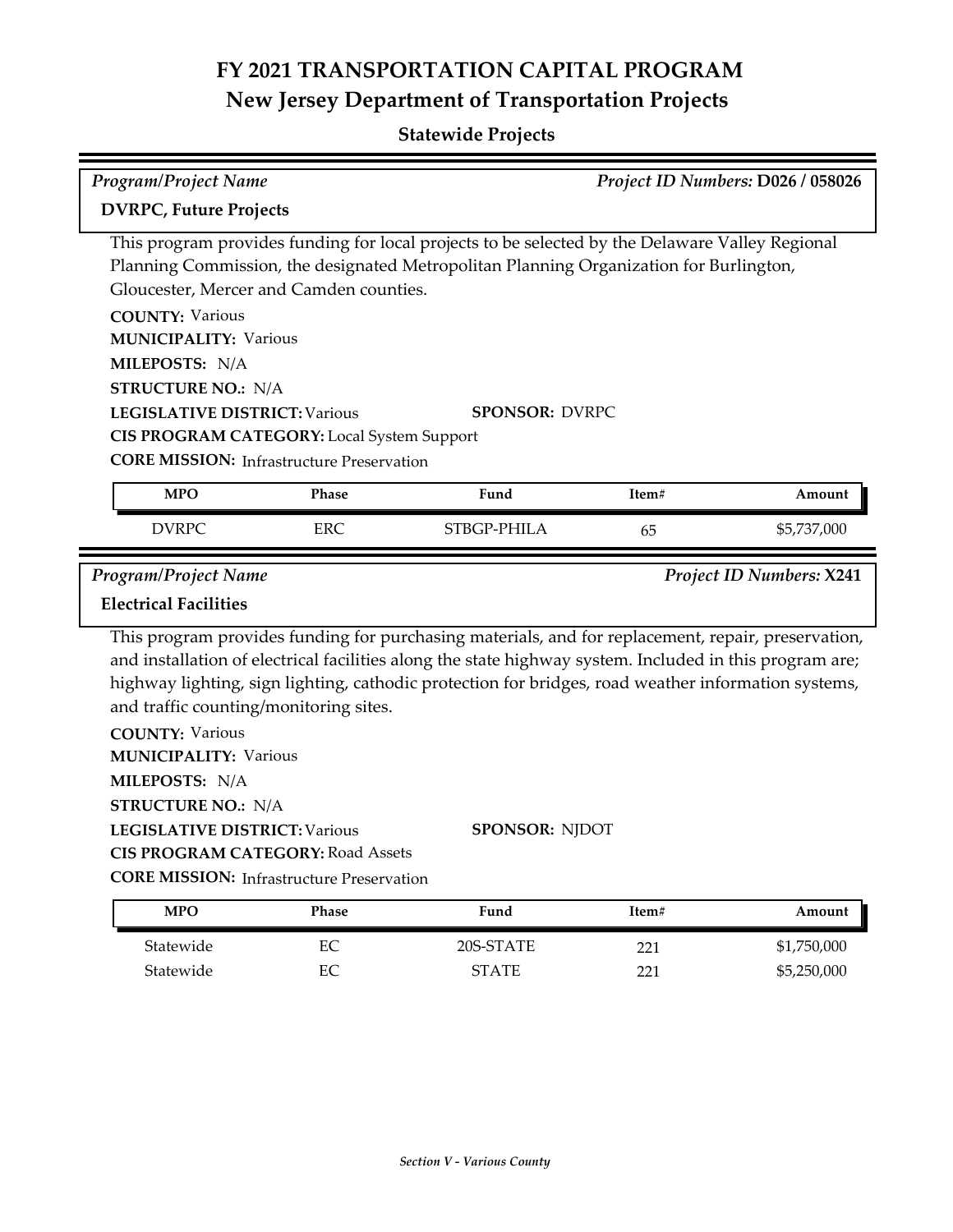## **Statewide Projects**

## *Program/Project Name Project ID Numbers:* **04324 / 043240**

**Electrical Load Center Replacement, Statewide**

This program provide provides funding for the betterment of existing highway lighting facilities when those facilities do not comply with current electrical codes and/or replacement equipment is not available. Due to high traffic volumes, maintenance of these existing facilities is hazardous to NJDOT personnel. The use of high‐mast lighting will be investigated. ROW acquisition may be required.

**COUNTY:** Various **LEGISLATIVE DISTRICT:** Various **MILEPOSTS:** N/A **STRUCTURE NO.:** N/A **MUNICIPALITY: Various CIS PROGRAM CATEGORY:** Road Assets

**SPONSOR:** NJDOT

**CORE MISSION: Infrastructure Preservation** 

| <b>MPO</b> | Phase      | Fund         | Item# | Amount      |
|------------|------------|--------------|-------|-------------|
| Statewide  | <b>ERC</b> | 20S-STATE    | າາາ   | \$1,325,000 |
| Statewide  | <b>ERC</b> | <b>STATE</b> | ררר   | \$3,975,000 |

### *Program/Project Name Project ID Numbers:* **17360 / 173600**

### **Emergency Management and Transportation Security Support**

This program provides funding for materials and equipment to support the Department's emergency management and transportation security plans and activities. These include resources for continuity of operations, preparedness, response, recovery and mitigation actions.

| <b>COUNTY: Various</b>                                |                       |
|-------------------------------------------------------|-----------------------|
| <b>MUNICIPALITY: Various</b>                          |                       |
| <b>MILEPOSTS: N/A</b>                                 |                       |
| <b>STRUCTURE NO.: N/A</b>                             |                       |
| <b>LEGISLATIVE DISTRICT: Various</b>                  | <b>SPONSOR: NIDOT</b> |
| <b>CIS PROGRAM CATEGORY: Capital Program Delivery</b> |                       |
| <b>CORE MISSION: Safety</b>                           |                       |
|                                                       |                       |

| MPO       | Phase | Fund         | Item#      | Amount      |
|-----------|-------|--------------|------------|-------------|
| Statewide | ERC   | $20S$ -STATE | ר ר<br>سكك | \$1,500,000 |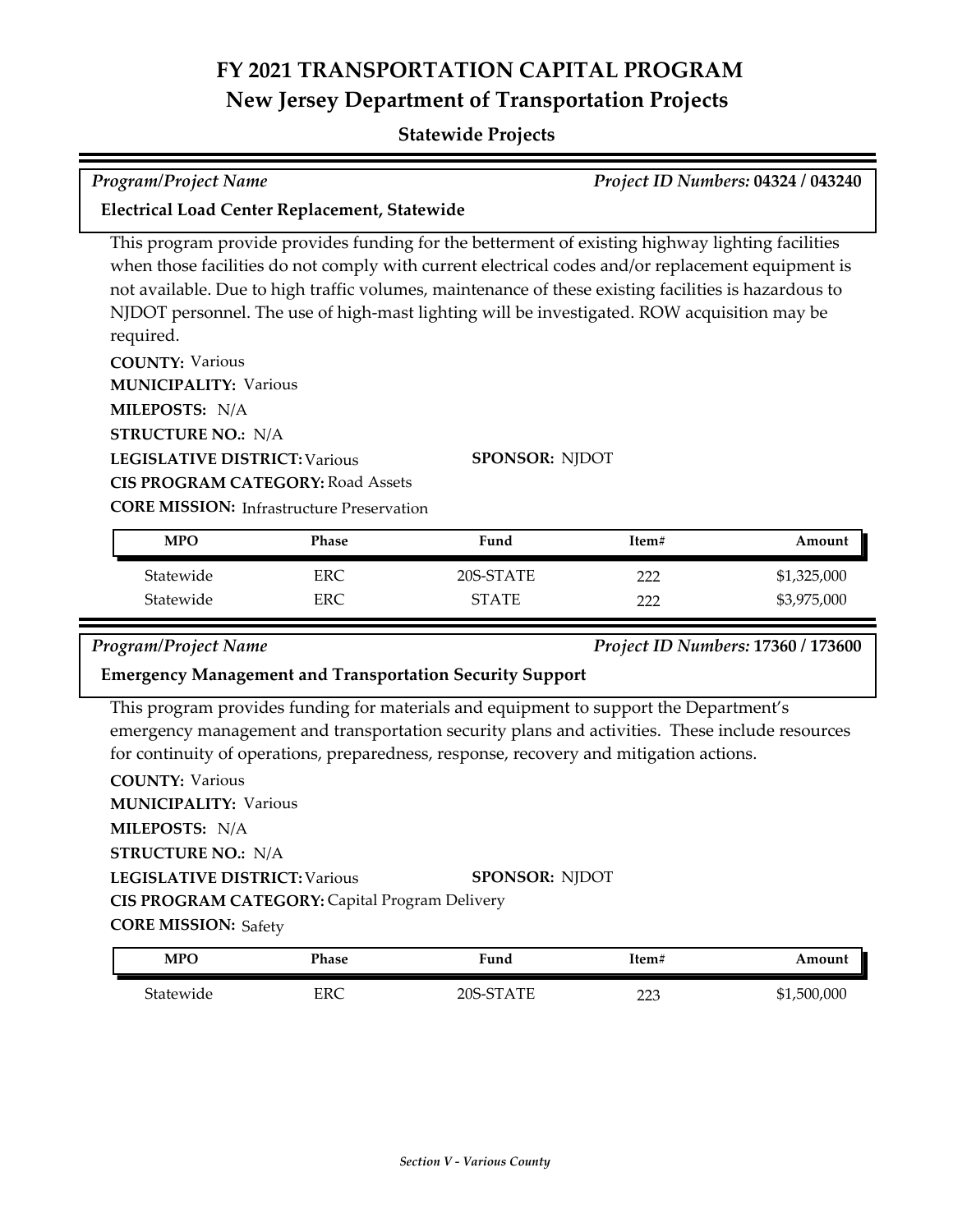### **Statewide Projects**

# *Program/Project Name Project ID Numbers:* **X75 / 800030**

## **Environmental Investigations**

This program provides funding for environmental assessment work-products produced on a quick‐ response basis through specialized task-order consultant agreements, in such areas as; ecology, hazardous waste investigations, cultural resource investigations, National Environmental Policy Act and Section 4(f) documentation. Funding is also provided for environmental permit fees, laboratory fees, and other environmental consultant agreements that require 100% state funding. This general program will also provide for cleanup of gasoline discharge from underground storage tanks.

**COUNTY:** Various

**LEGISLATIVE DISTRICT:** Various **MILEPOSTS:** N/A **STRUCTURE NO.:** N/A **MUNICIPALITY: Various CORE MISSION:** Infrastructure Preservation **SPONSOR:** NJDOT **CIS PROGRAM CATEGORY:** Capital Program Delivery

| MPO       | Phase | Fund         | Item# | Amount      |
|-----------|-------|--------------|-------|-------------|
| Statewide | EС    | 20S-STATE    | 224   | \$1,500,000 |
| Statewide | EС    | <b>STATE</b> | 224   | \$4,500,000 |

*Program/Project Name Project ID Numbers:* **03309**

## **Environmental Project Support**

This program provides for environmental services for the following activities: Land Use Regulation Program permit and preparation payments; ecological surveys and studies; wetland delineations; wetland mitigation monitoring; wetland mitigation remediation; cultural resources mitigation; hazardous waste investigations and studies and payments; asbestos surveys and abatement; hydrology/hydraulic investigations and studies, permits and payments; air/noise studies; and other environmental work as required. These activities are in support of meeting environmental requirements or commitments, and preventing costly violations.

**COUNTY:** Various

**MUNICIPALITY: Various** 

**MILEPOSTS:** N/A

**STRUCTURE NO.:** N/A

**LEGISLATIVE DISTRICT:** Various

**SPONSOR:** NJDOT

**CIS PROGRAM CATEGORY:** Capital Program Delivery

**CORE MISSION: Infrastructure Preservation** 

| MPO       | Phase | Fund      | Item# | Amount    |
|-----------|-------|-----------|-------|-----------|
| Statewide | ERC   | 20S-STATE | つつち   | \$500,000 |
| Statewide | ERC   | STATE     | 255   | \$500,000 |

*Section V - Various County*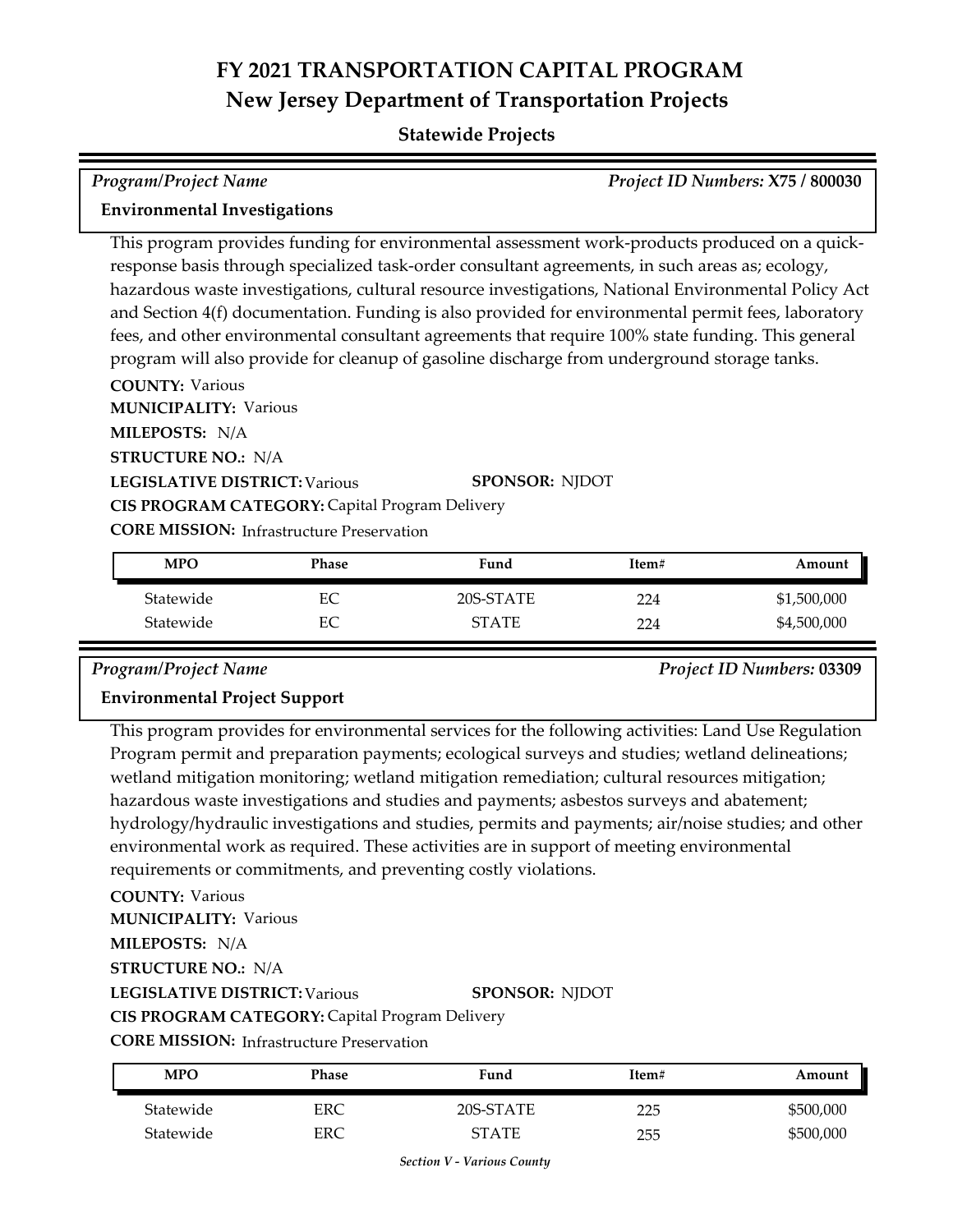### **Statewide Projects**

# *Program/Project Name Project ID Numbers:* **X15**

### **Equipment (Vehicles, Construction, Safety)**

New Jersey does not meet federal air quality standards, pursuant to the federal Clean Air Act. Air pollution from vehicles and equipment pollute the air through combustion and fuel evaporation. These emissions contribute greatly to air pollution in the State and are the primary cause of air pollution in many urban areas. This program provides funding to reduce New Jersey's carbon footprint by the direct purchase or lease/rental of replacement or new equipment to include, but not limited to the following: construction equipment, snow plow trucks, light duty trucks, passenger vehicles including vans & cars, radios, rollers, concrete mixers, asphalt spreaders, trailer-mounted arrow boards, safety trucks, portable light towers, truck-mounted attenuators, portable message boards, emergency service patrol vehicles, incident management response trucks, vehicle fuel system hardware and software, HARs trailers for diversion route planning and implementation (and all parts associated with this equipment). This equipment supports capital, safety and maintenance programs.

**COUNTY:** Various **LEGISLATIVE DISTRICT:** Various **MILEPOSTS:** N/A **STRUCTURE NO.:** N/A **MUNICIPALITY: Various SPONSOR:** NJDOT **CIS PROGRAM CATEGORY:** Transportation Support Facilities **CORE MISSION:**

| <b>CORE MISSION:</b> Operations and Maintenance |  |
|-------------------------------------------------|--|
|-------------------------------------------------|--|

| MPO       | Phase   | Fund    | Item# | Amount       |
|-----------|---------|---------|-------|--------------|
| Statewide | ᄄ<br>ĿĆ | CT A TE | 303   | \$24,000,000 |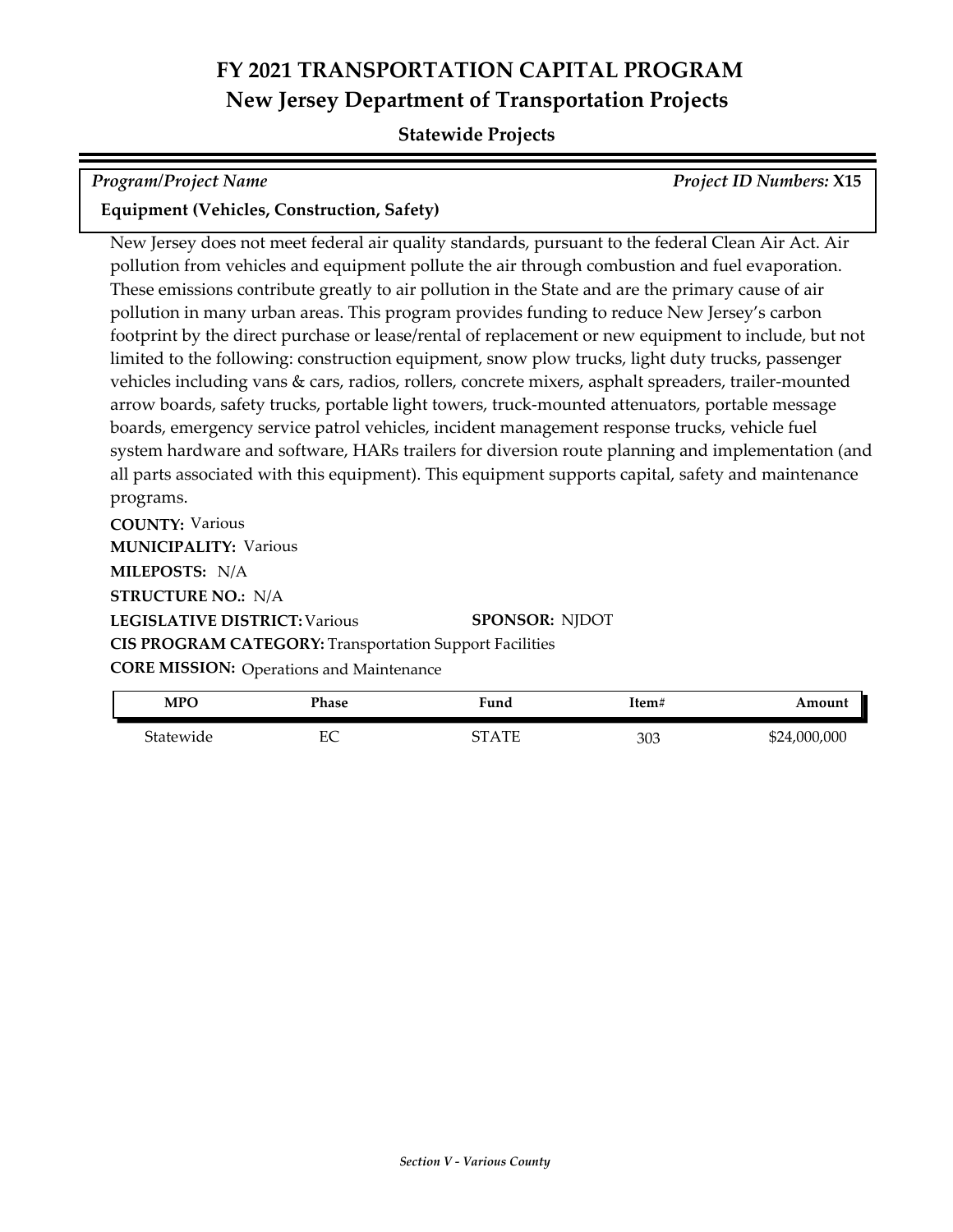### **Statewide Projects**

# *Program/Project Name Project ID Numbers:* **X15A / 158080**

### **Equipment, Snow and Ice Removal**

A stable funding source to be used solely for the continuous improvement of the State's ability to effectively and efficiently remove snow and ice off of the State owned highways and byways. This program will provide direct purchase or replacement of snow and ice removal equipment. Examples of equipment and or stationary assets to include but not limited to; brine manufacturing units, brine distribution equipment, snow plows, salt spreaders, specialized snow fighting equipment, brine manufacturing and calcium dispenser Capital improvements. Part of the funding will be used to replace aging snow equipment that is beyond its functional or useful life.

**COUNTY:** Various

**MUNICIPALITY: Various** 

**MILEPOSTS:** N/A

**STRUCTURE NO.:** N/A

### **LEGISLATIVE DISTRICT:** Various **SPONSOR:** NJDOT

**CIS PROGRAM CATEGORY:** Transportation Support Facilities

**CORE MISSION: Operations and Maintenance** 

| <b>MPO</b> | Phase | Fund         | Item# | Amount      |
|------------|-------|--------------|-------|-------------|
| Statewide  | ЕC    | 20S-STATE    | 227   | \$1,250,000 |
| Statewide  | ЕC    | <b>STATE</b> | フフワ   | \$3,750,000 |

*Program/Project Name Project ID Numbers:* **00377 / 003770**

### **Ferry Program**

This program provides federal funding, distributed annually by formula to states, to construct ferry boats and ferry terminal facilities.

**COUNTY:** Various **LEGISLATIVE DISTRICT:** Various **MILEPOSTS:** N/A **STRUCTURE NO.:** N/A **MUNICIPALITY: Various SPONSOR:** NJDOT **CIS PROGRAM CATEGORY:** Multimodal Programs

**CORE MISSION:** Mobility and Congestion Relief

| <b>MPO</b>          | Phase | $\blacksquare$<br>Fund | 1tem# | Amount      |
|---------------------|-------|------------------------|-------|-------------|
| $\sim$<br>5tatewide | ERC   | FBP                    | bb    | \$4,000,000 |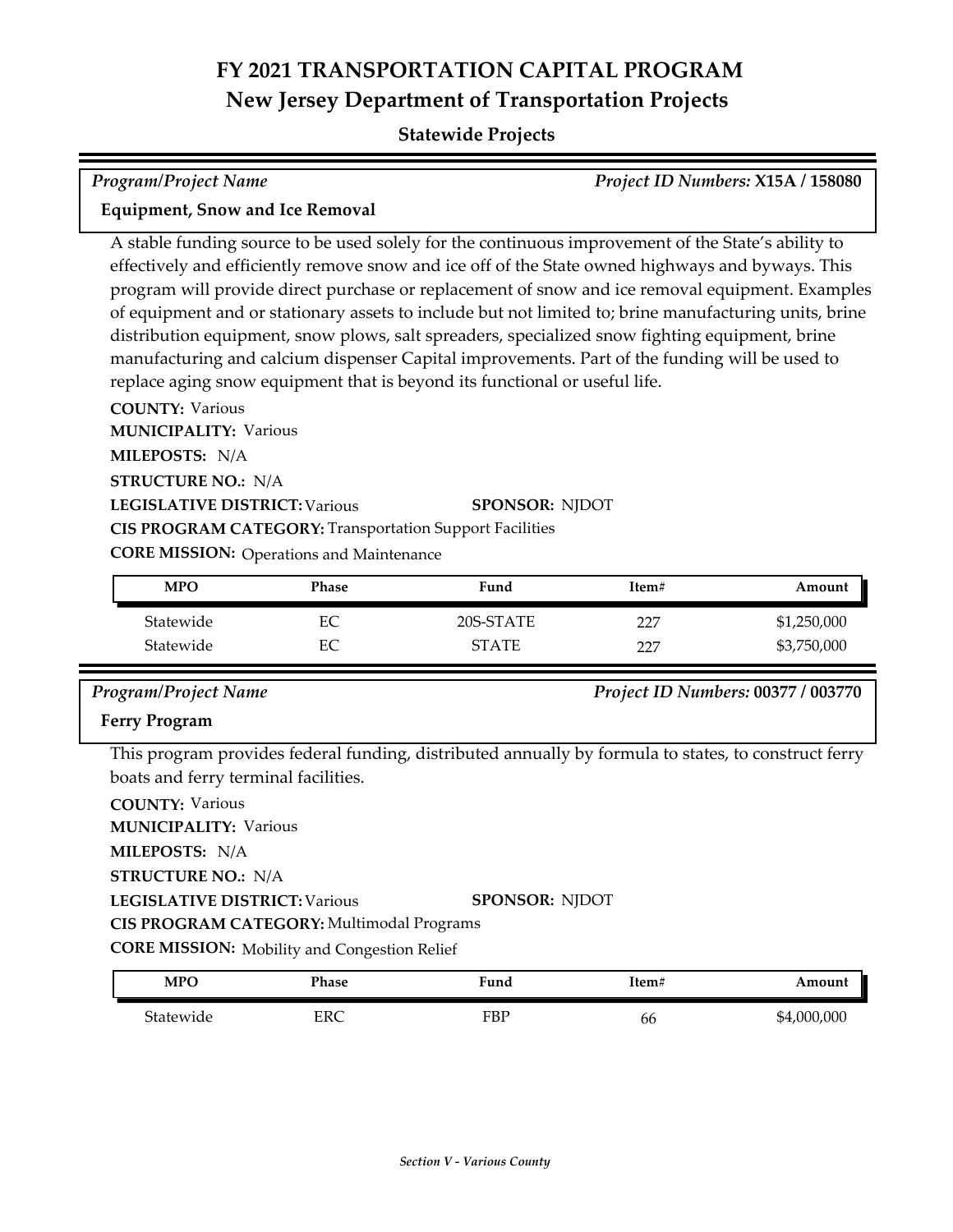| <b>Program/Project Name</b>                                                                                                 |                                                                                                                                                                                                                                                          |                       |       | Project ID Numbers: X201           |
|-----------------------------------------------------------------------------------------------------------------------------|----------------------------------------------------------------------------------------------------------------------------------------------------------------------------------------------------------------------------------------------------------|-----------------------|-------|------------------------------------|
| Guiderail Upgrade                                                                                                           |                                                                                                                                                                                                                                                          |                       |       |                                    |
| <b>COUNTY: Various</b><br><b>MUNICIPALITY: Various</b><br>MILEPOSTS: N/A<br><b>STRUCTURE NO.: N/A</b>                       | This program will provide funding for the design and construction of guide rail replacement,<br>statewide. Upgrade and replace guide rail to meet current standards.<br><b>LEGISLATIVE DISTRICT: Various</b><br><b>CIS PROGRAM CATEGORY: Road Assets</b> | SPONSOR: NJDOT        |       |                                    |
| <b>MPO</b>                                                                                                                  | <b>CORE MISSION: Infrastructure Preservation</b><br>Phase                                                                                                                                                                                                | Fund                  | Item# | Amount                             |
| Statewide                                                                                                                   | EC                                                                                                                                                                                                                                                       | 20S-STATE             | 228   | \$500,000                          |
| Statewide                                                                                                                   | EC                                                                                                                                                                                                                                                       | <b>NHPP</b>           | 68    | \$1,000,000                        |
| Statewide                                                                                                                   | EС                                                                                                                                                                                                                                                       | <b>STATE</b>          | 228   | \$500,000                          |
| Program/Project Name<br><b>High-Mast Light Poles</b>                                                                        |                                                                                                                                                                                                                                                          |                       |       | Project ID Numbers: 97008 / 800001 |
| current standards.<br><b>COUNTY: Various</b><br><b>MUNICIPALITY: Various</b><br>MILEPOSTS: N/A<br><b>STRUCTURE NO.: N/A</b> | This program will provide funding for upgrading or replacement of high mast light towers to meet<br><b>LEGISLATIVE DISTRICT: Various</b><br><b>CIS PROGRAM CATEGORY: Bridge Assets</b><br><b>CORE MISSION:</b> Infrastructure Preservation               | <b>SPONSOR: NJDOT</b> |       |                                    |
| <b>MPO</b>                                                                                                                  | <b>Phase</b>                                                                                                                                                                                                                                             | Fund                  | Item# | Amount                             |

|           | ------ | -------    | ------- | .           |
|-----------|--------|------------|---------|-------------|
| Statewide | ERC    | NHPP       | 70      | \$1,000,000 |
| Statewide | ERC    | STBGP-FLEX | 70A     | \$1,000,000 |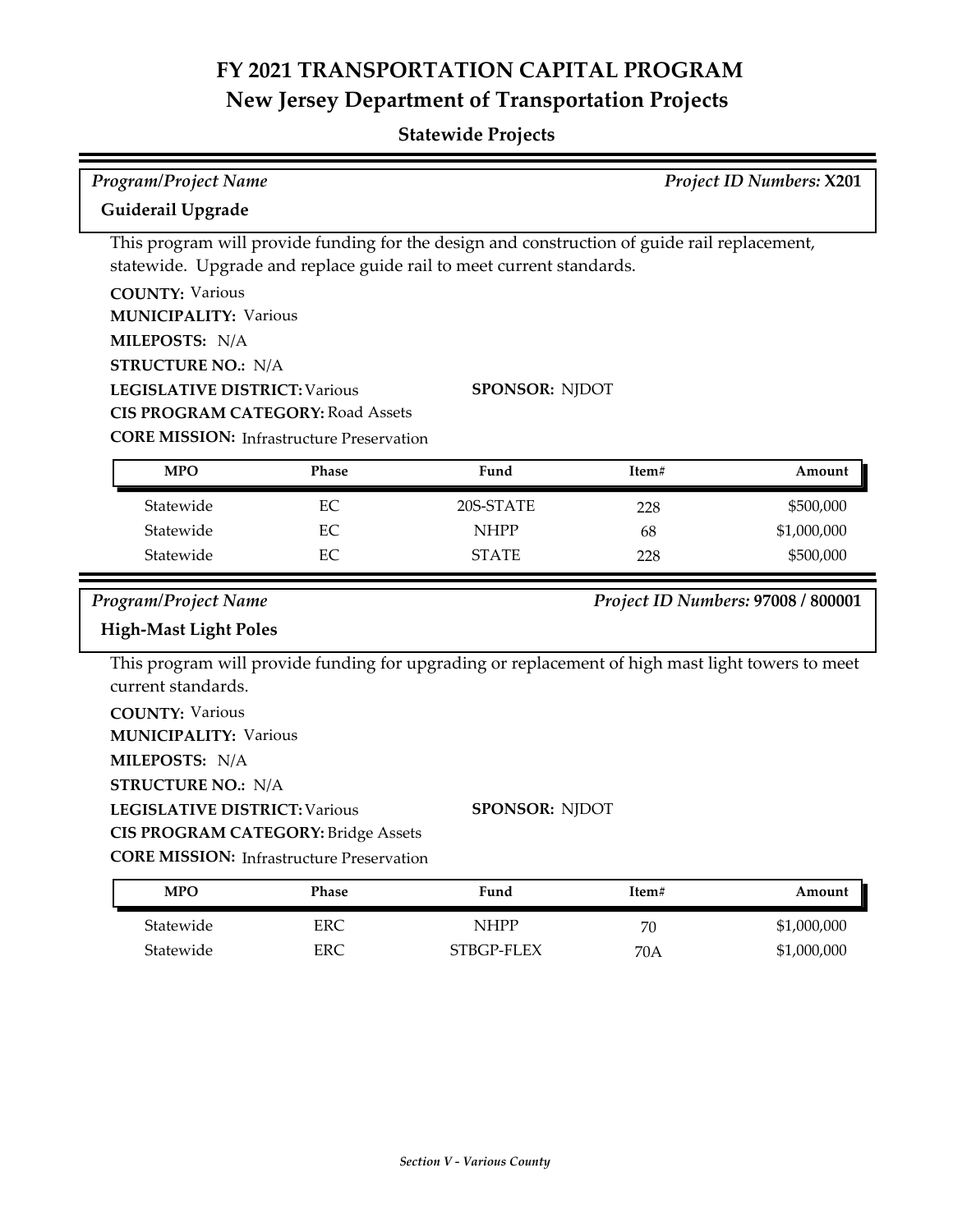### **Statewide Projects**

*Program/Project Name Project ID Numbers:* **09388 / 093880**

### **Highway Safety Improvement Program Planning**

This item consists of two programs: Safety Management System (SMS) safety improvement projects and Rail-Highway safety improvement projects. SMS, through guidance of the HSIP (23 CFR 924), identifies, prioritizes and implements safety programs and projects associated with safe corridors and intersection improvement programs in an effort to reduce crashes and crash severity on New Jersey's roadways. Safe Corridor Program currently includes portions of Rt. 1, 9, 22, 40, 46, 47, 73 and 206. The Intersection Improvement Program includes right angle, left turn, same direction and pedestrian crash intersection locations. Rail-Highway Program will continue onsite inspection of public grade crossing to identify rail-highway grade crossing hazards to develop and implement rail-highway grade crossing safety improvements.

**COUNTY:** Various **LEGISLATIVE DISTRICT:** Various **MILEPOSTS:** N/A **STRUCTURE NO.:** N/A **MUNICIPALITY: Various CORE MISSION: Safety SPONSOR:** NJDOT **CIS PROGRAM CATEGORY:** Safety Management

| <b>MPO</b> | Phase                  | ∀und | Item‡ | Amount      |
|------------|------------------------|------|-------|-------------|
| Statewide  | $\epsilon$<br>וכז<br>ப | HSIP | H.    | \$4,000,000 |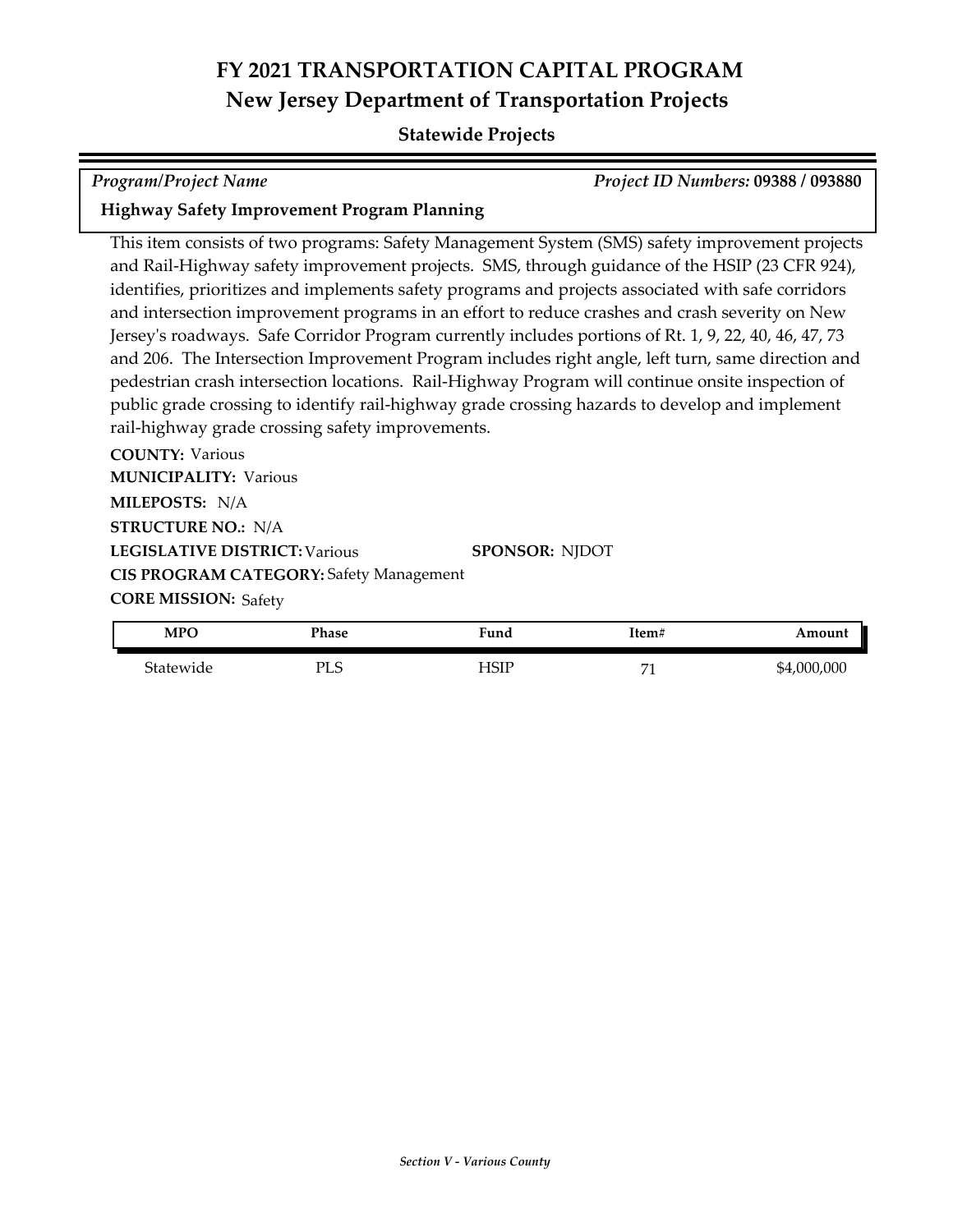### **Statewide Projects**

| <b>Program/Project Name</b>                                                                          | Project ID Numbers: 15343 / 153430 |
|------------------------------------------------------------------------------------------------------|------------------------------------|
| <b>Intelligent Traffic Signal Systems</b>                                                            |                                    |
| This program will seek to improve mobility on New Jersey's arterial highways. Arterials contribute   |                                    |
| almost 70% of total congestion that occurs in New Jersey. This program will focus on dynamically     |                                    |
| managing NJ's arterials from NJDOT's Arterial Management Center. Existing traffic signals will be    |                                    |
| strategically, systematically and programmatically upgraded from stand-alone signals to highly       |                                    |
| sophisticated, coordinated, real time traffic response traffic signals. This upgrade will consist of |                                    |
| installing new controllers, intelligent software and algorithms, robust detection and communication. |                                    |
| This is a plan to upgrade most of the signals on NJDOT owned highways only.                          |                                    |
| <b>COUNTY: Various</b>                                                                               |                                    |
| <b>MUNICIPALITY: Various</b>                                                                         |                                    |
| <b>MILEPOSTS: N/A</b>                                                                                |                                    |
| <b>STRUCTURE NO.: N/A</b>                                                                            |                                    |

## **LEGISLATIVE DISTRICT:** Various

**CIS PROGRAM CATEGORY:** Congestion Relief

**CORE MISSION:** Mobility and Congestion Relief

| <b>MPC</b> | Phase | Fund | Item#             | Amount       |
|------------|-------|------|-------------------|--------------|
| Statewide  | ERC   | MAO: | $H^{\prime}$<br>- | \$10,000,000 |

**SPONSOR:** NJDOT

*Program/Project Name Project ID Numbers:* **13304 / 133040**

### **Intelligent Transportation System Resource Center**

This program includes the development of a statewide Intelligent Transportation Systems (ITS) Strategic Plan, ITS Deployment Plan, and a Work Zone Mobility Monitoring Program. The center will also conduct research, operational tests, evaluation of deployment scenarios and strategies, training and outreach to develop best practices for implementation of ITS.

**COUNTY:** Various **LEGISLATIVE DISTRICT:** Various **MILEPOSTS:** N/A **STRUCTURE NO.:** N/A **MUNICIPALITY: Various CORE MISSION:** Mobility and Congestion Relief **SPONSOR:** NJDOT **CIS PROGRAM CATEGORY:** Congestion Relief

| MPO       | Phase   | Fund       | Item#        | Amount      |
|-----------|---------|------------|--------------|-------------|
| Statewide | FС<br>Ľ | STBGP-FLEX | $H^{\prime}$ | \$4,000,000 |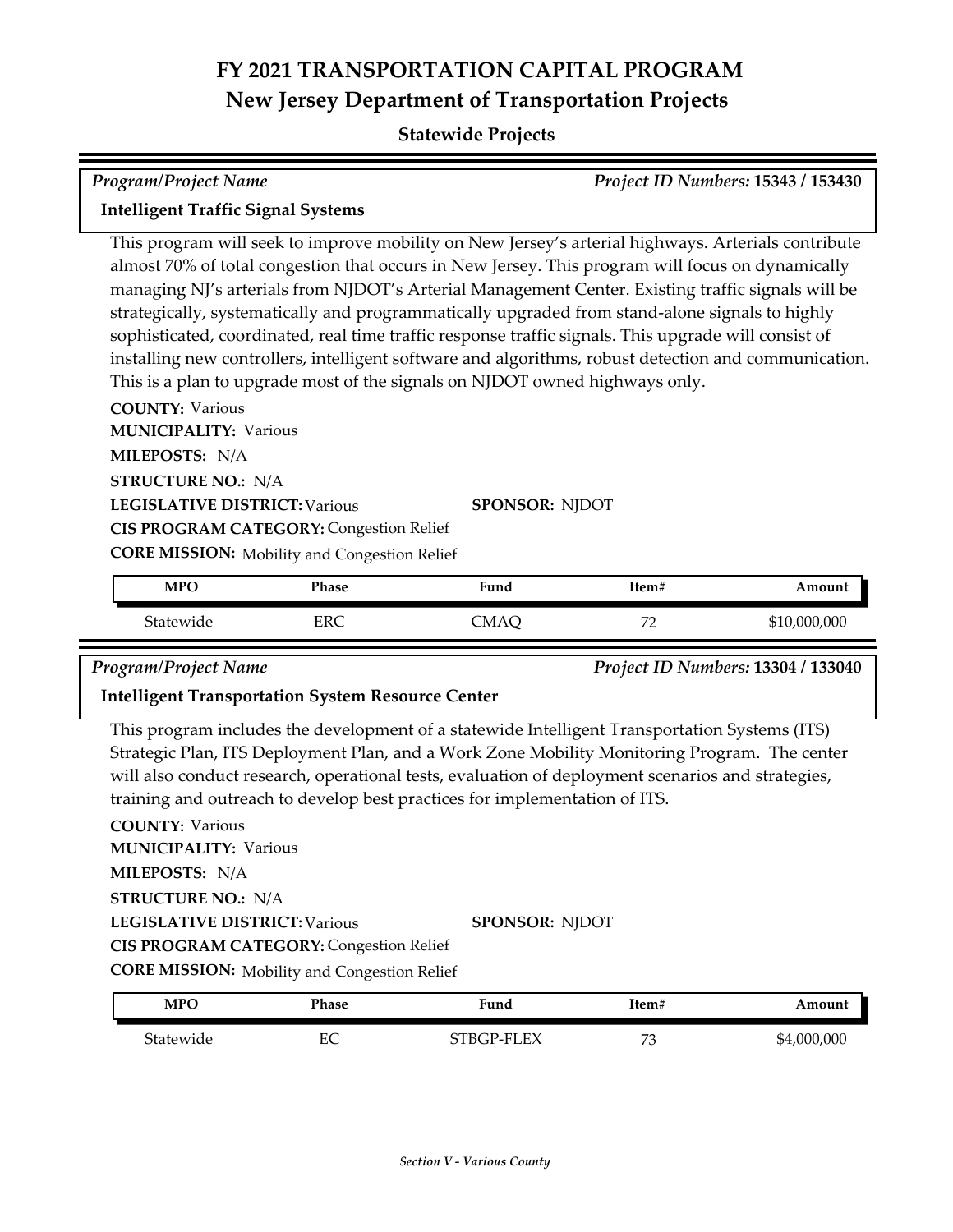| <b>Program/Project Name</b>                          |                                                                                                                                                                                                     |       | <b>Project ID Numbers: X151</b>                                                                                                                                                                                                                                                                                                                                                                                                      |       |                                    |  |
|------------------------------------------------------|-----------------------------------------------------------------------------------------------------------------------------------------------------------------------------------------------------|-------|--------------------------------------------------------------------------------------------------------------------------------------------------------------------------------------------------------------------------------------------------------------------------------------------------------------------------------------------------------------------------------------------------------------------------------------|-------|------------------------------------|--|
|                                                      | <b>Interstate Service Facilities</b>                                                                                                                                                                |       |                                                                                                                                                                                                                                                                                                                                                                                                                                      |       |                                    |  |
|                                                      |                                                                                                                                                                                                     |       | This program provides for the development and implementation of improvements and landscaping<br>to the network of interstate highway service facilities.                                                                                                                                                                                                                                                                             |       |                                    |  |
| <b>COUNTY: Various</b>                               |                                                                                                                                                                                                     |       |                                                                                                                                                                                                                                                                                                                                                                                                                                      |       |                                    |  |
|                                                      | <b>MUNICIPALITY: Various</b>                                                                                                                                                                        |       |                                                                                                                                                                                                                                                                                                                                                                                                                                      |       |                                    |  |
| MILEPOSTS: N/A                                       |                                                                                                                                                                                                     |       |                                                                                                                                                                                                                                                                                                                                                                                                                                      |       |                                    |  |
|                                                      | <b>STRUCTURE NO.: N/A</b>                                                                                                                                                                           |       |                                                                                                                                                                                                                                                                                                                                                                                                                                      |       |                                    |  |
|                                                      | <b>LEGISLATIVE DISTRICT: Various</b>                                                                                                                                                                |       | <b>SPONSOR: NJDOT</b>                                                                                                                                                                                                                                                                                                                                                                                                                |       |                                    |  |
|                                                      | <b>CIS PROGRAM CATEGORY: Road Assets</b>                                                                                                                                                            |       |                                                                                                                                                                                                                                                                                                                                                                                                                                      |       |                                    |  |
|                                                      | <b>CORE MISSION: Infrastructure Preservation</b>                                                                                                                                                    |       |                                                                                                                                                                                                                                                                                                                                                                                                                                      |       |                                    |  |
| <b>MPO</b>                                           |                                                                                                                                                                                                     | Phase | Fund                                                                                                                                                                                                                                                                                                                                                                                                                                 | Item# | Amount                             |  |
| Statewide                                            |                                                                                                                                                                                                     | EC    | 20S-STATE                                                                                                                                                                                                                                                                                                                                                                                                                            | 229   | \$138,000                          |  |
| Statewide                                            |                                                                                                                                                                                                     | EC    | <b>STATE</b>                                                                                                                                                                                                                                                                                                                                                                                                                         | 229   | \$414,000                          |  |
| <b>Program/Project Name</b>                          |                                                                                                                                                                                                     |       |                                                                                                                                                                                                                                                                                                                                                                                                                                      |       | Project ID Numbers: 13305 / 133050 |  |
|                                                      |                                                                                                                                                                                                     |       | <b>Job Order Contracting Infrastructure Repairs, Statewide</b>                                                                                                                                                                                                                                                                                                                                                                       |       |                                    |  |
| project.<br><b>COUNTY: Various</b><br>MILEPOSTS: N/A | <b>MUNICIPALITY: Various</b><br><b>STRUCTURE NO.: N/A</b><br><b>LEGISLATIVE DISTRICT: Various</b><br><b>CIS PROGRAM CATEGORY: Bridge Assets</b><br><b>CORE MISSION:</b> Infrastructure Preservation |       | This program implements the use of Job Order Contracting to better manage and control costs<br>associated with transportation infrustructure repairs (e.g. fixed bridge; movable bridge; roadway<br>drainage systems; roadway repair; lighting etc.). This program utilizes a 3rd party vendor to control<br>the bid award process for transportation projects with an estimated repair cost under \$1M per<br><b>SPONSOR: NJDOT</b> |       |                                    |  |
| <b>MPO</b>                                           |                                                                                                                                                                                                     | Phase | Fund                                                                                                                                                                                                                                                                                                                                                                                                                                 | Item# | Amount                             |  |
| Statewide                                            |                                                                                                                                                                                                     | EC    | STBGP-FLEX                                                                                                                                                                                                                                                                                                                                                                                                                           | 74    | \$10,000,000                       |  |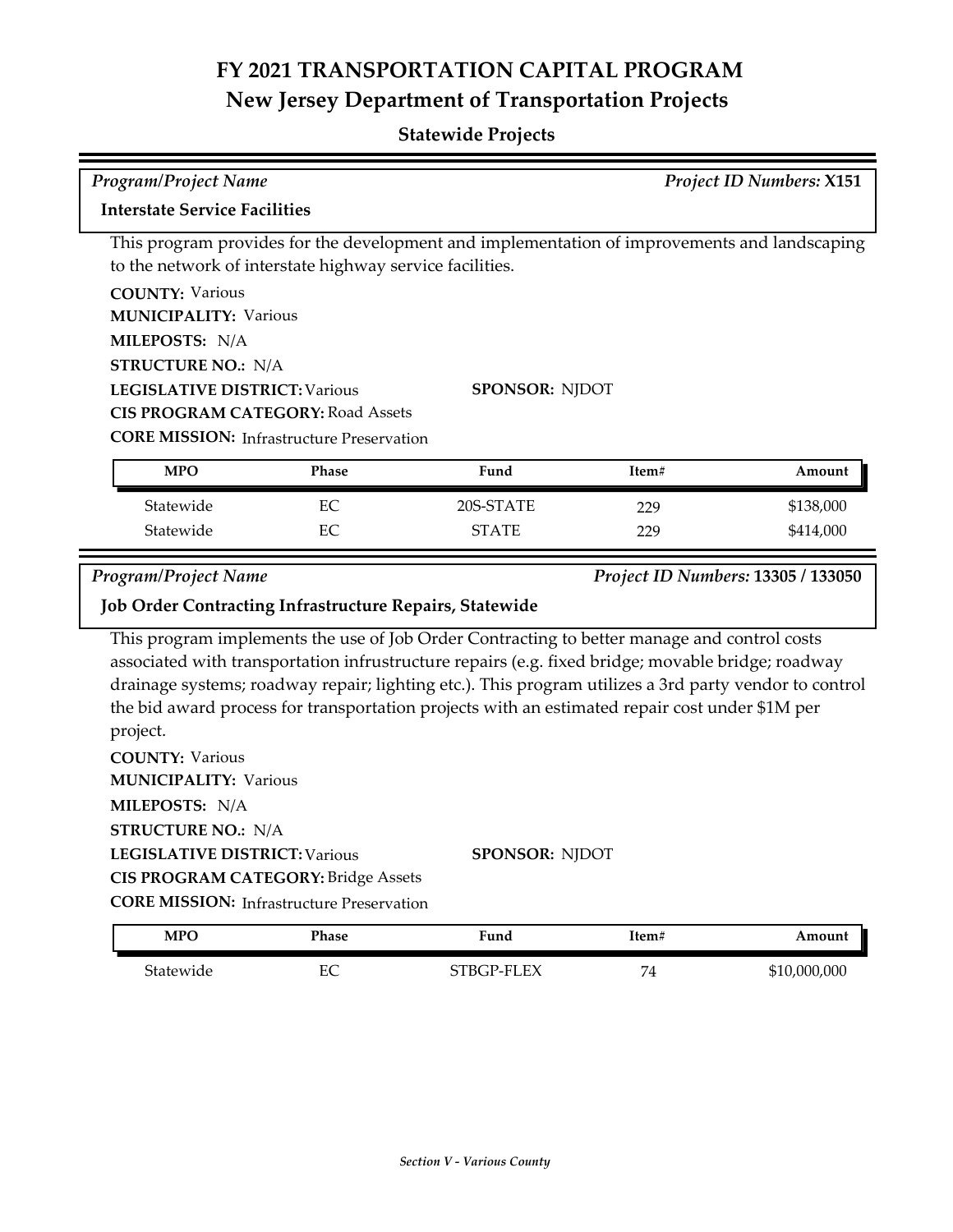## **Statewide Projects**

| <b>Program/Project Name</b><br><b>Project ID Numbers: X137</b> |                                                  |                                                                                                   |       |                                    |  |  |
|----------------------------------------------------------------|--------------------------------------------------|---------------------------------------------------------------------------------------------------|-------|------------------------------------|--|--|
| <b>Legal Costs for Right of Way Condemnation</b>               |                                                  |                                                                                                   |       |                                    |  |  |
|                                                                |                                                  | This program provides reimbursement to the Division of Law for legal work performed in            |       |                                    |  |  |
|                                                                |                                                  | connection with right of way condemnation and capital project litigation.                         |       |                                    |  |  |
| <b>COUNTY: Various</b>                                         |                                                  |                                                                                                   |       |                                    |  |  |
| <b>MUNICIPALITY: Various</b>                                   |                                                  |                                                                                                   |       |                                    |  |  |
| MILEPOSTS: N/A                                                 |                                                  |                                                                                                   |       |                                    |  |  |
| <b>STRUCTURE NO.: N/A</b>                                      |                                                  |                                                                                                   |       |                                    |  |  |
| <b>LEGISLATIVE DISTRICT: Various</b><br><b>SPONSOR: NJDOT</b>  |                                                  |                                                                                                   |       |                                    |  |  |
|                                                                | CIS PROGRAM CATEGORY: Capital Program Delivery   |                                                                                                   |       |                                    |  |  |
| <b>CORE MISSION:</b> Infrastructure Preservation               |                                                  |                                                                                                   |       |                                    |  |  |
| <b>MPO</b>                                                     | Phase                                            | Fund                                                                                              | Item# | Amount                             |  |  |
| Statewide                                                      | EC                                               | 20S-STATE                                                                                         | 230   | \$800,000                          |  |  |
| Statewide                                                      | EC                                               | <b>STATE</b>                                                                                      | 230   | \$800,000                          |  |  |
|                                                                |                                                  |                                                                                                   |       |                                    |  |  |
|                                                                |                                                  |                                                                                                   |       |                                    |  |  |
| <b>Program/Project Name</b>                                    |                                                  |                                                                                                   |       | Project ID Numbers: 10347 / 103470 |  |  |
| <b>Local Aid Consultant Services</b>                           |                                                  |                                                                                                   |       |                                    |  |  |
|                                                                |                                                  | This program provides funding for consultant services to assist local public agencies in          |       |                                    |  |  |
|                                                                |                                                  | administering projects and provide oversight to recipients receiving Local Aid funds. The program |       |                                    |  |  |
|                                                                |                                                  | also provides overall quality assurance and quality control for the project delivery process.     |       |                                    |  |  |
| <b>COUNTY: Various</b>                                         |                                                  |                                                                                                   |       |                                    |  |  |
| <b>MUNICIPALITY: Various</b>                                   |                                                  |                                                                                                   |       |                                    |  |  |
| MILEPOSTS: N/A                                                 |                                                  |                                                                                                   |       |                                    |  |  |
| <b>STRUCTURE NO.: N/A</b>                                      |                                                  |                                                                                                   |       |                                    |  |  |
| <b>LEGISLATIVE DISTRICT: Various</b>                           |                                                  | <b>SPONSOR: NJDOT</b>                                                                             |       |                                    |  |  |
|                                                                | CIS PROGRAM CATEGORY: Local System Support       |                                                                                                   |       |                                    |  |  |
|                                                                | <b>CORE MISSION: Infrastructure Preservation</b> |                                                                                                   |       |                                    |  |  |
| <b>MPO</b>                                                     | Phase                                            | Fund                                                                                              | Item# | Amount                             |  |  |

NJTPA EC STBGP-NY/NWK 79A \$200,000 SJTPO EC STBGP-B5K200K 79B \$100,000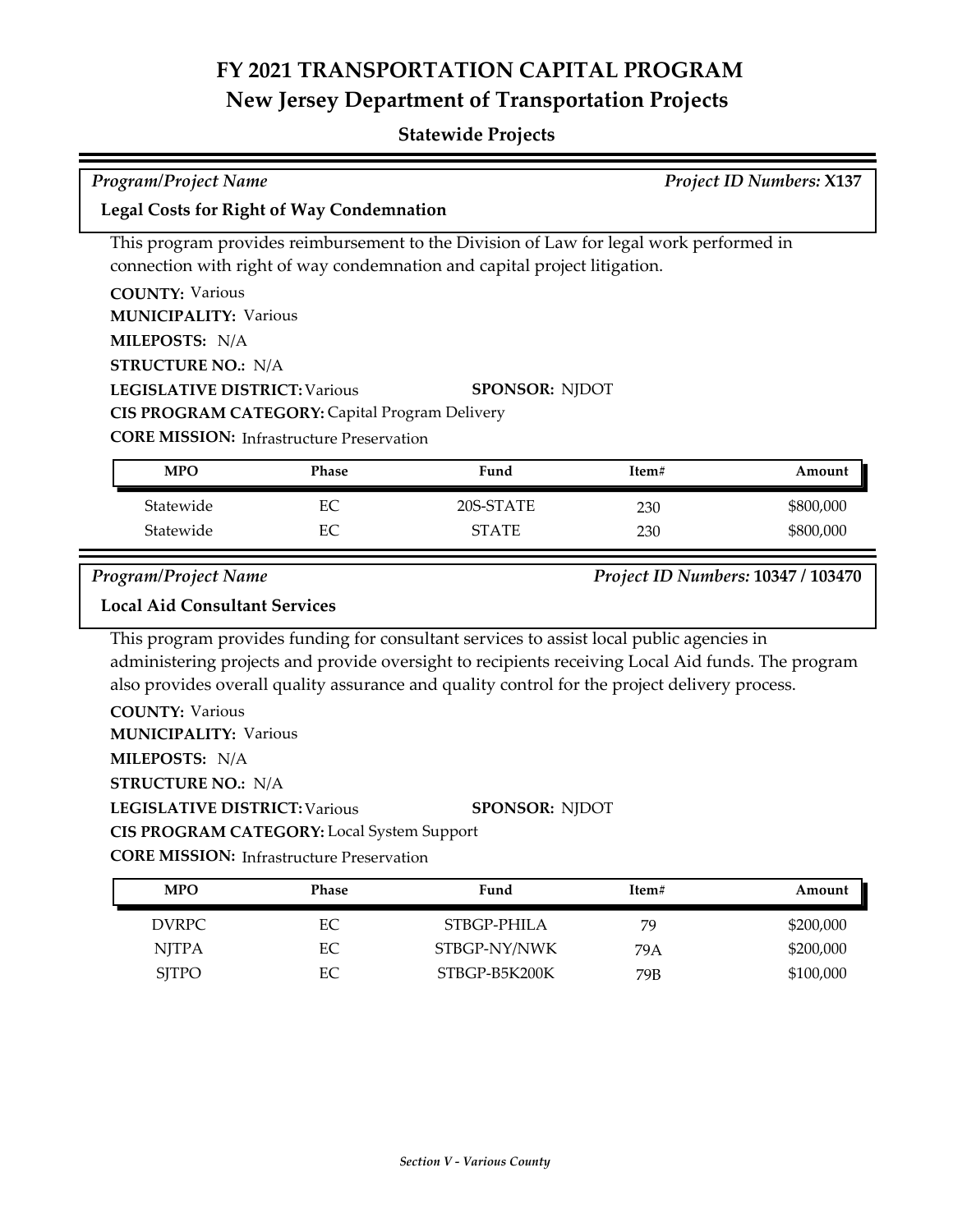| <b>Program/Project Name</b>                                                                                                                                                                                                                                                                                                                                                                                                                       |                                                                                                |                                                                                                                                                                                                                                                                                                                                                                                                                                                                                                                                                         |       | Project ID Numbers: 06327 / 063270 |  |
|---------------------------------------------------------------------------------------------------------------------------------------------------------------------------------------------------------------------------------------------------------------------------------------------------------------------------------------------------------------------------------------------------------------------------------------------------|------------------------------------------------------------------------------------------------|---------------------------------------------------------------------------------------------------------------------------------------------------------------------------------------------------------------------------------------------------------------------------------------------------------------------------------------------------------------------------------------------------------------------------------------------------------------------------------------------------------------------------------------------------------|-------|------------------------------------|--|
| <b>Local Aid Grant Management System</b>                                                                                                                                                                                                                                                                                                                                                                                                          |                                                                                                |                                                                                                                                                                                                                                                                                                                                                                                                                                                                                                                                                         |       |                                    |  |
| This program provides for the development and implementation of a web-based grant management<br>system to facilitate customer service to grantees and enable better management of grant funds, both<br>state and federal.<br><b>COUNTY: Various</b><br><b>MUNICIPALITY: Various</b><br>MILEPOSTS: N/A<br><b>STRUCTURE NO.: N/A</b><br><b>LEGISLATIVE DISTRICT: Various</b><br><b>SPONSOR: NJDOT</b><br>CIS PROGRAM CATEGORY: Local System Support |                                                                                                |                                                                                                                                                                                                                                                                                                                                                                                                                                                                                                                                                         |       |                                    |  |
| <b>CORE MISSION: Infrastructure Preservation</b><br><b>MPO</b><br>Phase<br>Fund<br>Item#<br>Amount                                                                                                                                                                                                                                                                                                                                                |                                                                                                |                                                                                                                                                                                                                                                                                                                                                                                                                                                                                                                                                         |       |                                    |  |
| Statewide                                                                                                                                                                                                                                                                                                                                                                                                                                         | EC                                                                                             | 20S-STATE                                                                                                                                                                                                                                                                                                                                                                                                                                                                                                                                               | 231   | \$200,000                          |  |
| <b>Program/Project Name</b><br>Local Aid, Infrastructure Fund<br>$11B-10.4$ ).<br><b>COUNTY: Various</b><br><b>MUNICIPALITY: Various</b><br>MILEPOSTS: N/A<br><b>STRUCTURE NO.: N/A</b><br><b>LEGISLATIVE DISTRICT: Various</b>                                                                                                                                                                                                                   | CIS PROGRAM CATEGORY: Local System Support<br><b>CORE MISSION:</b> Infrastructure Preservation | Authorizes the Commissioner of Transportation, at the commissioner's discretion, to allocate State<br>Aid to counties and municipalities for transportation projects. Permits funding for the replacement<br>or rehabilitation of orphan bridges. In the fiscal year commencing July 1, 2016, any amount<br>appropriated to the Local Aid Infrastructure Fund above \$7,500,000 shall be deposited into the State<br>Transportation Infrastructure Bank Fund, established pursuant to section 34 of P.L.2016, c.56 (C.58:<br><b>SPONSOR: Local Lead</b> |       | <b>Project ID Numbers: X186</b>    |  |
| <b>MPO</b>                                                                                                                                                                                                                                                                                                                                                                                                                                        | Phase                                                                                          | Fund                                                                                                                                                                                                                                                                                                                                                                                                                                                                                                                                                    | Item# | Amount                             |  |
| Statewide                                                                                                                                                                                                                                                                                                                                                                                                                                         | <b>ERC</b>                                                                                     | 20S-STATE                                                                                                                                                                                                                                                                                                                                                                                                                                                                                                                                               | 232   | \$7,500,000                        |  |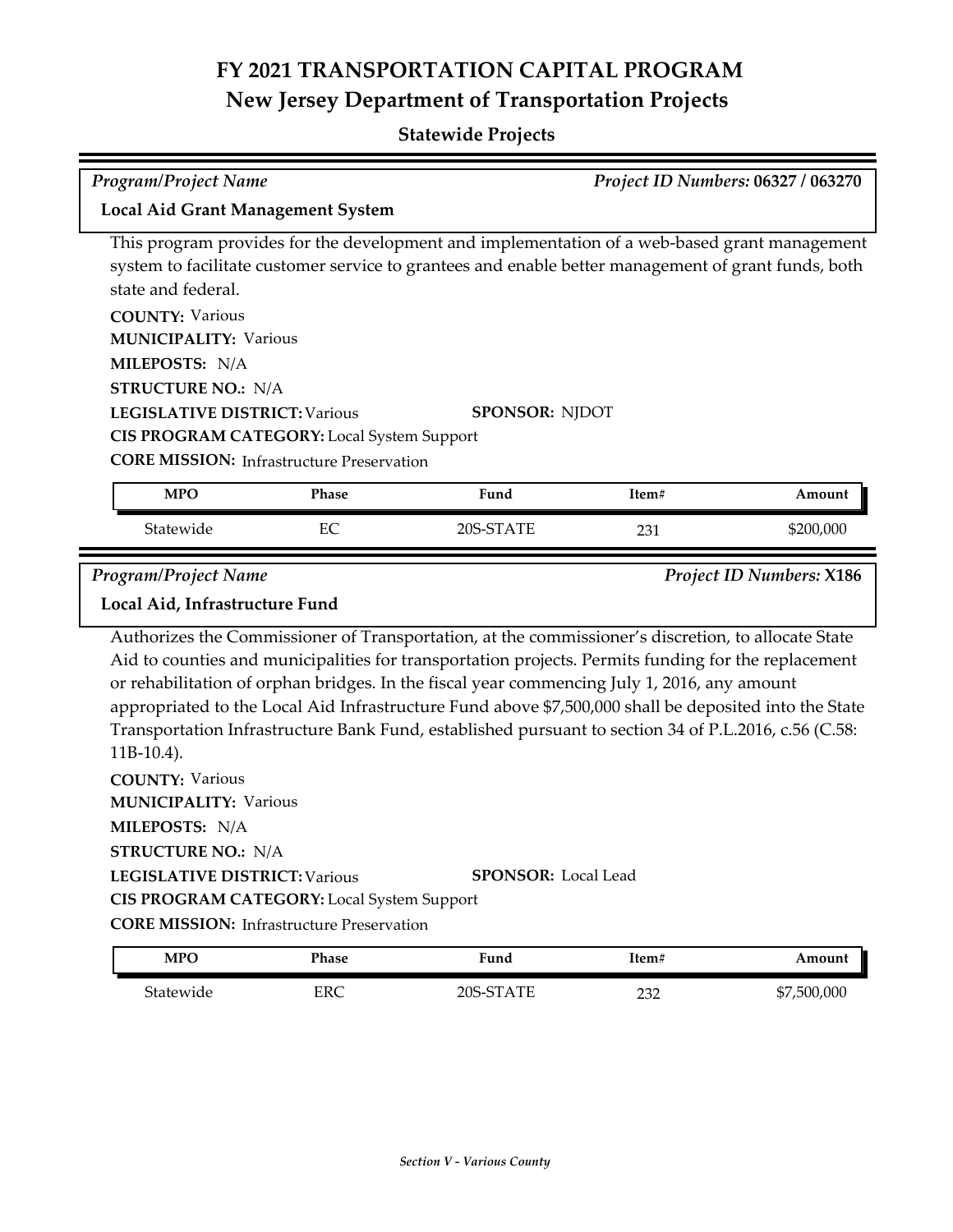## **Statewide Projects**

| <b>Program/Project Name</b><br>Local Aid, State Transportation Infrastructure Bank                                                                                                                                                                                                                                                                                                                                                                                                                                                                                                                                                                                                                    |            |                                                                                                                          |       | Project ID Numbers: X186B / 183670 |
|-------------------------------------------------------------------------------------------------------------------------------------------------------------------------------------------------------------------------------------------------------------------------------------------------------------------------------------------------------------------------------------------------------------------------------------------------------------------------------------------------------------------------------------------------------------------------------------------------------------------------------------------------------------------------------------------------------|------------|--------------------------------------------------------------------------------------------------------------------------|-------|------------------------------------|
| Funds appropriated to this program shall be used to provide loans or other assistance to public or<br>private entities for the purpose of financing all or a portion of the costs incurred for the planning,<br>acquisition, engineering, construction, reconstruction, repair or rehabilitation of a transportation<br>project or for any other purpose permitted under the federal infrastructure bank program.<br><b>COUNTY: Various</b><br><b>MUNICIPALITY: Various</b><br><b>MILEPOSTS:</b><br><b>STRUCTURE NO.: N/A</b><br><b>LEGISLATIVE DISTRICT: Various</b><br><b>SPONSOR: Local Lead</b><br>CIS PROGRAM CATEGORY: Local System Support<br><b>CORE MISSION:</b> Infrastructure Preservation |            |                                                                                                                          |       |                                    |
|                                                                                                                                                                                                                                                                                                                                                                                                                                                                                                                                                                                                                                                                                                       |            |                                                                                                                          |       |                                    |
| <b>MPO</b>                                                                                                                                                                                                                                                                                                                                                                                                                                                                                                                                                                                                                                                                                            | Phase      | Fund                                                                                                                     | Item# | Amount                             |
| Statewide                                                                                                                                                                                                                                                                                                                                                                                                                                                                                                                                                                                                                                                                                             | <b>ERC</b> | 20S-STATE                                                                                                                | 233   | \$22,600,000                       |
| <b>Program/Project Name</b><br><b>Local Bridges, Future Needs</b>                                                                                                                                                                                                                                                                                                                                                                                                                                                                                                                                                                                                                                     |            |                                                                                                                          |       | Project ID Numbers: 08387 / 083870 |
| the local bridge system.<br><b>COUNTY: Various</b><br><b>MUNICIPALITY: Various</b><br>MILEPOSTS: N/A<br><b>STRUCTURE NO.: N/A</b><br><b>LEGISLATIVE DISTRICT: Various</b><br>CIS PROGRAM CATEGORY: Local System Support<br><b>CORE MISSION:</b> Infrastructure Preservation                                                                                                                                                                                                                                                                                                                                                                                                                           |            | Formula-based and competitive-based funding is provided to counties for future needs related to<br><b>SPONSOR: NJDOT</b> |       |                                    |
| <b>MPO</b>                                                                                                                                                                                                                                                                                                                                                                                                                                                                                                                                                                                                                                                                                            | Phase      | Fund                                                                                                                     | Item# | Amount                             |

Statewide ERC STATE 305 \$47,300,000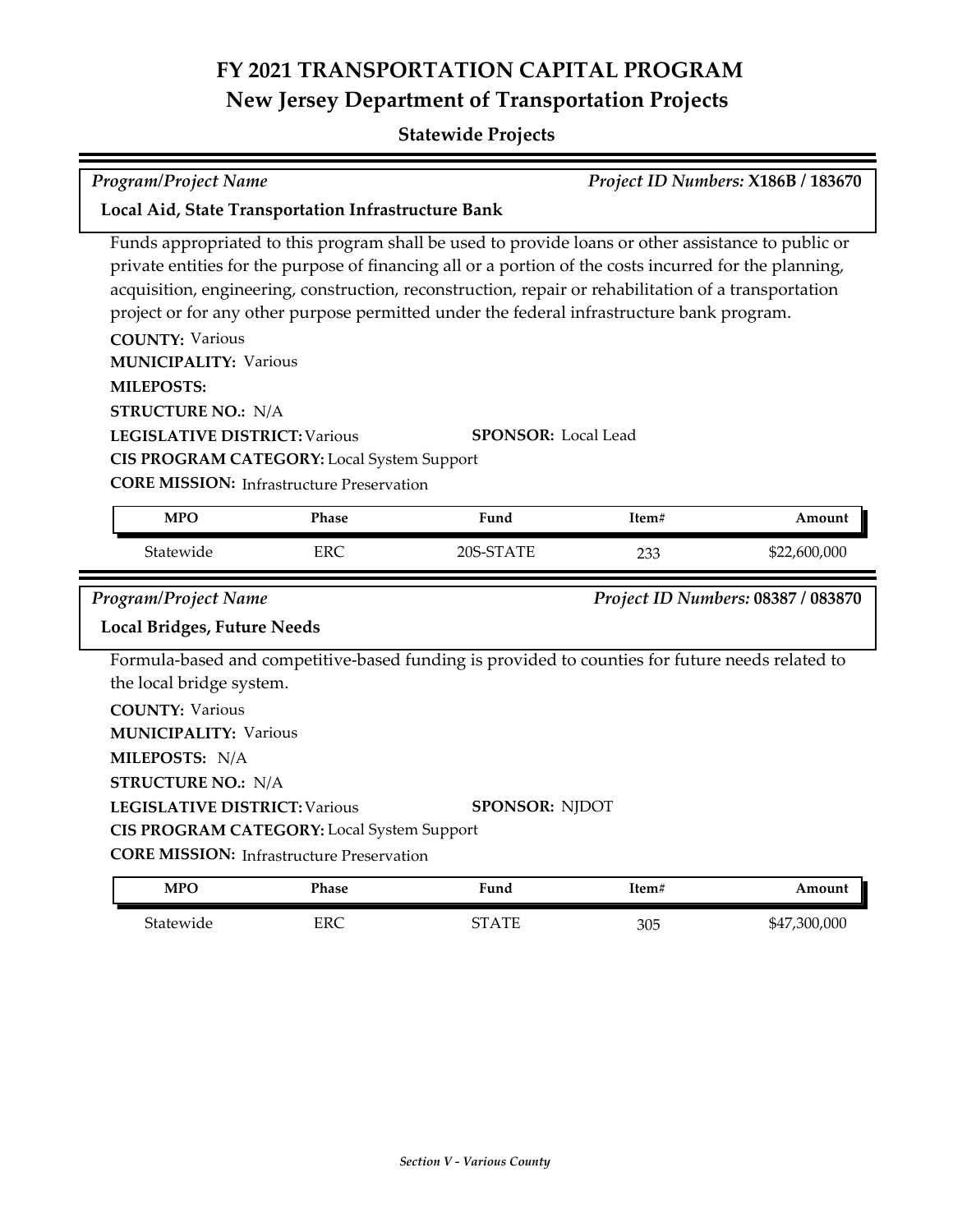## **Statewide Projects**

| <b>Program/Project Name</b><br>Project ID Numbers: X065                                                                                                           |                                                                                                |                                                                                                                                                                                                                                                                                                                                                                                                                                   |            |                                    |  |
|-------------------------------------------------------------------------------------------------------------------------------------------------------------------|------------------------------------------------------------------------------------------------|-----------------------------------------------------------------------------------------------------------------------------------------------------------------------------------------------------------------------------------------------------------------------------------------------------------------------------------------------------------------------------------------------------------------------------------|------------|------------------------------------|--|
| <b>Local CMAQ Initiatives</b>                                                                                                                                     |                                                                                                |                                                                                                                                                                                                                                                                                                                                                                                                                                   |            |                                    |  |
| highway sources.<br><b>COUNTY: Various</b><br><b>MUNICIPALITY: Various</b><br>MILEPOSTS: N/A<br><b>STRUCTURE NO.: N/A</b><br><b>LEGISLATIVE DISTRICT: Various</b> | <b>CIS PROGRAM CATEGORY: Congestion Relief</b>                                                 | Under the guidance of the Metropolitan Planning Organizations, local projects will be developed<br>that will enhance air quality. Congestion Mitigation and Air Quality Improvement Program<br>(CMAQ) funds are allocated to the states for use in non-attainment and maintenance areas for<br>projects that contribute to the attainment of the Clean Air Act standards by reducing emissions from<br><b>SPONSOR: Local Lead</b> |            |                                    |  |
| <b>MPO</b>                                                                                                                                                        | <b>CORE MISSION:</b> Mobility and Congestion Relief<br>Phase                                   | Fund                                                                                                                                                                                                                                                                                                                                                                                                                              | Item#      | Amount                             |  |
| <b>DVRPC</b>                                                                                                                                                      | EC                                                                                             |                                                                                                                                                                                                                                                                                                                                                                                                                                   |            |                                    |  |
| <b>NJTPA</b>                                                                                                                                                      | EC                                                                                             | <b>CMAQ</b><br><b>CMAQ</b>                                                                                                                                                                                                                                                                                                                                                                                                        | 80<br>80A  | \$1,910,000<br>\$7,500,000         |  |
| <b>SJTPO</b>                                                                                                                                                      | EC                                                                                             | <b>CMAQ</b>                                                                                                                                                                                                                                                                                                                                                                                                                       | <b>80B</b> | \$1,900,000                        |  |
| Program/Project Name                                                                                                                                              |                                                                                                |                                                                                                                                                                                                                                                                                                                                                                                                                                   |            | Project ID Numbers: 06326 / 063260 |  |
|                                                                                                                                                                   | <b>Local Concept Development Support</b>                                                       |                                                                                                                                                                                                                                                                                                                                                                                                                                   |            |                                    |  |
| governments.<br><b>COUNTY: Various</b><br><b>MUNICIPALITY: Various</b><br>MILEPOSTS: N/A<br><b>STRUCTURE NO.: N/A</b><br><b>LEGISLATIVE DISTRICT: Various</b>     | CIS PROGRAM CATEGORY: Local System Support<br><b>CORE MISSION:</b> Infrastructure Preservation | This program provides NJDOT project management and environmental support to local<br><b>SPONSOR: NJDOT</b>                                                                                                                                                                                                                                                                                                                        |            |                                    |  |
| <b>MPO</b>                                                                                                                                                        | Phase                                                                                          | Fund                                                                                                                                                                                                                                                                                                                                                                                                                              | Item#      | Amount                             |  |
| <b>DVRPC</b>                                                                                                                                                      | PLS                                                                                            | STBGP-PHILA                                                                                                                                                                                                                                                                                                                                                                                                                       | 81         | \$700,000                          |  |

NJTPA PLS STBGP-NY/NWK 81A \$2,925,000 SJTPO PLS STBGP-B5K200K 81B \$275,000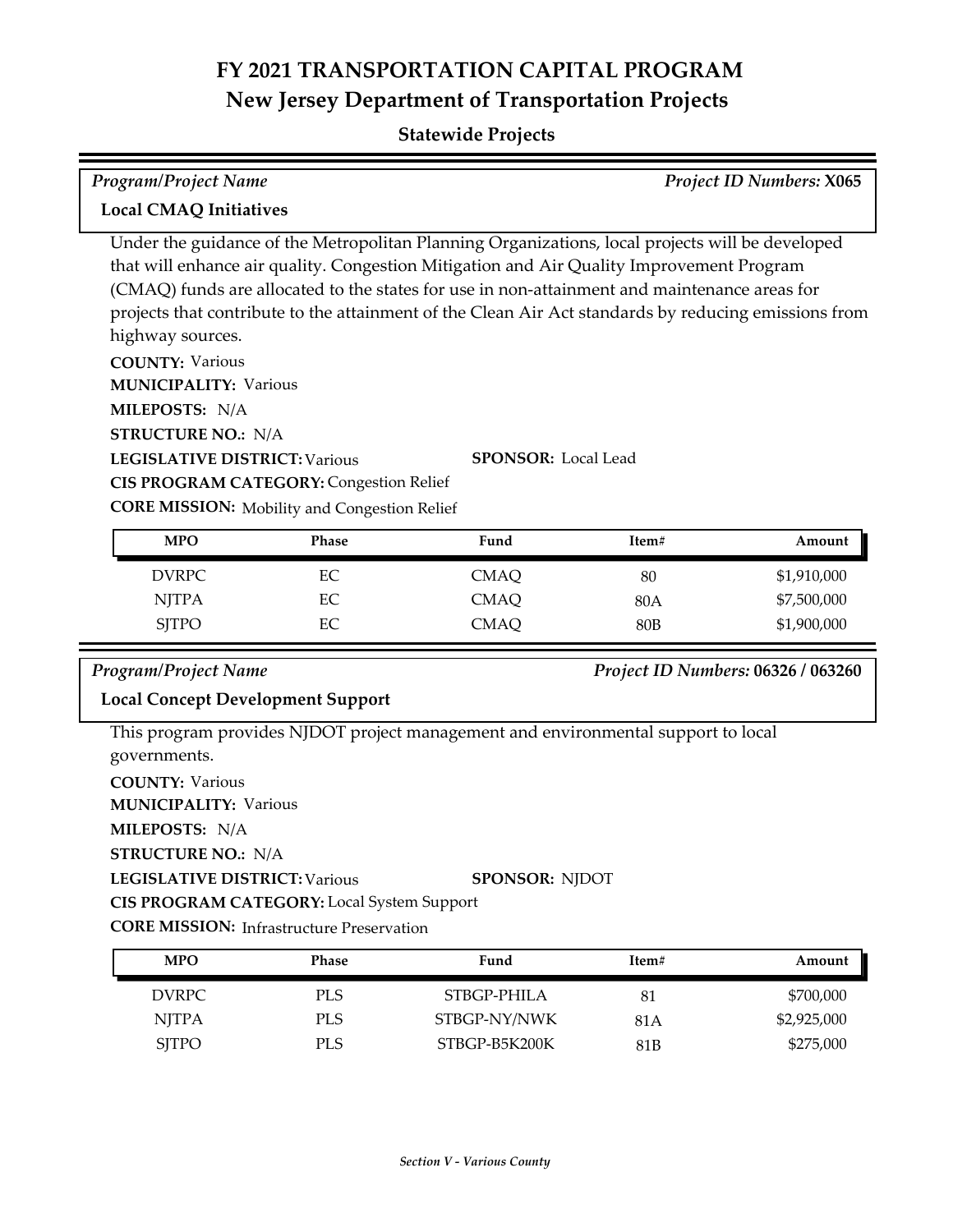| <b>Program/Project Name</b>                                                         |                                                  |                                                                                     |       | Project ID Numbers: X41C1 |  |  |
|-------------------------------------------------------------------------------------|--------------------------------------------------|-------------------------------------------------------------------------------------|-------|---------------------------|--|--|
| <b>Local County Aid, DVRPC</b>                                                      |                                                  |                                                                                     |       |                           |  |  |
| This program provides funds allocated to the counties within the DVRPC MPO area for |                                                  |                                                                                     |       |                           |  |  |
|                                                                                     |                                                  | transportation improvements under the NJ Transportation Trust Fund Act.             |       |                           |  |  |
| <b>COUNTY: Various</b>                                                              |                                                  |                                                                                     |       |                           |  |  |
| <b>MUNICIPALITY: Various</b>                                                        |                                                  |                                                                                     |       |                           |  |  |
| MILEPOSTS: N/A                                                                      |                                                  |                                                                                     |       |                           |  |  |
| <b>STRUCTURE NO.: N/A</b>                                                           |                                                  |                                                                                     |       |                           |  |  |
| <b>LEGISLATIVE DISTRICT: Various</b>                                                |                                                  | <b>SPONSOR:</b> Local Lead                                                          |       |                           |  |  |
|                                                                                     | CIS PROGRAM CATEGORY: Local System Support       |                                                                                     |       |                           |  |  |
|                                                                                     | <b>CORE MISSION:</b> Infrastructure Preservation |                                                                                     |       |                           |  |  |
| <b>MPO</b>                                                                          | Phase                                            | Fund                                                                                | Item# | Amount                    |  |  |
| <b>DVRPC</b>                                                                        | <b>ERC</b>                                       | 20S-STATE                                                                           | 235   | \$32,668,917              |  |  |
|                                                                                     |                                                  |                                                                                     |       |                           |  |  |
|                                                                                     |                                                  |                                                                                     |       |                           |  |  |
|                                                                                     |                                                  |                                                                                     |       | Project ID Numbers: X41B1 |  |  |
| <b>Local County Aid, NJTPA</b>                                                      |                                                  |                                                                                     |       |                           |  |  |
|                                                                                     |                                                  | This program provides funds allocated to the counties within the NJTPA MPO area for |       |                           |  |  |
|                                                                                     |                                                  | transportation improvements under the NJ Transportation Trust Fund Act.             |       |                           |  |  |
| <b>COUNTY: Various</b>                                                              |                                                  |                                                                                     |       |                           |  |  |
| <b>MUNICIPALITY: Various</b>                                                        |                                                  |                                                                                     |       |                           |  |  |
| MILEPOSTS: N/A                                                                      |                                                  |                                                                                     |       |                           |  |  |
| <b>STRUCTURE NO.: N/A</b>                                                           |                                                  |                                                                                     |       |                           |  |  |
| <b>LEGISLATIVE DISTRICT: Various</b>                                                |                                                  | <b>SPONSOR: Local Lead</b>                                                          |       |                           |  |  |
| <b>Program/Project Name</b>                                                         | CIS PROGRAM CATEGORY: Local System Support       |                                                                                     |       |                           |  |  |
|                                                                                     | <b>CORE MISSION:</b> Infrastructure Preservation |                                                                                     |       |                           |  |  |
| <b>MPO</b>                                                                          | Phase                                            | Fund                                                                                | Item# | Amount                    |  |  |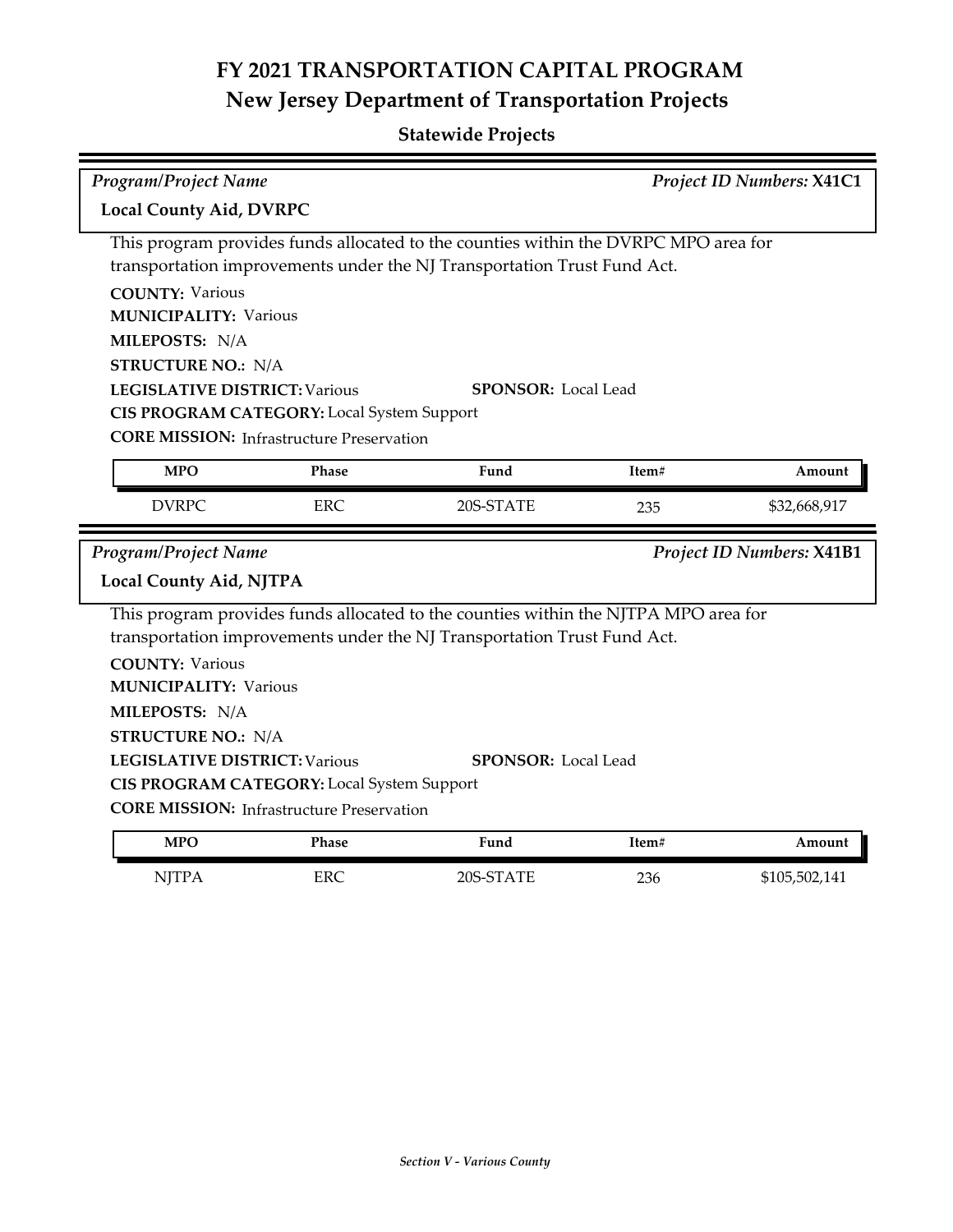## **Statewide Projects**

| <b>Program/Project Name</b><br>Project ID Numbers: X41A1 |                                                  |                                                                                                      |       |                                    |  |
|----------------------------------------------------------|--------------------------------------------------|------------------------------------------------------------------------------------------------------|-------|------------------------------------|--|
|                                                          | Local County Aid, SJTPO                          |                                                                                                      |       |                                    |  |
|                                                          |                                                  | This program provides funds allocated to the counties within the SJTPO MPO area for                  |       |                                    |  |
|                                                          |                                                  | transportation improvements under the NJ Transportation Trust Fund Act.                              |       |                                    |  |
| <b>COUNTY: Various</b>                                   |                                                  |                                                                                                      |       |                                    |  |
| <b>MUNICIPALITY: Various</b>                             |                                                  |                                                                                                      |       |                                    |  |
| MILEPOSTS: N/A                                           |                                                  |                                                                                                      |       |                                    |  |
| <b>STRUCTURE NO.: N/A</b>                                |                                                  |                                                                                                      |       |                                    |  |
| <b>LEGISLATIVE DISTRICT: Various</b>                     |                                                  | <b>SPONSOR: Local Lead</b>                                                                           |       |                                    |  |
|                                                          | CIS PROGRAM CATEGORY: Local System Support       |                                                                                                      |       |                                    |  |
|                                                          | <b>CORE MISSION:</b> Infrastructure Preservation |                                                                                                      |       |                                    |  |
| <b>MPO</b>                                               | Phase                                            | Fund                                                                                                 | Item# | Amount                             |  |
| <b>SJTPO</b>                                             | ERC                                              | 20S-STATE                                                                                            | 237   | \$23,078,942                       |  |
|                                                          |                                                  |                                                                                                      |       |                                    |  |
| <b>Program/Project Name</b>                              |                                                  |                                                                                                      |       | Project ID Numbers: 17390 / 173900 |  |
| Local Freight Impact Fund                                |                                                  |                                                                                                      |       |                                    |  |
|                                                          |                                                  | Authorizes the Commissioner of Transportation, at the commissioner's discretion, to allocate State   |       |                                    |  |
|                                                          |                                                  | Aid to counties and municipalities for transportation projects that address the impacts of freight   |       |                                    |  |
|                                                          |                                                  | travel in local communities and on local transportation infrastructure. This State Aid is set aside  |       |                                    |  |
|                                                          |                                                  | prior to any formula allocations to counties and municipalities pursuant to the Transportation Trust |       |                                    |  |
| Fund Act.                                                |                                                  |                                                                                                      |       |                                    |  |
| <b>COUNTY: Various</b>                                   |                                                  |                                                                                                      |       |                                    |  |
| <b>MUNICIPALITY: Various</b>                             |                                                  |                                                                                                      |       |                                    |  |
| MILEPOSTS: N/A                                           |                                                  |                                                                                                      |       |                                    |  |
| <b>STRUCTURE NO.: N/A</b>                                |                                                  |                                                                                                      |       |                                    |  |
| <b>LEGISLATIVE DISTRICT: Various</b>                     |                                                  | <b>SPONSOR: NJDOT</b>                                                                                |       |                                    |  |
|                                                          | CIS PROGRAM CATEGORY: Local System Support       |                                                                                                      |       |                                    |  |
|                                                          | <b>CORE MISSION:</b> Infrastructure Preservation |                                                                                                      |       |                                    |  |

Statewide ERC STATE 306 \$30,100,000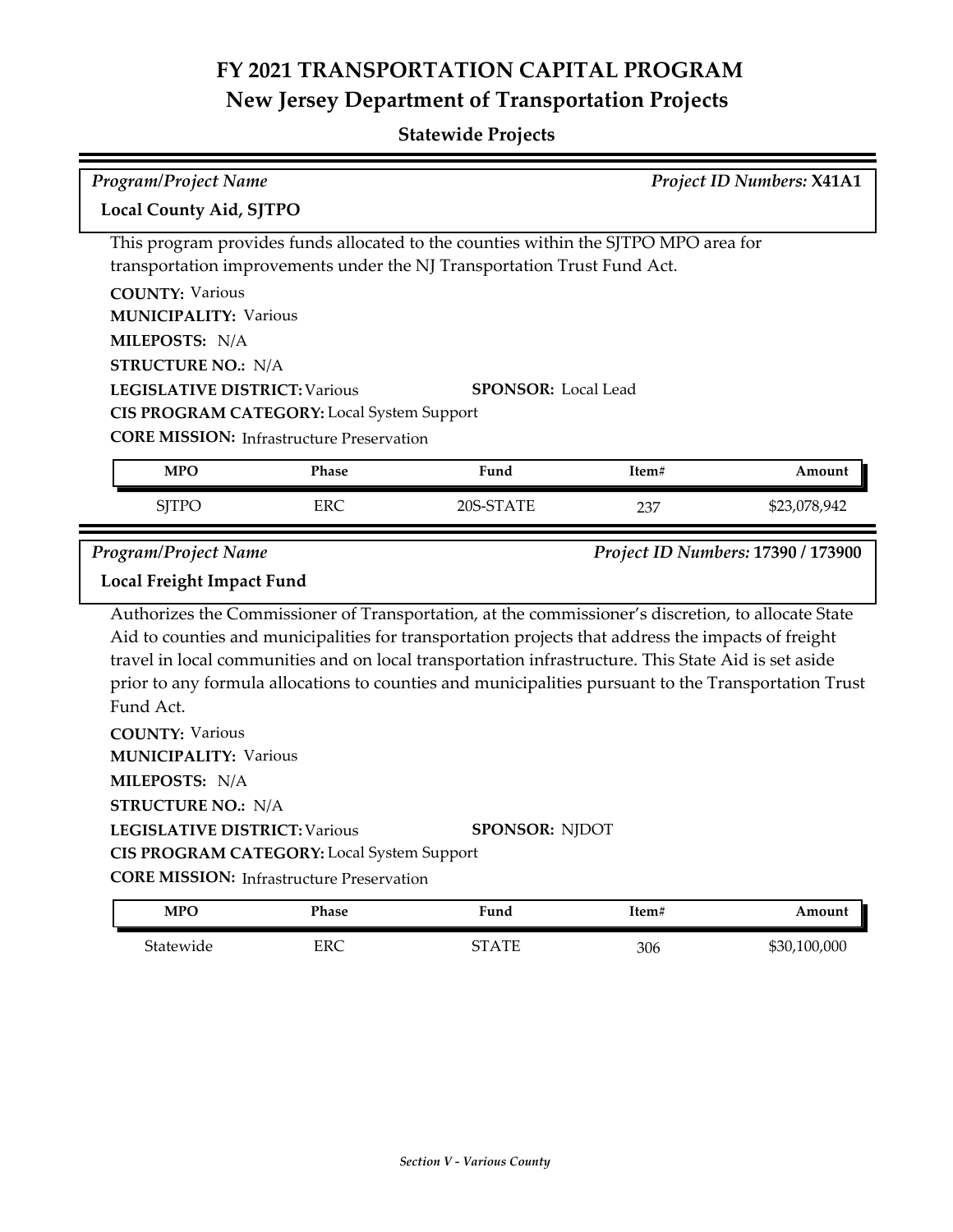| <b>Program/Project Name</b>          |                                                          |                                                                                              | Project ID Numbers: X98C1 |                           |
|--------------------------------------|----------------------------------------------------------|----------------------------------------------------------------------------------------------|---------------------------|---------------------------|
| Local Municipal Aid, DVRPC           |                                                          |                                                                                              |                           |                           |
|                                      |                                                          | This program provides funds allocated to municipalities in the DVRPC area for transportation |                           |                           |
|                                      | improvements under the NJ Transportation Trust Fund Act. |                                                                                              |                           |                           |
| <b>COUNTY: Various</b>               |                                                          |                                                                                              |                           |                           |
| <b>MUNICIPALITY: Various</b>         |                                                          |                                                                                              |                           |                           |
| MILEPOSTS: N/A                       |                                                          |                                                                                              |                           |                           |
| <b>STRUCTURE NO.: N/A</b>            |                                                          |                                                                                              |                           |                           |
| <b>LEGISLATIVE DISTRICT: Various</b> |                                                          | <b>SPONSOR: Local Lead</b>                                                                   |                           |                           |
|                                      | CIS PROGRAM CATEGORY: Local System Support               |                                                                                              |                           |                           |
|                                      | <b>CORE MISSION:</b> Infrastructure Preservation         |                                                                                              |                           |                           |
| <b>MPO</b>                           | Phase                                                    | Fund                                                                                         | Item#                     | Amount                    |
| <b>DVRPC</b>                         | ERC                                                      | <b>STATE</b>                                                                                 | 307                       | \$29,193,208              |
|                                      |                                                          |                                                                                              |                           |                           |
| <b>Program/Project Name</b>          |                                                          |                                                                                              |                           | Project ID Numbers: X98B1 |
| Local Municipal Aid, NJTPA           |                                                          |                                                                                              |                           |                           |
|                                      |                                                          | This program provides funds allocated to municipalities in the NJTPA area for transportation |                           |                           |
|                                      | improvements under the NJ Transportation Trust Fund Act. |                                                                                              |                           |                           |
| <b>COUNTY: Various</b>               |                                                          |                                                                                              |                           |                           |
| <b>MUNICIPALITY: Various</b>         |                                                          |                                                                                              |                           |                           |
| MILEPOSTS: N/A                       |                                                          |                                                                                              |                           |                           |
| <b>STRUCTURE NO.: N/A</b>            |                                                          |                                                                                              |                           |                           |
| <b>LEGISLATIVE DISTRICT: Various</b> |                                                          | <b>SPONSOR: Local Lead</b>                                                                   |                           |                           |
|                                      | <b>CIS PROGRAM CATEGORY:</b> Local System Support        |                                                                                              |                           |                           |
|                                      | <b>CORE MISSION: Infrastructure Preservation</b>         |                                                                                              |                           |                           |
| <b>MPO</b>                           | Phase                                                    | Fund                                                                                         | Item#                     | Amount                    |
| <b>NJTPA</b>                         | <b>ERC</b>                                               | <b>STATE</b>                                                                                 | 308                       | \$108,499,116             |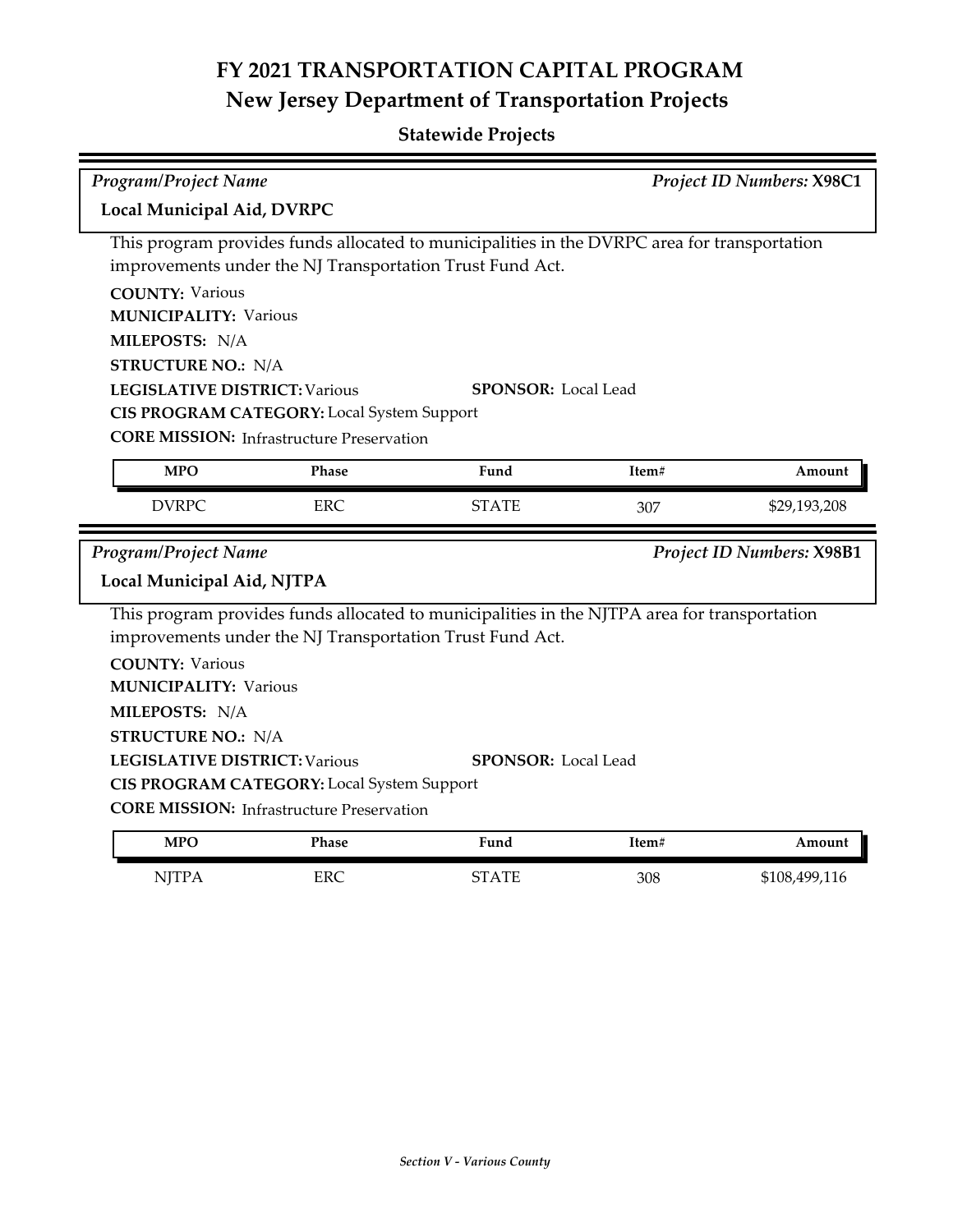| <b>Program/Project Name</b>          |                                                          |                                                                                                 |       | Project ID Numbers: X98A1 |
|--------------------------------------|----------------------------------------------------------|-------------------------------------------------------------------------------------------------|-------|---------------------------|
| Local Municipal Aid, SJTPO           |                                                          |                                                                                                 |       |                           |
|                                      |                                                          | This program provides funds allocated to municipalities in the SJTPO area for transportation    |       |                           |
|                                      | improvements under the NJ Transportation Trust Fund Act. |                                                                                                 |       |                           |
| <b>COUNTY: Various</b>               |                                                          |                                                                                                 |       |                           |
| <b>MUNICIPALITY: Various</b>         |                                                          |                                                                                                 |       |                           |
| MILEPOSTS: N/A                       |                                                          |                                                                                                 |       |                           |
| <b>STRUCTURE NO.: N/A</b>            |                                                          |                                                                                                 |       |                           |
| <b>LEGISLATIVE DISTRICT: Various</b> |                                                          | <b>SPONSOR: Local Lead</b>                                                                      |       |                           |
|                                      | CIS PROGRAM CATEGORY: Local System Support               |                                                                                                 |       |                           |
|                                      | <b>CORE MISSION:</b> Infrastructure Preservation         |                                                                                                 |       |                           |
| <b>MPO</b>                           | Phase                                                    | Fund                                                                                            | Item# | Amount                    |
| <b>SJTPO</b>                         | <b>ERC</b>                                               | <b>STATE</b>                                                                                    | 309   | \$13,557,676              |
| <b>Program/Project Name</b>          |                                                          |                                                                                                 |       | Project ID Numbers: X98Z  |
|                                      |                                                          |                                                                                                 |       |                           |
|                                      |                                                          |                                                                                                 |       |                           |
| Local Municipal Aid, Urban Aid       |                                                          |                                                                                                 |       |                           |
|                                      |                                                          | This program provides funds allocated to Urban Aid for transportation improvements under the NJ |       |                           |
| Transportation Trust Fund Act.       |                                                          |                                                                                                 |       |                           |
| <b>COUNTY: Various</b>               |                                                          |                                                                                                 |       |                           |
| <b>MUNICIPALITY: Various</b>         |                                                          |                                                                                                 |       |                           |
| MILEPOSTS: N/A                       |                                                          |                                                                                                 |       |                           |
| <b>STRUCTURE NO.: N/A</b>            |                                                          |                                                                                                 |       |                           |
| <b>LEGISLATIVE DISTRICT: Various</b> |                                                          | <b>SPONSOR: Local Lead</b>                                                                      |       |                           |
|                                      | CIS PROGRAM CATEGORY: Local System Support               |                                                                                                 |       |                           |
|                                      | <b>CORE MISSION:</b> Infrastructure Preservation         |                                                                                                 |       |                           |
| <b>MPO</b>                           | Phase                                                    | Fund                                                                                            | Item# | Amount                    |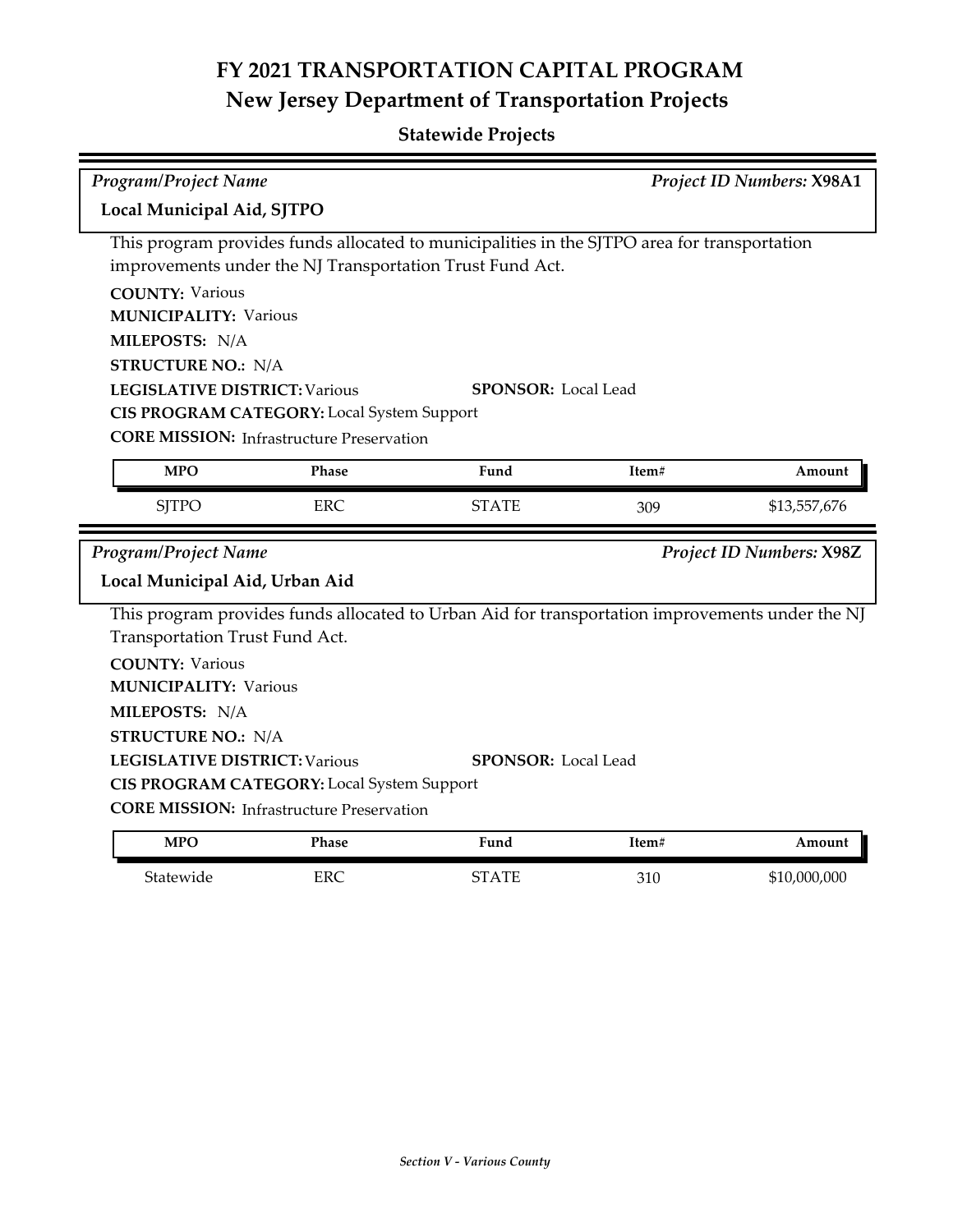## **Statewide Projects**

| Program/Project Name |  |
|----------------------|--|
|                      |  |

*Program/Project Name Project ID Numbers:* **04314 / 043140**

### **Local Safety/ High Risk Rural Roads Program**

**COUNTY:** Various The Local Safety Program provides funds to counties and municipalities for the improvement of dangerous intersections and other road improvements, focusing on pedestrian and vehicular safety improvements of critical need that can be delivered in a relatively short period of time, generally less than two years from problem identification to completion of construction. This program also includes design assistance offered to counties and municipalities for the LSP projects. Depending upon the previous year crash history, this program may encompass certain set aside funding per year for High Risk Rural Roads, for safety countermeasures on rural major or minor roads, or on rural local roads. NJDOT designates as Advance Construction all projects funded from this program.

**LEGISLATIVE DISTRICT:** Various **MILEPOSTS:** N/A **STRUCTURE NO.:** N/A **MUNICIPALITY: Various CORE MISSION: Safety SPONSOR:** Local Lead **CIS PROGRAM CATEGORY:** Local System Support

| <b>MPO</b>   | <b>Phase</b> | Fund        | Item# | Amount       |
|--------------|--------------|-------------|-------|--------------|
| DVRPC        | ERC.         | HSIP        | 82    | \$3,000,000  |
| <b>NJTPA</b> | ERC.         | <b>HSIP</b> | 82A   | \$17,000,000 |
| <b>SJTPO</b> | ERC.         | HSIP        | 82B   | \$2,000,000  |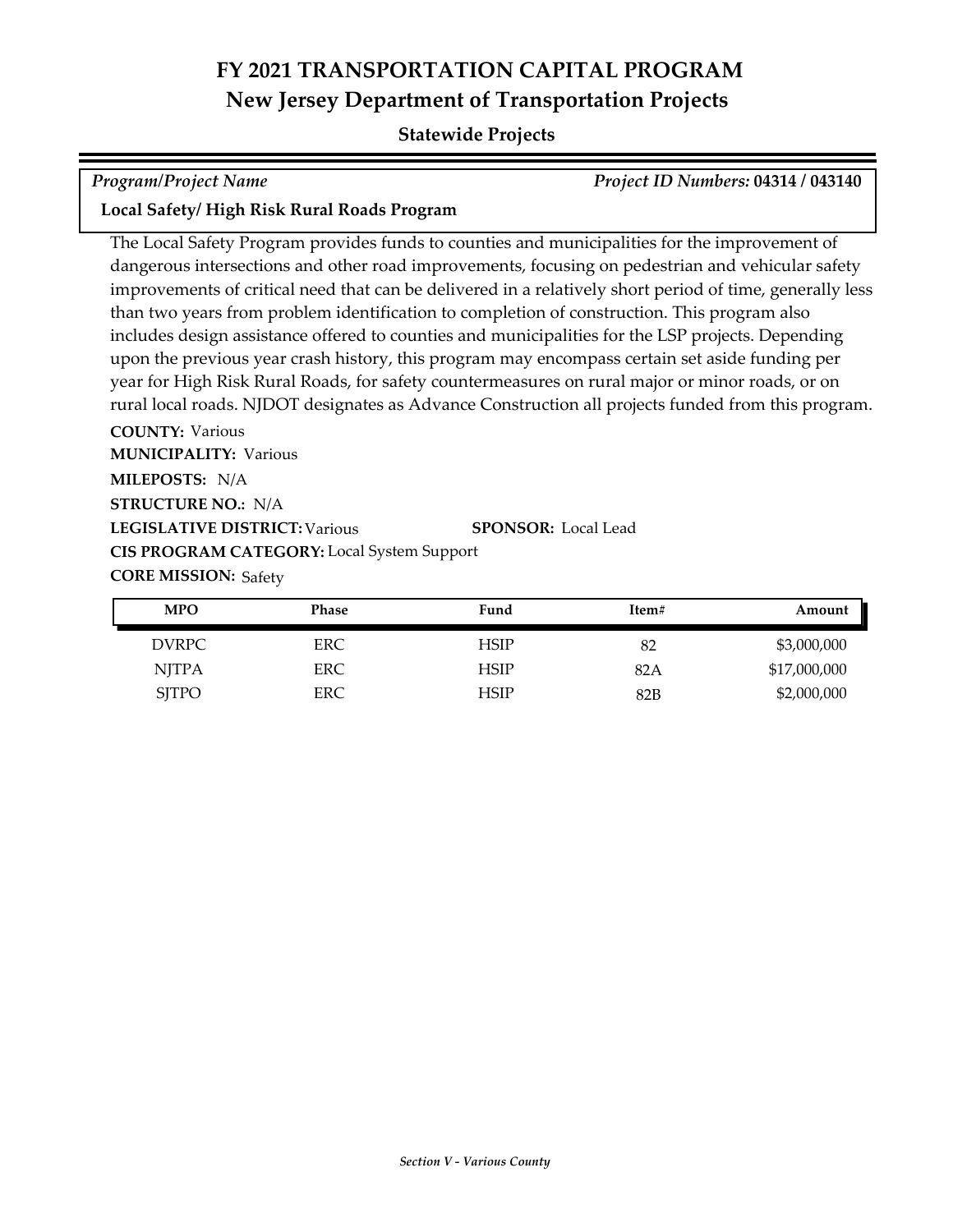### **Statewide Projects**

*Program/Project Name Project ID Numbers:* **X196**

### **Maintenance & Fleet Management System**

This program provides for the continued operation and system upgrades of the Maintenance & Fleet Management Systems. These systems provide enhanced data accumulation and cost management dissemination capabilities for maintenance operations and a required compatible data source for related systems that are required for federal funding justification (Pavement and Bridge Management Systems). Also included will be the purchase of equipment for the NJDOT fleet and funding for monthly air-time fees.

**COUNTY:** Various **LEGISLATIVE DISTRICT:** Various **MILEPOSTS:** N/A **STRUCTURE NO.:** N/A **MUNICIPALITY: Various CORE MISSION: Operations and Maintenance SPONSOR:** NJDOT **CIS PROGRAM CATEGORY:** Transportation Support Facilities

| <b>MPO</b> | Phase | Fund         | Item# | Amount    |
|------------|-------|--------------|-------|-----------|
| Statewide  | EС    | 20S-STATE    | 243   | \$250,000 |
| Statewide  | EС    | <b>STATE</b> | 243   | \$750,000 |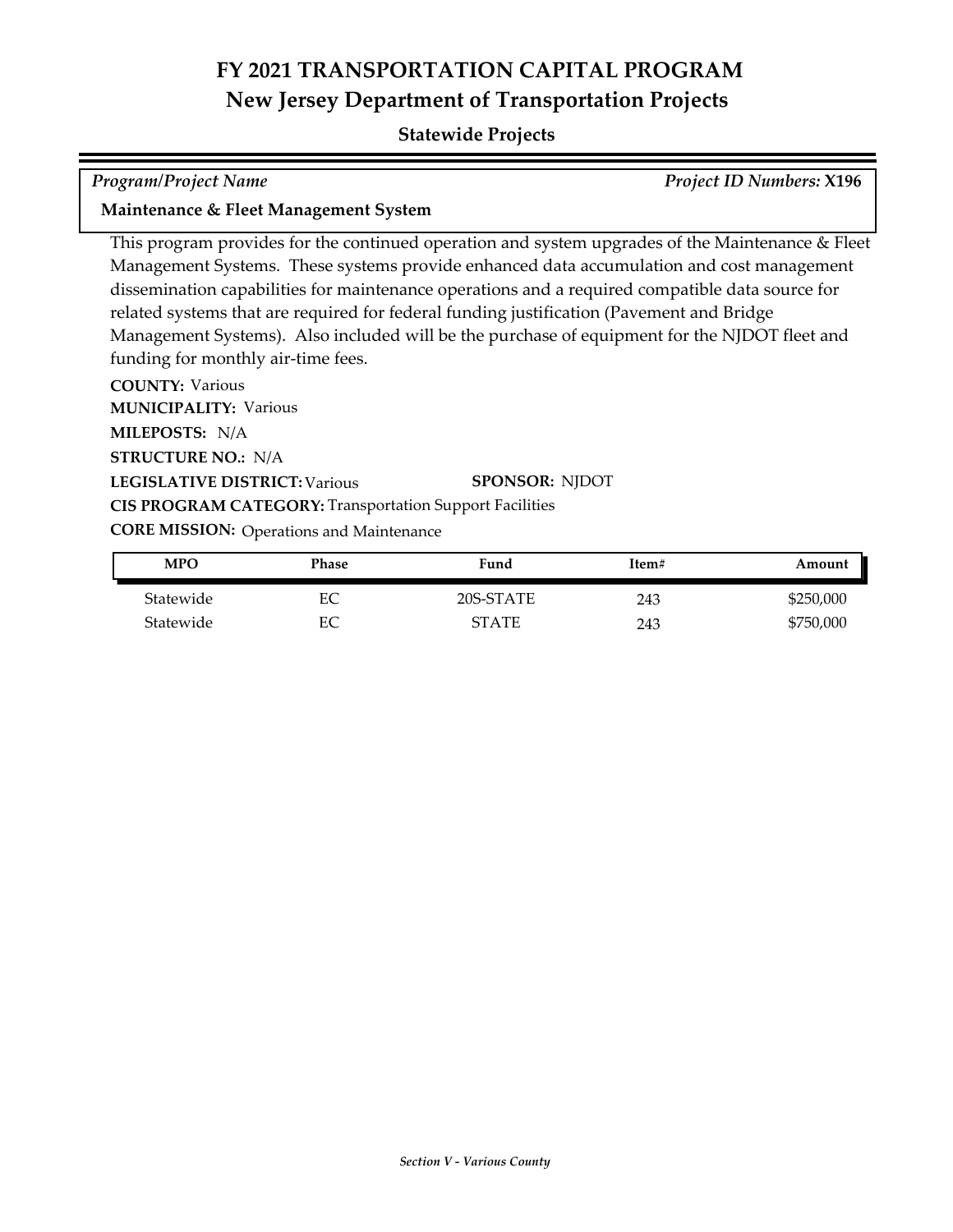## **Statewide Projects**

| <b>Program/Project Name</b>                                                                           | Project ID Numbers: 01309 / 013090 |
|-------------------------------------------------------------------------------------------------------|------------------------------------|
| <b>Maritime Transportation System</b>                                                                 |                                    |
| This program provides funding to support New Jersey's Maritime Industry and Marine                    |                                    |
| Transportation System. The system includes; navigable channels, the State Channel Dredging            |                                    |
| Program and dredged material management technologies, marine environment enhancements, berth          |                                    |
| and terminal structures, related intermodal transportation facilities and corridors, shipping,        |                                    |
| receiving and cargo movement tracking systems, GPS/GIS, Vessel Traffic and Port Information           |                                    |
| Systems, Physical Oceanographic Real-Time Systems, science, technology and education programs.        |                                    |
| Navigation aides, boat building technologies, ocean habitat tracking systems and other new            |                                    |
| technologies interact to create a seamless system linking all aspects of the maritime industry into a |                                    |
| single transportation matrix.                                                                         |                                    |
| <b>COUNTY: Various</b>                                                                                |                                    |

**LEGISLATIVE DISTRICT:** Various **MILEPOSTS:** N/A **STRUCTURE NO.:** N/A **MUNICIPALITY: Various CORE MISSION: Infrastructure Preservation SPONSOR:** NJDOT **CIS PROGRAM CATEGORY:** Multimodal Programs

| <b>MPO</b> | Phase | Fund         | Item# | Amount       |
|------------|-------|--------------|-------|--------------|
| Statewide  | EС    | 20S-STATE    | 244   | \$15,000,000 |
| Statewide  | EС    | <b>STATE</b> | 244   | \$52,690,000 |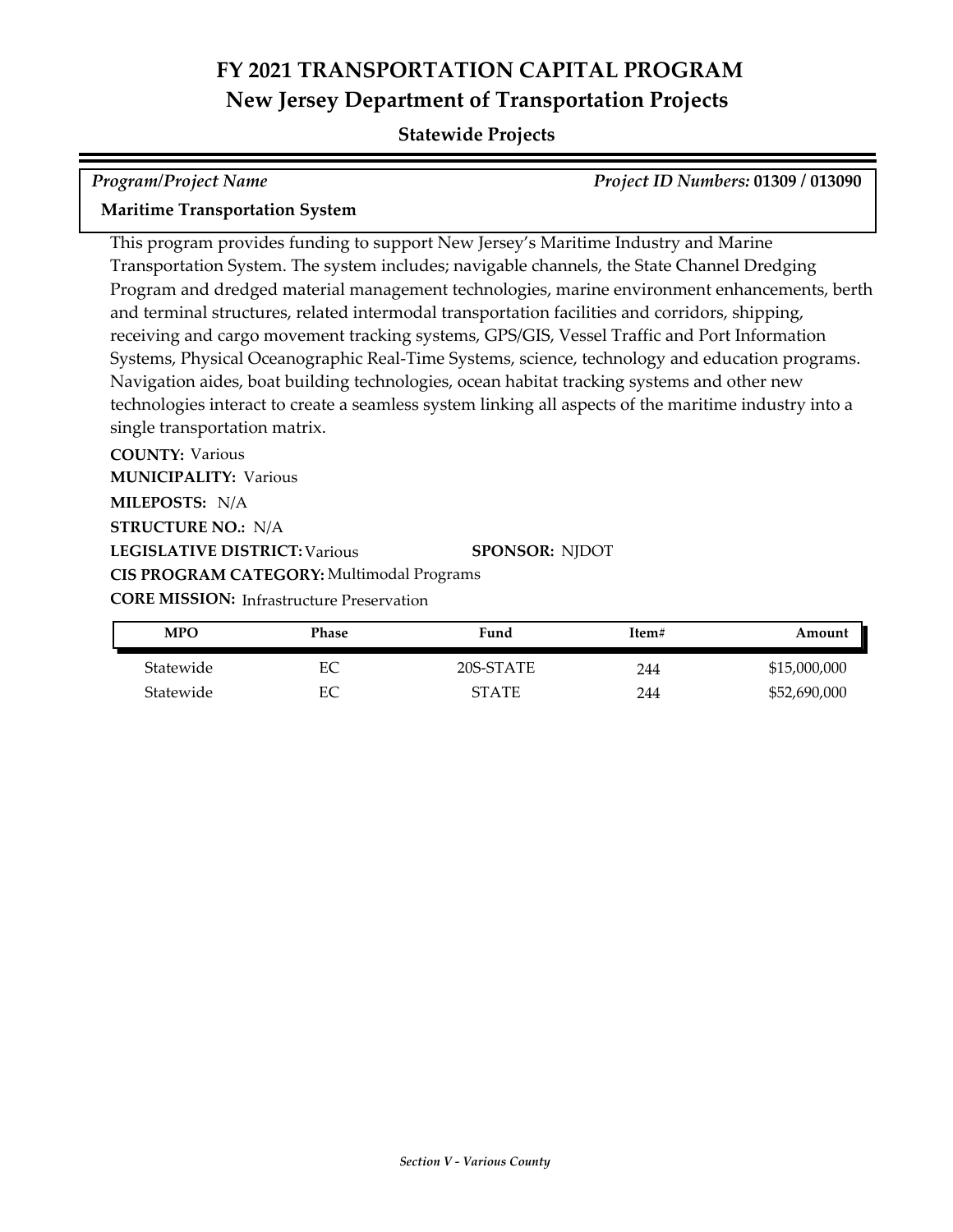| <b>Program/Project Name</b>                                                                           |                                                              |                                                                                                                                                                                                                                                                                                                                                                                              |       | <b>Project ID Numbers: X30A</b> |
|-------------------------------------------------------------------------------------------------------|--------------------------------------------------------------|----------------------------------------------------------------------------------------------------------------------------------------------------------------------------------------------------------------------------------------------------------------------------------------------------------------------------------------------------------------------------------------------|-------|---------------------------------|
| <b>Metropolitan Planning</b>                                                                          |                                                              |                                                                                                                                                                                                                                                                                                                                                                                              |       |                                 |
| <b>COUNTY: Various</b><br><b>MUNICIPALITY: Various</b><br>MILEPOSTS: N/A<br><b>STRUCTURE NO.: N/A</b> | public and private transit operators and the general public. | NJDOT supports the federally mandated Metropolitan Planning Organization transportation<br>planning process. New Jersey Metropolitan Planning Organizations carry out a "3C" transportation<br>planning process whereby planning activities are conducted on a continuous basis while also<br>providing a forum for cooperative decision making among responsible state and local officials, |       |                                 |
| <b>LEGISLATIVE DISTRICT: Various</b>                                                                  | <b>CIS PROGRAM CATEGORY:</b> Local System Support            | <b>SPONSOR: MPO</b>                                                                                                                                                                                                                                                                                                                                                                          |       |                                 |
|                                                                                                       | <b>CORE MISSION:</b> Infrastructure Preservation             |                                                                                                                                                                                                                                                                                                                                                                                              |       |                                 |
| <b>MPO</b>                                                                                            | <b>Phase</b>                                                 | Fund                                                                                                                                                                                                                                                                                                                                                                                         | Item# | Amount                          |
| <b>DVRPC</b>                                                                                          | <b>PLS</b>                                                   | PL                                                                                                                                                                                                                                                                                                                                                                                           | 84    | \$2,538,000                     |

| <b>DVRPC</b> | <b>PLS</b> | PL           | 84  | \$2,538,000 |
|--------------|------------|--------------|-----|-------------|
| <b>DVRPC</b> | <b>PLS</b> | PL-FTA       | 84A | \$700,000   |
| <b>DVRPC</b> | <b>PLS</b> | STBGP-PHILA  | 84B | \$1,600,000 |
| <b>NJTPA</b> | <b>PLS</b> | PL           | 84C | \$9,890,000 |
| <b>NJTPA</b> | <b>PLS</b> | PL-FTA       | 84D | \$3,172,706 |
| <b>NJTPA</b> | <b>PLS</b> | STBGP-NY/NWK | 84E | \$8,000,000 |
| <b>SITPO</b> | <b>PLS</b> | PL           | 84F | \$1,069,000 |
| <b>SJTPO</b> | <b>PLS</b> | PL-FTA       | 84G | \$462,477   |
| <b>SITPO</b> | <b>PLS</b> | STBGP-L5K    | 84H | \$265,000   |
|              |            |              |     |             |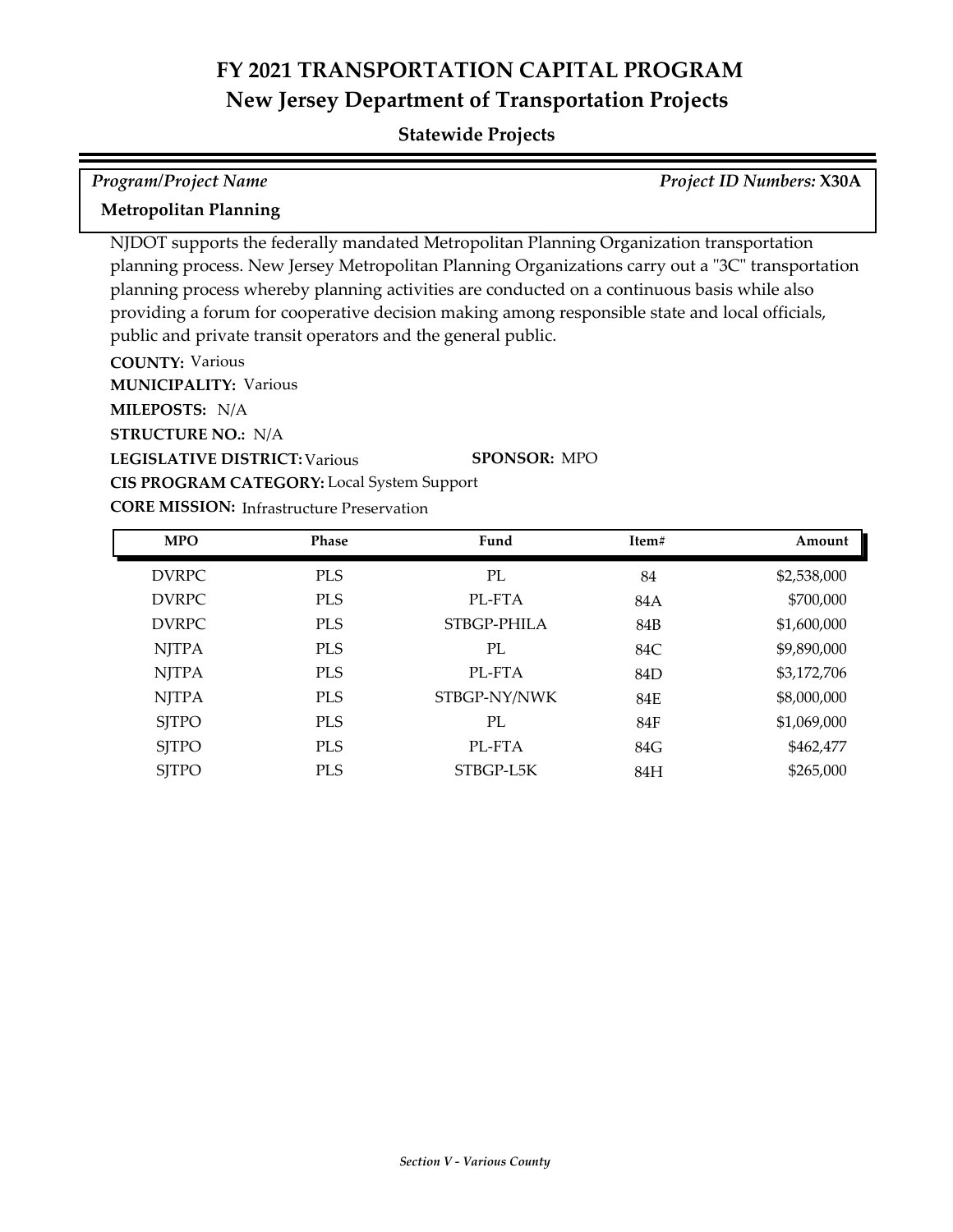## **Statewide Projects**

*Program/Project Name Project ID Numbers:* **07332 / 073320**

### **Minority and Women Workforce Training Set Aside**

State law requires that an allocation of one half of one percent for State construction contracts over \$1 million is set aside for minority and women outreach and training purposes. Training and outreach activities will have particular emphasis on contractors who do not meet workforce goals. This requirement is delineated under NJAC 17:27-7.4. NJDOT is committing to the training requirement on a programmatic level rather than on a project-by-project level.

**COUNTY:** Various **LEGISLATIVE DISTRICT:** Various **MILEPOSTS:** N/A **STRUCTURE NO.:** N/A **MUNICIPALITY: Various CORE MISSION: Infrastructure Preservation SPONSOR:** NJDOT **CIS PROGRAM CATEGORY:** Capital Program Delivery

| MPO       | Phase | Fund      | Item# | Amount      |
|-----------|-------|-----------|-------|-------------|
| Statewide | EС    | 20S-STATE | 245   | \$375,000   |
| Statewide | EС    | STATE     | 245   | \$1,125,000 |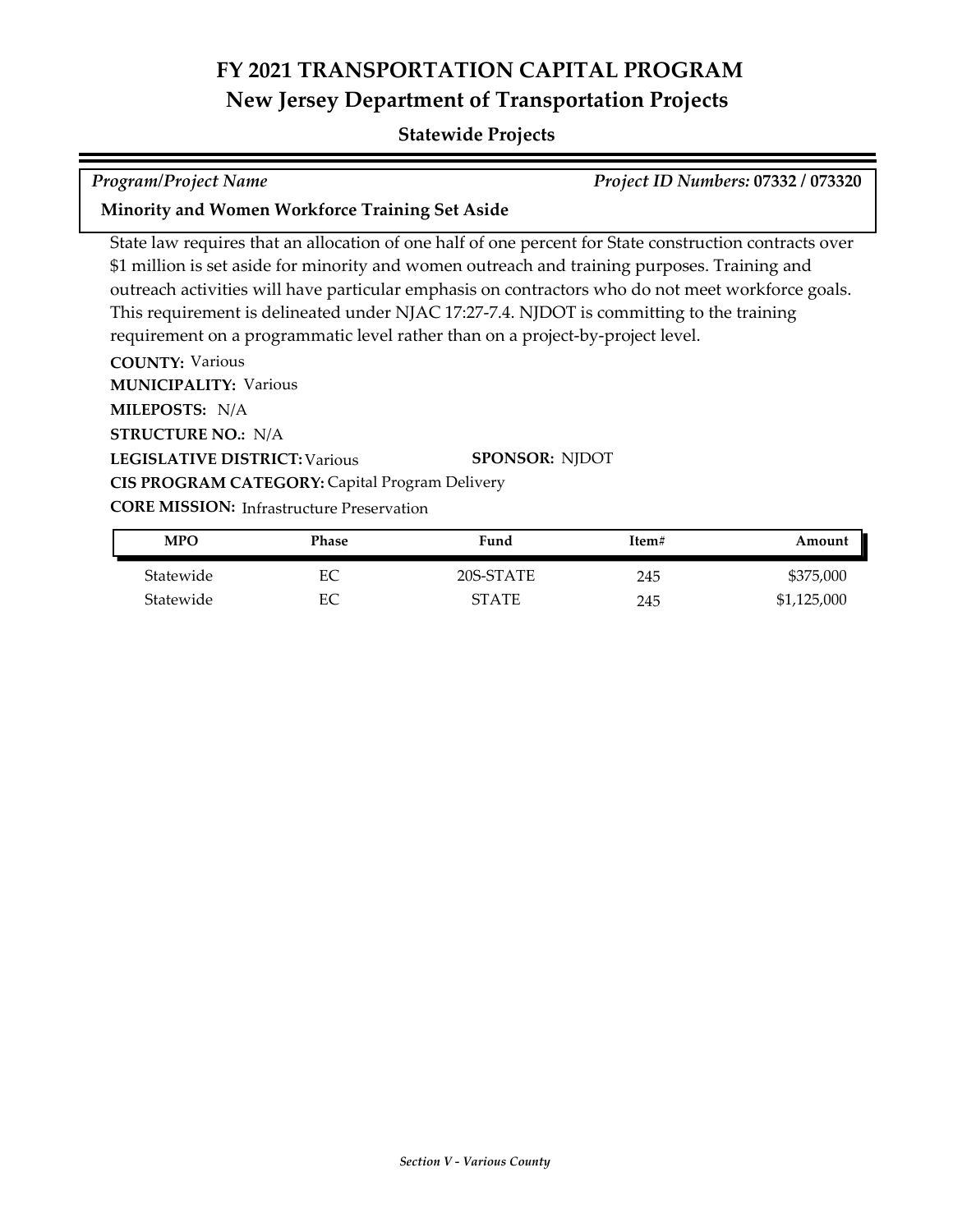## **Statewide Projects**

*Program/Project Name Project ID Numbers:* **13306 / 133060**

## **Mobility and Systems Engineering Program**

This combined program seeks to improve mobility inclusive of but not limited to Intelligent Transportation Systems (ITS), Traffic Signal Timing and Optimization, monitoring Workzone Mobility and Advanced Traveler Information System (ATIS) programs. A combined program will allow for improved, cohesive and sustainable planning, design, procurement and deployment of operations' strategies such as ITS technologies and ATIS. Federal mandates such as: (a) following and maintaining ITS Architecture, (b) preparing TMPs for major construction projects, (c) motorist's information sharing (511), (d) "Every Day Counts" initiatives, (e) incorporation of adaptive signal systems, (f) hard shoulder use, (g) performance measures and, (h) maintenance/upgrade/enhancement of existing ITS infrastructure and hardware are covered under this program. This program also includes review and development of new technology and the possible application, design, procurement, testing and deployment of such technologies. The development of contract documents and engineering plans for various projects and ITS contracts is also included. This program includes technical and engineering support needed for the Traffic Operations Centers; development, enhancement and maintenance of the existing ITS infrastructure, ATIS associated database; and funding for Multimodal Transportation Coordination and Information Related Services. This program will support NJDOT's traffic signal optimization efforts and the Arterial Management Center.

**COUNTY:** Various **LEGISLATIVE DISTRICT:** Various **MILEPOSTS:** N/A **STRUCTURE NO.:** N/A **MUNICIPALITY: Various CORE MISSION:** Mobility and Congestion Relief **SPONSOR:** NJDOT **CIS PROGRAM CATEGORY:** Congestion Relief

| <b>MPO</b> | <b>Phase</b> | Fund         | Item# | Amount      |
|------------|--------------|--------------|-------|-------------|
| Statewide  | EC           | 20S-STATE    | 246   | \$375,000   |
| Statewide  | EС           | <b>NHPP</b>  | 86    | \$8,000,000 |
| Statewide  | EC           | <b>STATE</b> | 246   | \$1,125,000 |
| Statewide  | EС           | STBGP-FLEX   | 86A   | \$1,500,000 |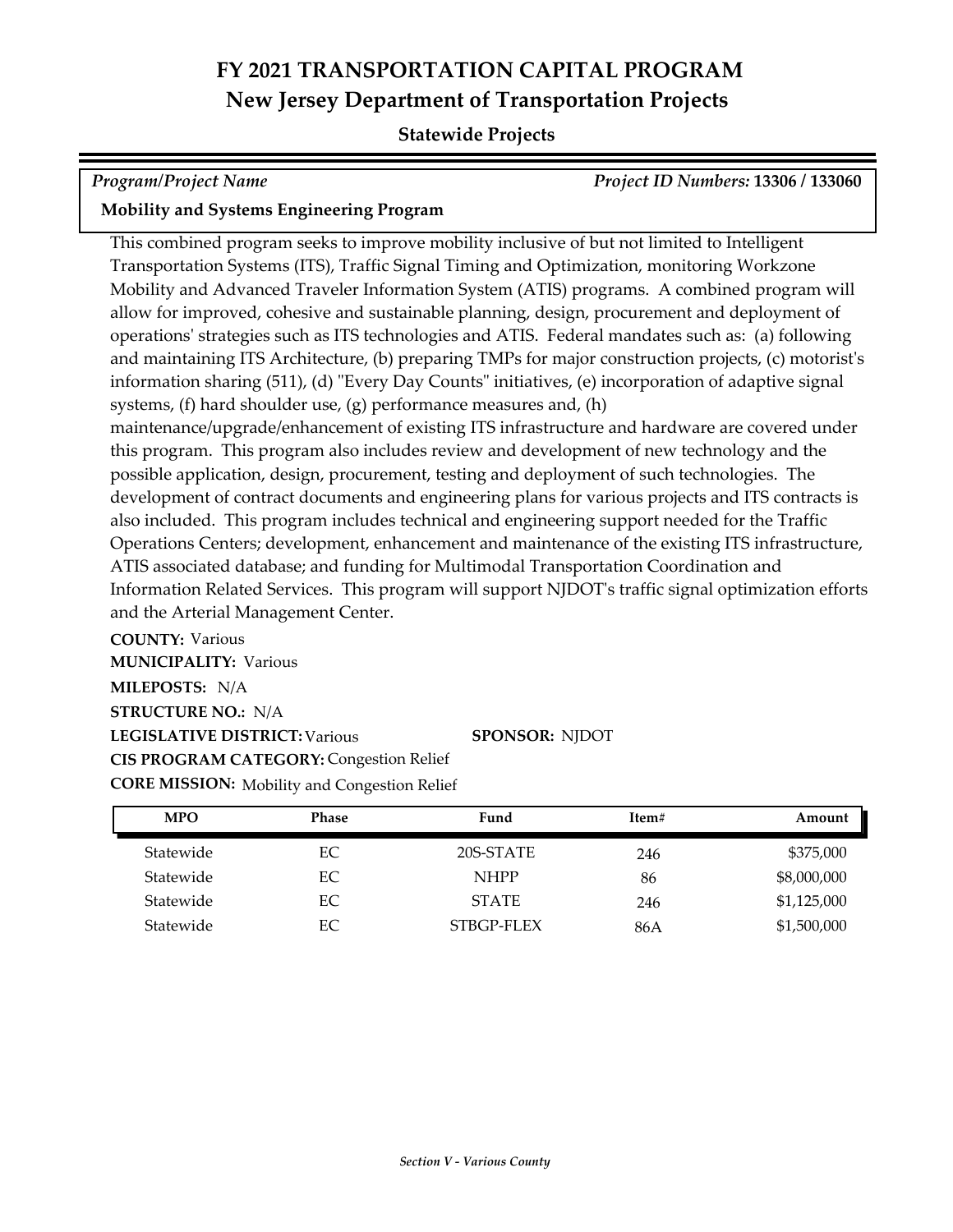### **Statewide Projects**

| <b>Program/Project Name</b> | <b>Project ID Numbers: X233</b> |
|-----------------------------|---------------------------------|
|                             |                                 |

### **Motor Vehicle Crash Record Processing**

This program provides the in-house Crash Records unit resources to prepare and cleanse all crash reports to be utilized for developing safety improvement programs. The staff ensure the completeness, accuracy and accessibility of crash data. This is accomplished through a cooperative effort between BTDS, OIT and other HSIP agencies in sharing issues related to the integrity of the data. This program also covers the Electronic Data Transfer (EDT) which expand the FTP capabilities to receive digital crash reports from additional law enforcement agencies. The new Crash Records EDT contract will introduce the use of electronic devices to collect information. It will enable to streamline crash records data validation, correction process and error handling.

**COUNTY:** Various **LEGISLATIVE DISTRICT:** Various **MILEPOSTS:** N/A **STRUCTURE NO.:** N/A **MUNICIPALITY: Various CORE MISSION: Safety SPONSOR:** NJDOT **CIS PROGRAM CATEGORY:** Safety Management

| <b>MPO</b> | Phase                               | Fund | Item# | Amount      |
|------------|-------------------------------------|------|-------|-------------|
| Statewide  | −∼<br>∽<br>$\overline{\phantom{a}}$ | HSIP | 88    | \$2,500,000 |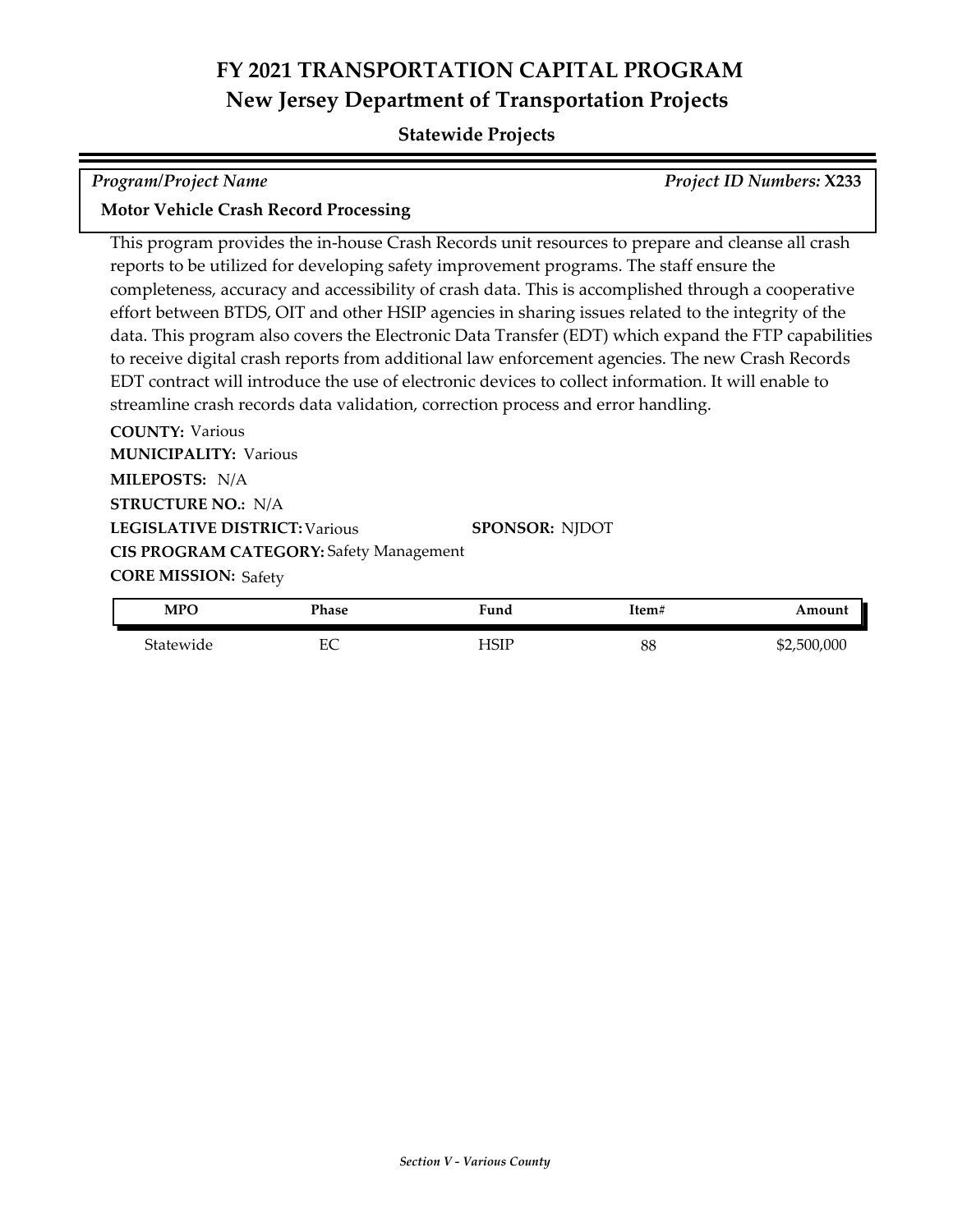## **Statewide Projects**

## *Program/Project Name Project ID Numbers:* **X34**

### **New Jersey Rail Freight Assistance Program**

This program funds the rehabilitation and improvement of key elements of the New Jersey rail freight network. Funds are used for acquisition, rehabilitation, facility construction, and substitute service assistance under the State Freight Assistance Program. The program provides matching funds to federal grants and to participate in other projects and programs that improve the intermodal goods movement network and support economic development initiatives. The program also provides funding for the design, construction, reconstruction, rehabilitation, land acquisition, and environmental mitigation of freight rail projects that: are significant to port commerce connectivity; eliminate rail freight missing links to port facilities; or upgrade freight rail trackage to a 286,000 pound load carrying capacity.

**COUNTY:** Various **LEGISLATIVE DISTRICT:** Various **MILEPOSTS:** N/A **STRUCTURE NO.:** N/A **MUNICIPALITY: Various CORE MISSION: Infrastructure Preservation SPONSOR:** NJDOT **CIS PROGRAM CATEGORY:** Multimodal Programs

| <b>MPO</b> | Phase   | ∀und               | ltem‡               | mouni        |
|------------|---------|--------------------|---------------------|--------------|
| Statewide  | □∩<br>◡ | ∼⊤<br>' A TT<br>ш. | $\mathbf{C}$<br>◡▴▴ | \$25,000,000 |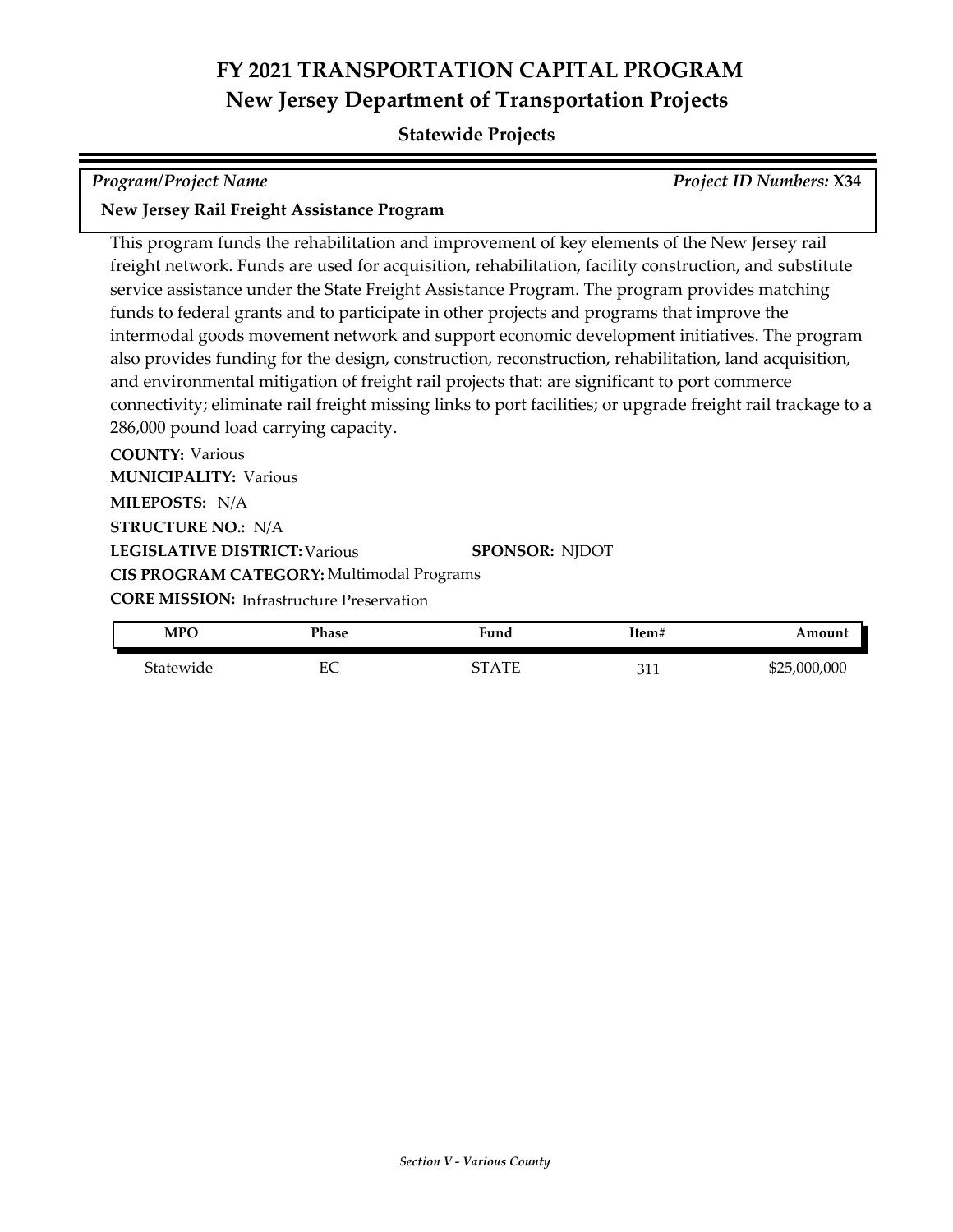### **Statewide Projects**

| <b>Program/Project Name</b>                                                                           | <b>Project ID Numbers: X200C</b> |
|-------------------------------------------------------------------------------------------------------|----------------------------------|
| <b>New Jersey Scenic Byways Program</b>                                                               |                                  |
| This program will assist in the advancement of the NJ Scenic Byways Program and the stewardship       |                                  |
| and enhancement of the scenic, recreational, archaeological, natural, cultural and historic intrinsic |                                  |
| qualities associated with the designated byways. Funding will be utilized for planning, design and    |                                  |
| development of the state program and for planning, design, development, marketing and                 |                                  |
| implementation of the complete set of byways within the state program. This includes but is not       |                                  |

limited to research leading to the development of themes for byways on a statewide basis; technical assistance to specifically provide awareness and education about the byways, activities associated with identifying and marketing tourist amenities on scenic byways on a statewide basis, activities associated with assessing the economic impacts on the set of Byways, activities associated in building stronger partnerships between the byways and other groups that can assist them in sustaining and promoting their byways.

**COUNTY:** Various **LEGISLATIVE DISTRICT:** Various **MILEPOSTS:** N/A **STRUCTURE NO.:** N/A **MUNICIPALITY: Various CORE MISSION:** Infrastructure Preservation **CIS PROGRAM CATEGORY:** Road Assets

**SPONSOR:** NJDOT

| <b>MPO</b> | Phase | Fund     | Item# | Amount    |
|------------|-------|----------|-------|-----------|
| Statewide  | ERC   | TA-FI EX | 90    | \$500,000 |

### *Program/Project Name Project ID Numbers:* **N063 / 058027**

## **NJTPA, Future Projects**

This program provides funding for unanticipated project needs associated with the design, right‐of‐ way or construction of NJTPA selected local projects.

**COUNTY:** Various

**MUNICIPALITY: Various** 

**MILEPOSTS:** N/A

**STRUCTURE NO.:** N/A

**LEGISLATIVE DISTRICT:** Various

### **SPONSOR:** NJTPA

**CIS PROGRAM CATEGORY:** Local System Support

**CORE MISSION:** Infrastructure Preservation

| MPO    | Phase | Fund         | ltem# | Amount       |
|--------|-------|--------------|-------|--------------|
| NITP 4 | ERC   | STBGP-NY/NWK | Q1    | \$42,366,000 |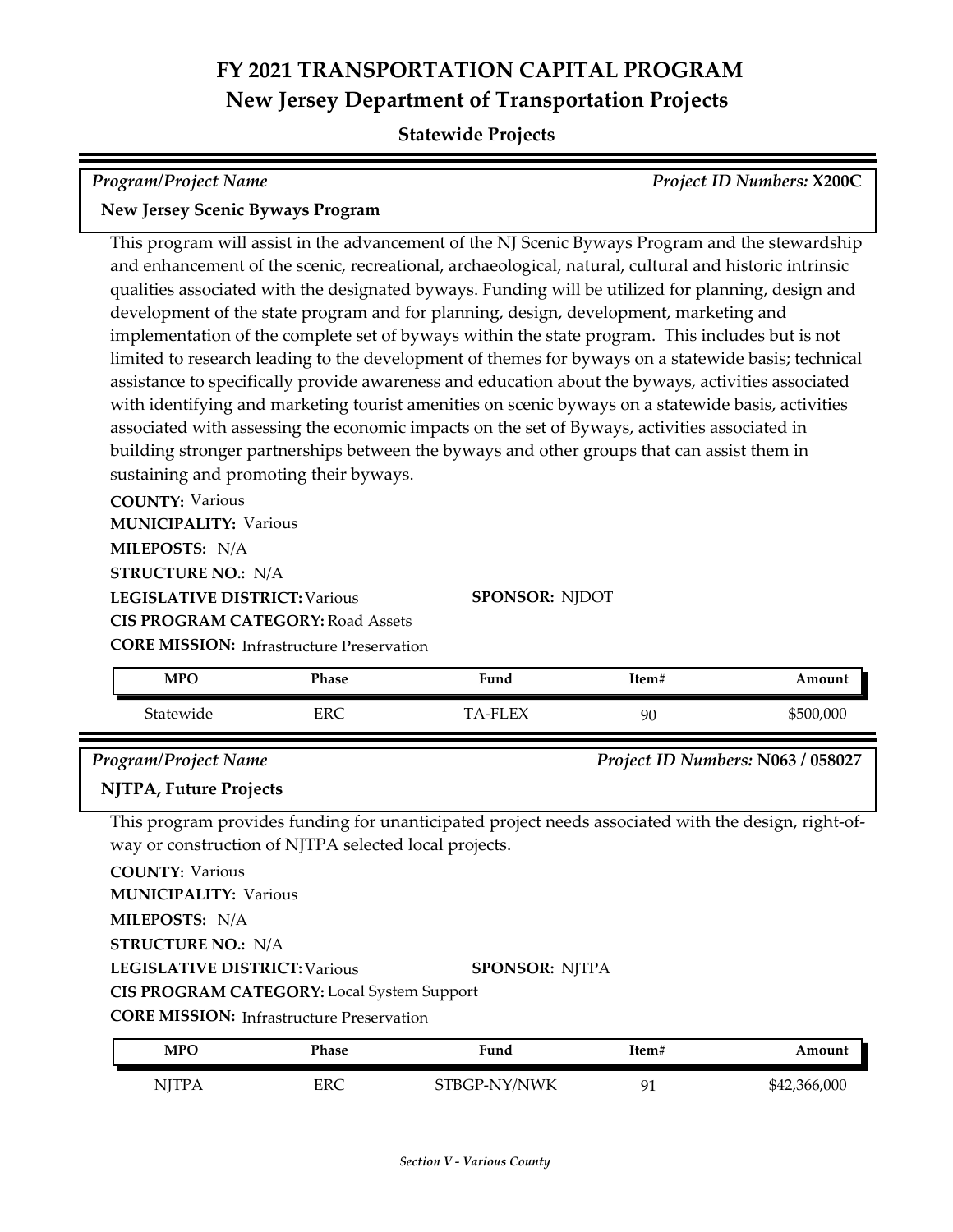## **Statewide Projects**

| <b>Program/Project Name</b>                                                                                                                                                                                                                                                                                                                                                                                                                                                |              |                       |       | <b>Project ID Numbers: 99372 / 993720</b> |  |
|----------------------------------------------------------------------------------------------------------------------------------------------------------------------------------------------------------------------------------------------------------------------------------------------------------------------------------------------------------------------------------------------------------------------------------------------------------------------------|--------------|-----------------------|-------|-------------------------------------------|--|
| <b>Orphan Bridge Reconstruction</b>                                                                                                                                                                                                                                                                                                                                                                                                                                        |              |                       |       |                                           |  |
| This program provides funding for engineering and construction of orphan bridges. The bridges will<br>be designed utilizing in-house and task order designers. The bridges will be reconstructed in the<br>existing footprint, with the abutments being repaired, and the superstructures being replaced with<br>prefabricated/precast systems whenever possible.<br><b>COUNTY: Various</b><br><b>MUNICIPALITY: Various</b><br>MILEPOSTS: N/A<br><b>STRUCTURE NO.: N/A</b> |              |                       |       |                                           |  |
| <b>LEGISLATIVE DISTRICT: Various</b>                                                                                                                                                                                                                                                                                                                                                                                                                                       |              | <b>SPONSOR: NJDOT</b> |       |                                           |  |
| <b>CIS PROGRAM CATEGORY: Bridge Assets</b>                                                                                                                                                                                                                                                                                                                                                                                                                                 |              |                       |       |                                           |  |
| <b>CORE MISSION:</b> Infrastructure Preservation                                                                                                                                                                                                                                                                                                                                                                                                                           |              |                       |       |                                           |  |
| <b>MPO</b>                                                                                                                                                                                                                                                                                                                                                                                                                                                                 | <b>Phase</b> | Fund                  | Item# | Amount                                    |  |
| Statewide                                                                                                                                                                                                                                                                                                                                                                                                                                                                  | EC           | 20S-STATE             | 248   | \$1,000,000                               |  |
| Statewide                                                                                                                                                                                                                                                                                                                                                                                                                                                                  | EC           | <b>STATE</b>          | 248   | \$3,000,000                               |  |

Ļ

### *Program/Project Name Project ID Numbers:* **D0407 / 048014**

### **Ozone Action Program in New Jersey**

Through use of public service announcements, promotional items and events, Ozone Action strives to improve the region's air quality by encouraging the use of mobility alternatives that will reduce congestion, warning individuals in advance of "Ozone Action Days," and public education about ozone and actions that will reduce contributions to regional emissions.

| <b>COUNTY: Various</b>       |                                                     |                       |  |
|------------------------------|-----------------------------------------------------|-----------------------|--|
| <b>MUNICIPALITY: Various</b> |                                                     |                       |  |
| MILEPOSTS: N/A               |                                                     |                       |  |
| <b>STRUCTURE NO.: N/A</b>    |                                                     |                       |  |
|                              | <b>LEGISLATIVE DISTRICT: Various</b>                | <b>SPONSOR: DVRPC</b> |  |
|                              | <b>CIS PROGRAM CATEGORY: Congestion Relief</b>      |                       |  |
|                              | <b>CORE MISSION:</b> Mobility and Congestion Relief |                       |  |
| $\cdots$                     | --                                                  |                       |  |

| <b>MPO</b> | Phase    | Fund | Item#    | Amount   |
|------------|----------|------|----------|----------|
| DVRPC      | гΩ<br>LŲ | CMAQ | ۵a<br>ノー | \$40,000 |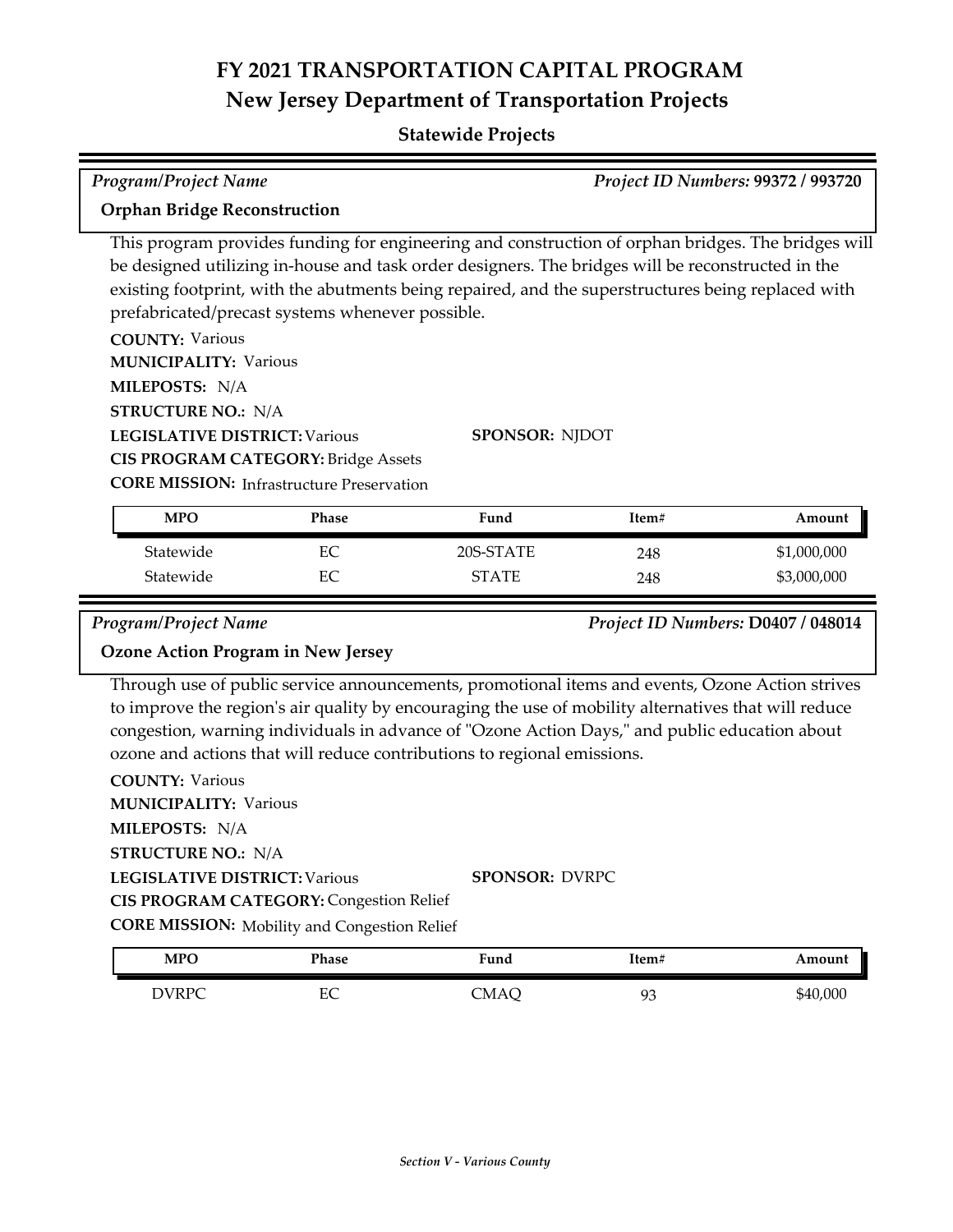### **Statewide Projects**

# *Program/Project Name Project ID Numbers:* **X28B**

### **Park and Ride/Transportation Demand Management Program**

This program supports Transportation Demand Management (TDM) options for carpooling, vanpooling, and transit by providing funding of leases for park-and-rides in areas with high demand throughout the state. The department continues to support approximately 15 leased parkand-rides statewide in an effort to reduce air pollution and congestion and improve air quality.

**COUNTY:** Various

**MUNICIPALITY: Various** 

**MILEPOSTS:** N/A

**STRUCTURE NO.:** N/A

**LEGISLATIVE DISTRICT:** Various

**SPONSOR:** NJDOT

**CIS PROGRAM CATEGORY:** Congestion Relief

**CORE MISSION:** Mobility and Congestion Relief

| <b>MPO</b> | Phase | Fund         | Item# | Amount    |
|------------|-------|--------------|-------|-----------|
| Statewide  | EC    | 20S-STATE    | 250   | \$250,000 |
| Statewide  | EС    | <b>STATE</b> | 250   | \$750,000 |

*Program/Project Name Project ID Numbers:* **X51**

### **Pavement Preservation**

This program will allow NJDOT to accomplish eligible federal pavement preservation activities on New Jersey's Interstate highway system and will also allow for pavement preservation on all other state-maintained roads, which help to keep New Jersey's highway system in a state of good repair. With timely preservation, the NJDOT can provide the traveling public with improved safety and mobility, reduced congestion and smoother, longer lasting pavements.

**COUNTY:** Various **LEGISLATIVE DISTRICT:** Various **MILEPOSTS:** N/A **STRUCTURE NO.:** N/A **MUNICIPALITY: Various CORE MISSION: Infrastructure Preservation SPONSOR:** NJDOT **CIS PROGRAM CATEGORY:** Road Assets

| <b>MPO</b>   | <b>Phase</b> | Fund        | Item# | Amount      |
|--------------|--------------|-------------|-------|-------------|
| DVRPC        | ERC.         | <b>NHPP</b> | 94    | \$8,000,000 |
| DVRPC        | ERC.         | STBGP-FLEX  | 94 A  | \$2,000,000 |
| <b>SJTPO</b> | ERC.         | <b>NHPP</b> | 94B   | \$4,000,000 |
| <b>SJTPO</b> | ERC          | STBGP-FLEX  | 94C   | \$1,000,000 |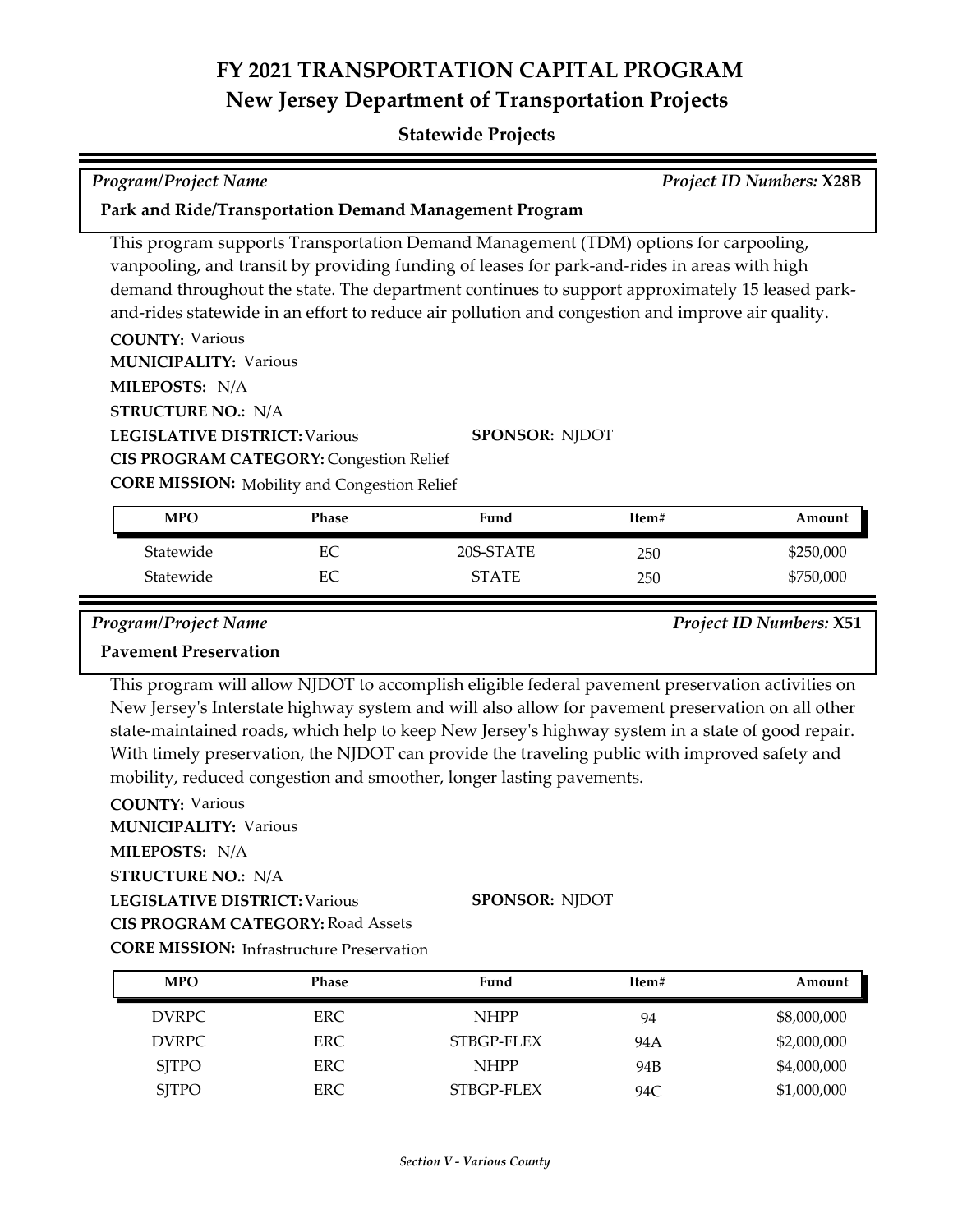### **Statewide Projects**

## **COUNTY:** Various **MILEPOSTS:** N/A **MUNICIPALITY: Various** This program will allow NJDOT to accomplish eligible federal pavement preservation activities, in the NJTPA region, on New Jersey's Interstate highway system and will also allow for pavement preservation on all other state-maintained roads, which help to keep New Jersey's highway system in a state of good repair. With timely preservation, the NJDOT can provide the traveling public with improved safety and mobility, reduced congestion and smoother, longer lasting pavements. *Program/Project Name Project ID Numbers:* **X51B Pavement Preservation, NJTPA**

**LEGISLATIVE DISTRICT:** Various **STRUCTURE NO.:** N/A **CIS PROGRAM CATEGORY:** Road Assets

**SPONSOR:** NJDOT

**CORE MISSION: Infrastructure Preservation** 

| <b>MPO</b>   | Phase | Fund        | Item# | Amount       |
|--------------|-------|-------------|-------|--------------|
| <b>NJTPA</b> | EС    | <b>NHPP</b> | 95    | \$20,000,000 |
| <b>NITPA</b> | EС    | STBGP-FLEX  | 95A   | \$2,000,000  |

*Program/Project Name Project ID Numbers:* **X51D**

## **Pavement Preservation, State**

This program will allow NJDOT to accomplish eligible federal pavement preservation activities on New Jersey's Interstate highway system and will also allow for pavement preservation on all other state-maintained roads, which help to keep New Jersey's highway system in a state of good repair. With timely preservation, the NJDOT can provide the traveling public with improved safety and mobility, reduced congestion and smoother, longer lasting pavements.

**COUNTY:** Various **LEGISLATIVE DISTRICT:** Various **MILEPOSTS:** N/A **STRUCTURE NO.: MUNICIPALITY: Various CORE MISSION:** Infrastructure Preservation **SPONSOR:** NJDOT **CIS PROGRAM CATEGORY:** Road Assets

| <b>MPO</b> | Phase | Fund         | Item#      | Amount                |
|------------|-------|--------------|------------|-----------------------|
| Statewide  | ERC   | <b>STATE</b> | 212<br>ے ر | \$17,715,000<br>911,1 |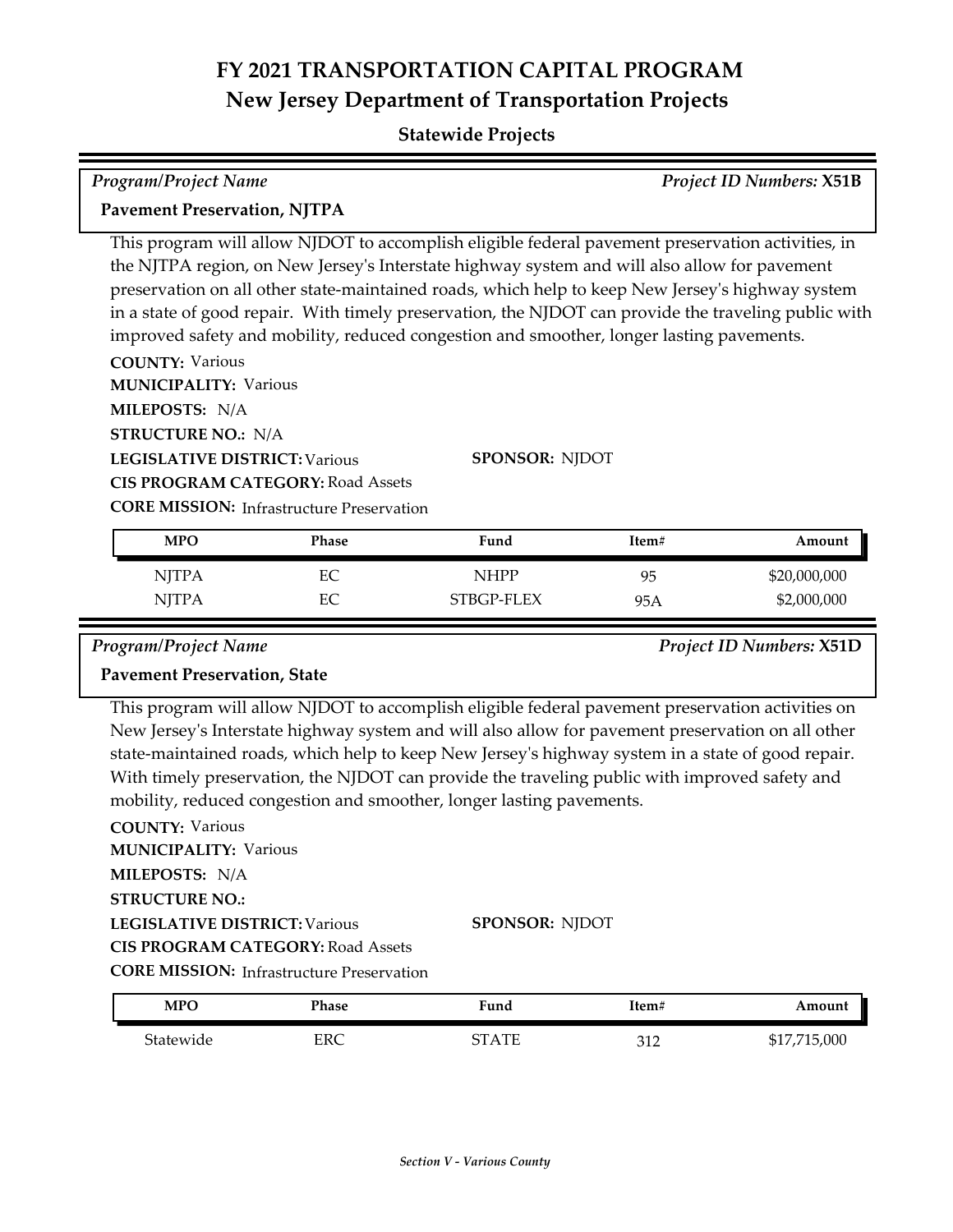| <b>Program/Project Name</b>                                                                                                                                                                                                                                                                                                                                                                                                                                                                                     |                          |                                                                                                                                                                                                                                                                                                                                                                                                                               |            | Project ID Numbers: X29     |
|-----------------------------------------------------------------------------------------------------------------------------------------------------------------------------------------------------------------------------------------------------------------------------------------------------------------------------------------------------------------------------------------------------------------------------------------------------------------------------------------------------------------|--------------------------|-------------------------------------------------------------------------------------------------------------------------------------------------------------------------------------------------------------------------------------------------------------------------------------------------------------------------------------------------------------------------------------------------------------------------------|------------|-----------------------------|
| <b>Physical Plant</b>                                                                                                                                                                                                                                                                                                                                                                                                                                                                                           |                          |                                                                                                                                                                                                                                                                                                                                                                                                                               |            |                             |
| This program will provide for major repairs, rehabilitation, and replacement of the NJDOT physical<br>plant facilities which are not in compliance with fire and safety standards, do not meet building<br>codes, or which are functionally obsolete for supporting current maintenance, construction, and<br>engineering activities.<br><b>COUNTY: Various</b><br><b>MUNICIPALITY: Various</b><br>MILEPOSTS: N/A<br><b>STRUCTURE NO.: N/A</b><br><b>LEGISLATIVE DISTRICT: Various</b><br><b>SPONSOR: NJDOT</b> |                          |                                                                                                                                                                                                                                                                                                                                                                                                                               |            |                             |
|                                                                                                                                                                                                                                                                                                                                                                                                                                                                                                                 |                          | <b>CIS PROGRAM CATEGORY: Transportation Support Facilities</b>                                                                                                                                                                                                                                                                                                                                                                |            |                             |
| <b>CORE MISSION:</b> Operations and Maintenance                                                                                                                                                                                                                                                                                                                                                                                                                                                                 |                          |                                                                                                                                                                                                                                                                                                                                                                                                                               |            |                             |
| <b>MPO</b>                                                                                                                                                                                                                                                                                                                                                                                                                                                                                                      | Phase                    | Fund                                                                                                                                                                                                                                                                                                                                                                                                                          | Item#      | Amount                      |
| Statewide<br>Statewide                                                                                                                                                                                                                                                                                                                                                                                                                                                                                          | <b>ERC</b><br><b>ERC</b> | 20S-STATE<br><b>STATE</b>                                                                                                                                                                                                                                                                                                                                                                                                     | 251<br>251 | \$6,000,000<br>\$58,000,000 |
| Program/Project Name<br>Planning and Research, Federal-Aid                                                                                                                                                                                                                                                                                                                                                                                                                                                      |                          |                                                                                                                                                                                                                                                                                                                                                                                                                               |            | Project ID Numbers: X30     |
| Technical Assistance Program.<br><b>COUNTY: Various</b><br><b>MUNICIPALITY: Various</b><br>MILEPOSTS: N/A<br><b>STRUCTURE NO.: N/A</b><br><b>LEGISLATIVE DISTRICT: Various</b><br>CIS PROGRAM CATEGORY: Capital Program Delivery                                                                                                                                                                                                                                                                                |                          | Funding from this program will enable NJDOT to continue to address planning and research needs<br>in a comprehensive program of studies and proposal development in order to maximize the use of<br>financial resources and staff. Activities will include data collection, inter-governmental planning<br>coordination, planning work in support of the management systems, research initiatives and Local<br>SPONSOR: NJDOT |            |                             |
| <b>CORE MISSION:</b> Infrastructure Preservation                                                                                                                                                                                                                                                                                                                                                                                                                                                                |                          |                                                                                                                                                                                                                                                                                                                                                                                                                               |            |                             |

| <b>MPO</b> | Phase      | Fund       | Item# | Amount       |
|------------|------------|------------|-------|--------------|
| Statewide  | <b>PLS</b> | LTAP       | 96    | \$150,000    |
| Statewide  | PLS        | <b>SPR</b> | 96A   | \$22,509,000 |
| Statewide  | PLS        | STBGP-FLEX | 96B   | \$18,913,000 |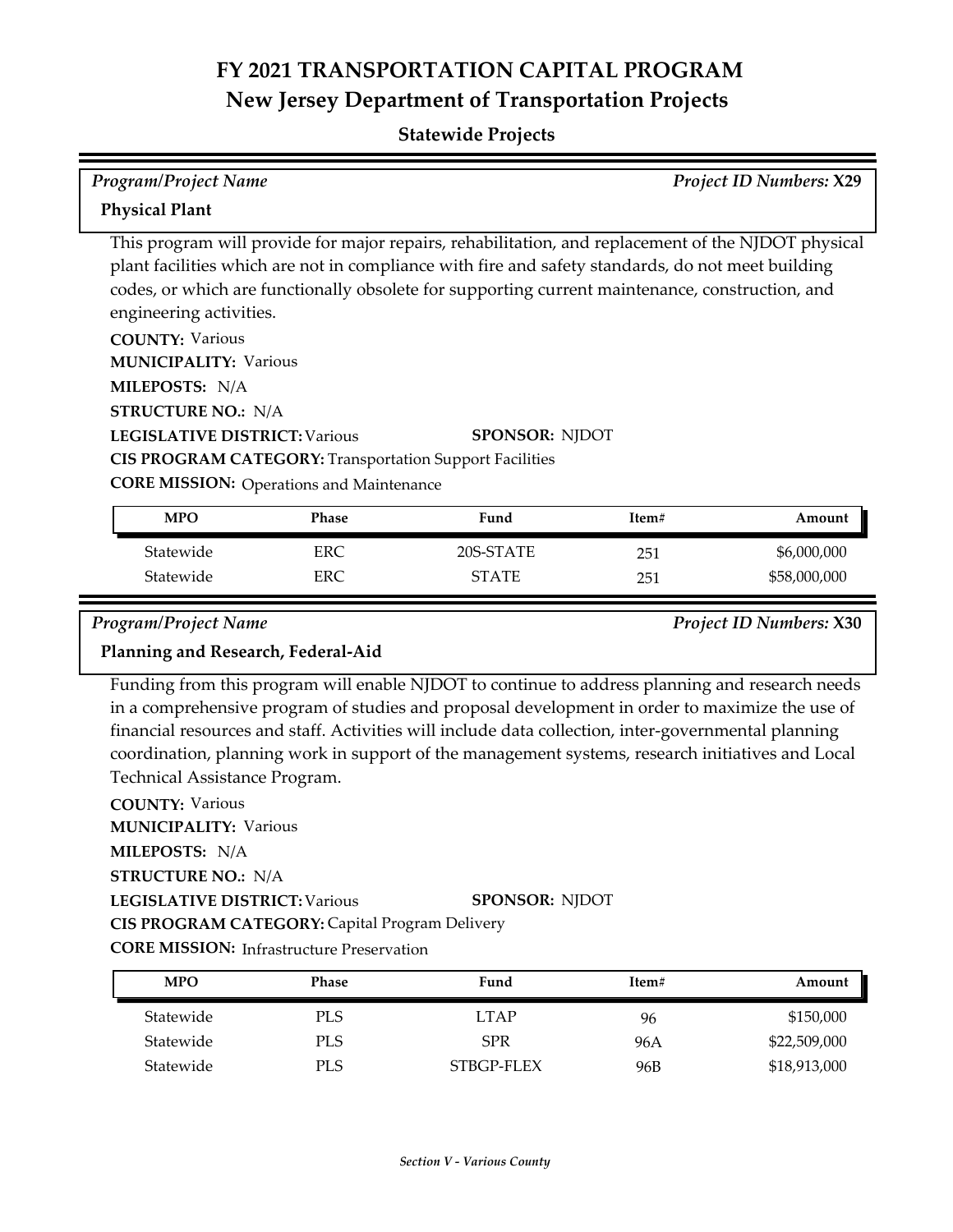## **Statewide Projects**

## *Program/Project Name Project ID Numbers:* **X140 Planning and Research, State**

This program will provide for planning activities which include needs assessments, geometric deficiencies, local aid assistance, congestion management, travel market analysis, formulation of a new statewide plan, facilitating/implementing multimodal transportation, demographics, access management plans, transportation policy, equipment, modeling, clean air initiatives, data collection equipment, deployment of new technology initiatives, and research initiatives.

**COUNTY:** Various **LEGISLATIVE DISTRICT:** Various **MILEPOSTS:** N/A **STRUCTURE NO.:** N/A **MUNICIPALITY: Various CORE MISSION: Infrastructure Preservation SPONSOR:** NJDOT **CIS PROGRAM CATEGORY:** Capital Program Delivery

| <b>MPO</b> | Phase | Fund         | Item# | Amount    |
|------------|-------|--------------|-------|-----------|
| Statewide  | PLS   | 20S-STATE    | 252   | \$250,000 |
| Statewide  | PLS   | <b>STATE</b> | 252   | \$750,000 |

*Program/Project Name Project ID Numbers:* **X135**

### **Pre-Apprenticeship Training Program for Minorities and Women**

This is a federal grant program that supports pre-apprenticeship training and outreach activities aimed at women and minorities including training and supportive services necessary to help them prepare and qualify for union apprenticeship programs connected with highway construction and employment with NJ DOT. This program will also support the technology required to monitor, maintain and generate reports on program essentials and trainee participant progress.

**COUNTY:** Various **LEGISLATIVE DISTRICT:** Various **MILEPOSTS:** N/A **STRUCTURE NO.:** N/A **MUNICIPALITY: Various CORE MISSION:** Infrastructure Preservation **SPONSOR:** NJDOT **CIS PROGRAM CATEGORY:** Capital Program Delivery

| MPO       | Phase | Fund       | Item#          | Amount    |
|-----------|-------|------------|----------------|-----------|
| Statewide | EС    | STBGP-FLEX | O <sub>7</sub> | \$500,000 |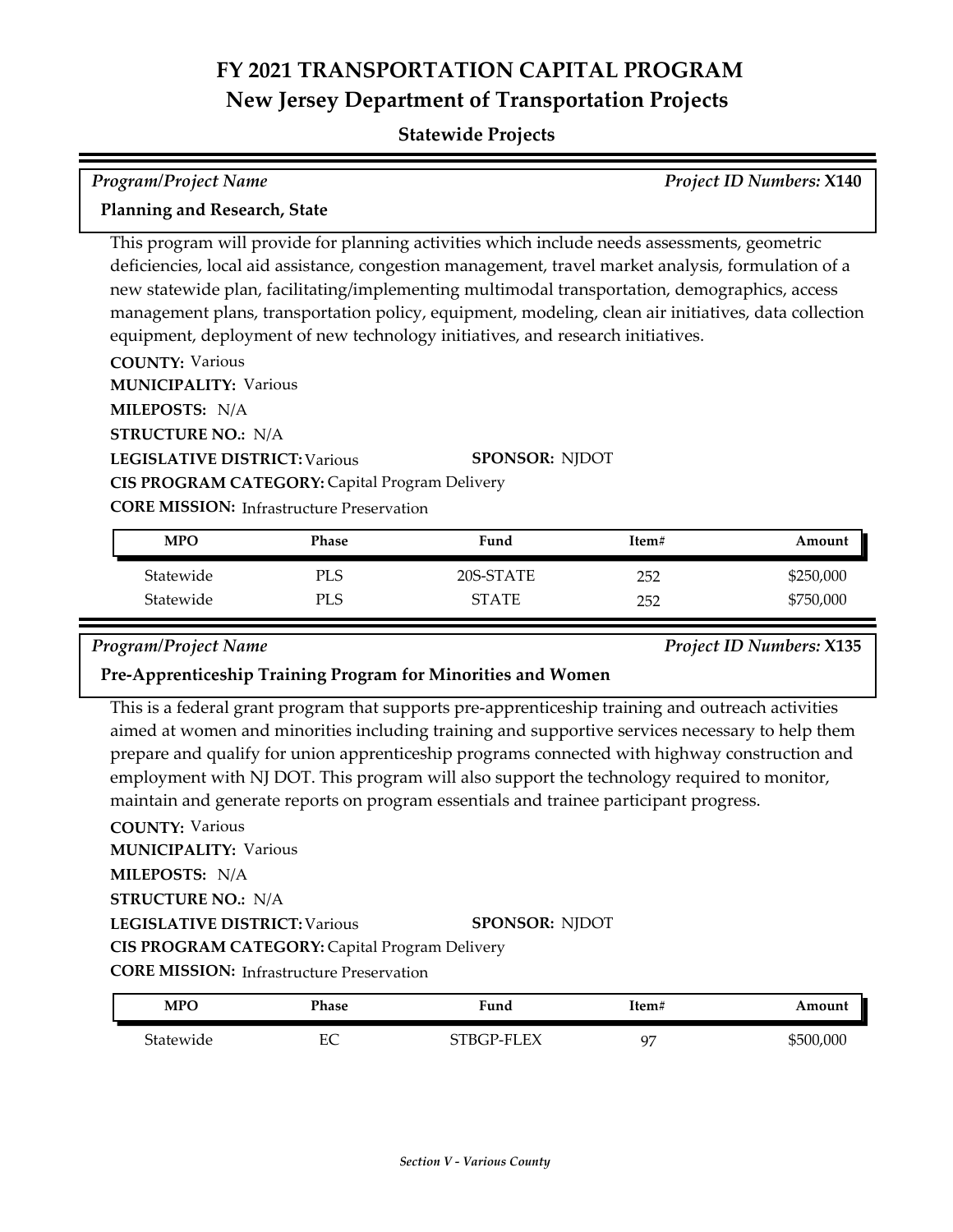### **Statewide Projects**

| <b>Program/Project Name</b>                                                                       |              |                                                                                                 |       | <b>Project ID Numbers: X10</b>     |
|---------------------------------------------------------------------------------------------------|--------------|-------------------------------------------------------------------------------------------------|-------|------------------------------------|
| <b>Program Implementation Costs, NJDOT</b>                                                        |              |                                                                                                 |       |                                    |
|                                                                                                   |              | This program will provide funding for salaries and other administrative expenses which directly |       |                                    |
| relate to developing and delivering the Capital Program. This funding is allocated for multi-year |              |                                                                                                 |       |                                    |
| and previously authorized project costs.                                                          |              |                                                                                                 |       |                                    |
| <b>COUNTY: Various</b>                                                                            |              |                                                                                                 |       |                                    |
| <b>MUNICIPALITY: Various</b>                                                                      |              |                                                                                                 |       |                                    |
| MILEPOSTS: N/A                                                                                    |              |                                                                                                 |       |                                    |
| <b>STRUCTURE NO.: N/A</b>                                                                         |              |                                                                                                 |       |                                    |
| <b>LEGISLATIVE DISTRICT: Various</b>                                                              |              | <b>SPONSOR: NJDOT</b>                                                                           |       |                                    |
| CIS PROGRAM CATEGORY: Capital Program Delivery                                                    |              |                                                                                                 |       |                                    |
| <b>CORE MISSION:</b> Infrastructure Preservation                                                  |              |                                                                                                 |       |                                    |
| <b>MPO</b>                                                                                        | <b>Phase</b> | Fund                                                                                            | Item# | Amount                             |
| Statewide                                                                                         | EC           | 20S-STATE                                                                                       | 253   | \$36,473,500                       |
| Statewide                                                                                         | EC           | <b>STATE</b>                                                                                    | 253   | \$71,086,500                       |
| <b>Program/Project Name</b>                                                                       |              |                                                                                                 |       | Project ID Numbers: 10344 / 103440 |

### **Project Development: Concept Development and Preliminary Engineering**

This program will provide funding for Concept Development and Preliminary Engineering work on various identified projects on the state transportation system. Functions to be performed include, but are not limited to, data collection including traffic counts and review of as-built plans, evaluation of existing deficiencies, evaluation of existing safety conditions, environmental screenings, assessment of right-of-way and access impacts, assessment of environmental impacts, identification of a Preliminary Preferred Alternative, National Environmental Protection Agency classification, estimates, technical environmental studies, base mapping/surveying, utility investigations, right of way research and estimates, drainage investigations, geotechnical investigations, engineering in support of the environmental document, an approved environmental document, cost estimates and community outreach/involvement.

### **COUNTY:** Various

E

**MUNICIPALITY: Various** 

### **MILEPOSTS:** N/A

**STRUCTURE NO.:** N/A

### **LEGISLATIVE DISTRICT:** Various

### **SPONSOR:** NJDOT

## **CIS PROGRAM CATEGORY:** Capital Program Delivery

**CORE MISSION:** Infrastructure Preservation

| MPO       | Phase | Fund      | Item# | Amount      |
|-----------|-------|-----------|-------|-------------|
| Statewide |       | 20S-STATE | 254   | \$1,000,000 |
| Statewide |       | STATE     | 254   | \$3,000,000 |

*Section V - Various County*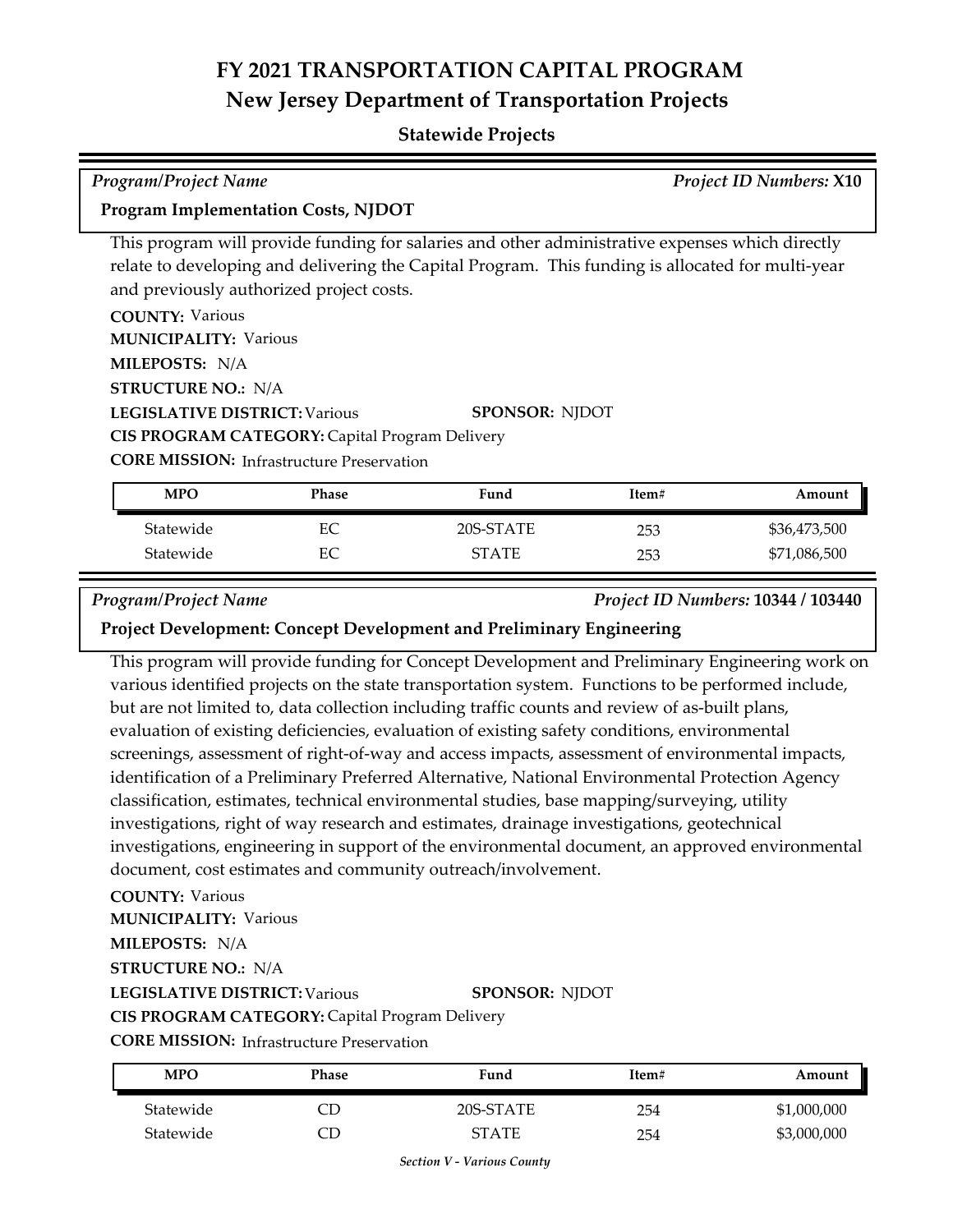## **Statewide Projects**

*Program/Project Name Project ID Numbers:* **05341 / 053410**

**Project Management & Reporting System (PMRS)**

This funding is provided to support planned Capital Program Management work, and incorporate functionality by other areas of the department, as well. The PMRS program will provide a collaborative environment for all department stakeholders to utilize one Project Management & Reporting System to manage projects from start to finish. PMRS will facilitate access by all parties, and allow colaberative input into the process. Such initial, Department-wide, access will, ultimately, reduce project costs.

**COUNTY:** Various **LEGISLATIVE DISTRICT:** Various **MILEPOSTS:** N/A **STRUCTURE NO.:** N/A **MUNICIPALITY: Various CORE MISSION:** Infrastructure Preservation **SPONSOR:** NJDOT **CIS PROGRAM CATEGORY:** Capital Program Delivery

| <b>MPO</b> | Phase | Fund         | Item# | Amount    |
|------------|-------|--------------|-------|-----------|
| Statewide  | DES   | 20S-STATE    | 255   | \$282,500 |
| Statewide  | DES   | <b>STATE</b> | 255   | \$847,500 |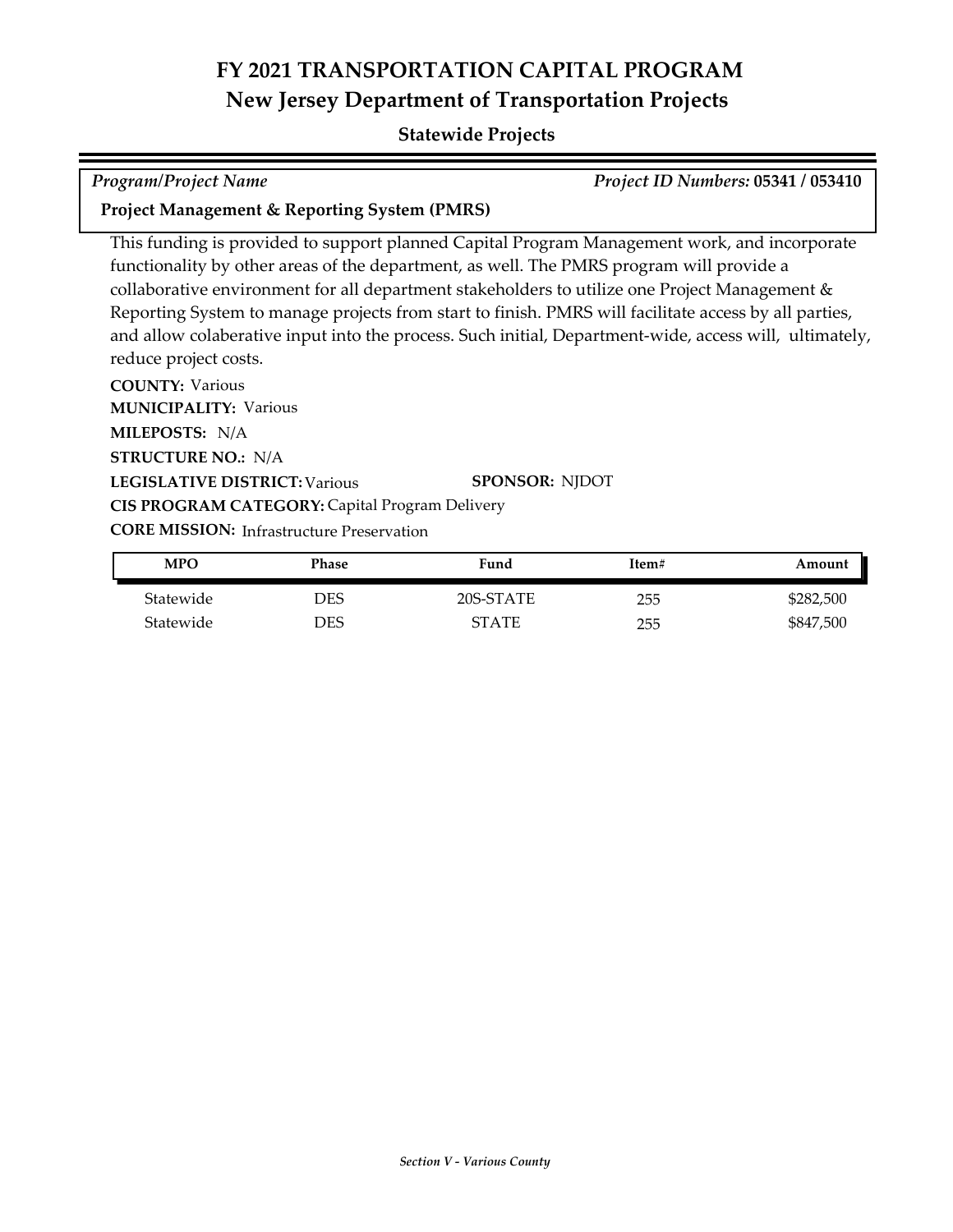## **Statewide Projects**

*Program/Project Name Project ID Numbers:* **17337 / 173370**

## **Project Management Improvement Initiative Support**

Provides expert consulting services, related to processes and organizational development, in the area of project and program management, including information systems architecture and integration for project and construction management information technology systems. Provides program management services to NJDOT for the implemention of Project Management and Reporting Systems including; e-Builder Enterprise Software as a Service information system, and other sub-systems such as Bluebeam. Provides coaching and mentoring services to NJDOT personnel in the areas of; project and program management, general organizational behavior of project related organizations, and training assessment guidance.

**COUNTY:** Various **LEGISLATIVE DISTRICT:** Various **MILEPOSTS:** N/A **STRUCTURE NO.:** N/A **MUNICIPALITY: Various CORE MISSION:** Infrastructure Preservation **SPONSOR:** NJDOT **CIS PROGRAM CATEGORY:** Capital Program Delivery

| <b>MPO</b> | Phase | Fund         | Item# | Amount      |
|------------|-------|--------------|-------|-------------|
| Statewide  | DES   | 20S-STATE    | 256   | \$625,000   |
| Statewide  | DES   | <b>STATE</b> | 256   | \$1,875,000 |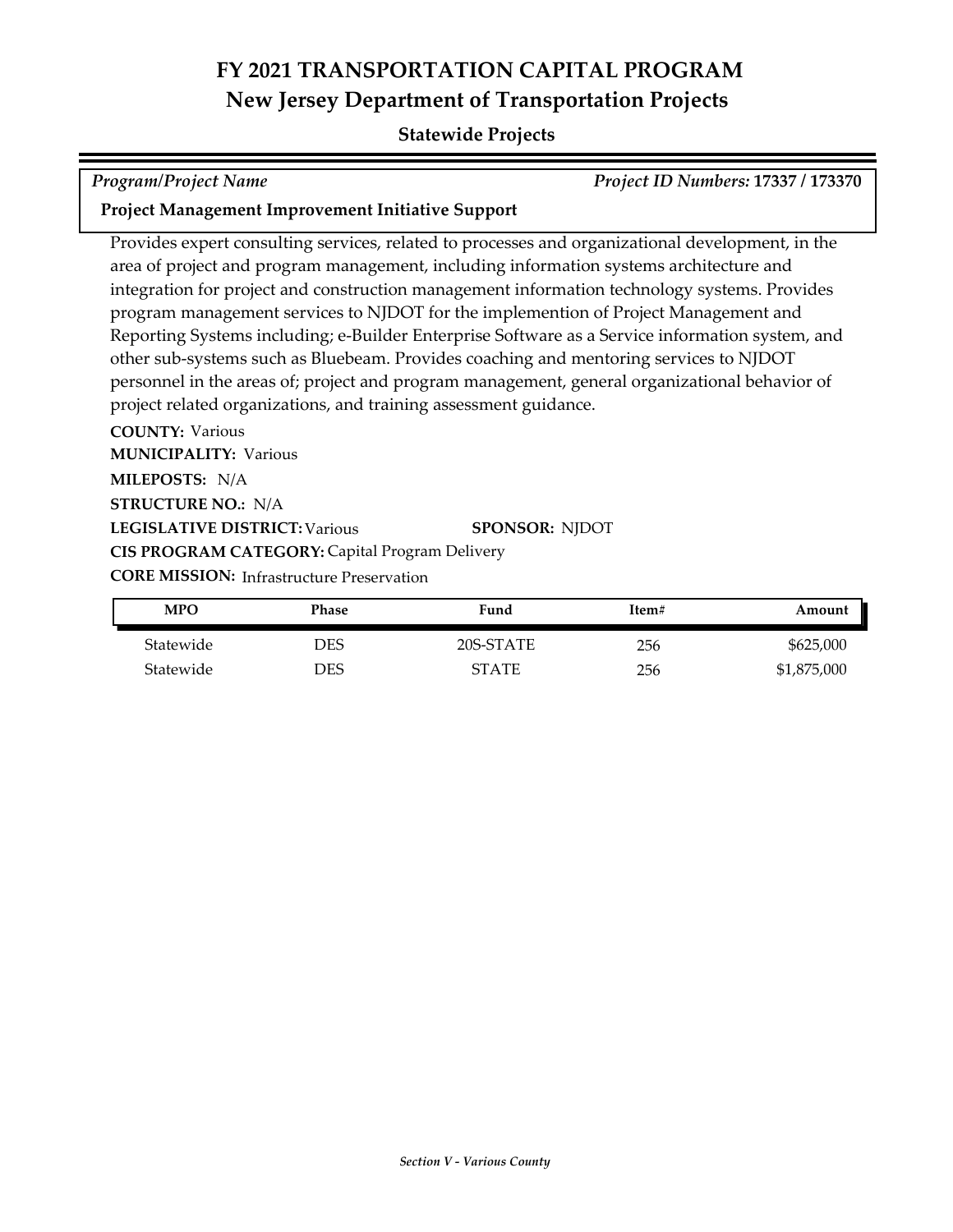## **Statewide Projects**

*Program/Project Name Project ID Numbers:* **X35A1 / 800027**

**Rail-Highway Grade Crossing Program, Federal**

This program will provide funding for the elimination of hazards at rail-highway grade crossings, the rehabilitation of grade crossing surfaces, and the installation of protective warning devices for roadways both on and off the federal-aid system. Funding will also be provided for the traffic control items required during the construction work and the installation of advance warning signs and pavement markings at all highway-rail grade crossings.

**COUNTY:** Various **LEGISLATIVE DISTRICT:** Various **MILEPOSTS:** N/A **STRUCTURE NO.:** N/A **MUNICIPALITY: Various CORE MISSION: Safety SPONSOR:** NJDOT **CIS PROGRAM CATEGORY:** Safety Management

| <b>MPO</b>   | <b>Phase</b> | Fund       | Item# | Amount       |
|--------------|--------------|------------|-------|--------------|
| <b>DVRPC</b> | EC           | RHC.       | 98A   | \$967,976    |
| <b>DVRPC</b> | EC           | RHC-PHILA  | 98B   | \$1,843,739  |
| <b>NJTPA</b> | EC           | RHC.       | 98C   | \$2,946,015  |
| <b>NJTPA</b> | EC           | RHC-NY/NWK | 98D   | \$9,867,749  |
| <b>SITPO</b> | EC           | RHC.       | 98E   | \$294,602    |
| Statewide    | EC           | RHC-FLEX   | 98    | \$11,998,350 |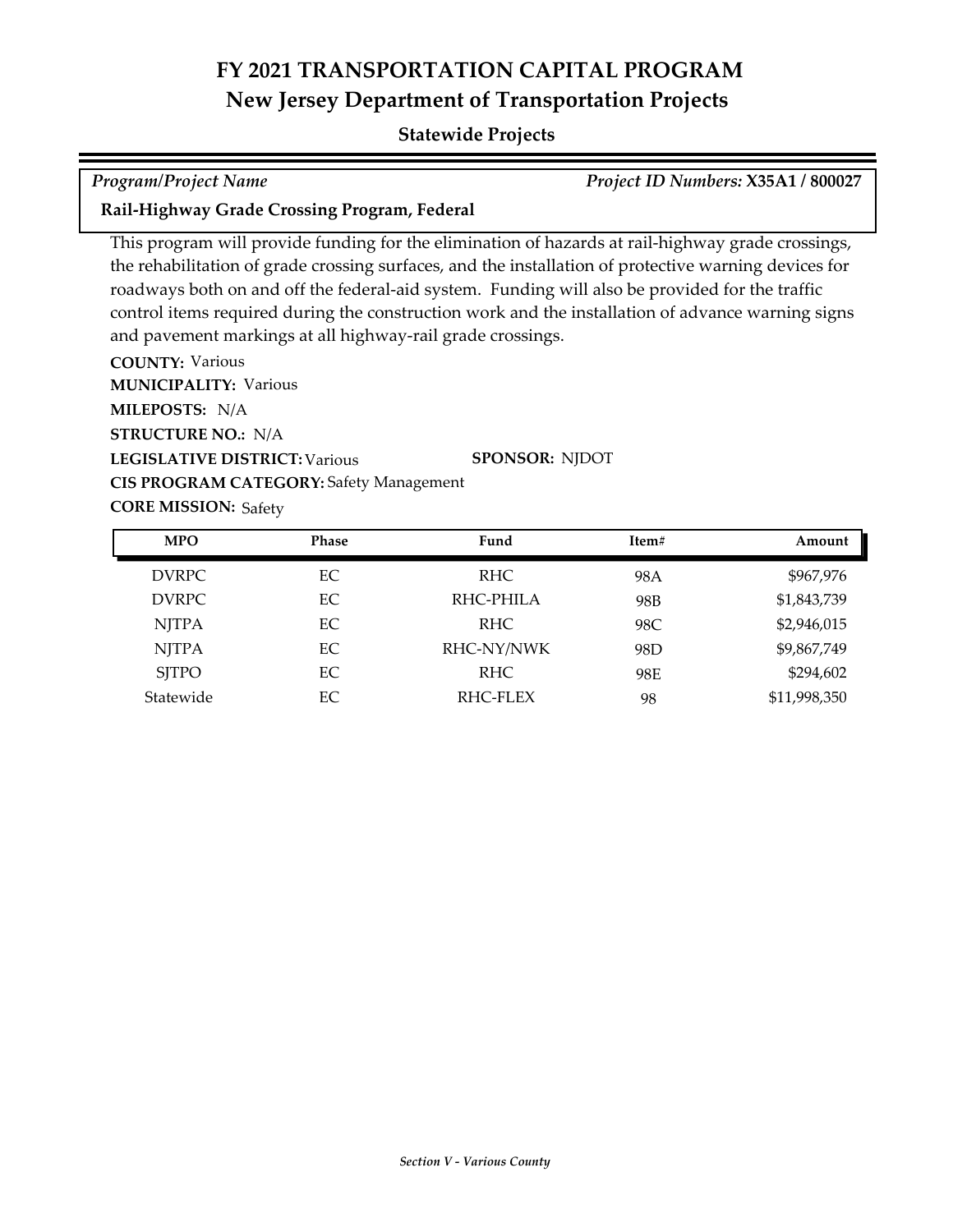### **Statewide Projects**

### *Program/Project Name Project ID Numbers:* **X35A**

### **Rail-Highway Grade Crossing Program, State**

This program will provide state funding for the elimination of hazards at rail-highway grade crossings by the closure of crossings or the upgrade/improvement of protective warning devices for roads throughout the state. This funding will allow flexibility in allocating monies for emergency repairs as well as to the areas in need regardless of their geographic location (MPO). This program will also allow grade crossing closures without drawing down the federal funds used for grade crossing improvements. Funding will also be provided for the design of traffic detours required for the crossing surface reconstruction projects.

This program will also provide funding for emergency repairs to the riding surface of highway-rail grade crossings identified during inspections or from complaints received. These repairs will be accomplished by an NJDOT contractor as priority situations are identified. These repairs will be limited to surface repairs that do not require railroad infrastructure work, or reconstruction of the crossing. This program will also include the installation of roadway-related items (signs, pavement markings) that have been identified as missing or needing replacement or are required (outstanding work from municipalities and counties) to close out federally funded grade crossing projects from previous years.

**COUNTY:** Various **LEGISLATIVE DISTRICT:** Various **MILEPOSTS:** N/A **STRUCTURE NO.:** N/A **MUNICIPALITY: Various CORE MISSION: Safety SPONSOR:** NJDOT **CIS PROGRAM CATEGORY:** Safety Management

| <b>MPO</b> | Phase | Fund      | Item# | Amount      |
|------------|-------|-----------|-------|-------------|
| Statewide  | `ON   | 20S-STATE | 257   | \$1,000,000 |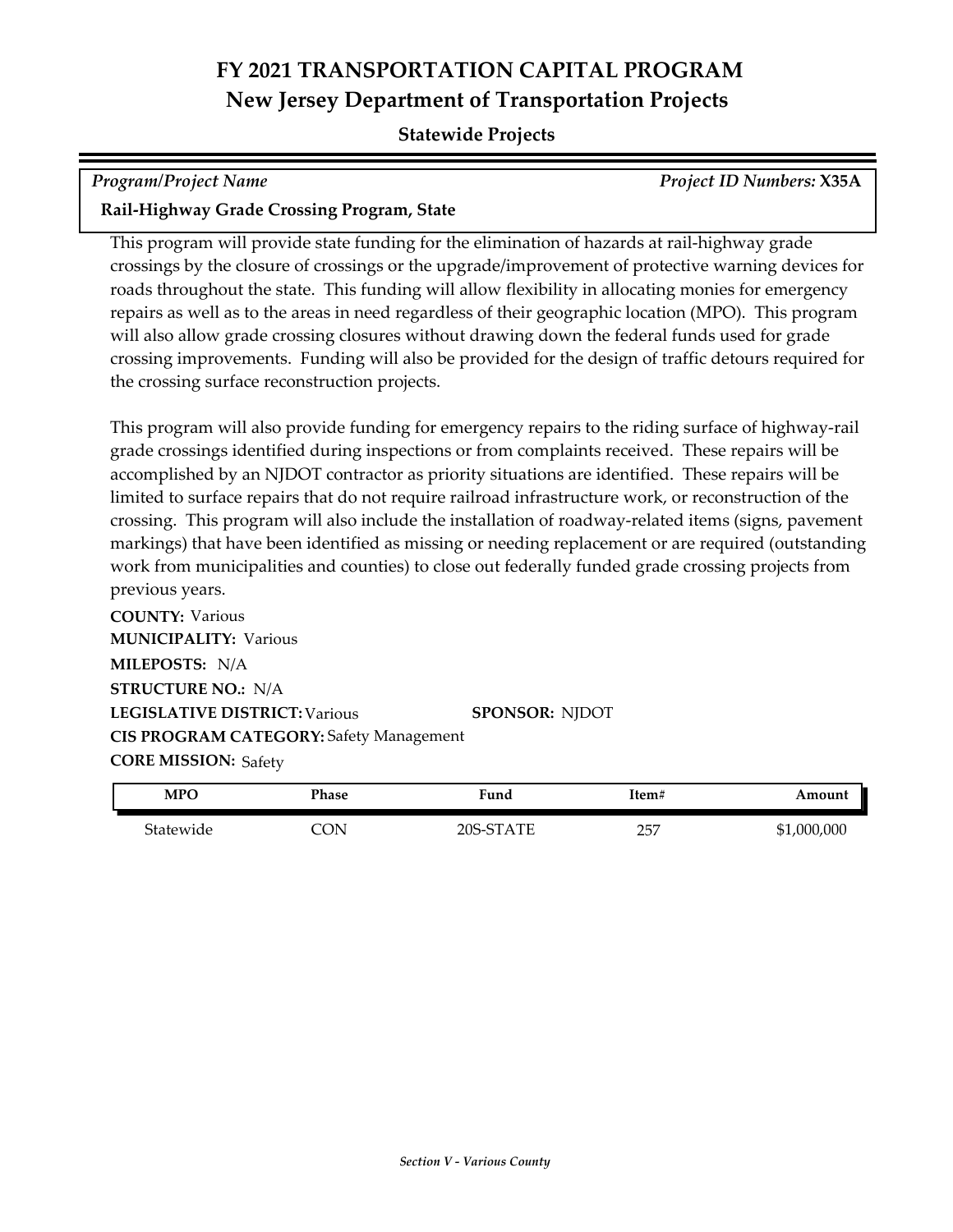## **Statewide Projects**

| Program/Project Name               | <b>Project ID Numbers: 99409 / 994090</b> |
|------------------------------------|-------------------------------------------|
| <b>Recreational Trails Program</b> |                                           |

New Jersey's Recreational Trails Program provides grants to public agencies and non-profit organizations for a variety of trail projects. The program is administered by the NJ Department of Environmental Protection, Division of Parks and Forestry. Under the program, a minimum of 30 percent of the project funding must be provided for motorized trail projects (ATVs, dirt bikes, snowmobiles), 30 percent for non-motorized (hiking, biking, horseback riding), and 40 percent for diverse use, which is any combination of motorized and non-motorized trail user types. New Jersey has established a maximum grant award of \$25,000 for non-motorized and diverse projects. Grantees must match 20 percent of the total project costs.

**COUNTY:** Various **LEGISLATIVE DISTRICT:** Various **MILEPOSTS:** N/A **STRUCTURE NO.:** N/A **MUNICIPALITY: Various CORE MISSION:** Mobility and Congestion Relief **SPONSOR:** NJDEP **CIS PROGRAM CATEGORY:** Multimodal Programs

| <b>MPO</b> | Phase | Fund  | Item# | Amount                   |
|------------|-------|-------|-------|--------------------------|
| Statewide  | ERC   | A-RTP | QC    | , 226.757<br>71,∠∠∪, / ∪ |

*Program/Project Name Project ID Numbers:* **X144**

### **Regional Action Program**

This program funds low‐cost, quick turn-around capital improvements accomplished under management of the NJDOT Office of Landscape Architecture and the Regional Director for Regional Operations in each of the NJDOT regions. Funding is also provided for small‐scale landscape contracts in an effort to minimize adverse effects of highways where engineering solutions are prohibitive.

**COUNTY:** Various

**MUNICIPALITY: Various** 

**MILEPOSTS:** N/A

**STRUCTURE NO.:** N/A

**LEGISLATIVE DISTRICT:** Various

**SPONSOR:** NJDOT

**CIS PROGRAM CATEGORY:** Road Assets

**CORE MISSION:** Infrastructure Preservation

| <b>MPO</b> | Phase | Fund         | Item# | Amount      |
|------------|-------|--------------|-------|-------------|
| Statewide  | ЕC    | 20S-STATE    | 258   | \$500,000   |
| Statewide  | EС    | <b>STATE</b> | 258   | \$1,500,000 |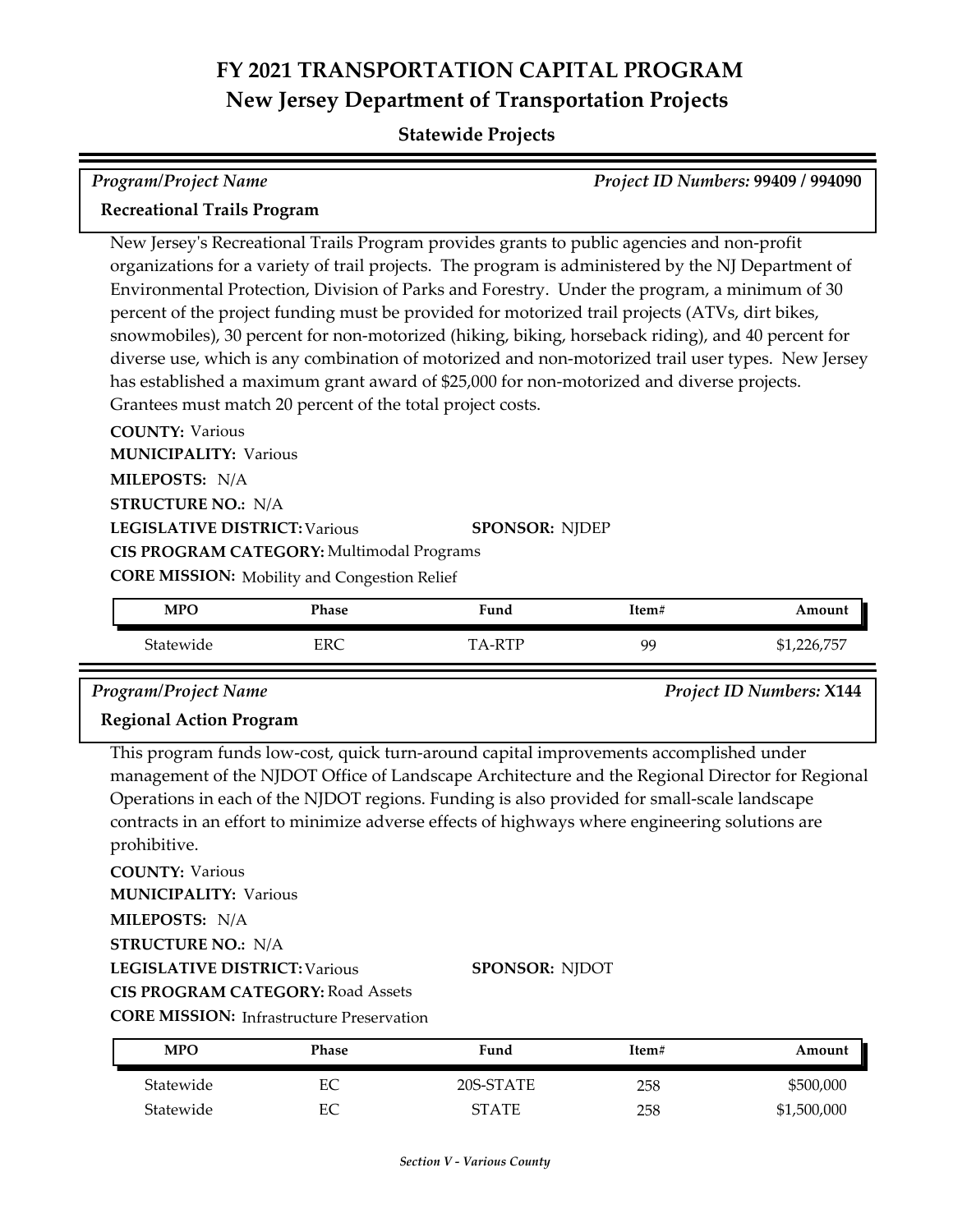### **Statewide Projects**

| <b>Program/Project Name</b>                                         | Project ID Numbers: X03A |
|---------------------------------------------------------------------|--------------------------|
| <b>Restriping Program &amp; Line Reflectivity Management System</b> |                          |

This program funds the application of long-life pavement markings and raised pavement markers on the state highway system. The Line Reflectivity Management Unit was formed, within Maintenance Engineering and Operations, to record reflectivity readings of pavement markings in order to more efficiently and effectively develop and implement the annual striping program for the NJDOT. All equipment purchases will be funded by the NJDOT equipment line item.

**COUNTY:** Various **LEGISLATIVE DISTRICT:** Various **MILEPOSTS:** N/A **STRUCTURE NO.:** N/A **MUNICIPALITY: Various CORE MISSION: Safety SPONSOR:** NJDOT **CIS PROGRAM CATEGORY:** Safety Management

| <b>MPC</b> | Phase     | Fund      | Item# | Amount                  |
|------------|-----------|-----------|-------|-------------------------|
| Statewide  | гσ<br>CV. | TBGP-FLEX | 100   | ,000,000<br>J 17<br>/⊥⊄ |

*Program/Project Name Project ID Numbers:* **X03E**

### **Resurfacing Program**

This comprehensive program funds renewed riding surfaces on state highways in order to prolong the life of pavement and provide an improved ride. This resurfacing program is a key component of the NJDOT's broader Pavement Management Program, which is aimed at preserving and extending the life of state highways. Individual highway segments are selected for resurfacing, or other treatments, through the NJDOT's Pavement Management System. This program consists primarily of resurfacing of highway segments, but may also include; selected repair activities, minor upgrades such as curbing, application of long‐life pavement markings and raised pavement markers, and the acquisition of essential equipment and materials.

**COUNTY:** Various

**MUNICIPALITY: Various** 

**MILEPOSTS:** N/A

**STRUCTURE NO.:** N/A

**LEGISLATIVE DISTRICT:** Various

**SPONSOR:** NJDOT

**CIS PROGRAM CATEGORY:** Road Assets

**CORE MISSION:** Infrastructure Preservation

| MPO       | Phase | Fund         | Item# | Amount       |
|-----------|-------|--------------|-------|--------------|
| Statewide | EС    | 20S-STATE    | 259   | \$25,000,000 |
| Statewide | EС    | <b>STATE</b> | 259   | \$75,000,000 |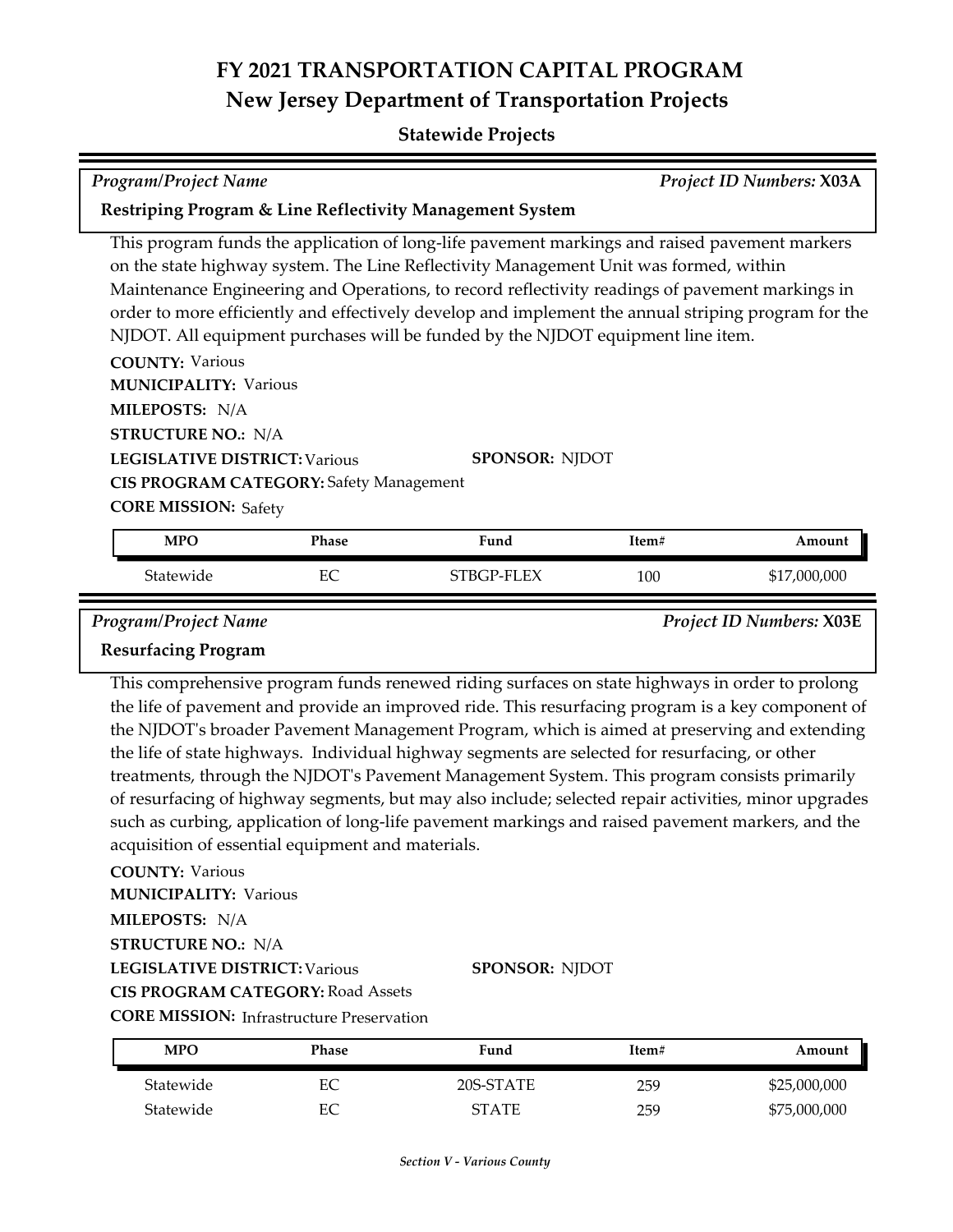**Statewide Projects**

| <b>Program/Project Name</b><br>Project ID Numbers: 99327A                          |                                                  |                                                                                                                                                                                                                                                                                                                                                                                                                                                                                                                                                                                                                 |       |              |
|------------------------------------------------------------------------------------|--------------------------------------------------|-----------------------------------------------------------------------------------------------------------------------------------------------------------------------------------------------------------------------------------------------------------------------------------------------------------------------------------------------------------------------------------------------------------------------------------------------------------------------------------------------------------------------------------------------------------------------------------------------------------------|-------|--------------|
| <b>Resurfacing, Federal</b>                                                        |                                                  |                                                                                                                                                                                                                                                                                                                                                                                                                                                                                                                                                                                                                 |       |              |
| reconstruction projects.<br><b>COUNTY: Various</b><br><b>MUNICIPALITY: Various</b> |                                                  | Funding from this program provides design and construction of pavement resurfacing projects. This<br>program also provides; pavement recommendations, surveys, aerial photography, photogrammetry,<br>base mapping, and engineering, needed to prepare contract documents in order to advertise<br>resurfacing projects. In addition, this program funds contractor services to construct resurfacing<br>projects. Project lists are developed from the Pavement Management System and visual inspection of<br>roadway segments in need of repair. This program also funds preliminary engineering for pavement |       |              |
| MILEPOSTS: N/A                                                                     |                                                  |                                                                                                                                                                                                                                                                                                                                                                                                                                                                                                                                                                                                                 |       |              |
| <b>STRUCTURE NO.: N/A</b>                                                          |                                                  |                                                                                                                                                                                                                                                                                                                                                                                                                                                                                                                                                                                                                 |       |              |
| <b>LEGISLATIVE DISTRICT: Various</b>                                               |                                                  | SPONSOR: NJDOT                                                                                                                                                                                                                                                                                                                                                                                                                                                                                                                                                                                                  |       |              |
|                                                                                    | <b>CIS PROGRAM CATEGORY: Road Assets</b>         |                                                                                                                                                                                                                                                                                                                                                                                                                                                                                                                                                                                                                 |       |              |
|                                                                                    | <b>CORE MISSION:</b> Infrastructure Preservation |                                                                                                                                                                                                                                                                                                                                                                                                                                                                                                                                                                                                                 |       |              |
| <b>MPO</b>                                                                         | <b>Phase</b>                                     | Fund                                                                                                                                                                                                                                                                                                                                                                                                                                                                                                                                                                                                            | Item# | Amount       |
| Statewide                                                                          | <b>ERC</b>                                       | <b>NHPP</b>                                                                                                                                                                                                                                                                                                                                                                                                                                                                                                                                                                                                     | 101   | \$21,112,000 |

*Program/Project Name Project ID Numbers:* **D0406 / 048013**

### **RideECO Mass Marketing Efforts--New Jersey**

This program expands outreach to the general public about the benefits of using transit and the TransitChek Program, focusing on southern New Jersey media outlets. This program seeks to reinforce rider and employer directed advertising and also to reach beyond those traditional markets in order to attract more riders to area transit services. TransitChek is a commuter benefit program offered by participating employers and provides vouchers that can be used to purchase passes, tickets or tokens for transit fares.

**COUNTY:** Various

**MUNICIPALITY: Various** 

**MILEPOSTS:** N/A

**STRUCTURE NO.:** N/A

**LEGISLATIVE DISTRICT:** Various

**SPONSOR:** DVRPC

**CIS PROGRAM CATEGORY:** Congestion Relief

**CORE MISSION:** Mobility and Congestion Relief

| <b>MPO</b>   | Phase  | Fund | Item# | Amount   |
|--------------|--------|------|-------|----------|
| <b>DVRPC</b> | ᠇<br>∽ | CMAÇ | 102   | \$50,000 |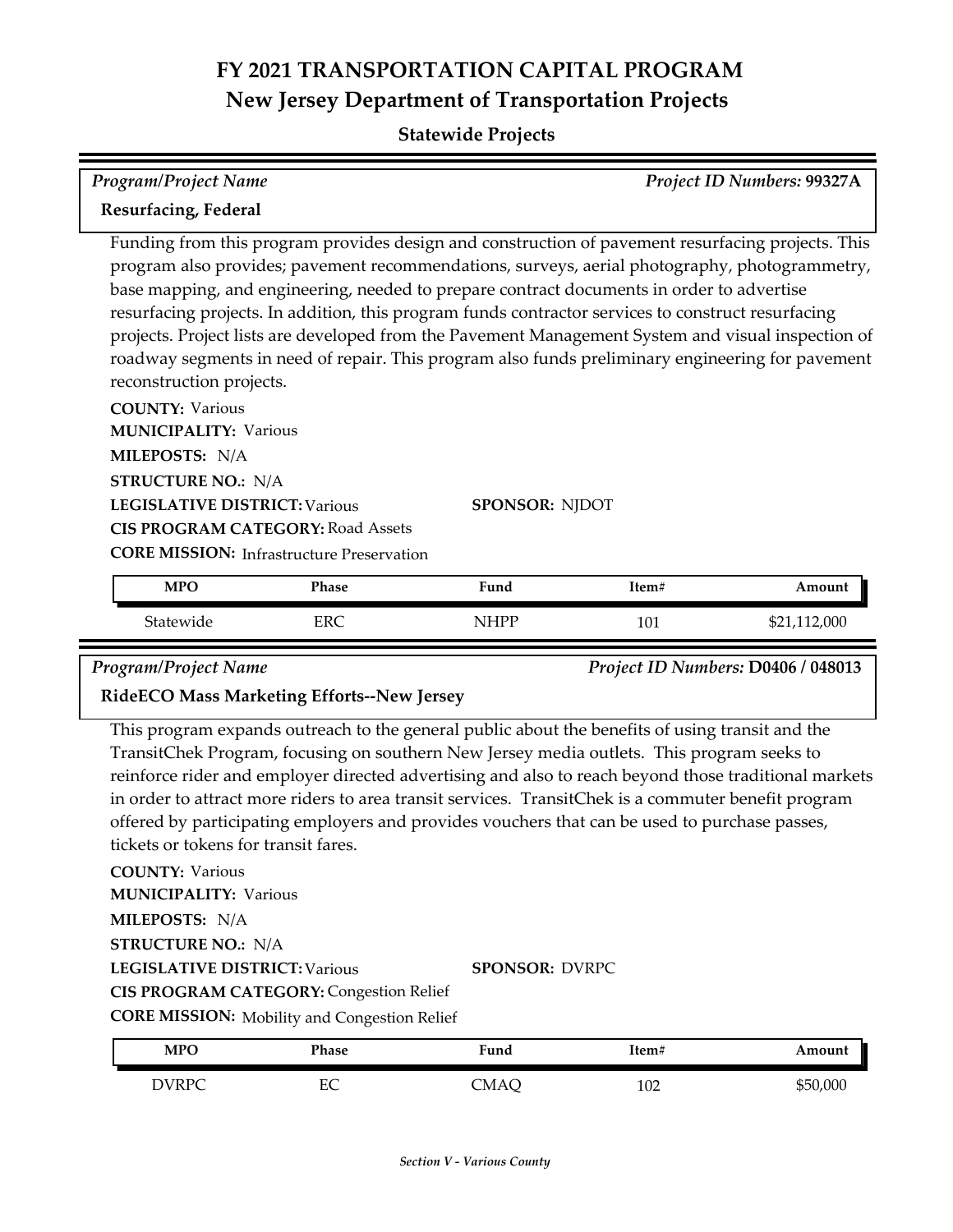### **Statewide Projects**

*Program/Project Name Project ID Numbers:* **05339 / 053390**

### **Right of Way Database/Document Management System**

This program funds the ongoing maintenance (web hosting and routine repairs) and updates for ROW unit (PAECETrack) and Access unit (Highway Access Permitting System) databases. The system is a web based allowing access from the field. The system is approved and supported by the Office of Information Technology. This system has scheduling, document production, management control, GIS, and extensive reporting capabilities. Both systems are being upgraded to keep pace with new requirements and regulatory changes. Cost covers both annual hosting and occasional upgrades as may be required.

**COUNTY:** Various **LEGISLATIVE DISTRICT:** Various **MILEPOSTS:** N/A **STRUCTURE NO.:** N/A **MUNICIPALITY: Various CORE MISSION: Infrastructure Preservation SPONSOR:** NJDOT **CIS PROGRAM CATEGORY:** Capital Program Delivery

| <b>MPO</b> | Phase | Fund         | Item# | Amount    |
|------------|-------|--------------|-------|-----------|
| Statewide  | EC    | 20S-STATE    | 260   | \$75,000  |
| Statewide  | EС    | <b>STATE</b> | 260   | \$225,000 |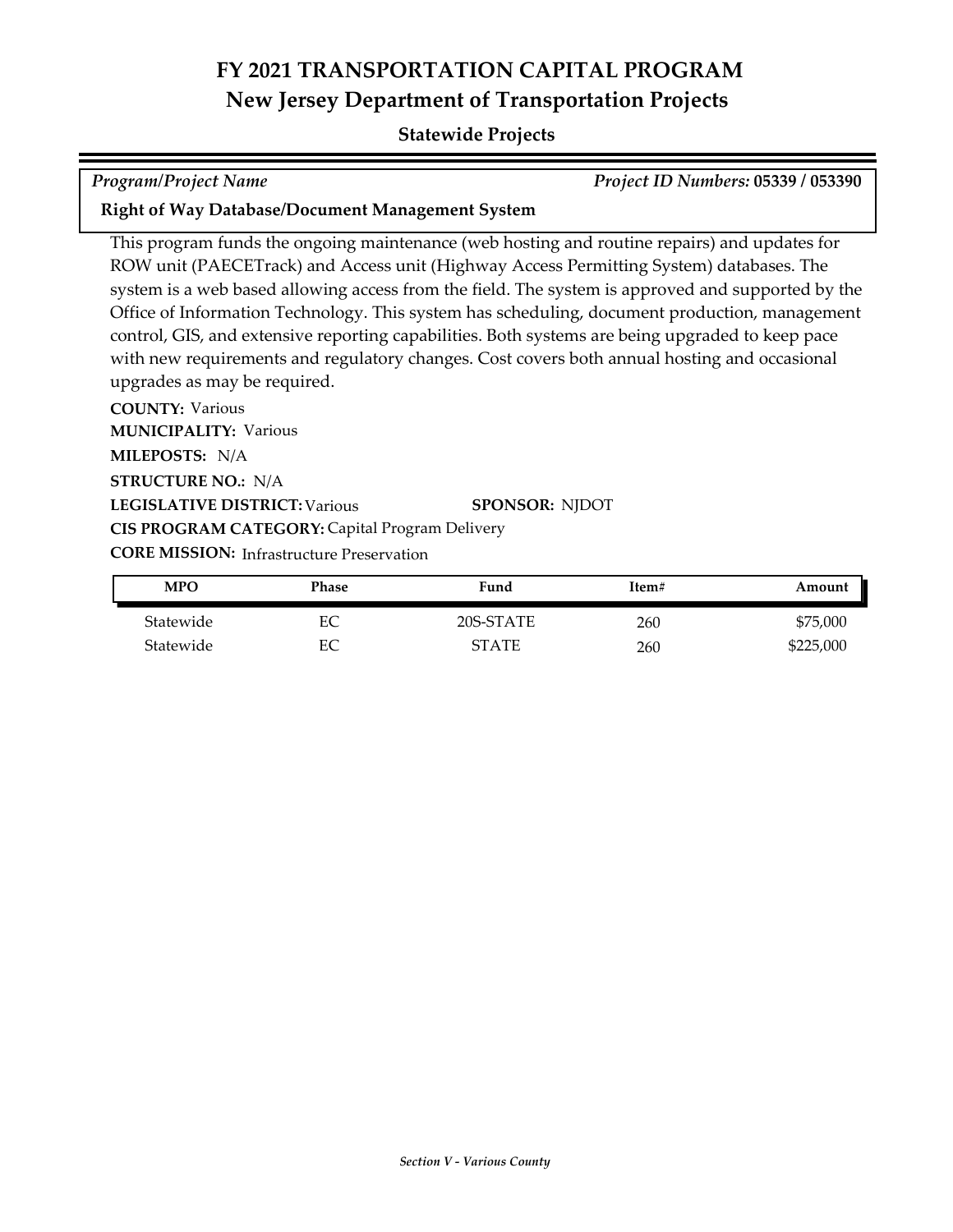### **Statewide Projects**

| Program/Project Name | <b>Project ID Numbers: 05340 / 053400</b> |
|----------------------|-------------------------------------------|

### **Right of Way Full-Service Consultant Term Agreements**

This program will allow for the increased utilization of full service ROW consultant firms to address peak workload demands in the right of way component of the capital program delivery process. Due to staff reduction from retirements and loss of institutional specialists, it may be necessary to provide for supplementary consultant forces to work with the right of way team on specific projects. The task order agreements will be established based on initial funding amounts of \$10,000, with the continued funding of individual task order assignments through project specific state and federal right of way funding accounts.

**COUNTY:** Various **LEGISLATIVE DISTRICT:** Various **MILEPOSTS:** N/A **STRUCTURE NO.:** N/A **MUNICIPALITY: Various CORE MISSION: Infrastructure Preservation SPONSOR:** NJDOT **CIS PROGRAM CATEGORY:** Capital Program Delivery

| <b>MPO</b> | Phase      | Fund       | Item# | Amount    |
|------------|------------|------------|-------|-----------|
| Statewide  | <b>ROW</b> | 20S-STATE  | 261   | \$50,000  |
| Statewide  | ROW        | STBGP-FLEX | 103   | \$300,000 |

# **Rockfall Mitigation**

*Program/Project Name Project ID Numbers:* **X152 / 068066**

## This program funds engineering services and construction of projects to reduce the potential of rockfall onto highways, preventing safety problems which could potentially cause personal injury and/or property damage. This program will also fund the maintaining of the Rockfall Hazard Mitigation System (RHMS), which evaluates all highway rock cuts and identifies potential rockfall issues. These activities will be performed utilizing both in‐house and consultant engineering services.

**COUNTY:** Various **LEGISLATIVE DISTRICT:** Various **MILEPOSTS:** N/A **STRUCTURE NO.:** N/A **MUNICIPALITY: Various CIS PROGRAM CATEGORY:** Safety Management

**SPONSOR:** NJDOT

**CORE MISSION: Safety** 

| MPO       | Phase | ∀und | Item# | Amount       |
|-----------|-------|------|-------|--------------|
| Statewide | ERC   | NHPP | 104   | \$14,000,000 |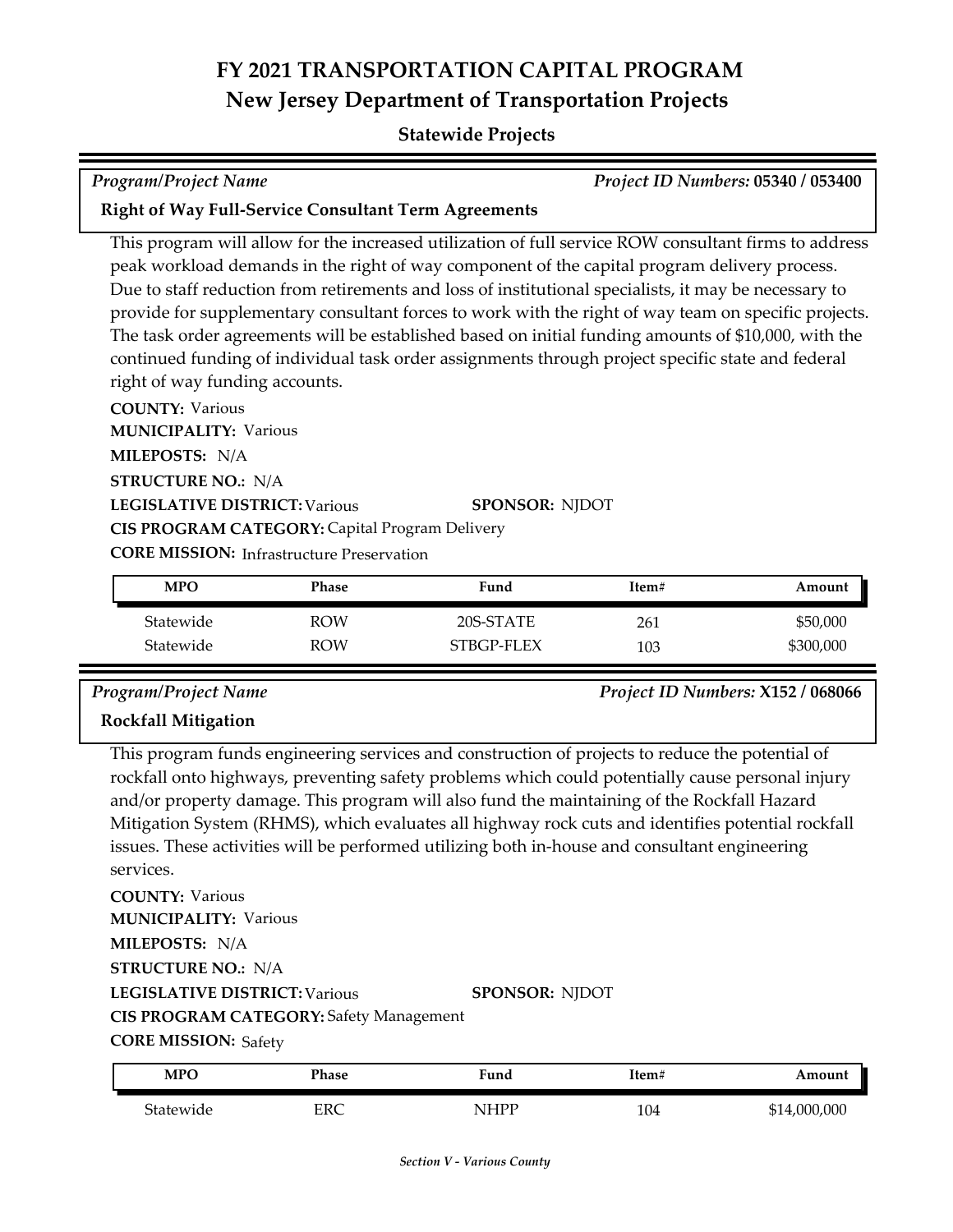| <b>Program/Project Name</b>                                                                           |                                                                                                                                                                                                                                                                                                                                                                                                                                              |                       |       | Project ID Numbers: 99358          |  |  |
|-------------------------------------------------------------------------------------------------------|----------------------------------------------------------------------------------------------------------------------------------------------------------------------------------------------------------------------------------------------------------------------------------------------------------------------------------------------------------------------------------------------------------------------------------------------|-----------------------|-------|------------------------------------|--|--|
| <b>Safe Routes to School Program</b>                                                                  |                                                                                                                                                                                                                                                                                                                                                                                                                                              |                       |       |                                    |  |  |
| safe access to schools.                                                                               | This program provides funding for locally initiated pedestrian access and safety projects to provide                                                                                                                                                                                                                                                                                                                                         |                       |       |                                    |  |  |
|                                                                                                       | Funding is provided to the states to undertake a Safe Routes to Schools program. Ten to thirty<br>percent of the money must fund enforcement, education and encourage programs. The remaining<br>funding must fund programs leading to the construction of bicycle and pedestrian facilities as well<br>as the salary of a full-time program coordinator. NJDOT designates as Advance Construction all<br>projects funded from this program. |                       |       |                                    |  |  |
| <b>COUNTY: Various</b><br><b>MUNICIPALITY: Various</b><br>MILEPOSTS: N/A<br><b>STRUCTURE NO.: N/A</b> |                                                                                                                                                                                                                                                                                                                                                                                                                                              |                       |       |                                    |  |  |
| <b>LEGISLATIVE DISTRICT: Various</b><br><b>SPONSOR:</b> Local Lead                                    |                                                                                                                                                                                                                                                                                                                                                                                                                                              |                       |       |                                    |  |  |
| <b>CIS PROGRAM CATEGORY: Safety Management</b>                                                        |                                                                                                                                                                                                                                                                                                                                                                                                                                              |                       |       |                                    |  |  |
|                                                                                                       | <b>CORE MISSION: Safety</b>                                                                                                                                                                                                                                                                                                                                                                                                                  |                       |       |                                    |  |  |
| <b>MPO</b>                                                                                            | Phase                                                                                                                                                                                                                                                                                                                                                                                                                                        | Fund                  | Item# | Amount                             |  |  |
| Statewide                                                                                             | <b>ERC</b>                                                                                                                                                                                                                                                                                                                                                                                                                                   | <b>TA-FLEX</b>        | 106   | \$5,587,000                        |  |  |
| <b>Program/Project Name</b>                                                                           |                                                                                                                                                                                                                                                                                                                                                                                                                                              |                       |       | Project ID Numbers: 06402 / 064020 |  |  |
| <b>Safe Streets to Transit Program</b>                                                                |                                                                                                                                                                                                                                                                                                                                                                                                                                              |                       |       |                                    |  |  |
| <b>COUNTY: Various</b>                                                                                | This program identifies areas around train stations or bus stops and analyzes the risk based on crash<br>history and exposure. Once the areas are identified, this program develops multi-modal<br>improvement plans to address the issues.                                                                                                                                                                                                  |                       |       |                                    |  |  |
| <b>MUNICIPALITY: Various</b><br>MILEPOSTS: N/A                                                        |                                                                                                                                                                                                                                                                                                                                                                                                                                              |                       |       |                                    |  |  |
| <b>STRUCTURE NO.: N/A</b>                                                                             |                                                                                                                                                                                                                                                                                                                                                                                                                                              |                       |       |                                    |  |  |
| <b>LEGISLATIVE DISTRICT: Various</b>                                                                  |                                                                                                                                                                                                                                                                                                                                                                                                                                              | <b>SPONSOR: NJDOT</b> |       |                                    |  |  |
|                                                                                                       | <b>CIS PROGRAM CATEGORY: Safety Management</b>                                                                                                                                                                                                                                                                                                                                                                                               |                       |       |                                    |  |  |
| <b>CORE MISSION: Safety</b>                                                                           |                                                                                                                                                                                                                                                                                                                                                                                                                                              |                       |       |                                    |  |  |
| <b>MPO</b>                                                                                            | Phase                                                                                                                                                                                                                                                                                                                                                                                                                                        | Fund                  | Item# | Amount                             |  |  |
| Statewide                                                                                             | $\rm EC$                                                                                                                                                                                                                                                                                                                                                                                                                                     |                       |       |                                    |  |  |
|                                                                                                       |                                                                                                                                                                                                                                                                                                                                                                                                                                              | <b>STATE</b>          | 321   | \$1,000,000                        |  |  |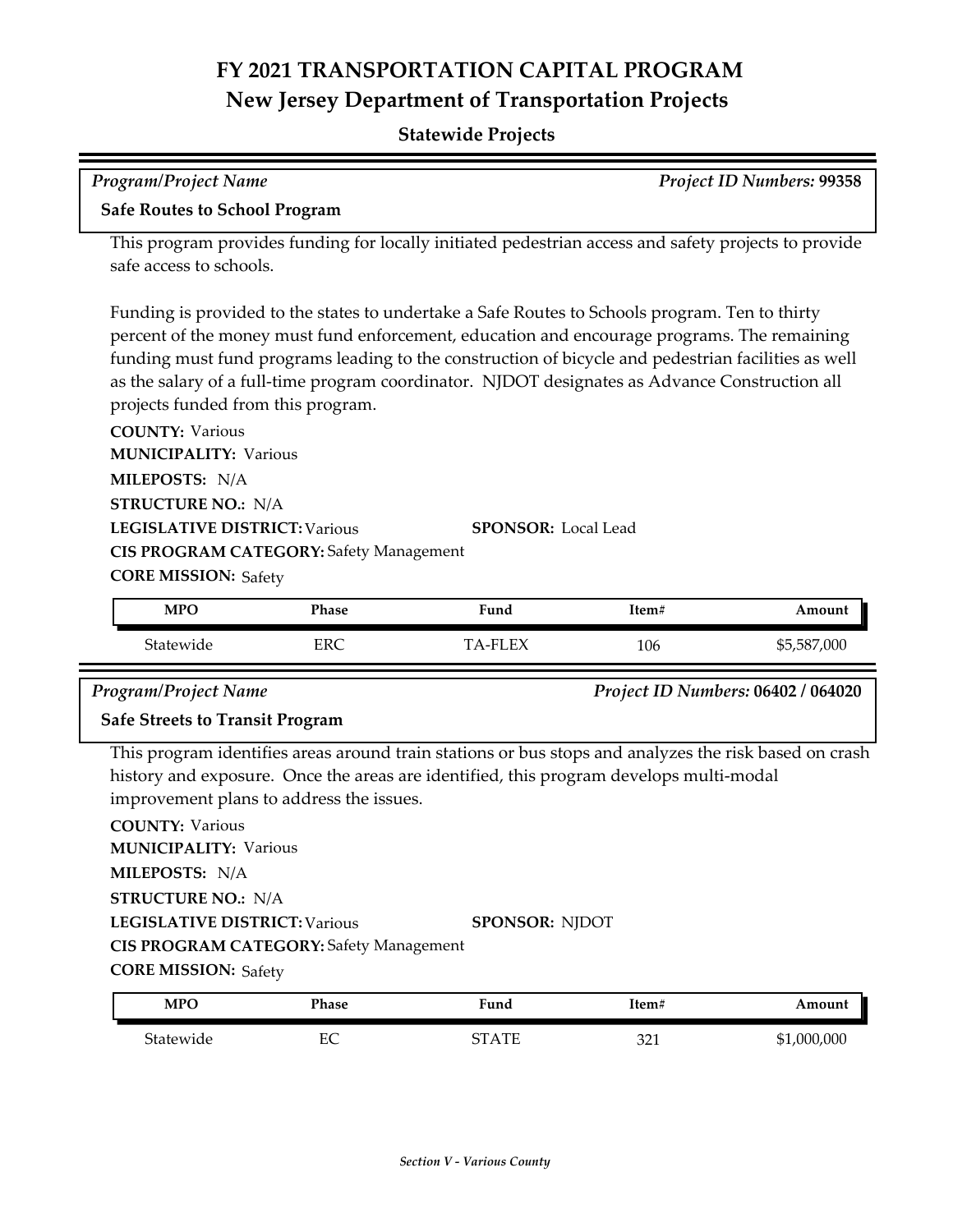## **Statewide Projects**

| <b>Program/Project Name</b>                                                                        | Project ID Numbers: 19370 / 193700 |
|----------------------------------------------------------------------------------------------------|------------------------------------|
| <b>Safety Programs</b>                                                                             |                                    |
| This program uses Highway Safety Improvement Program (HSIP) funding to support eligible Safety     |                                    |
| Engineering Projects and Pedestrian Safety Improvement Projects, including engineering, ROW and    |                                    |
| Construction activities intended to reduce fatalities and serious injuries on New Jersey roadways. |                                    |
| Examples of some of these improvements are: striping, signage, crosswalks, bus shelters, handicap  |                                    |
| ramps, bicycle accommodations, travel lane modifications, resurfacing, changes in accommodating    |                                    |
| "U" turns, pedestrian refuge islands, designing for mature drivers, corner modifications and       |                                    |
| innovative technology, pavement improvements, traffic control signals, roundabouts, road diets,    |                                    |
| protection or removal of fixed objects, utility pole relocation or replacement, and systemic       |                                    |
| approaches to installation of land and roadway departure technologies to prevent vehicles from     |                                    |
| leaving their respective lanes and causing crashes, injuries, and/or deaths. Improve safety on NJ  |                                    |

roadway

**COUNTY:** Various **LEGISLATIVE DISTRICT:** Various **MILEPOSTS: STRUCTURE NO.: MUNICIPALITY: Various CORE MISSION: Safety SPONSOR:** NJDOT **CIS PROGRAM CATEGORY:** Safety Management

Statewide ERC 20S-STATE 263 \$62,500 Statewide ERC HSIP 107 \$14,000,000 Statewide ERC ERC STATE 263 \$187,500 **MPO Phase Fund Item# Amount**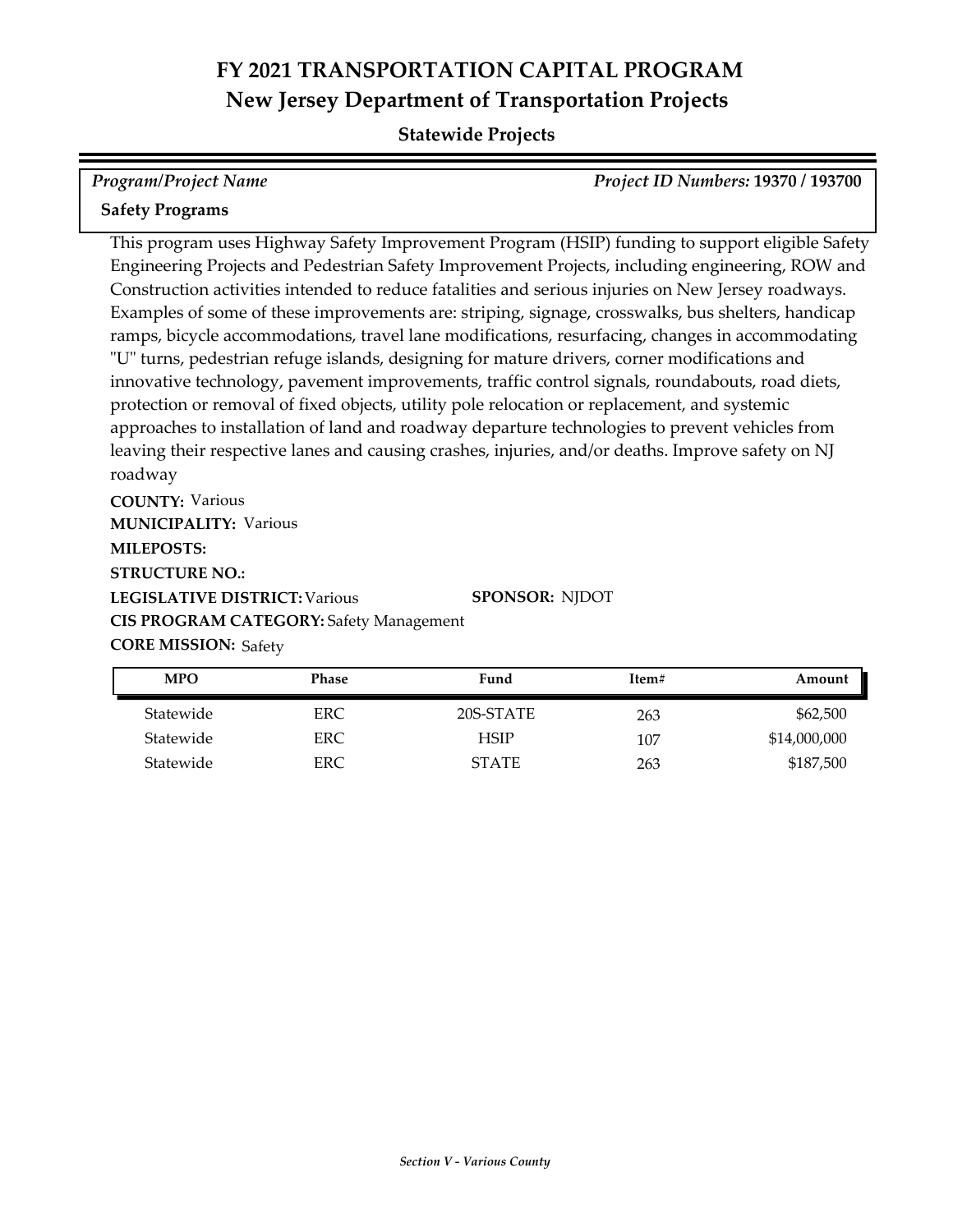|                                                                                                                                               | Program/Project Name<br>Project ID Numbers: 13307 / 133070                                                                                                                                                                                                                                                                                                                                                                                                                                 |                                                                                                                                                                                                                                                                                                                                      |            |                                   |  |  |
|-----------------------------------------------------------------------------------------------------------------------------------------------|--------------------------------------------------------------------------------------------------------------------------------------------------------------------------------------------------------------------------------------------------------------------------------------------------------------------------------------------------------------------------------------------------------------------------------------------------------------------------------------------|--------------------------------------------------------------------------------------------------------------------------------------------------------------------------------------------------------------------------------------------------------------------------------------------------------------------------------------|------------|-----------------------------------|--|--|
| Salt Storage Facilities - Statewide                                                                                                           |                                                                                                                                                                                                                                                                                                                                                                                                                                                                                            |                                                                                                                                                                                                                                                                                                                                      |            |                                   |  |  |
| <b>COUNTY: Various</b><br>MILEPOSTS: N/A                                                                                                      | This program provides construction of new salt barns at various maintenance yards across the State<br>(1 per Region) to improve snow and ice removal capabilities, and response time.<br><b>MUNICIPALITY: Various</b><br><b>STRUCTURE NO.: N/A</b><br><b>LEGISLATIVE DISTRICT: Various</b><br><b>SPONSOR: NJDOT</b><br><b>CIS PROGRAM CATEGORY: Transportation Support Facilities</b><br><b>CORE MISSION:</b> Operations and Maintenance<br><b>MPO</b><br>Phase<br>Fund<br>Item#<br>Amount |                                                                                                                                                                                                                                                                                                                                      |            |                                   |  |  |
|                                                                                                                                               |                                                                                                                                                                                                                                                                                                                                                                                                                                                                                            |                                                                                                                                                                                                                                                                                                                                      |            |                                   |  |  |
| Statewide<br>Statewide                                                                                                                        | <b>ERC</b><br><b>ERC</b>                                                                                                                                                                                                                                                                                                                                                                                                                                                                   | 20S-STATE<br><b>STATE</b>                                                                                                                                                                                                                                                                                                            | 264<br>264 | \$750,000<br>\$2,250,000          |  |  |
| Program/Project Name<br><b>Sign Structure Inspection Program</b>                                                                              |                                                                                                                                                                                                                                                                                                                                                                                                                                                                                            |                                                                                                                                                                                                                                                                                                                                      |            | Project ID Numbers: X239 / 800008 |  |  |
| <b>COUNTY: Various</b><br><b>MUNICIPALITY: Various</b><br>MILEPOSTS: N/A<br><b>STRUCTURE NO.: N/A</b><br><b>LEGISLATIVE DISTRICT: Various</b> | mast light pole structures on state roadways.<br><b>CIS PROGRAM CATEGORY: Bridge Assets</b><br><b>CORE MISSION:</b> Infrastructure Preservation                                                                                                                                                                                                                                                                                                                                            | This program provides funding for the inspection of overhead and cantilever sign structures on state<br>roadways. There are over 1,700 sign structures, including overhead, cantilever and variable message<br>structures on state routes. This program also provides for the inspection of approximately 200 high<br>SPONSOR: NJDOT |            |                                   |  |  |
| <b>MPO</b>                                                                                                                                    | Phase                                                                                                                                                                                                                                                                                                                                                                                                                                                                                      | Fund                                                                                                                                                                                                                                                                                                                                 | Item#      | Amount                            |  |  |
| Statewide                                                                                                                                     | EC                                                                                                                                                                                                                                                                                                                                                                                                                                                                                         | <b>STATE</b>                                                                                                                                                                                                                                                                                                                         | 322        | \$2,100,000                       |  |  |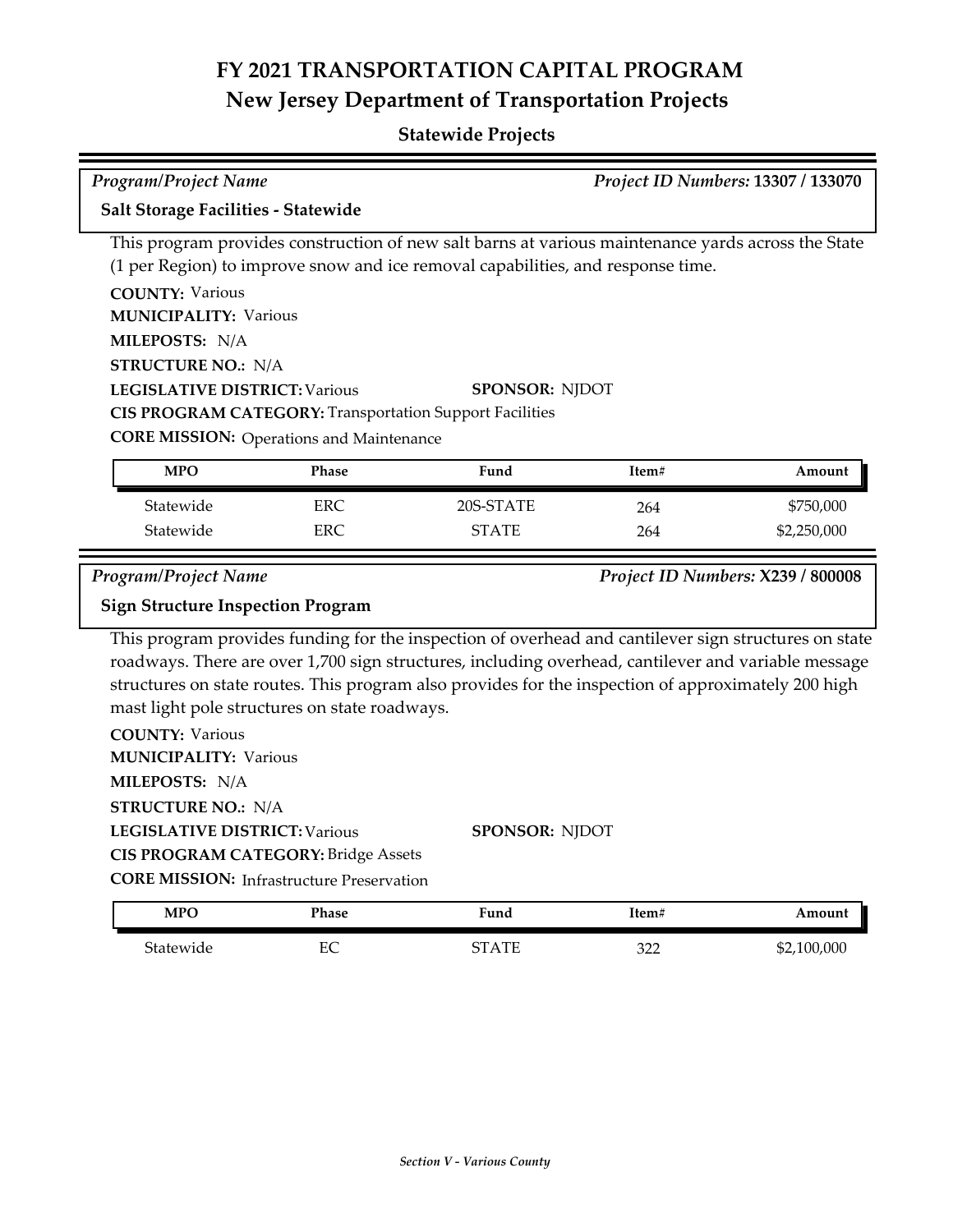| <b>Program/Project Name</b>                                                                                                                                     |                                                                                                 |                                                                                                                                                                                                                                                                                                   |       | Project ID Numbers: X239A |  |  |
|-----------------------------------------------------------------------------------------------------------------------------------------------------------------|-------------------------------------------------------------------------------------------------|---------------------------------------------------------------------------------------------------------------------------------------------------------------------------------------------------------------------------------------------------------------------------------------------------|-------|---------------------------|--|--|
|                                                                                                                                                                 | <b>Sign Structure Rehabilitation/Replacement Program</b>                                        |                                                                                                                                                                                                                                                                                                   |       |                           |  |  |
| engineering.                                                                                                                                                    |                                                                                                 | This program funds the rehabilitation and replacement of existing VMS (variable message signs),<br>overhead and cantilever sign structures located on state highways. This program will also provide<br>funding for recommendations, survey, aerial photography, photogrammetry, base mapping and |       |                           |  |  |
| <b>COUNTY: Various</b><br><b>MUNICIPALITY: Various</b><br>MILEPOSTS: N/A                                                                                        |                                                                                                 |                                                                                                                                                                                                                                                                                                   |       |                           |  |  |
| <b>STRUCTURE NO.: N/A</b>                                                                                                                                       |                                                                                                 |                                                                                                                                                                                                                                                                                                   |       |                           |  |  |
| <b>LEGISLATIVE DISTRICT: Various</b><br><b>SPONSOR: NJDOT</b><br><b>CIS PROGRAM CATEGORY: Bridge Assets</b><br><b>CORE MISSION:</b> Infrastructure Preservation |                                                                                                 |                                                                                                                                                                                                                                                                                                   |       |                           |  |  |
| <b>MPO</b>                                                                                                                                                      | Phase                                                                                           | Fund                                                                                                                                                                                                                                                                                              | Item# | Amount                    |  |  |
| Statewide                                                                                                                                                       | <b>ERC</b>                                                                                      | STBGP-FLEX                                                                                                                                                                                                                                                                                        | 109   | \$1,000,000               |  |  |
| Program/Project Name<br>Project ID Numbers: 21300 / 213000<br><b>Sign Structure Replacement Contract 2021-1</b>                                                 |                                                                                                 |                                                                                                                                                                                                                                                                                                   |       |                           |  |  |
|                                                                                                                                                                 |                                                                                                 |                                                                                                                                                                                                                                                                                                   |       |                           |  |  |
| <b>COUNTY: Various</b><br><b>MUNICIPALITY: Various</b><br><b>MILEPOSTS:</b><br><b>STRUCTURE NO.: Various</b><br><b>LEGISLATIVE DISTRICT: Various</b>            | in need of replacement to meet current standards.<br><b>CIS PROGRAM CATEGORY: Bridge Assets</b> | Initiated by the Bridge Management System, this project will include removal of existing sign<br>structures and replacement with new structures that meet all current standards. Sign structures are<br><b>SPONSOR: NJDOT</b>                                                                     |       |                           |  |  |
|                                                                                                                                                                 | <b>CORE MISSION:</b> Infrastructure Preservation                                                |                                                                                                                                                                                                                                                                                                   |       |                           |  |  |
| <b>MPO</b>                                                                                                                                                      | Phase                                                                                           | Fund                                                                                                                                                                                                                                                                                              | Item# | Amount                    |  |  |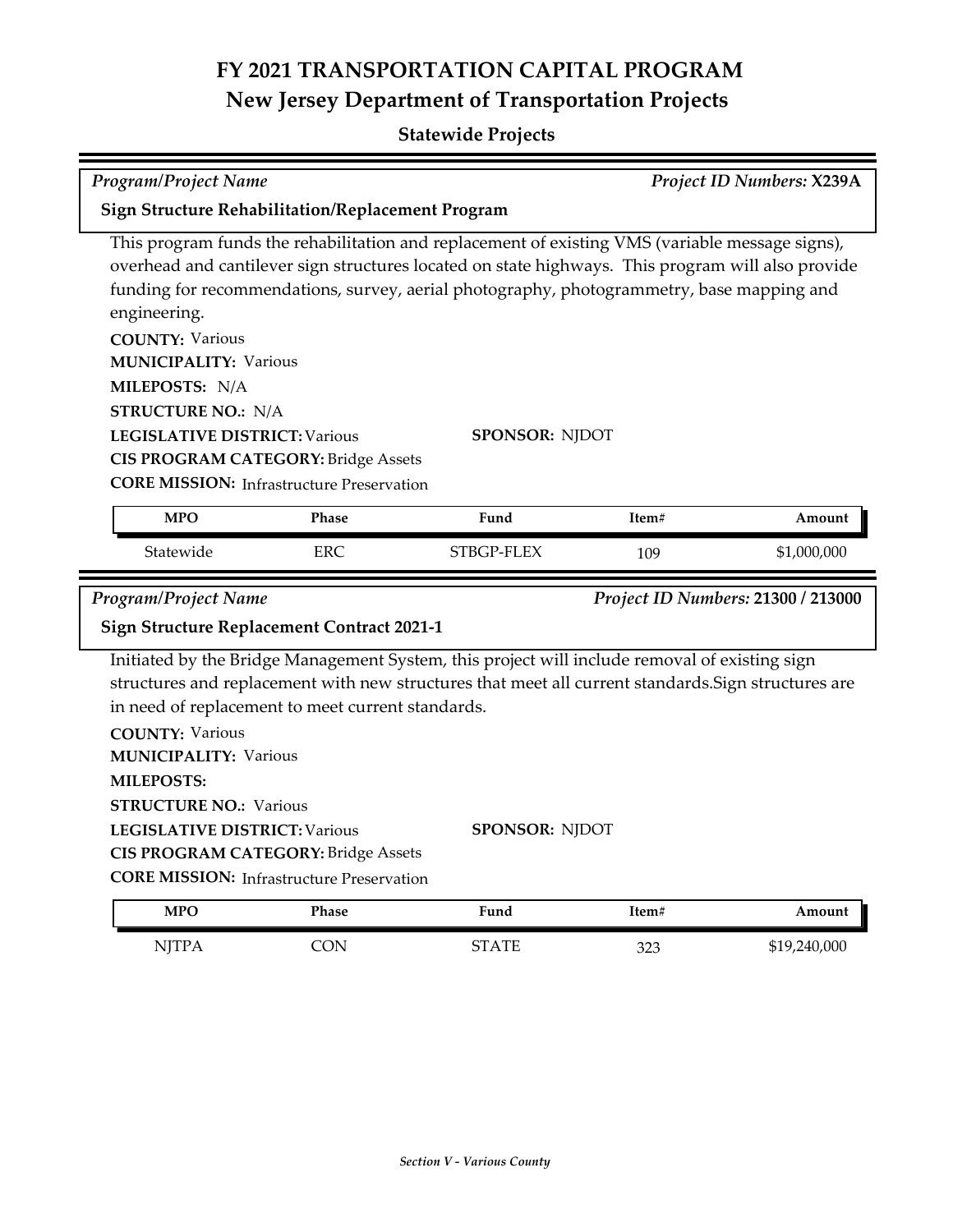| <b>Program/Project Name</b>                                                                                                                                                                                                                                                                                                                                                               |       |                                                                                                                                                                                                                       |       | <b>Project ID Numbers: X39</b>  |  |
|-------------------------------------------------------------------------------------------------------------------------------------------------------------------------------------------------------------------------------------------------------------------------------------------------------------------------------------------------------------------------------------------|-------|-----------------------------------------------------------------------------------------------------------------------------------------------------------------------------------------------------------------------|-------|---------------------------------|--|
| Signs Program, Statewide                                                                                                                                                                                                                                                                                                                                                                  |       |                                                                                                                                                                                                                       |       |                                 |  |
| messages.<br><b>COUNTY: Various</b><br><b>MUNICIPALITY: Various</b><br>MILEPOSTS: N/A<br><b>STRUCTURE NO.: N/A</b><br><b>LEGISLATIVE DISTRICT: Various</b><br><b>CIS PROGRAM CATEGORY: Road Assets</b><br><b>CORE MISSION:</b> Infrastructure Preservation                                                                                                                                |       | This program provides funding for the systematic upgrade of state highway signs, including<br>refurbishing of deteriorated signs, installation of new signs, and improvement and updating of<br><b>SPONSOR: NJDOT</b> |       |                                 |  |
| <b>MPO</b>                                                                                                                                                                                                                                                                                                                                                                                | Phase | Fund                                                                                                                                                                                                                  | Item# | Amount                          |  |
| Statewide                                                                                                                                                                                                                                                                                                                                                                                 | EC    | 20S-STATE                                                                                                                                                                                                             | 265   | \$827,500                       |  |
| Statewide                                                                                                                                                                                                                                                                                                                                                                                 | EC    | <b>STATE</b>                                                                                                                                                                                                          | 265   | \$2,482,500                     |  |
| Program/Project Name                                                                                                                                                                                                                                                                                                                                                                      |       | Solid and Hazardous Waste Cleanup, Reduction and Disposal                                                                                                                                                             |       | <b>Project ID Numbers: X160</b> |  |
| This program will provide for the cleanup, reduction, and disposal of solid and hazardous waste<br>materials from state highway system preservation operations and private disposal sites used during<br>construction and subsequent maintenance of the transportation facility.<br><b>COUNTY: Various</b><br><b>MUNICIPALITY: Various</b><br>MILEPOSTS: N/A<br><b>STRUCTURE NO.: N/A</b> |       |                                                                                                                                                                                                                       |       |                                 |  |
| <b>LEGISLATIVE DISTRICT: Various</b>                                                                                                                                                                                                                                                                                                                                                      |       | <b>SPONSOR: NJDOT</b>                                                                                                                                                                                                 |       |                                 |  |
| CIS PROGRAM CATEGORY: Capital Program Delivery<br><b>CORE MISSION:</b> Operations and Maintenance                                                                                                                                                                                                                                                                                         |       |                                                                                                                                                                                                                       |       |                                 |  |
| <b>MPO</b>                                                                                                                                                                                                                                                                                                                                                                                | Phase | Fund                                                                                                                                                                                                                  | Item# | Amount                          |  |

| MFO       | l'hase | Fund      | 1tem# | Amount    |
|-----------|--------|-----------|-------|-----------|
| Statewide | EС     | 20S-STATE | 266   | \$332,500 |
| Statewide | EС     | STATE     | 266   | \$997,500 |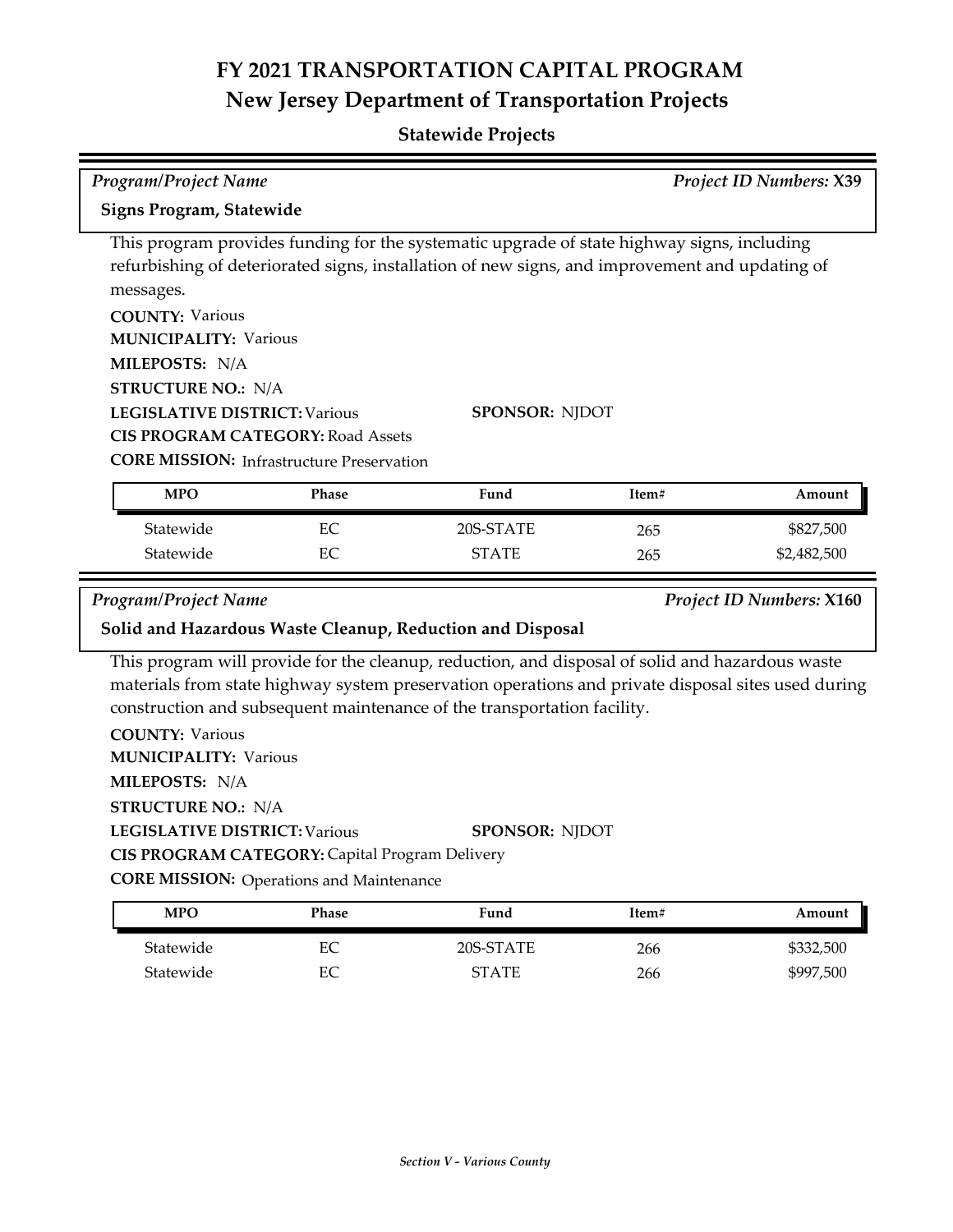## **Statewide Projects**

| Program/Project Name                                                                                                                                                                                                                                                                                                                                                                                                                                                                                                                                                                                                                                                                                                                                                       |                                                                                                                                                                  |              |       | Project ID Numbers: X10A / 193130 |  |
|----------------------------------------------------------------------------------------------------------------------------------------------------------------------------------------------------------------------------------------------------------------------------------------------------------------------------------------------------------------------------------------------------------------------------------------------------------------------------------------------------------------------------------------------------------------------------------------------------------------------------------------------------------------------------------------------------------------------------------------------------------------------------|------------------------------------------------------------------------------------------------------------------------------------------------------------------|--------------|-------|-----------------------------------|--|
| <b>Staff Augmentation</b>                                                                                                                                                                                                                                                                                                                                                                                                                                                                                                                                                                                                                                                                                                                                                  |                                                                                                                                                                  |              |       |                                   |  |
| This program provides funds for engaging specialized consultant-staff to augment the New Jersey<br>Department of Transportation's (NJDOT) permanent workforce. A hiring-freeze, which NJDOT was<br>subject to for nearly a decade, has created a sizeable skills-void within the Department. To efficiently<br>address the void, this program establishes an effective method of implementing key services, and<br>provides flexibility in filling critical staff shortages, as necessary.<br><b>COUNTY: Various</b><br><b>MUNICIPALITY: Various</b><br>MILEPOSTS: N/A<br><b>STRUCTURE NO.: N/A</b><br><b>LEGISLATIVE DISTRICT: Various</b><br><b>SPONSOR: NJDOT</b><br>CIS PROGRAM CATEGORY: Capital Program Delivery<br><b>CORE MISSION:</b> Infrastructure Preservation |                                                                                                                                                                  |              |       |                                   |  |
| <b>MPO</b>                                                                                                                                                                                                                                                                                                                                                                                                                                                                                                                                                                                                                                                                                                                                                                 | Phase                                                                                                                                                            | Fund         | Item# | Amount                            |  |
| Statewide                                                                                                                                                                                                                                                                                                                                                                                                                                                                                                                                                                                                                                                                                                                                                                  | EC                                                                                                                                                               | 20S-STATE    | 268   | \$2,000,000                       |  |
| Statewide                                                                                                                                                                                                                                                                                                                                                                                                                                                                                                                                                                                                                                                                                                                                                                  | EC                                                                                                                                                               | <b>STATE</b> | 268   | \$21,635,000                      |  |
| <b>Program/Project Name</b><br><b>Project ID Numbers: X150</b><br><b>State Police Enforcement and Safety Services</b>                                                                                                                                                                                                                                                                                                                                                                                                                                                                                                                                                                                                                                                      |                                                                                                                                                                  |              |       |                                   |  |
| <b>COUNTY: Various</b><br>MILEPOSTS: N/A                                                                                                                                                                                                                                                                                                                                                                                                                                                                                                                                                                                                                                                                                                                                   | This program provides reimbursement for State Police services for enforcement and traffic control in<br>construction work zones.<br><b>MUNICIPALITY: Various</b> |              |       |                                   |  |

**STRUCTURE NO.:** N/A

**LEGISLATIVE DISTRICT:** Various

**SPONSOR:** NJDOT

**CIS PROGRAM CATEGORY:** Capital Program Delivery

**CORE MISSION:** Infrastructure Preservation

| <b>MPO</b> | Phase | Fund         | Item# | Amount      |
|------------|-------|--------------|-------|-------------|
| Statewide  | EС    | 20S-STATE    | 269   | \$2,500,000 |
| Statewide  | EС    | <b>STATE</b> | 269   | \$2,500,000 |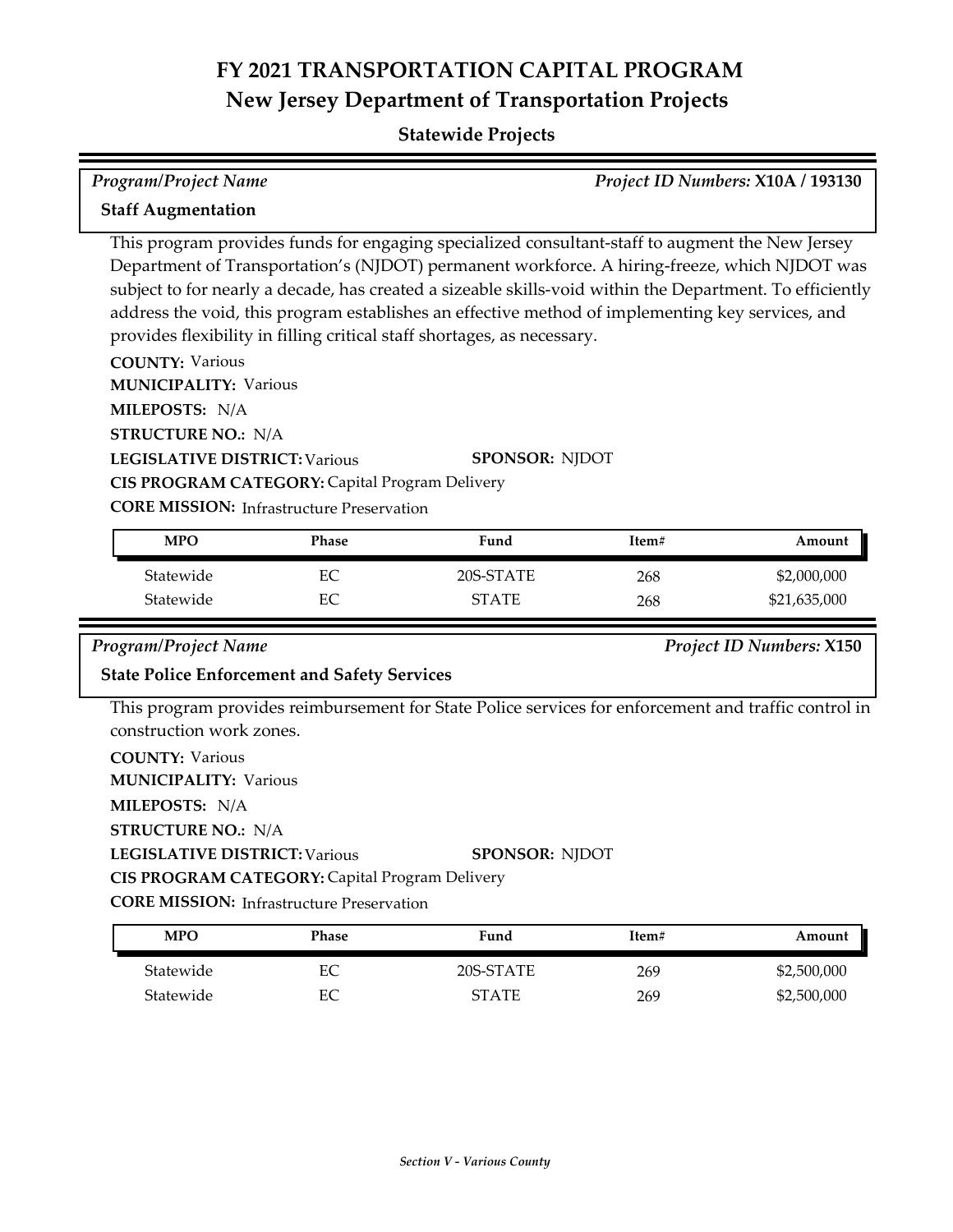## **Statewide Projects**

*Program/Project Name Project ID Numbers:* **13308 / 133080**

## **Statewide Traffic Operations and Support Program**

This comprehensive Statewide Traffic Operations and support strategies program focuses on reducing non-recurring delays due to incidents, work zones, weather emergencies, poor signal timings, special events, etc. The program includes a Statewide Traffic Management Center (STMC), a Traffic Operations Center South (TOCS), a Safety Service Patrol (SSP), a NJDOT/NJSP Traffic Incident Management (TIM) Unit and a Central Dispatch Unit (CDU). The 24/7 Statewide Traffic Management Center (STMC) serves three primary functions: (1) It is the Traffic Operations Center (TOC) for the northern half of the state, (2) It provides for evening/weekend/holiday operations coverage for the entire state and (3) NJDOT is co-located with the New Jersey State Police and the New Jersey Turnpike Authority at the STMC to provide for a coordinated approach to handling traffic operations statewide. The 16/5 Traffic Operations Center South (TOCS) is responsible for coverage for the southern half of the state and monitors the Route 29 tunnel. The STMC handles coverage for TOCS during week nights (after 8:30 pm) and on weekends and holidays. The Safety Service Patrol (SSP) is deployed on congested corridors statewide to rapidly detect and clear incidents by providing safety for first responders and motorists. SSP also provides emergency assistance to disabled motorists. The 24/7 Central Dispatch Unit (CDU) is NJDOT's Emergency Call Center. The Traffic Incident Management (TIM) program is aimed at reducing delays due to traffic incidents. It provides for: (1) equipment and training for NJDOT's Incident Management Response Team (IMRT); (2) training and outreach for county and local emergency responders on methods to reduce traffic delays caused by incidents; (3) developing, printing and distributing diversion route manuals; (4) developing partnerships and outreach with local and state law enforcement organizations; and (5) maintaining a State Police Traffic Incident Management Unit.

**COUNTY:** Various **LEGISLATIVE DISTRICT:** Various **MILEPOSTS:** N/A **STRUCTURE NO.:** N/A **MUNICIPALITY: Various CORE MISSION:** Mobility and Congestion Relief **SPONSOR:** NJDOT **CIS PROGRAM CATEGORY:** Congestion Relief

| <b>MPC</b> | Phase   | Fund                        | Item# | Amount            |
|------------|---------|-----------------------------|-------|-------------------|
| Statewide  | гΩ<br>∼ | NIHPP<br>$\cdot$ 11 $\cdot$ | 110   | 518,000,000<br>ιD |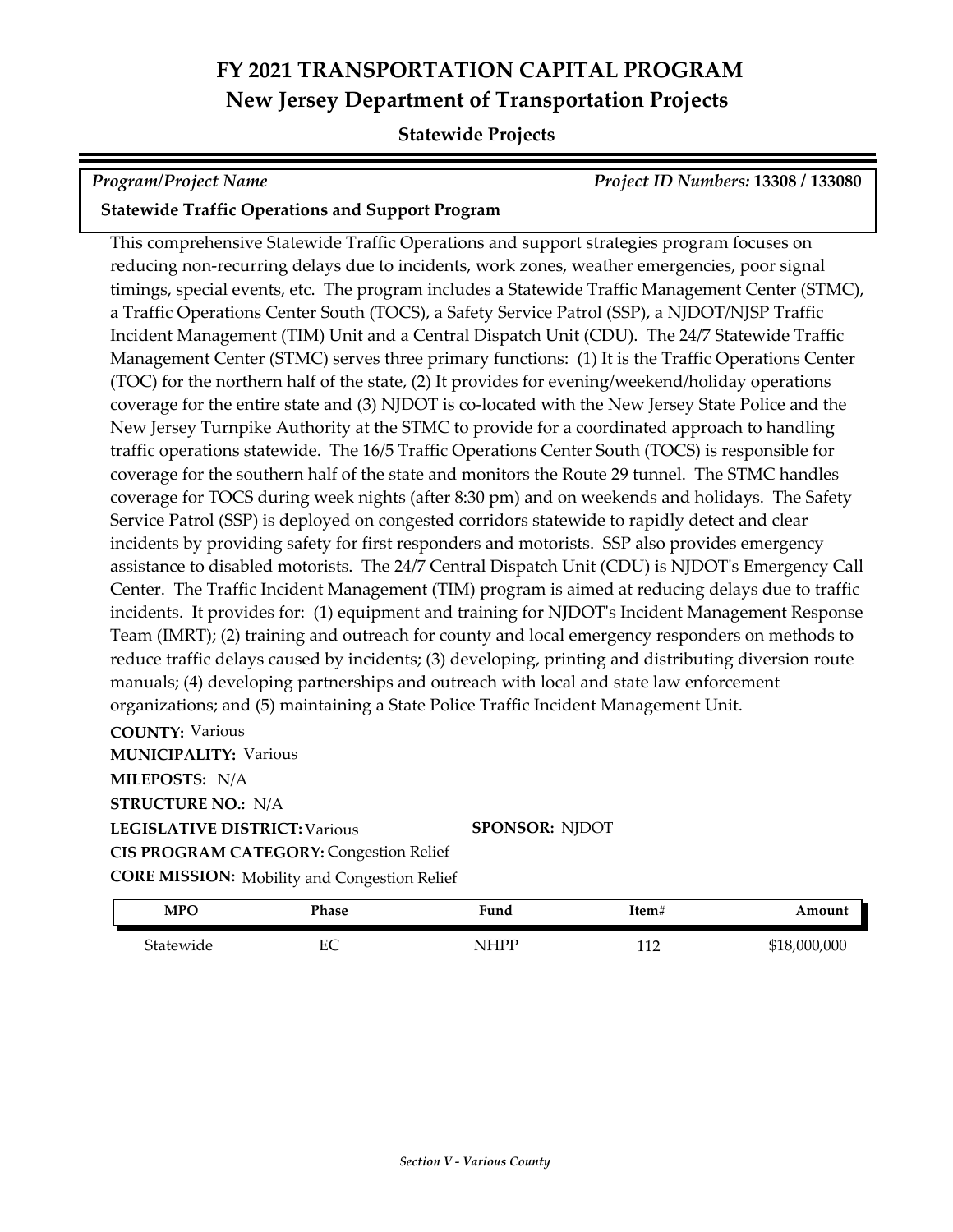## **Statewide Projects**

| Program/Project Name                                         | Project ID Numbers: 17353 / 173530 |
|--------------------------------------------------------------|------------------------------------|
| $\overline{C}$ is that is a set of the set of $\overline{C}$ |                                    |

### **Storm Water Asset Management**

This program provides a means for the Department to maintain compliance with USEPA and NJDEP storm water management regulations as well as ensuring the state's infrastructure system is resilient under moderate to severe storm events. The Storm Water Asset Management plan will evaluate and prioritize needed repairs to storm water features to maintain the integrity of the storm water system. This program will assist the Department in meeting water quality objectives of the USEPA & NJDEP storm water regulations, and help minimize potential roadway flooding. The plan will involve identification of all storm water features/assets owned or operated by NJDOT, assessing conditions of these assets, developing plans for needed repairs to preserve the integrity of the assets, prioritizing and conducting required repairs, and inspecting efforts to ensure repairs are done per plan.

**COUNTY:** Various **LEGISLATIVE DISTRICT:** Various **MILEPOSTS:** N/A **STRUCTURE NO.:** N/A **MUNICIPALITY: Various CIS PROGRAM CATEGORY:** Road Assets

**SPONSOR:** NJDOT

**CORE MISSION: Infrastructure Preservation** 

| MPC       | Phase | <b>Fund</b> | Item#        | Amount      |
|-----------|-------|-------------|--------------|-------------|
| Statewide | ERC   | STBGP-FLEX  | 110<br>1 I J | \$2,000,000 |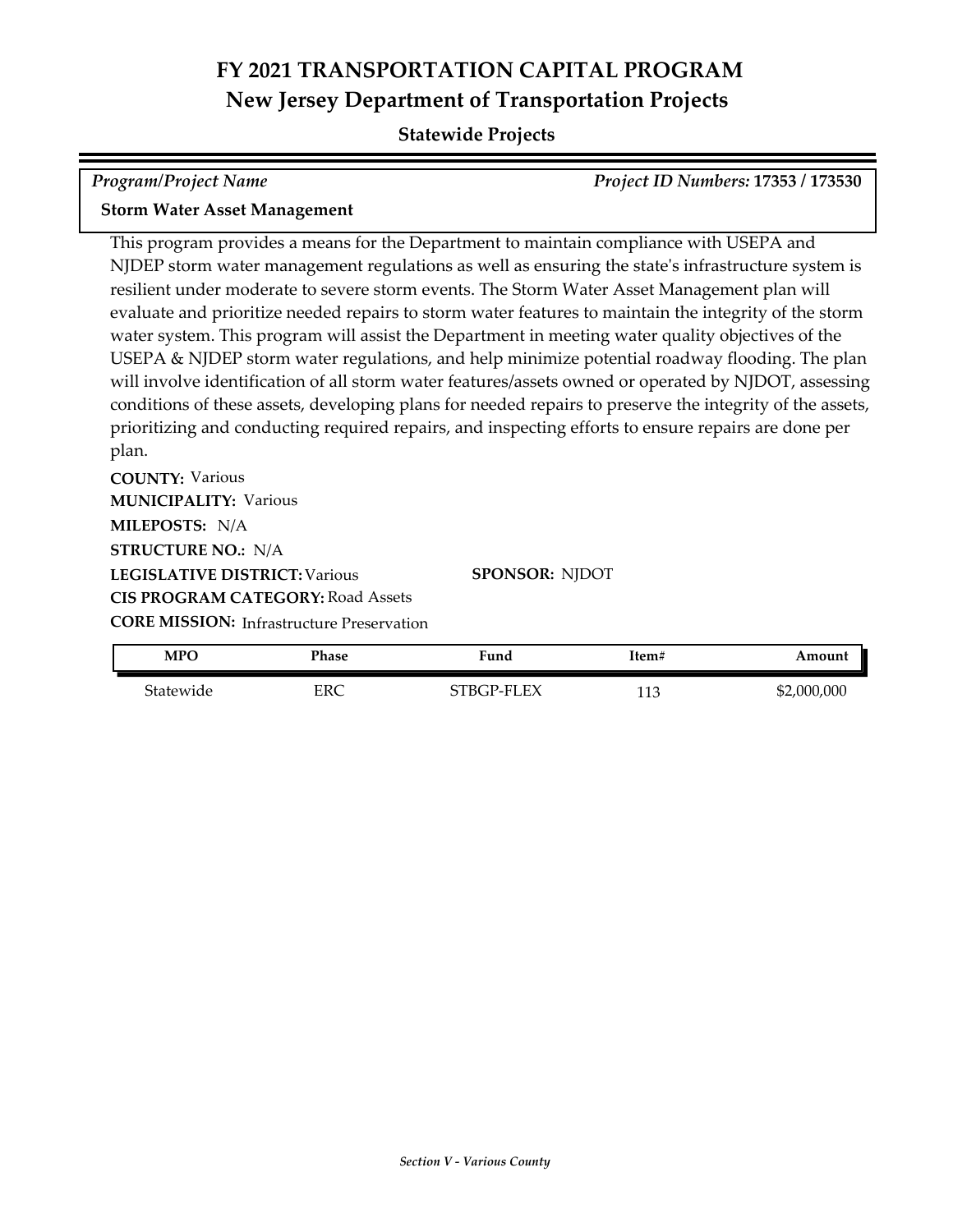## **Statewide Projects**

*Program/Project Name Project ID Numbers:* **14300 / 143000**

## **Title VI and Nondiscrimination Supporting Activities**

This is a State funded program that will support the activities required to ensure nondiscrimination in the delivery of the NJDOT Capital Program and related projects. Activities include, but are not limited to informational training sessions, translation services and the development of informational material (e.g., pamphlets, brochures, training guides and letters) disseminated to the public and in languages other than English as necessary. This program will also support activities and initiatives in the stand-alone Title VI programs, such as DBE and Contractor Compliance

**COUNTY:** Various **LEGISLATIVE DISTRICT:** Various **MILEPOSTS:** N/A **STRUCTURE NO.:** N/A **MUNICIPALITY: Various CORE MISSION:** Infrastructure Preservation **SPONSOR:** NJDOT **CIS PROGRAM CATEGORY:** Capital Program Delivery

| <b>MPO</b> | Phase | ∺und      | Item#    | Amount    |
|------------|-------|-----------|----------|-----------|
| Statewide  | EС    | 20S-STATE | 271<br>∸ | \$175,000 |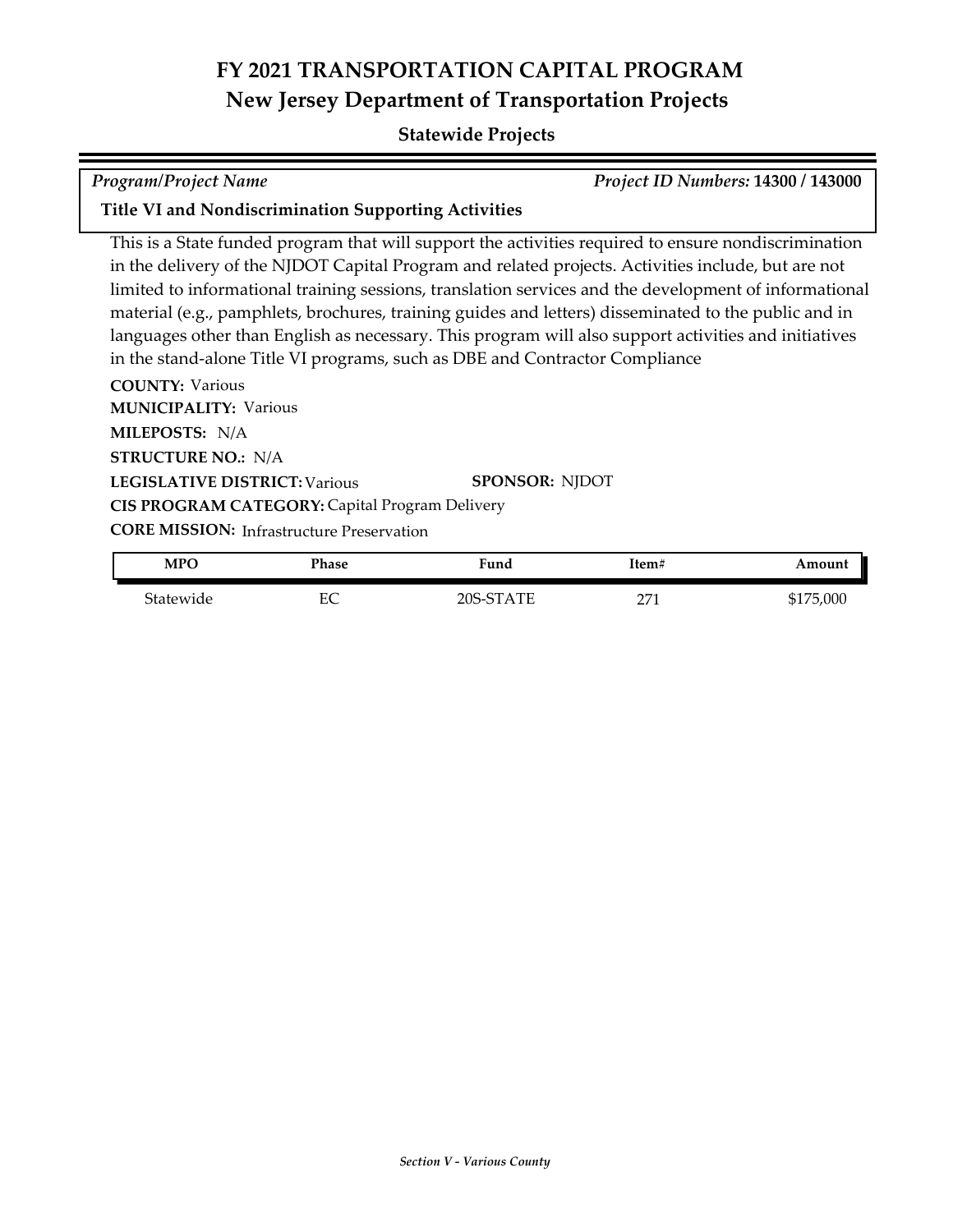## **Statewide Projects**

| Program/Project Name              | Project ID Numbers: X66 / 990031 |
|-----------------------------------|----------------------------------|
| <b>Traffic Monitoring Systems</b> |                                  |

This program provides for the collection of essential traffic and roadway inventory data including traffic counts, vehicle classifications, truck weights, roadway video, automated mapping and various other geographical information system activities. Included in this item are the construction, reconstruction and restoration of Weigh-in-Motion and Traffic Volume Systems; and acquisition of equipment to upgrade and to replace equipment which has failed. Site selection is made in accordance with federal requirements for the Traffic Monitoring Guide and the NJDOT's Traffic Monitoring System implementation plan that has been approved by the Federal Highway Administration. Funding is used for professional services to carry out the short-term traffic monitoring program, updates of the Straight Line Diagrams, annual Highway Performance Monitoring System reporting; and local road inventory database updates; for construction services for a contractor to replace in-road traffic monitoring sensors; to continue Data Warehouse Maintenance activities; to initiate/update a Roadway Digital Imaging Program; to fund data sets preparation to operate Safety Analyst software.

**COUNTY:** Various

**MUNICIPALITY: Various** 

**MILEPOSTS:** N/A

**STRUCTURE NO.:** N/A

**LEGISLATIVE DISTRICT:** Various **SPONSOR:** NJDOT

**CIS PROGRAM CATEGORY:** Congestion Relief

**CORE MISSION:** Mobility and Congestion Relief

| <b>MPO</b> | Phase | Fund         | Item# | Amount       |
|------------|-------|--------------|-------|--------------|
| Statewide  | EС    | 20S-STATE    | 272   | \$372,500    |
| Statewide  | PLS   | <b>NHPP</b>  | 115   | \$12,000,000 |
| Statewide  | EС    | <b>STATE</b> | 272   | \$1,117,500  |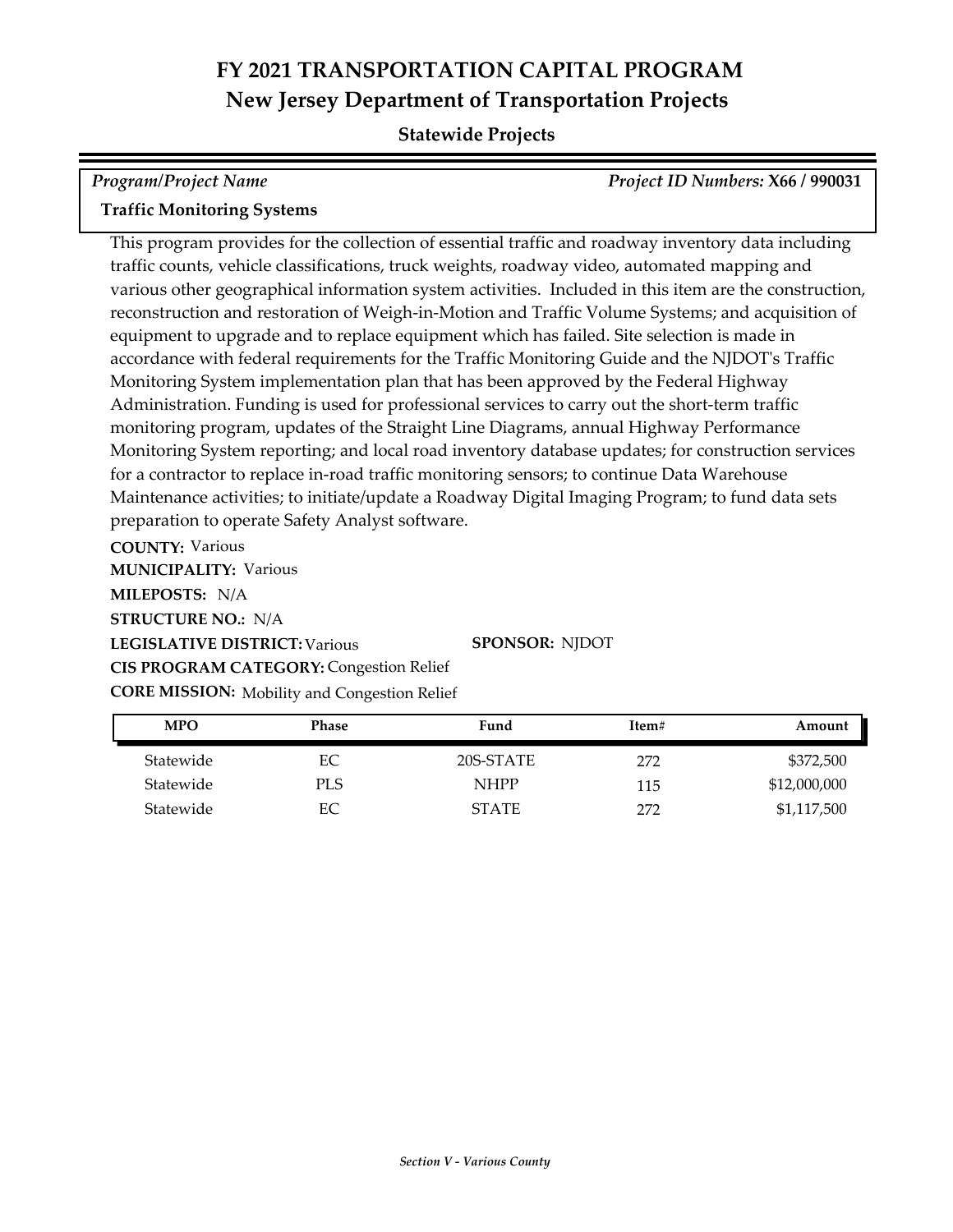### **Statewide Projects**

| Program/Project Name              | <b>Project ID Numbers: X47</b> |
|-----------------------------------|--------------------------------|
| <b>Traffic Signal Replacement</b> |                                |

This program provides funding for; purchase of materials, installation of new and upgraded traffic signals statewide, related improvements to the operation of signals. This program provides for the replacement of traffic signals on an annual basis, and assists regional operations in the rehabilitation and maintenance of the state's highway lighting system. It also includes the conversion to energy efficient LED indicators, and installation of generators to provide auxiliary power, which will enable traffic signals to function during times of extended power outages. Through the Traffic Signal Management System, which provides a condition rating of signal equipment integrated with crash data and Congestion Management System Data, this program (developed via consultant RFP, analyzing corridor segments and creating a safety ranking based on MUTCD compliance, pedestrian facilities, controller capabilities, method of detection, accessibility, and other factors) will prioritize signals for replacement based on the above factors. The results from establishing the priority locations will allow systematic replacement of aging signal equipment, optimization of the operation of signals, and promote maximum efficiency of intersections.

**COUNTY:** Various **LEGISLATIVE DISTRICT:** Various **MILEPOSTS:** N/A **STRUCTURE NO.:** N/A **MUNICIPALITY: Various CORE MISSION:** Infrastructure Preservation **SPONSOR:** NJDOT **CIS PROGRAM CATEGORY:** Road Assets

| MPO       | Phase | Fund         | Item# | Amount      |
|-----------|-------|--------------|-------|-------------|
| Statewide | EС    | 20S-STATE    | 273   | \$2,250,000 |
| Statewide | EС    | <b>STATE</b> | 273   | \$6,750,000 |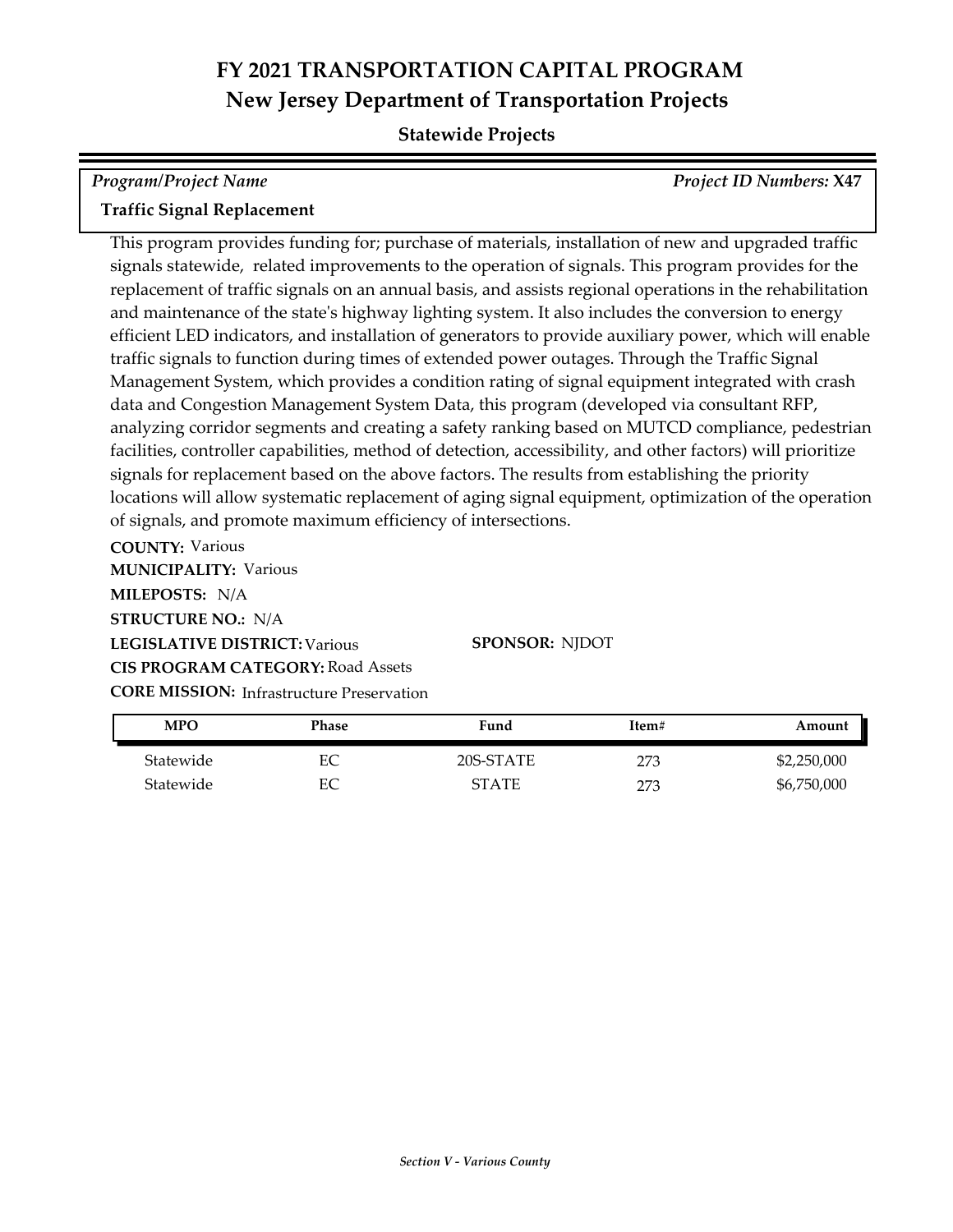| <b>Program/Project Name</b>                                                                                                                                                                                                                                                             |                                                     |                                                                                                                                                                                                    |       | Project ID Numbers: X244           |
|-----------------------------------------------------------------------------------------------------------------------------------------------------------------------------------------------------------------------------------------------------------------------------------------|-----------------------------------------------------|----------------------------------------------------------------------------------------------------------------------------------------------------------------------------------------------------|-------|------------------------------------|
| <b>Training and Employee Development</b>                                                                                                                                                                                                                                                |                                                     |                                                                                                                                                                                                    |       |                                    |
| This program provides for the assessment, planning, development and delivery of training and<br>employee development programs inclusive of equipment, materials and software necessary to<br>advance the skills and knowledge of Department employees to implement the Capital Program. |                                                     |                                                                                                                                                                                                    |       |                                    |
| <b>COUNTY: Various</b><br><b>MUNICIPALITY: Various</b>                                                                                                                                                                                                                                  |                                                     |                                                                                                                                                                                                    |       |                                    |
| MILEPOSTS: N/A                                                                                                                                                                                                                                                                          |                                                     |                                                                                                                                                                                                    |       |                                    |
| <b>STRUCTURE NO.: N/A</b>                                                                                                                                                                                                                                                               |                                                     |                                                                                                                                                                                                    |       |                                    |
| <b>LEGISLATIVE DISTRICT: Various</b>                                                                                                                                                                                                                                                    |                                                     | <b>SPONSOR: NJDOT</b>                                                                                                                                                                              |       |                                    |
|                                                                                                                                                                                                                                                                                         | CIS PROGRAM CATEGORY: Capital Program Delivery      |                                                                                                                                                                                                    |       |                                    |
|                                                                                                                                                                                                                                                                                         | <b>CORE MISSION:</b> Infrastructure Preservation    |                                                                                                                                                                                                    |       |                                    |
| <b>MPO</b>                                                                                                                                                                                                                                                                              | Phase                                               | Fund                                                                                                                                                                                               | Item# | Amount                             |
| Statewide                                                                                                                                                                                                                                                                               | EC                                                  | STBGP-FLEX                                                                                                                                                                                         | 116   | \$2,000,000                        |
|                                                                                                                                                                                                                                                                                         |                                                     |                                                                                                                                                                                                    |       |                                    |
| <b>Program/Project Name</b>                                                                                                                                                                                                                                                             |                                                     |                                                                                                                                                                                                    |       | Project ID Numbers: 01316 / 013160 |
| <b>Transit Village Program</b>                                                                                                                                                                                                                                                          |                                                     |                                                                                                                                                                                                    |       |                                    |
|                                                                                                                                                                                                                                                                                         | paths, sidewalks, streetscaping, and signage.       | This program will provide dedicated funding to local governments that have been selected for<br>inclusion in the Transit Village Program. Projects which may be funded under this program are bike |       |                                    |
| <b>COUNTY: Various</b>                                                                                                                                                                                                                                                                  |                                                     |                                                                                                                                                                                                    |       |                                    |
| <b>MUNICIPALITY: Various</b>                                                                                                                                                                                                                                                            |                                                     |                                                                                                                                                                                                    |       |                                    |
| MILEPOSTS: N/A                                                                                                                                                                                                                                                                          |                                                     |                                                                                                                                                                                                    |       |                                    |
| <b>STRUCTURE NO.: N/A</b><br><b>LEGISLATIVE DISTRICT: Various</b>                                                                                                                                                                                                                       |                                                     | <b>SPONSOR: NJDOT</b>                                                                                                                                                                              |       |                                    |
|                                                                                                                                                                                                                                                                                         | CIS PROGRAM CATEGORY: Local System Support          |                                                                                                                                                                                                    |       |                                    |
|                                                                                                                                                                                                                                                                                         | <b>CORE MISSION:</b> Mobility and Congestion Relief |                                                                                                                                                                                                    |       |                                    |
| <b>MPO</b>                                                                                                                                                                                                                                                                              | Phase                                               | Fund                                                                                                                                                                                               | Item# | Amount                             |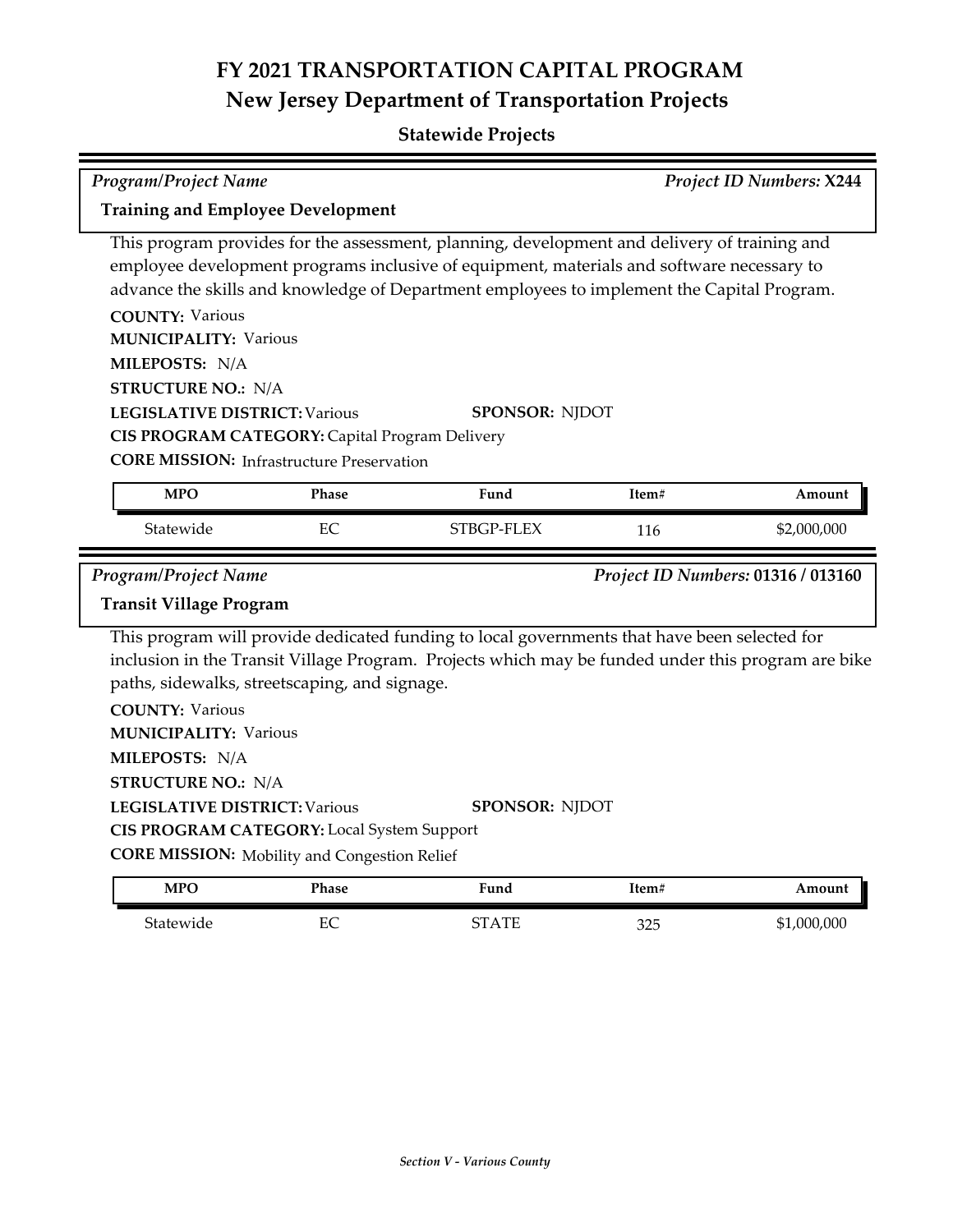## **Statewide Projects**

| <b>Program/Project Name</b>                                                        | <b>Project ID Numbers: X107</b>                                                          |
|------------------------------------------------------------------------------------|------------------------------------------------------------------------------------------|
| <b>Transportation Alternatives Program</b>                                         |                                                                                          |
|                                                                                    | This program provides federal funding for projects such as scenic enhancements, historic |
| preservation, and bicycle and pedestrian improvements. NJDOT designates as Advance |                                                                                          |
| Construction all projects funded from this program.                                |                                                                                          |
| <b>COUNTY: Various</b>                                                             |                                                                                          |
| <b>MUNICIPALITY: Various</b>                                                       |                                                                                          |
| <b>MILEPOSTS: N/A</b>                                                              |                                                                                          |
| <b>STRUCTURE NO.: N/A</b>                                                          |                                                                                          |
| <b>LEGISLATIVE DISTRICT: Various</b>                                               | <b>SPONSOR: NJDOT</b>                                                                    |
| <b>CIS PROGRAM CATEGORY:</b> Local System Support                                  |                                                                                          |

**CORE MISSION:** Mobility and Congestion Relief

| <b>MPO</b>   | <b>Phase</b> | Fund              | Item# | Amount      |
|--------------|--------------|-------------------|-------|-------------|
| <b>DVRPC</b> | ERC.         | <b>TA-PHILA</b>   | 117C  | \$1,141,939 |
| <b>DVRPC</b> | <b>ERC</b>   | <b>TA-TRENTON</b> | 117D  | \$294,368   |
| <b>NJTPA</b> | ERC.         | <b>TA-ALLEN</b>   | 117E  | \$32,191    |
| <b>NJTPA</b> | ERC.         | TA-NY/NWK         | 117F  | \$6,111,693 |
| <b>NJTPA</b> | <b>ERC</b>   | TA-PGH/NWB        | 117G  | \$11,141    |
| <b>SITPO</b> | ERC.         | TA-AC             | 117H  | \$246,475   |
| Statewide    | ERC.         | TA-B5K200K        | 117   | \$398,299   |
| Statewide    | ERC.         | TA-FLEX           | 117A  | \$1,136,704 |
| Statewide    | <b>ERC</b>   | TA-L5K            | 117B  | \$487,598   |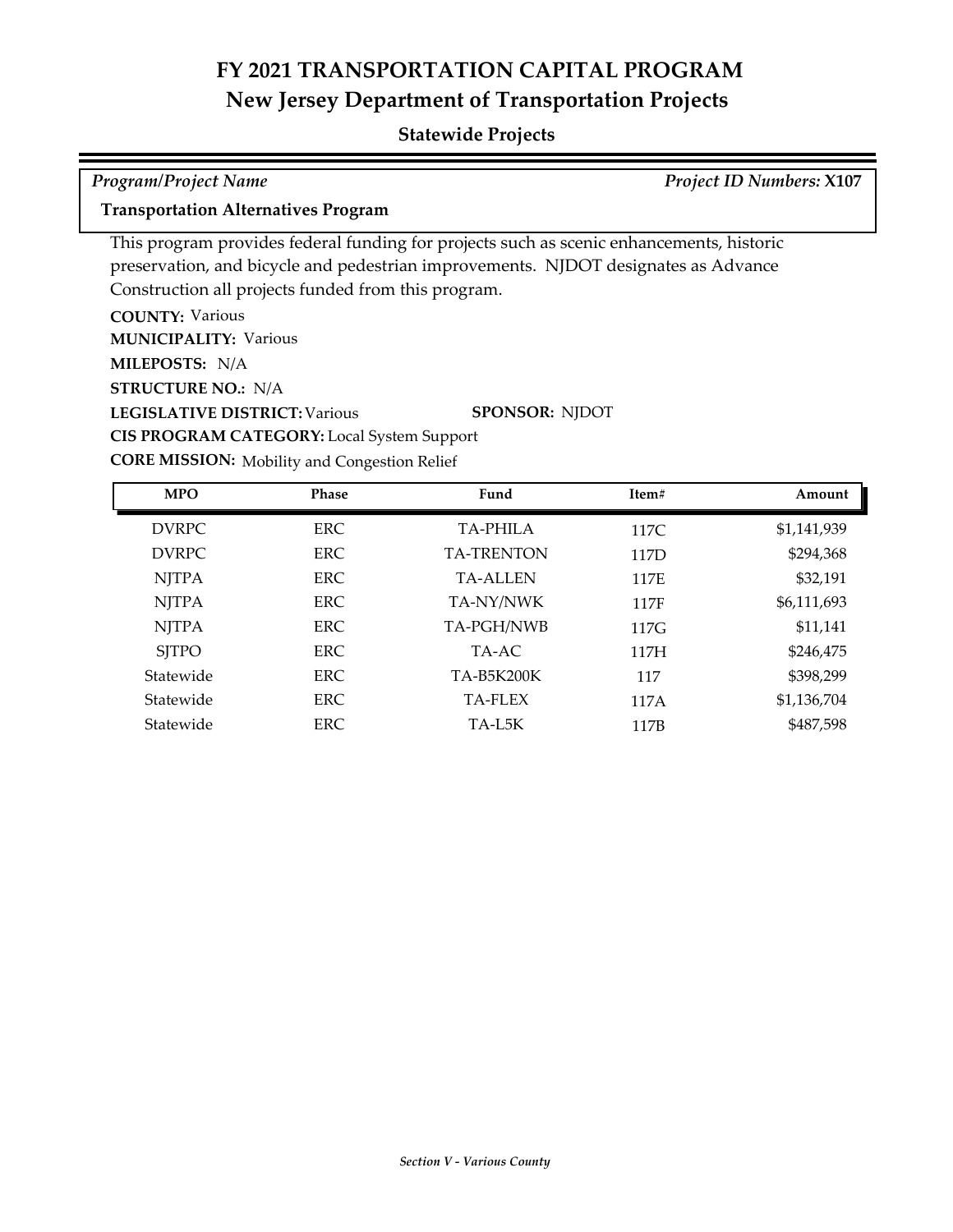### **Statewide Projects**

*Program/Project Name Project ID Numbers:* **D0204**

### **Transportation and Community Development Initiative (TCDI) DVRPC**

The Transportation and Community Development Initiative is a proposed DVRPC funding program targeted to those communities most in need of revitalization assistance. The program would serve to support local planning, design, feasibility studies or other analyses that increase the demand or improve the market for redevelopment and improve the efficiency or enhance the regional transportation network. The fundamental idea is to support early-stage project ideas which are not otherwise eligible for funding through other sources. This program is a component of the DVRPC Work Program.

**COUNTY:** Various **LEGISLATIVE DISTRICT:** Various **MILEPOSTS:** N/A **STRUCTURE NO.:** N/A **MUNICIPALITY: Various CORE MISSION: Infrastructure Preservation SPONSOR:** DVRPC **CIS PROGRAM CATEGORY:** Local System Support

| <b>MPO</b> | Phase  | Fund        | Item# | Amount    |
|------------|--------|-------------|-------|-----------|
| DVRPC      | ᄄ<br>∽ | STBGP-PHILA | 118   | \$105,000 |

*Program/Project Name Project ID Numbers:* **X43**

### **Transportation Demand Management Program Support**

This funding is utilized to continue the management of the Owned and Leased Park and Ride Program and the remaining efforts as they relate to the 1‐800‐CARPOOL program which also includes maintaining the RidePro ride matching software program.

| <b>COUNTY: Various</b>                              |                       |
|-----------------------------------------------------|-----------------------|
| <b>MUNICIPALITY: Various</b>                        |                       |
| <b>MILEPOSTS: N/A</b>                               |                       |
| <b>STRUCTURE NO.: N/A</b>                           |                       |
| <b>LEGISLATIVE DISTRICT: Various</b>                | <b>SPONSOR: NIDOT</b> |
| <b>CIS PROGRAM CATEGORY: Congestion Relief</b>      |                       |
| <b>CORE MISSION:</b> Mobility and Congestion Relief |                       |

| MPO       | Phase | -<br>Fund                       | Item#           | Amount    |
|-----------|-------|---------------------------------|-----------------|-----------|
| Statewide | PLS   | . 'MA $\Lambda$<br><b>JVIAU</b> | 119<br>ᆂᆂ<br>-- | \$250,000 |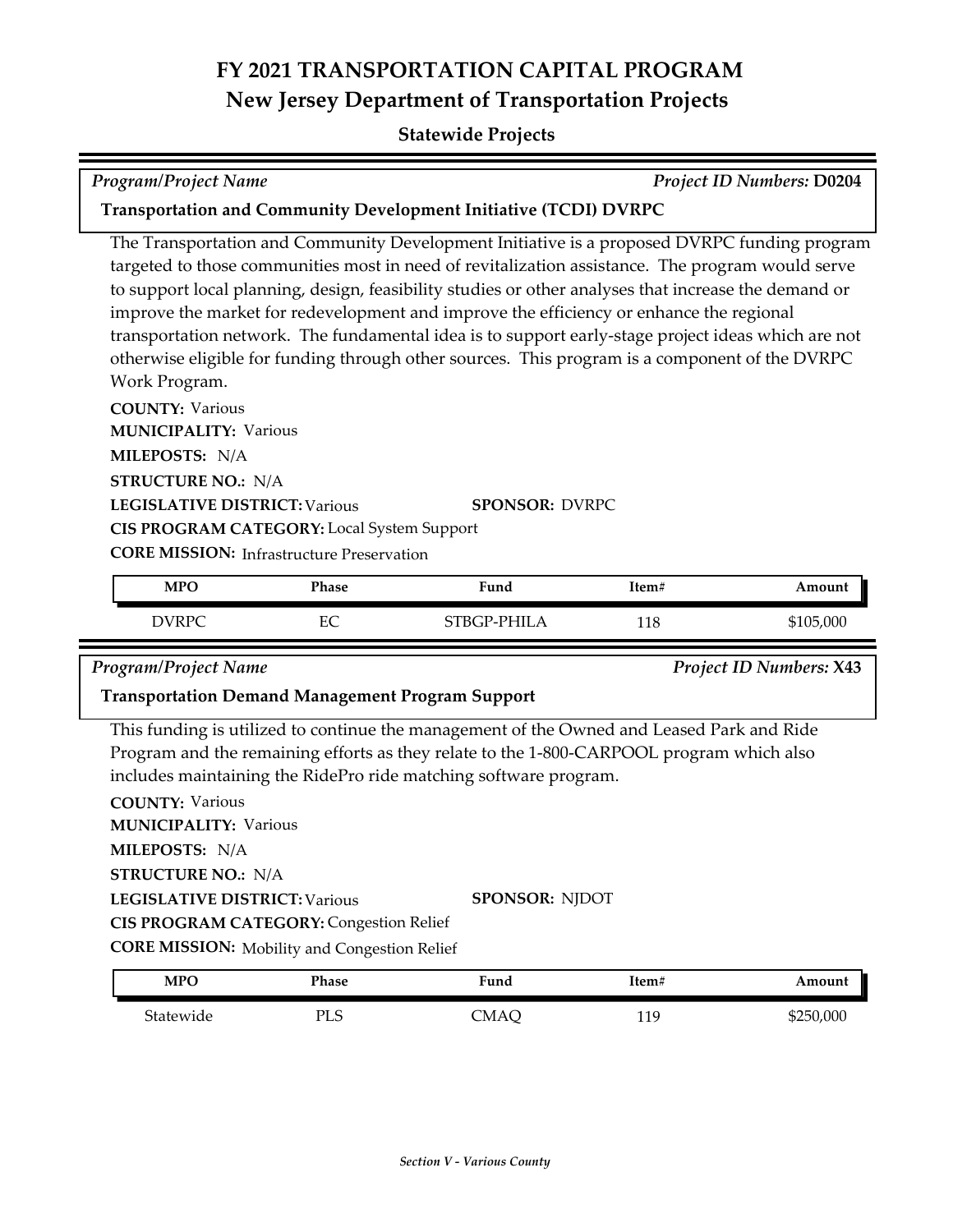### **Statewide Projects**

| <b>Program/Project Name</b>                                                             |                       | Project ID Numbers: 11383 / 113830 |       |             |  |  |  |
|-----------------------------------------------------------------------------------------|-----------------------|------------------------------------|-------|-------------|--|--|--|
| <b>Transportation Management Associations</b>                                           |                       |                                    |       |             |  |  |  |
| This program will provide annual funding to the following Transportation Management     |                       |                                    |       |             |  |  |  |
| Associations (TMAs): Cross County Connection, EZ Ride, goHunterdon, Greater Mercer TMA, |                       |                                    |       |             |  |  |  |
| Hudson TMA, Keep Middlesex Moving, RideWise, and TransOptions.                          |                       |                                    |       |             |  |  |  |
| <b>COUNTY: Various</b>                                                                  |                       |                                    |       |             |  |  |  |
| <b>MUNICIPALITY: Various</b>                                                            |                       |                                    |       |             |  |  |  |
| <b>MILEPOSTS: N/A</b>                                                                   |                       |                                    |       |             |  |  |  |
| <b>STRUCTURE NO.: N/A</b>                                                               |                       |                                    |       |             |  |  |  |
| <b>LEGISLATIVE DISTRICT: Various</b>                                                    | <b>SPONSOR: NJDOT</b> |                                    |       |             |  |  |  |
| <b>CIS PROGRAM CATEGORY: Congestion Relief</b>                                          |                       |                                    |       |             |  |  |  |
| <b>CORE MISSION:</b> Mobility and Congestion Relief                                     |                       |                                    |       |             |  |  |  |
| <b>MPO</b>                                                                              | Phase                 | Fund                               | Item# | Amount      |  |  |  |
| <b>DVRPC</b>                                                                            | EC                    | STBGP-PHILA                        | 120   | \$2,000,000 |  |  |  |
| <b>NJTPA</b>                                                                            | EC                    | STBGP-NY/NWK                       | 120A  | \$4,450,000 |  |  |  |

*Program/Project Name Project ID Numbers:* **X126**

### **Transportation Research Technology**

This program provides funding for consultant and university research contracts to conduct multimodal transportation related research and knowledge and technology transfer activities on behalf of NJDOT, MVC and NJ Transit. A quick response Treasury selected research consultant as well as basic agreements with universities provides the mechanism to conduct research. Federal State Planning and Research, SPR, funds may be supplemented with state funds in order to meet federal matching requirements. Included in this line item are funds for American Association of State Highway Transportation Officials, (AASHTO), technical service programs and innovative products such as: Product Evaluation Listing; Technology Implementation Group; Technical Assistance for Climate Change, Material Standards, and Materials Reference Laboratory; SHRP product implementation.

### **COUNTY:** Various

**MUNICIPALITY: Various** 

### **MILEPOSTS:** N/A

**STRUCTURE NO.:** N/A

### **LEGISLATIVE DISTRICT:** Various

### **SPONSOR:** NJDOT

**CIS PROGRAM CATEGORY:** Capital Program Delivery

**CORE MISSION:** Infrastructure Preservation

| <b>MPO</b> | Phase | Fund         | Item# | Amount    |
|------------|-------|--------------|-------|-----------|
| Statewide  | EС    | 20S-STATE    | 275   | \$250,000 |
| Statewide  | EС    | <b>STATE</b> | 275   | \$750,000 |

*Section V - Various County*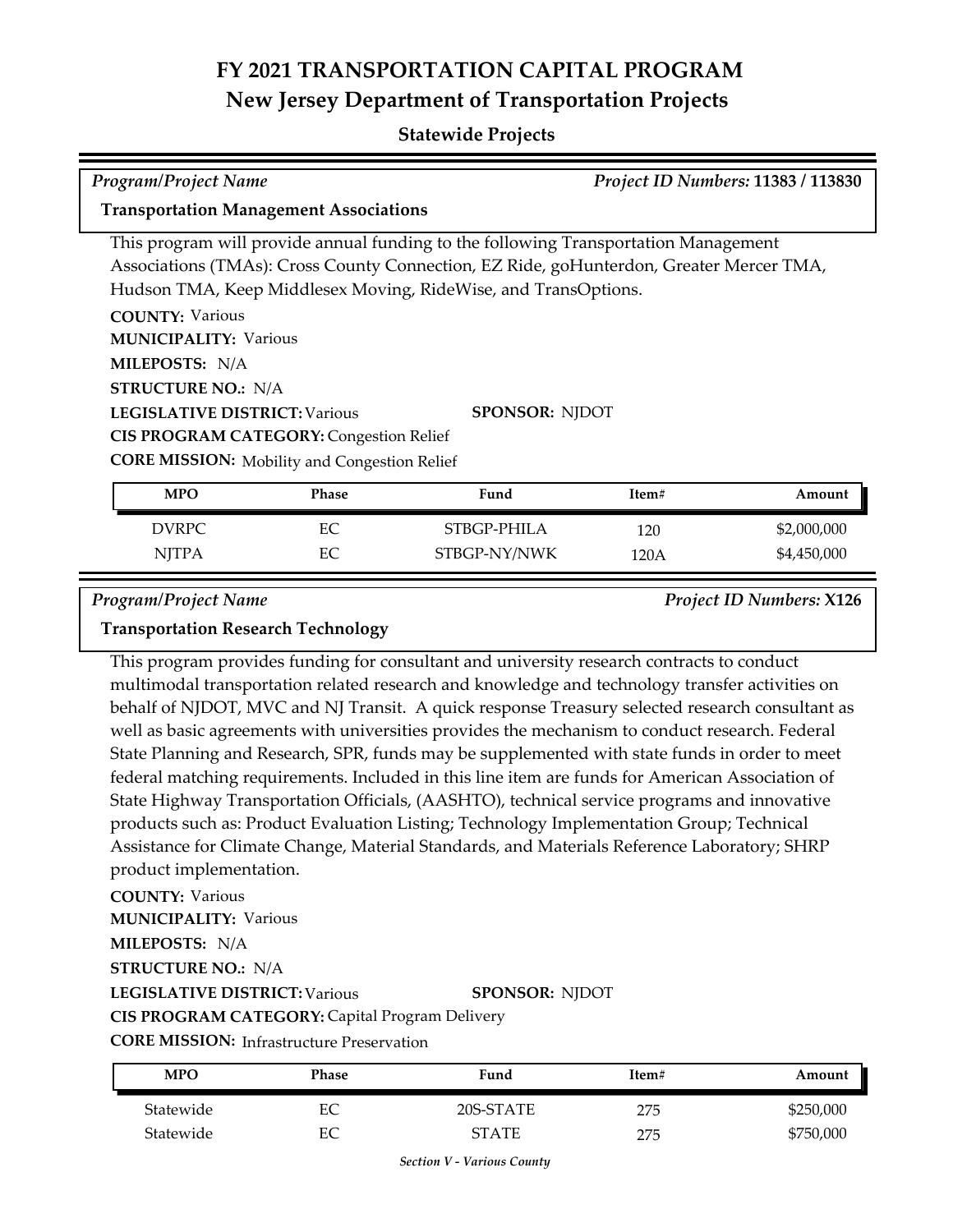## **FY 2021 TRANSPORTATION CAPITAL PROGRAM New Jersey Department of Transportation Projects**

### **Statewide Projects**

| <b>Program/Project Name</b>                                                                                                                                                |       |                                                                                                                                                                                                                                                                                                                |       | Project ID Numbers: 01300 / 013000 |
|----------------------------------------------------------------------------------------------------------------------------------------------------------------------------|-------|----------------------------------------------------------------------------------------------------------------------------------------------------------------------------------------------------------------------------------------------------------------------------------------------------------------|-------|------------------------------------|
|                                                                                                                                                                            |       | <b>Transportation Systems Management and Operations (TSMO)</b>                                                                                                                                                                                                                                                 |       |                                    |
|                                                                                                                                                                            |       | Phase II installation and operations of Regional Integrated Multi-modal Information Sharing<br>(RIMIS), a computer message/digital system to notify agencies about incidents or unusual conditions<br>that affect them. This project also helps to extend RIMIS to include DVRPC county roadways.              |       |                                    |
| <b>COUNTY: Various</b><br><b>MUNICIPALITY: Various</b>                                                                                                                     |       |                                                                                                                                                                                                                                                                                                                |       |                                    |
| MILEPOSTS: N/A                                                                                                                                                             |       |                                                                                                                                                                                                                                                                                                                |       |                                    |
| <b>STRUCTURE NO.: N/A</b><br><b>LEGISLATIVE DISTRICT: Various</b><br><b>CIS PROGRAM CATEGORY: Congestion Relief</b><br><b>CORE MISSION:</b> Mobility and Congestion Relief |       | <b>SPONSOR: DVRPC</b>                                                                                                                                                                                                                                                                                          |       |                                    |
| <b>MPO</b>                                                                                                                                                                 | Phase | Fund                                                                                                                                                                                                                                                                                                           | Item# | Amount                             |
| <b>DVRPC</b>                                                                                                                                                               | EC    | STBGP-PHILA                                                                                                                                                                                                                                                                                                    | 121   | \$234,000                          |
| <b>Program/Project Name</b>                                                                                                                                                |       |                                                                                                                                                                                                                                                                                                                |       | <b>Project ID Numbers: X11</b>     |
|                                                                                                                                                                            |       | Unanticipated Design, Right of Way and Construction Expenses, State                                                                                                                                                                                                                                            |       |                                    |
|                                                                                                                                                                            |       | This program provides funding for unanticipated project needs, contract change orders, consultant<br>agreement modifications, utility readjustments, elements of federal-aid projects for which federal<br>funding is not available under federal regulations, court-ordered condemnation awards, acceleration |       |                                    |

**CIS PROGRAM CATEGORY:** Capital Program Delivery

**LEGISLATIVE DISTRICT:** Various

 $\overline{\phantom{a}}$ 

**CORE MISSION: Infrastructure Preservation** 

| <b>MPO</b> | Phase | Fund         | Item# | Amount       |
|------------|-------|--------------|-------|--------------|
| Statewide  | ERC   | 20S-STATE    | 276   | \$12,509,000 |
| Statewide  | ERC   | <b>STATE</b> | 276   | \$24,030,000 |

**SPONSOR:** NJDOT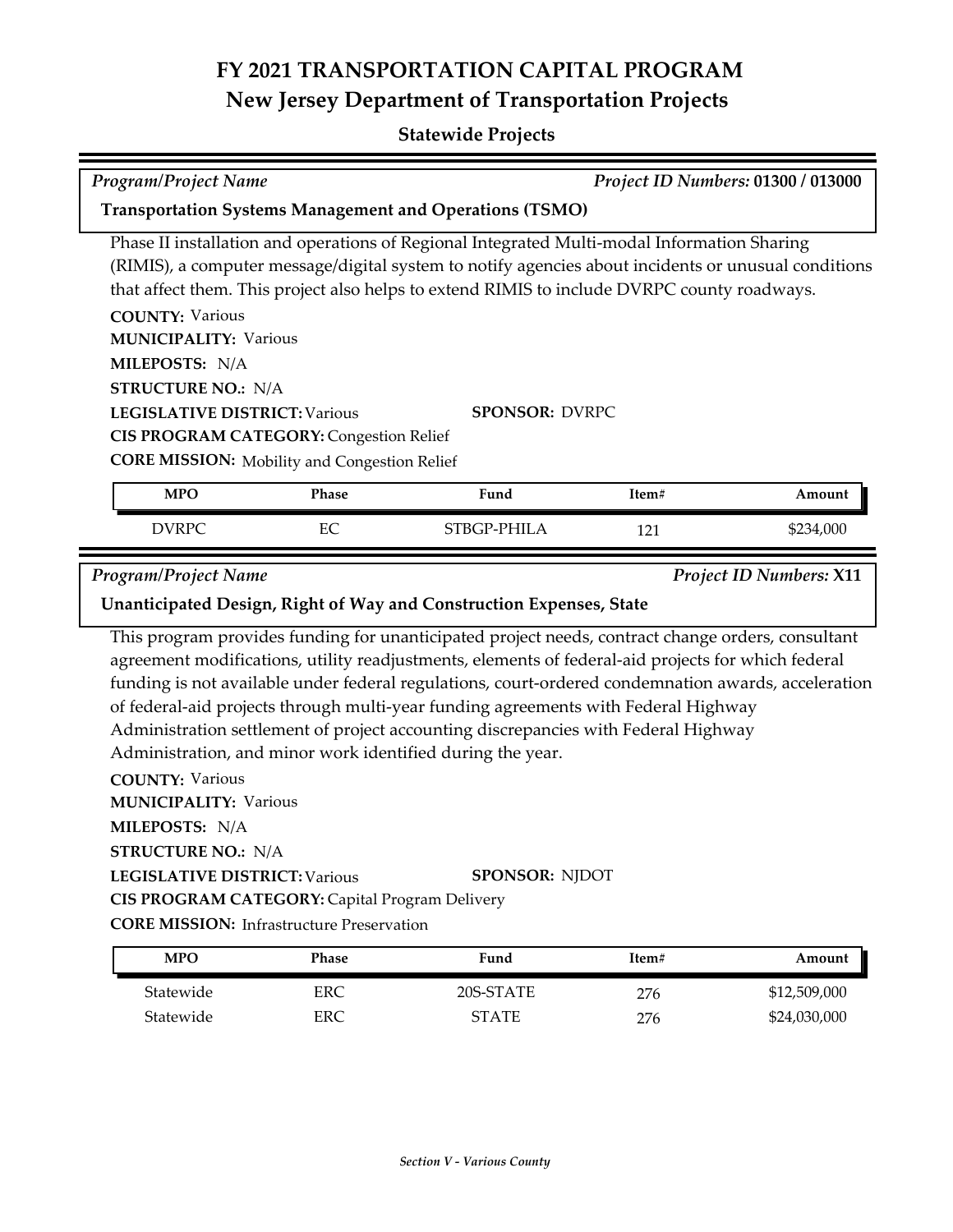# **FY 2021 TRANSPORTATION CAPITAL PROGRAM New Jersey Department of Transportation Projects**

## **Statewide Projects**

| <b>Program/Project Name</b>                                                                                                                                                                                                                   |                      |                                                                                                                                                                                                                                                                                                                                                                                                                                                                                                      |            | Project ID Numbers: 15344 / 153440 |
|-----------------------------------------------------------------------------------------------------------------------------------------------------------------------------------------------------------------------------------------------|----------------------|------------------------------------------------------------------------------------------------------------------------------------------------------------------------------------------------------------------------------------------------------------------------------------------------------------------------------------------------------------------------------------------------------------------------------------------------------------------------------------------------------|------------|------------------------------------|
| <b>Utility Pole Mitigation</b>                                                                                                                                                                                                                |                      |                                                                                                                                                                                                                                                                                                                                                                                                                                                                                                      |            |                                    |
| locations per year.<br><b>COUNTY: Various</b><br><b>MUNICIPALITY: Various</b><br>MILEPOSTS: N/A<br><b>STRUCTURE NO.: N/A</b><br><b>LEGISLATIVE DISTRICT: Various</b>                                                                          |                      | This project seeks to identify and mitigate locations with incidents of high recurring utility pole<br>accidents. The mitigation project is limited in scope and resources and encompasses 3 to 5 crash<br><b>SPONSOR: NJDOT</b>                                                                                                                                                                                                                                                                     |            |                                    |
| CIS PROGRAM CATEGORY: Capital Program Delivery<br><b>CORE MISSION: Infrastructure Preservation</b>                                                                                                                                            |                      |                                                                                                                                                                                                                                                                                                                                                                                                                                                                                                      |            |                                    |
| <b>MPO</b>                                                                                                                                                                                                                                    | Phase                | Fund                                                                                                                                                                                                                                                                                                                                                                                                                                                                                                 | Item#      | Amount                             |
| Statewide                                                                                                                                                                                                                                     | EC                   | <b>HSIP</b>                                                                                                                                                                                                                                                                                                                                                                                                                                                                                          | 122        | \$175,000                          |
|                                                                                                                                                                                                                                               |                      |                                                                                                                                                                                                                                                                                                                                                                                                                                                                                                      |            |                                    |
| <b>Program/Project Name</b><br><b>Utility Reconnaissance and Relocation</b>                                                                                                                                                                   |                      |                                                                                                                                                                                                                                                                                                                                                                                                                                                                                                      |            | Project ID Numbers: X182 / 800025  |
| <b>COUNTY: Various</b><br><b>MUNICIPALITY: Various</b><br>MILEPOSTS: N/A<br><b>STRUCTURE NO.: N/A</b><br><b>LEGISLATIVE DISTRICT: Various</b><br><b>CIS PROGRAM CATEGORY: Road Assets</b><br><b>CORE MISSION: Infrastructure Preservation</b> |                      | This program reimburses utility companies for design and construction costs incurred when the<br>utility companies are required to relocate facilities due to a transportation improvement project. This<br>program also funds subsurface testing as a mitigation measure to accurately locate and identify<br>underground utilities to moderate or lessen the impact with utility locations during the design and<br>construction phases of a transportation improvement project.<br>SPONSOR: NJDOT |            |                                    |
| <b>MPO</b>                                                                                                                                                                                                                                    | Phase                | Fund                                                                                                                                                                                                                                                                                                                                                                                                                                                                                                 | Item#      | Amount                             |
| Statewide<br>Statewide                                                                                                                                                                                                                        | $\rm EC$<br>$\rm EC$ | 20S-STATE<br><b>STATE</b>                                                                                                                                                                                                                                                                                                                                                                                                                                                                            | 277<br>277 | \$1,250,000<br>\$1,250,000         |